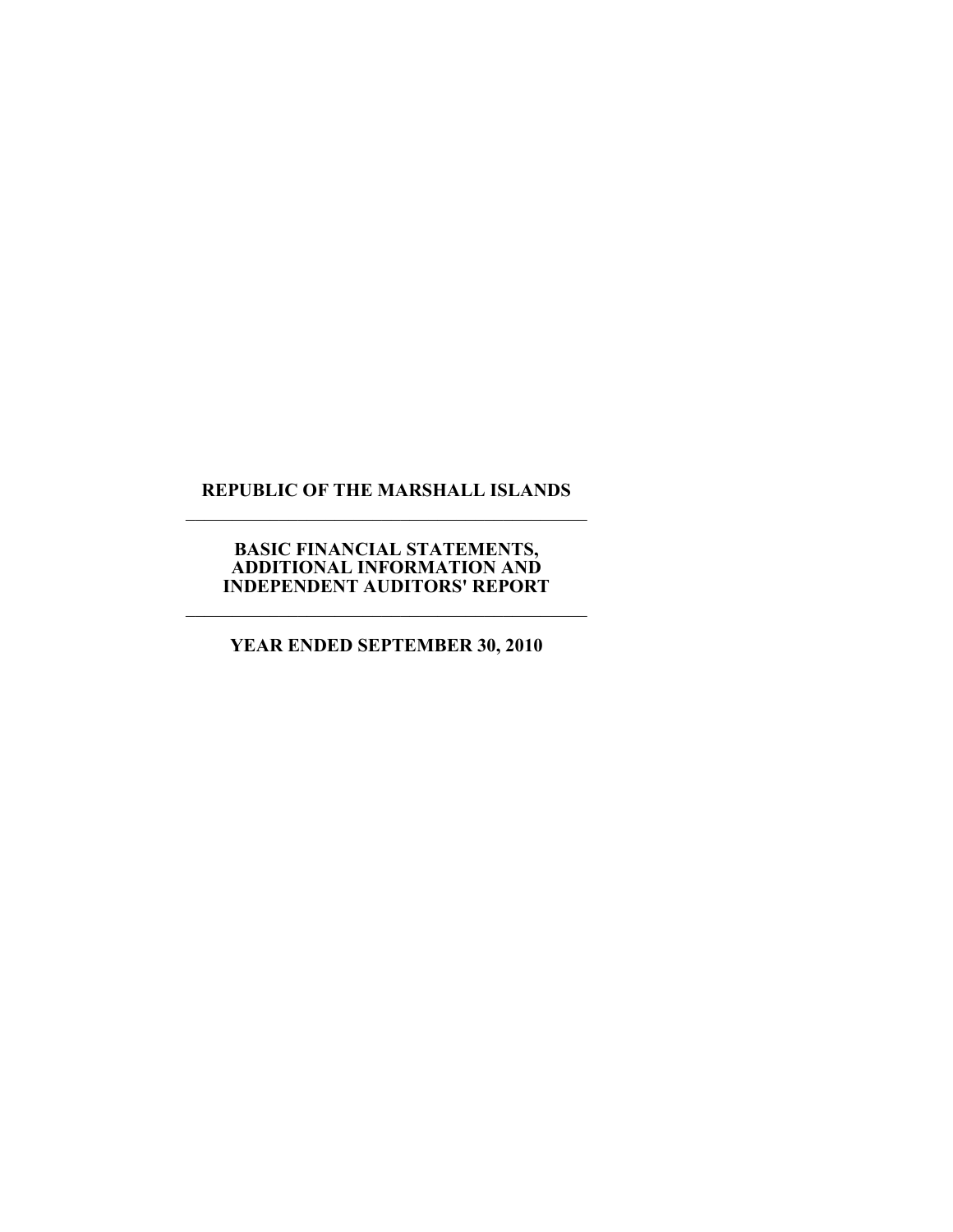# FINANCIAL STATEMENTS YEAR ENDED SEPTEMBER 30, 2010

# TABLE OF CONTENTS

|      |                                                                                                                                                                                                                                                                                    | Page No.       |
|------|------------------------------------------------------------------------------------------------------------------------------------------------------------------------------------------------------------------------------------------------------------------------------------|----------------|
| I.   | <b>Independent Auditors' Report</b>                                                                                                                                                                                                                                                | $\mathbf{1}$   |
| II.  | <b>Basic Financial Statements</b>                                                                                                                                                                                                                                                  |                |
|      | Management's Discussion and Analysis                                                                                                                                                                                                                                               | 3              |
|      | Government-Wide Financial Statements:<br><b>Statement of Net Assets</b><br><b>Statement of Activities</b>                                                                                                                                                                          | 15<br>16       |
|      | Governmental Fund Financial Statements:<br><b>Balance Sheet</b><br>Statement of Revenues, Expenditures, and Changes in Fund Balances<br>Reconciliation of Statement of Revenues, Expenditures and Changes in Fund<br>Balances of Governmental Funds to the Statement of Activities | 17<br>18<br>19 |
|      | <b>Fiduciary Fund Financial Statements:</b><br><b>Statement of Fiduciary Net Assets</b><br>Statement of Changes in Fiduciary Net Assets                                                                                                                                            | 20<br>21       |
|      | Discretely Presented Component Unit Financial Statements:<br>Combining Statement of Net Assets<br>Combining Statement of Revenues, Expenses and Changes in Net Assets                                                                                                              | 22<br>23       |
|      | Notes to the Basic Financial Statements                                                                                                                                                                                                                                            | 24             |
| III. | Required Supplementary Information - Other than Management's Discussion<br>and Analysis                                                                                                                                                                                            | 63             |
|      | Schedule of Revenues, Expenditures and Changes in Fund Balance - Budget<br>and Actual - General Fund                                                                                                                                                                               | 64             |
|      | Notes to Required Supplementary Information - Budgetary Reporting                                                                                                                                                                                                                  | 65             |
|      | IV. Other Supplementary Information                                                                                                                                                                                                                                                | 66             |
|      | Combining Schedule of Expenditures by Account - Governmental Funds                                                                                                                                                                                                                 | 67             |
|      | General Fund:                                                                                                                                                                                                                                                                      | 68             |
|      | Statement of Revenues, Expenditures by Function, and Changes in<br><b>Fund Balance</b>                                                                                                                                                                                             | 69             |
|      | Statement of Revenues, Expenditures, and Changes in Fund Balance - Budget<br>and Actual                                                                                                                                                                                            | 71             |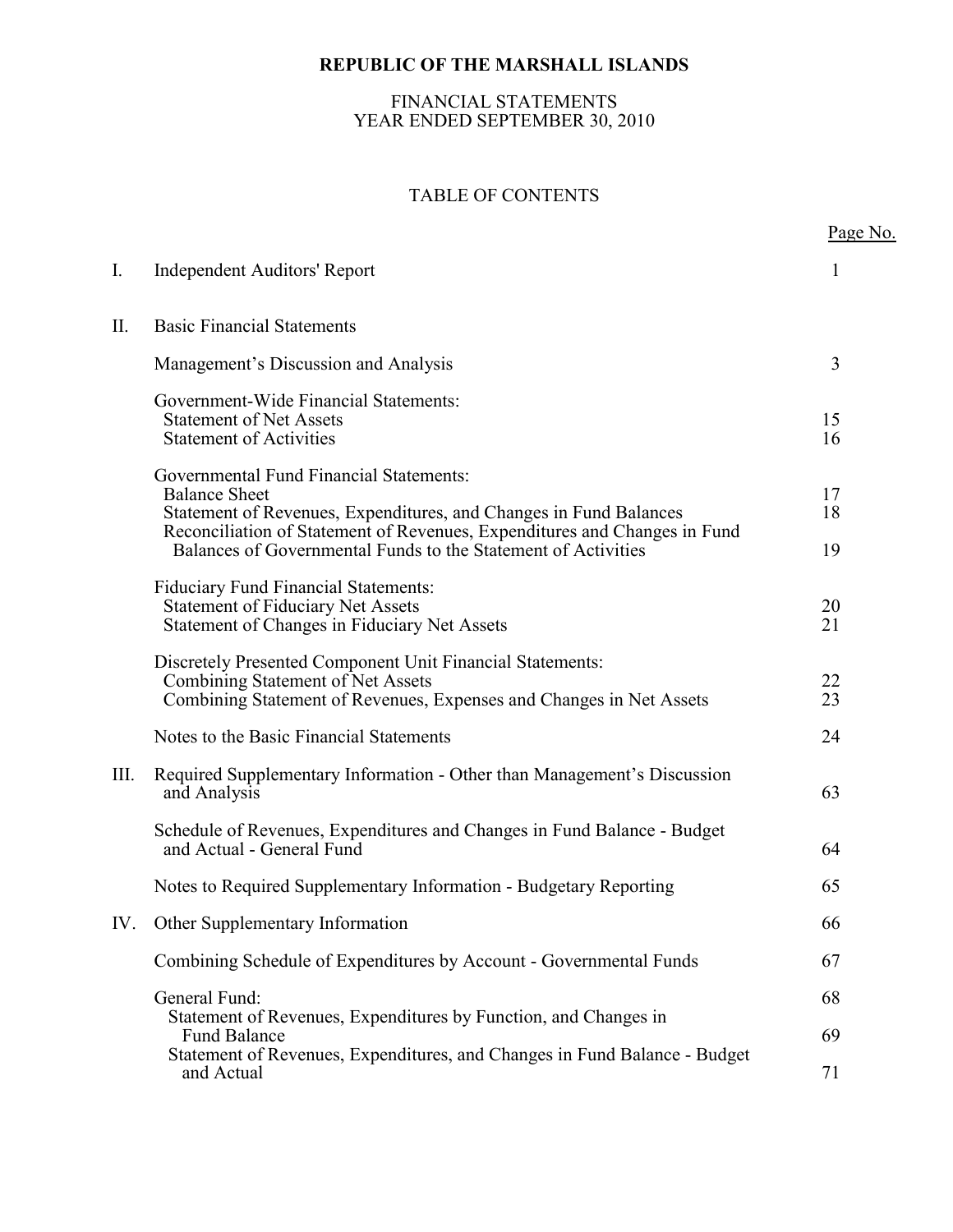### FINANCIAL STATEMENTS YEAR ENDED SEPTEMBER 30, 2010

# TABLE OF CONTENTS, CONTINUED

# IV. Other Supplementary Information, Continued

| Nonmajor Governmental Funds - Special Revenue Funds:<br><b>Combining Balance Sheet</b>                                                                  | 73<br>77       |
|---------------------------------------------------------------------------------------------------------------------------------------------------------|----------------|
| Combining Schedule of Revenues, Expenditures by Function, and Changes<br>in Fund Balances                                                               | 79             |
| Combining Schedule of Revenues, Expenditures by Account, and Changes<br>in Fund Balances                                                                | 81             |
| <b>Fiduciary Funds - Private Purpose Trusts:</b><br>Combining Schedule of Fiduciary Net Assets<br>Combining Schedule of Changes in Fiduciary Net Assets | 83<br>84<br>85 |
| Nonmajor Component Units:<br>Combining Schedule of Net Assets<br>Combining Schedule of Revenues, Expenses, and Changes in Net Assets                    | 86<br>88<br>89 |
| <b>Grants Assistance Fund:</b><br><b>Combining Balance Sheet</b><br>Combining Schedule of Revenues, Expenditures by Functions, and Changes in           | 90<br>92       |
| <b>Fund Balances (Deficits)</b><br>Combining Schedule of Revenues, Expenditures by Account, and Changes in                                              | 93             |
| <b>Fund Balances (Deficits)</b>                                                                                                                         | 94             |
| <b>Compact of Free Association Sector Grants:</b><br>Combining Balance Sheet                                                                            | 95<br>97       |
| Combining Schedule of Expenditures by Function, and Changes in Fund<br>Balances (Deficit)                                                               | 98             |
| Combining Schedule of Expenditures by Account, and Changes in Fund<br>Balances (Deficit)                                                                | 99             |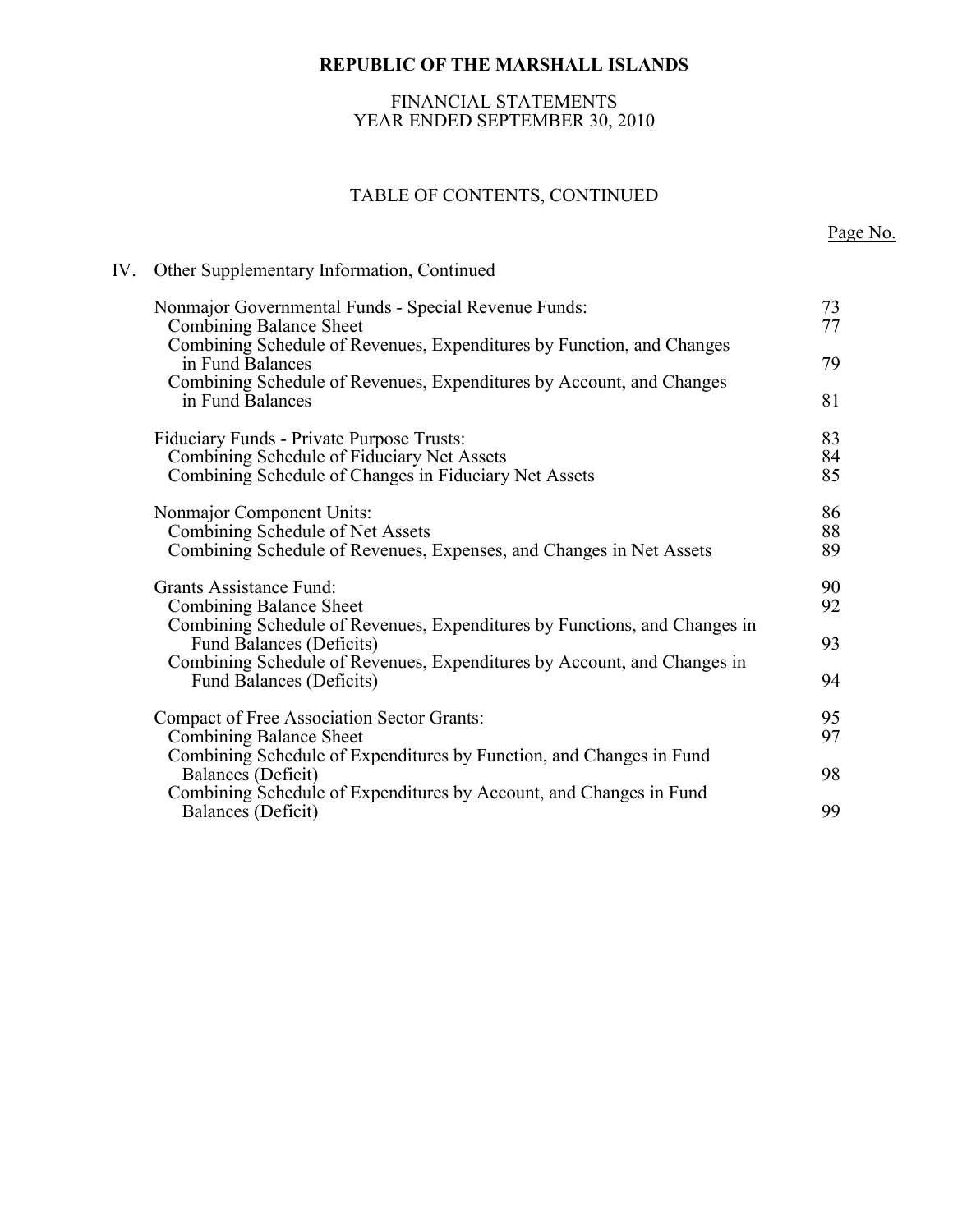# Deloitte.

Deloitte & Touche LLP 361 S. Marine Corps Drive Tamuning, GU 96913-3911 USA

Tel: 1-671-646-3884 Fax: 1-671-649-4932 www.deloitte.com

# **INDEPENDENT AUDITORS' REPORT**

His Excellency Jurelang Zedkaia President Republic of the Marshall Islands:

We have audited the accompanying financial statements of the governmental activities, the aggregate discretely presented component units, each major fund, and the aggregate remaining fund information of the Republic of the Marshall Islands (RepMar), as of and for the year ended September 30, 2010, which collectively comprise RepMar's basic financial statements as set forth in Section II of the foregoing table of contents. These financial statements are the responsibility of the management of RepMar. Our responsibility is to express an opinion on the respective financial statements based on our audit. We did not audit the financial statements of the Marshall Islands National Telecommunications Authority, which represents 23%, 10% and 12%, respectively, of the assets, net assets and operating revenues of RepMar's discretely presented component units. Those financial statements were audited by other auditors whose report thereon has been furnished to us, and our opinion expressed herein, insofar as it relates to the amounts included for the Marshall Islands National Telecommunications Authority, is based solely on the report of the other auditors.

We conducted our audit in accordance with auditing standards generally accepted in the United States of America and the standards applicable to financial audits contained in *Government Auditing Standards*, issued by the Comptroller General of the United States. Those standards require that we plan and perform the audit to obtain reasonable assurance about whether the financial statements are free of material misstatement. An audit includes consideration of internal control over financial reporting as a basis for designing audit procedures that are appropriate in the circumstances, but not for the purpose of expressing an opinion on the effectiveness of RepMar's internal control over financial reporting. Accordingly, we express no such opinion. An audit also includes examining, on a test basis, evidence supporting the amounts and disclosures in the financial statements, assessing the accounting principles used and significant estimates made by management, as well as evaluating the overall financial statement presentation. We believe that our audit provides a reasonable basis for our opinions.

In our opinion, based on our audit and the report of other auditors, the financial statements referred to above present fairly, in all material respects, the respective financial position of the governmental activities, the aggregate discretely presented component units, each major fund, and the aggregate remaining fund information of the Republic of the Marshall Islands as of September 30, 2010, and the respective changes in financial position thereof for the year then ended in conformity with accounting principles generally accepted in the United States of America.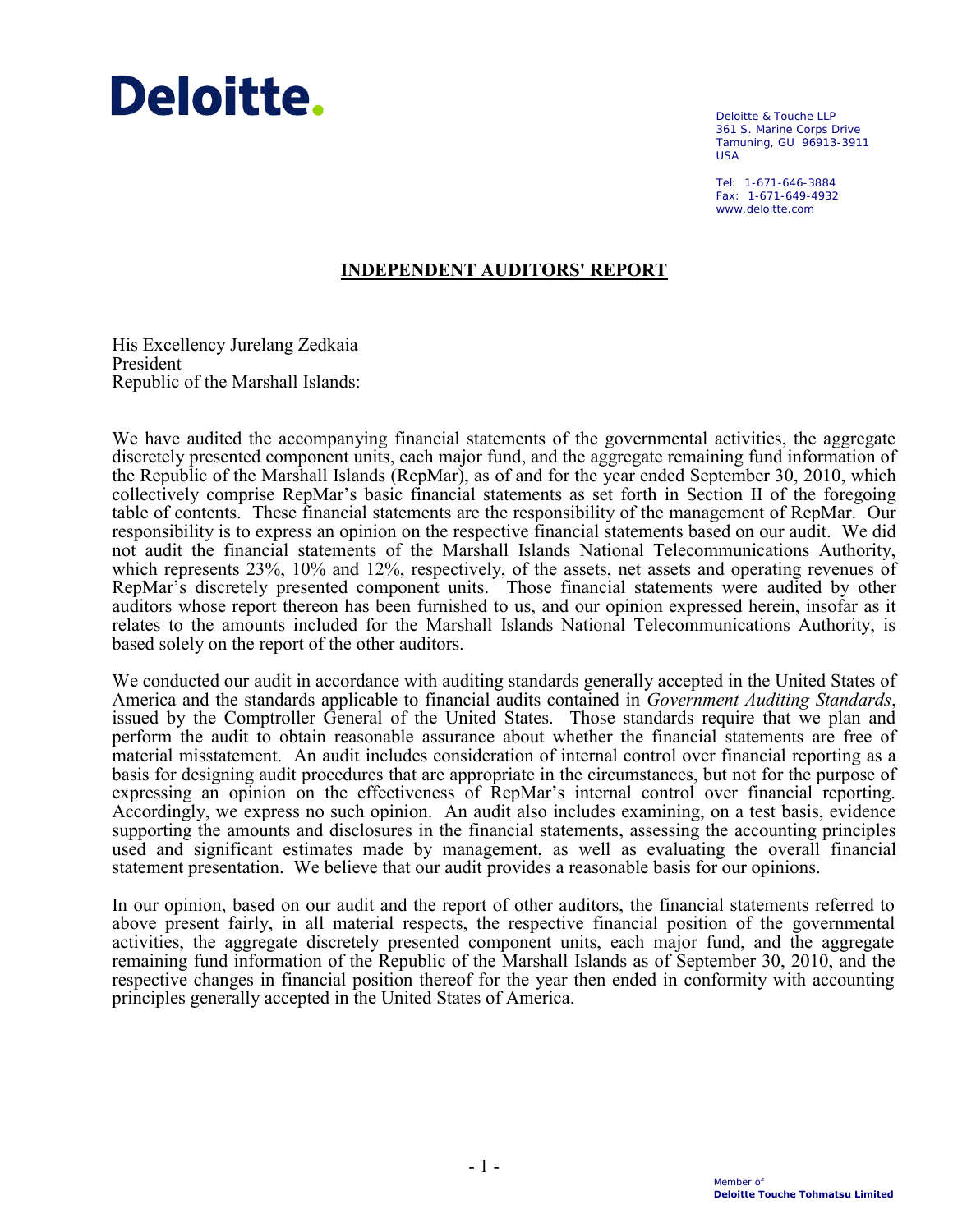The Management's Discussion and Analysis, on pages 3 through 14, as well as the Schedule of Revenues, Expenditures, and Changes in Deficit - Budget and Actual - General Fund and notes thereto, as set forth in Section III of the foregoing table of contents, are not a required part of the basic financial statements but are supplementary information required by the Governmental Accounting Standards Board. This supplementary information is the responsibility of the management of RepMar. We have applied certain limited procedures, which consisted principally of inquiries of management regarding the methods of measurement and presentation of the supplementary information. However, we did not audit such information and we do not express an opinion on it.

Our audit was conducted for the purpose of forming an opinion on RepMar's respective financial statements that collectively comprise RepMar's basic financial statements. The Other Supplementary Information, as set forth in Section IV of the foregoing table of contents, is presented for the purpose of additional analysis and is not a required part of the basic financial statements of RepMar. This supplementary information is the responsibility of the management of RepMar. Such additional information has been subjected to the auditing procedures applied by us in the audit of the basic financial statements and, in our opinion, is fairly stated in all material respects in relation to the basic financial statements taken as a whole.

In accordance with *Government Auditing Standards*, we have also issued our report dated June 28, 2011, on our consideration of the Republic of the Marshall Islands' internal control over financial reporting and on our tests of its compliance with certain provisions of laws, regulations, contracts, and grant agreements and other matters. The purpose of that report is to describe the scope of our testing of internal control over financial reporting and compliance and the results of that testing, and not to provide an opinion on the internal control over financial reporting or on compliance. That report is an integral part of an audit performed in accordance with *Government Auditing Standards* and should be considered in assessing the results of our audit.

 $0.1$  Nackell

June 28, 2011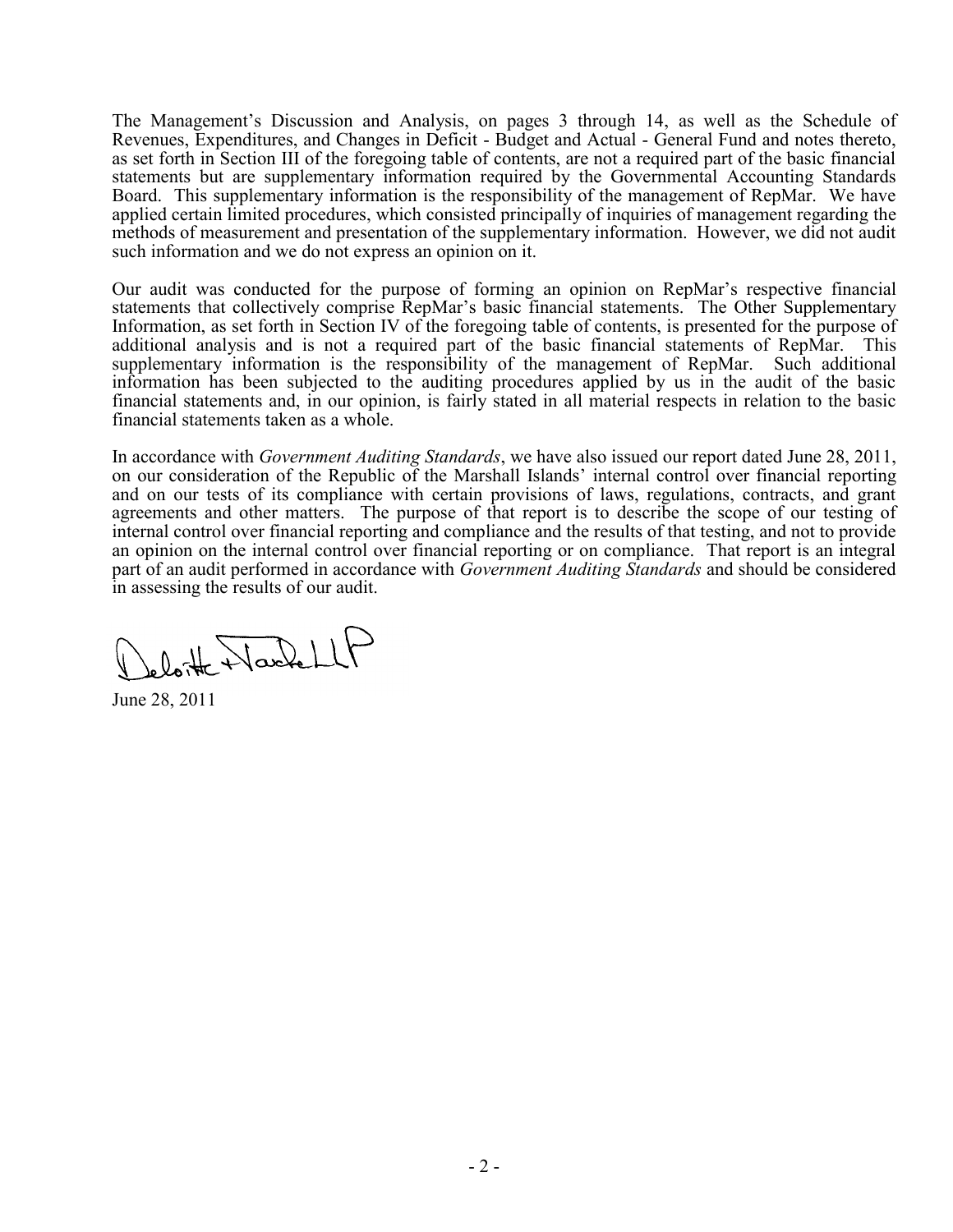Management's Discussion and Analysis Year Ended September 30, 2010

As management of the Government of the Republic of the Marshall Islands (RepMar), we offer readers of RepMar's financial statements this narrative overview and analysis of the financial activities of RepMar for the fiscal year ended September 30, 2010. We encourage readers to consider the information presented here in conjunction with RepMar's basic financial statements, which follow this section. Fiscal year 2009 comparative information has been included, where appropriate.

# **FINANCIAL HIGHLIGHTS**

- The assets of RepMar exceeded its liabilities at the close of the most recent fiscal year by \$88 million (net assets), increasing by \$14 million (or 18.9%) from \$74 million in the prior year. This increase is primarily attributable to: (1) the investment in capital assets within the Health and Education sectors funded primarily by Compact grants; (2) investment earnings of the Compact Trust Fund held for future budgetary support; (3) the accumulation of other funds restricted for other purposes within the Health and Education sectors; and (4) the receipt of grant revenues from the Republic of China that were utilized to retire a portion of outstanding Asian Development Bank long-term debt.
- During the current fiscal year, RepMar's expenses for governmental activities were \$98.8 million, including special appropriations made to the autonomous agencies, and were funded in part by \$69.4 million in program revenues and \$43.5 million in taxes and other general revenues. Program revenues increased by \$3.5 million (or 5.3%) from \$65.9 million in the prior year to \$69.4 million, which was attributable primarily to the increase in investment earnings generated by the Compact Trust Fund. Expenses decreased \$3.3 million (or 3.2%) from \$102.1 million in the prior year to \$98.8 million, which was attributable primarily to the decrease in Education sector expenses.
- For the current fiscal year, the General Fund reported revenues (and transfers in) of \$37 million, \$0.4 million in excess of appropriations (and transfers out) of \$36.6 million General fund revenues (and transfers in) were up \$2.2 million (or 6.3%) from prior year primarily due to an increase in gross revenue tax collections. Concurrently, General Fund appropriations were up \$1.1 million (or 3.2%) from prior year primarily due to an increase in appropriations associated with debt service payments on Asian Development Bank (ADB) loans. Debt service of \$1.3 million was appropriated from the General Fund in prior year whereas \$2.2 million was appropriated from the General Fund during the current fiscal year with an additional portion of \$1.1 million appropriated from the Republic of China Projects Fund. Revenues collected, including transfers in, of \$37 million were higher than budgeted amounts of \$34.7 million. Additionally, charges to appropriations, including transfers out, of \$37 million were higher than budgeted amounts of \$35.3 million resulting in no overall change in the net budgetary deficit for the current year.

# **OVERVIEW OF THE FINANCIAL STATEMENTS**

This discussion and analysis is intended to serve as an introduction to RepMar's basic financial statements, which comprise of the following three components: 1) government-wide financial statements, 2) fund financial statements, and 3) notes to the financial statements. This report also contains additional required supplementary information in the form of a budgetary schedule, which is prepared on the budgetary basis of accounting, and other supplementary information, in addition to the basic financial statements themselves, which includes combining statements for governmental funds, fiduciary funds and component units.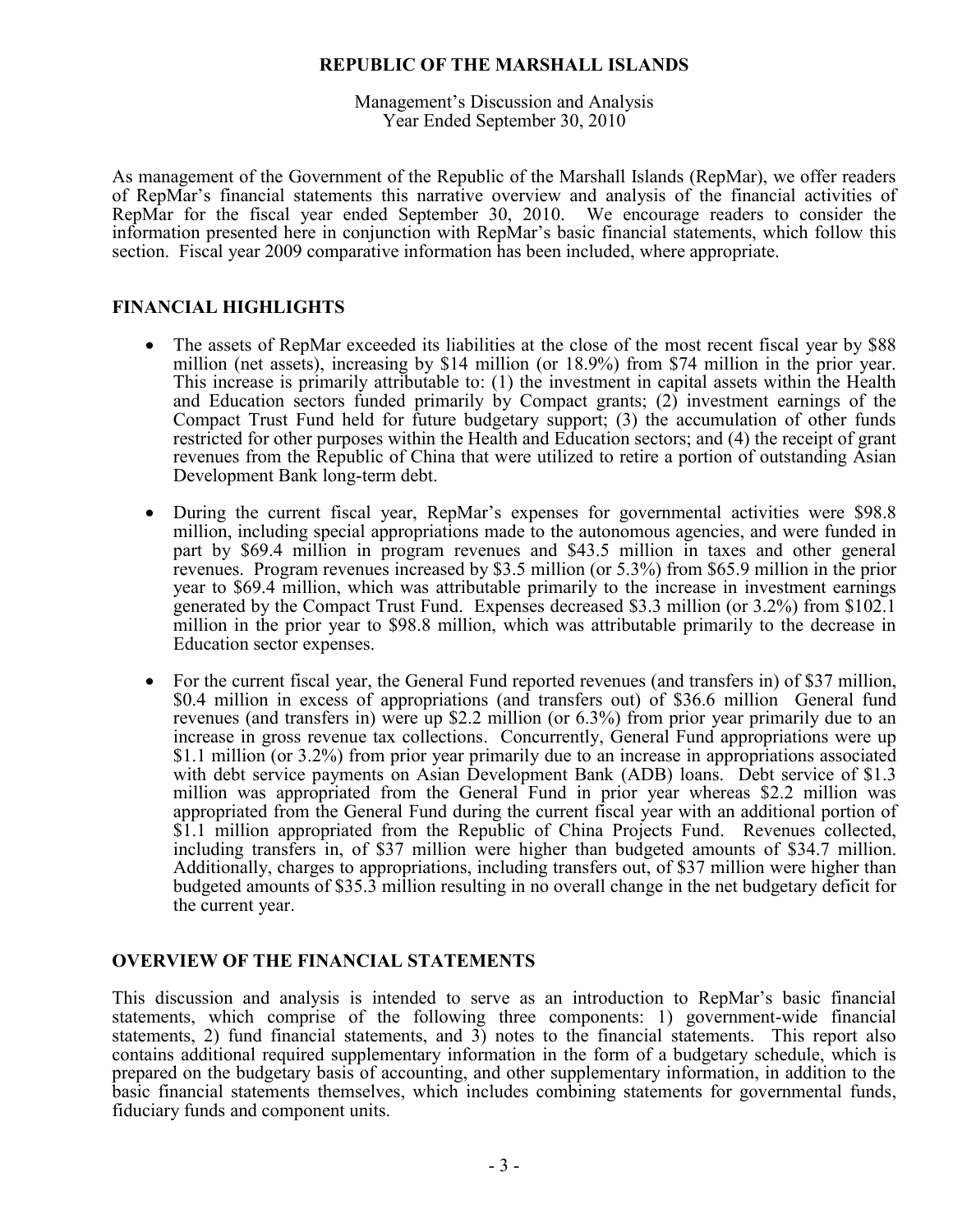Management's Discussion and Analysis Year Ended September 30, 2010

### **Government-wide Financial Statements**

The government-wide financial statements are designed to provide readers with a broad overview of RepMar's finances, in a manner similar to a private-sector business. The statement of net assets presents information on all of RepMar's assets and liabilities, with the difference between the two reported as net assets. All of the current year's revenues and expenses are accounted for in the statement of activities regardless of when cash is received or paid.

The two government-wide financial statements report RepMar's net assets and how they have changed. Net assets, being the difference between RepMar's assets and liabilities, is one way to measure RepMar's financial health or position.

- Over time, increases or decreases in RepMar's net assets are an indicator of whether its financial health is improving or deteriorating, respectively.
- To assess the overall health of RepMar, additional non-financial factors such as changes in RepMar's tax base, the condition of RepMar's roads and infrastructure, and the quality of services needs to be considered.

The government-wide financial statements of RepMar are divided into two categories:

- Primary government this grouping comprises governmental activities, which includes most of RepMar's basic services such as education, health, special appropriations, finance, judiciary, and general administration. Compact and other federal grants finance most activities of the primary government.
- Discretely presented component units RepMar includes numerous other entities in its report. Although legally separate, these "component units" are important because RepMar is financially accountable for them.

The government-wide financial statements can be found on pages 15 and 16 of this report.

# **Fund Financial Statements**

A fund is a grouping of related accounts that is used to maintain control over resources that have been segregated for specific activities or objectives. RepMar, like other governments, uses fund accounting to ensure and demonstrate compliance with finance-related legal matters.

- Some funds are required by Nitijela legislation.
- RepMar establishes other funds to control and manage money for particular purposes (like the Republic of China Projects Fund) or to show that it is properly using certain grants (like federal grants reported in the U.S. Federal Grants Fund).

All of the funds of RepMar can be divided into two categories - governmental and fiduciary.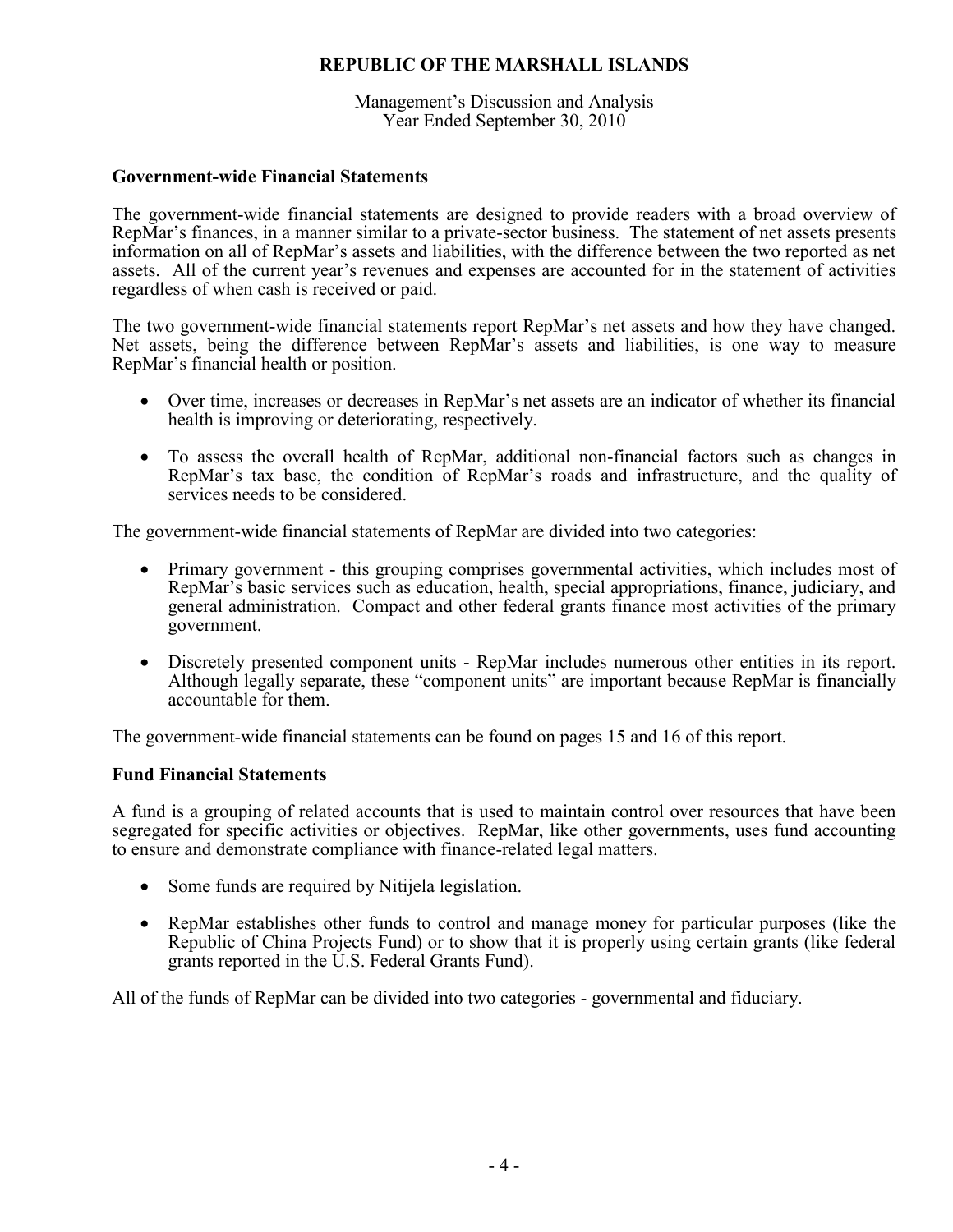Management's Discussion and Analysis Year Ended September 30, 2010

# **Fund Financial Statements, Continued**

Governmental funds - These are used to account for essentially the same functions reported as government activities in the government-wide financial statements. However, unlike the governmentwide financial statements, governmental fund financial statements focus on how money flows into and out of those funds and the balances left at year-end that are available for spending. These funds are reported using an accounting method called modified accrual accounting, which measures cash and all other financial assets that can readily be converted to cash. The governmental fund financial statements provide a detailed short-term view of RepMar's general government operations and the basic services it provides. Governmental fund information helps determine whether there are more or fewer financial resources that can be spent in the near future to finance RepMar's programs.

The basic governmental fund financial statements can be found on pages 17 and 18 of this report.

Fiduciary funds - These are used to account for resources held for the benefit of parties outside of the government. Fiduciary funds are not reflected in the government-wide financial statements because the resources of those funds are not available to support RepMar's own programs. RepMar is the trustee, or fiduciary, for other assets that because of trust arrangements, can be used only for the trust beneficiaries. RepMar is responsible for ensuring that the assets reported in these funds are used for their intended purposes. All of RepMar's fiduciary activities are reported in a separate statement of fiduciary net assets and a statement of change in fiduciary net assets.

The basic fiduciary fund financial statements can be found on pages 20 and 21 of this report.

Discretely presented component unit financial statements are presented for entities where RepMar has financial accountability, but are independent of the core RepMar operations. Most operate similar to private-sector businesses.

The discretely presented component unit financial statements can be found on pages 22 and 23 of this report.

### **Notes to the Financial Statements**

The notes provide additional information that is essential to a full understanding of the data provided in the government-wide and fund financial statements. The notes to the financial statements can be found on pages 24 through 62 of this report.

### **Other Information**

In addition to the basic financial statements and accompanying notes, this report also presents certain required supplementary information concerning budgetary comparisons. Required supplementary information can be found on pages 63 through 65 of this report.

The other supplementary information referred to earlier is presented immediately following the required supplementary information on budgetary comparisons, and can be found on pages 66 through 99 of this report.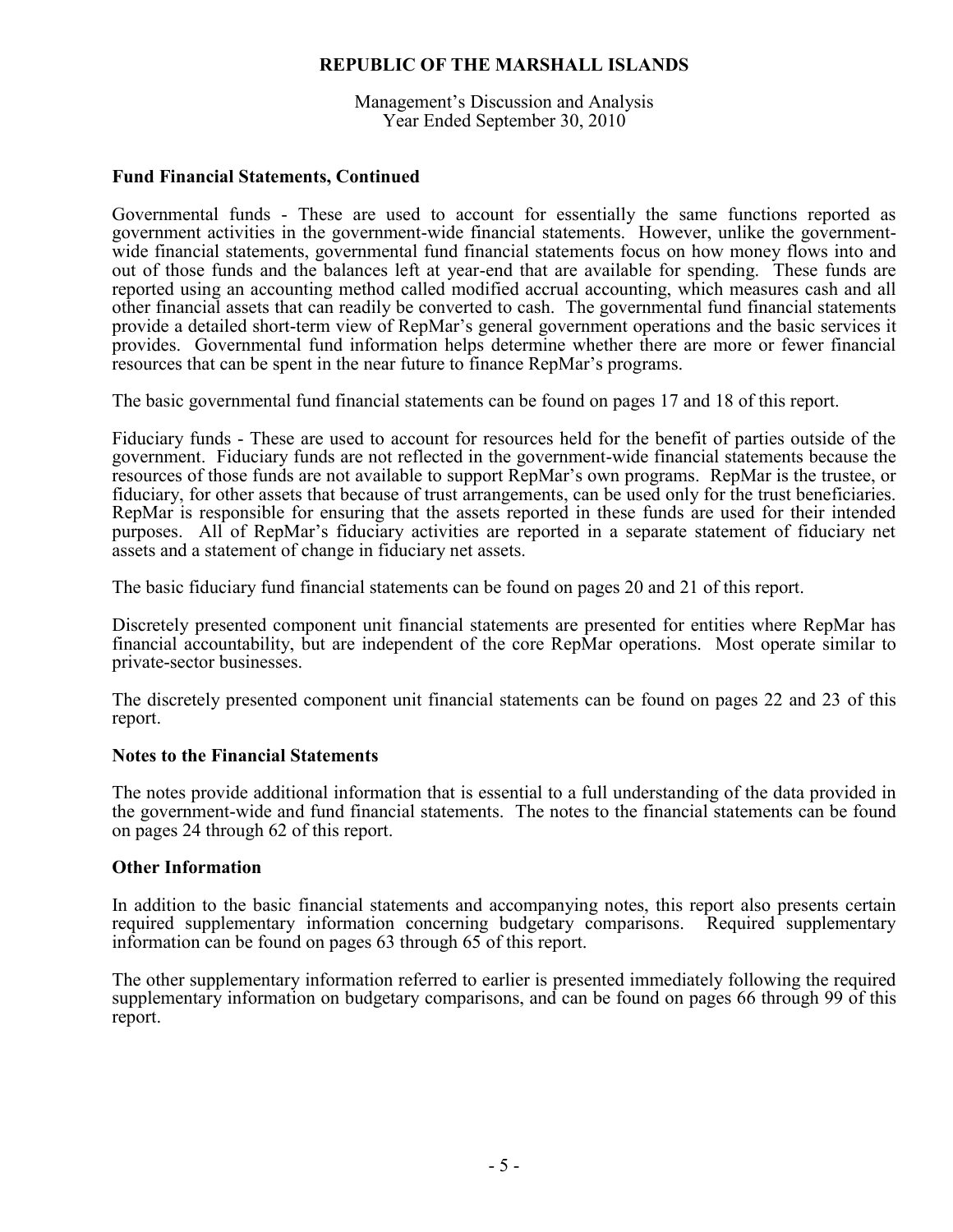Management's Discussion and Analysis Year Ended September 30, 2010

### **A FINANCIAL ANALYSIS OF REPMAR AS A WHOLE**

#### **Net Assets**

As noted earlier, net assets may serve over time as a useful indicator of a government's financial position. In the case of RepMar, assets exceeded liabilities by \$88 million at the close of the most recent fiscal year. However, all these net assets are either restricted as to the purpose they can be used for or are invested in capital assets. RepMar uses these capital assets to provide services to citizens; consequently, these assets are not available for future spending. Although RepMar's investment in its capital assets is reported net of related debt, it should be noted that the resources needed to repay this debt must be provided from other sources, since the capital assets themselves cannot be used to liquidate the liabilities. The majority of RepMar's net assets are comprised of its capital assets and long-term liabilities. Current assets and liabilities are amounts that are available in the current period and obligations that will be paid within one year, respectively. RepMar's current assets amounted to \$53 million while its current liabilities were \$41.3 million. Restricted net assets represent resources that are subject to external constraints. The table below summarizes RepMar's net assets at the close of the current year compared with prior year.

# RepMar's Net Assets As of September 30

|                                                                       | 2010                           | 2009                           |
|-----------------------------------------------------------------------|--------------------------------|--------------------------------|
| Current and other assets<br>Capital assets                            | \$<br>95,984,359<br>89,721,559 | \$<br>85,993,498<br>86,436,108 |
| <b>Total Assets</b>                                                   | 185,705,918                    | 172,429,606                    |
| Long-term liabilities<br>Other liabilities                            | 56,282,578<br>41,348,469       | 58,425,229<br>39,956,504       |
| <b>Total Liabilities</b>                                              | 97,631,047                     | 98, 381, 733                   |
| Net assets:<br>Invested in capital assets,<br>net of related debt     | 69,235,298                     | 65, 332, 188                   |
| Restricted net assets:<br><b>Future operations</b><br>Compact related | 40,961,484<br>4,049,315        | 37,396,848<br>2,618,463        |
| Other purposes<br>Unrestricted net assets                             | 7,606,052<br>(33, 777, 278)    | 4,015,624<br>(35,315,250)      |
| <b>Total Net Assets</b>                                               | 88,074,871                     | 74.047.873                     |

At the end of the current fiscal year, RepMar's unrestricted net asset deficiency was \$33.8 million, a slight improvement on the prior year amount by \$1.5 million (or 4.4%). This deficiency is the result of having long-term commitments that are greater than currently available resources. Specifically, RepMar did not include in past annual budgets the full amounts needed to finance future liabilities arising from ADB loans as well as to pay for unused employee annual leave balances. RepMar will include these amounts in future years' budgets as they become due.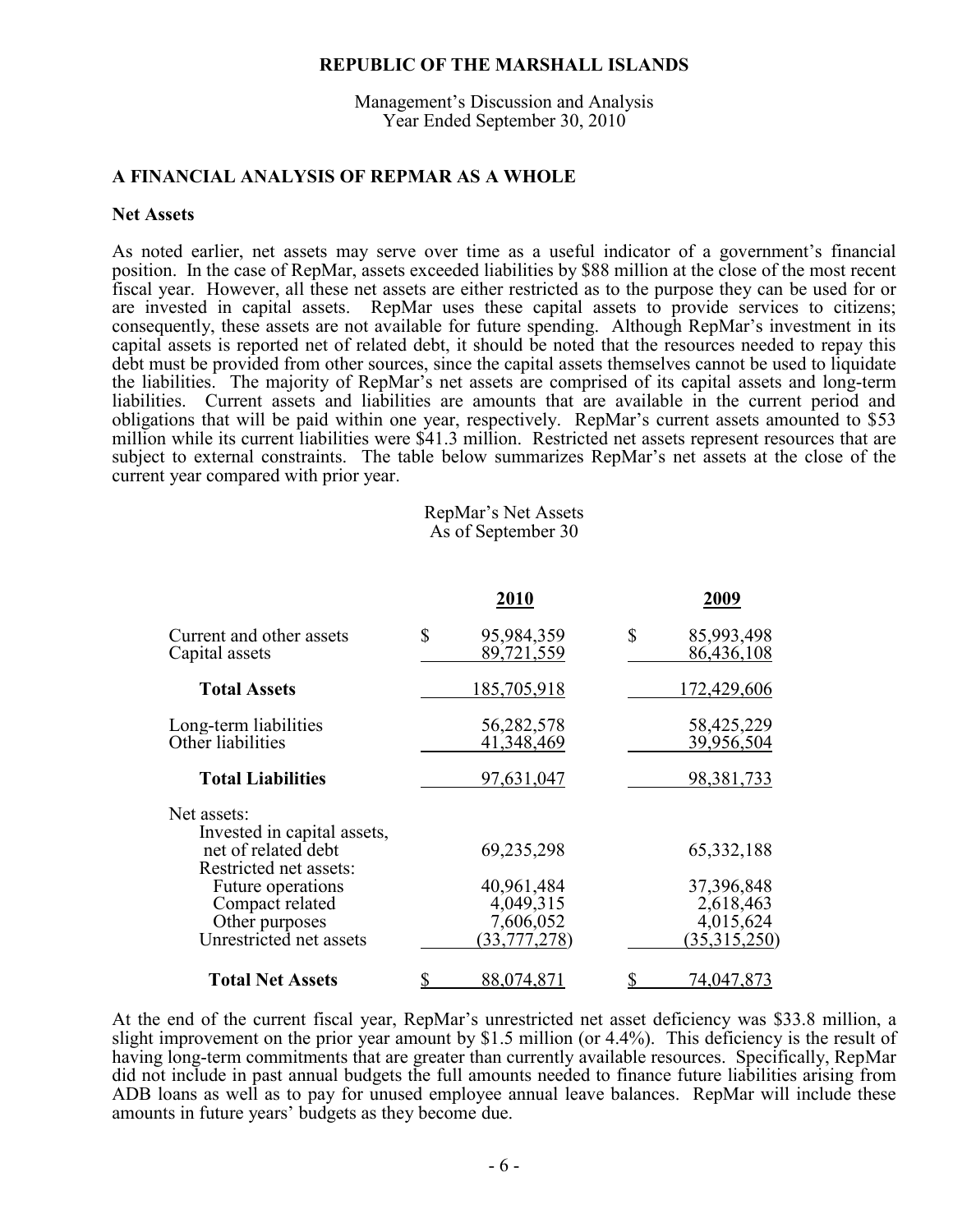### Management's Discussion and Analysis Year Ended September 30, 2010

# **Changes in Net Assets**

As discussed earlier, net assets of the primary government increased by \$14 million, which represents an increase of 18.9% from the prior year's amount of \$74 million. This result indicates that RepMar's financial condition, as a whole, improved from the prior year. The table below summarizes RepMar's change in net assets for the current fiscal year as compared with prior year.

### RepMar's Changes in Net Assets For the Years Ended September 30

|                                           | 2010             | 2009             |
|-------------------------------------------|------------------|------------------|
| <b>Revenues:</b>                          |                  |                  |
| Program revenues:                         |                  |                  |
| Charges for services                      | \$<br>8,765,338  | \$<br>8,222,886  |
| Operating grants and contributions        | 46,719,025       | 43,822,007       |
| Capital grants and contributions          | 13,867,437       | 13,820,642       |
|                                           | 69,351,800       | 65,865,535       |
| General revenues:                         |                  |                  |
| Taxes                                     | 25,243,331       | 24,328,751       |
| Grants and contributions not restricted   | 11,935,416       | 10,114,584       |
| Fishing rights                            | 2,000,011        | 1,500,000        |
| Ship registry                             | 3,000,000        | 3,250,000        |
| Unrestricted investment earnings          | 133,841          | 92,428           |
| Other                                     | 1,182,633        | 450,088          |
|                                           | 43,495,232       | 39,735,851       |
| Total revenues                            | 112,847,032      | 105,601,386      |
| <b>Expenses:</b>                          |                  |                  |
| President and Cabinet                     | 1,820,567        | 1,825,539        |
| Office of the Chief Secretary             | 1,148,778        | 1,135,561        |
| Special appropriations                    | 8,996,233        | 8,709,632        |
| Council of Iroij                          | 443,785          | 460,785          |
| Nitijela                                  | 1,680,688        | 1,664,083        |
| Office of the Auditor-General             | 861,991          | 1,130,815        |
| <b>Public Service Commission</b>          | 477,931          | 469,173          |
| Judiciary                                 | 672,026          | 868,701          |
| Office of the Attorney General            | 632,476          | 623,547          |
| Education                                 | 33,023,726       | 35,188,154       |
| Health and Environment                    | 20,612,117       | 20,460,965       |
| Transportation and Communication          | 913,024          | 2,184,388        |
| <b>Resources and Development</b>          | 1,985,166        | 1,779,630        |
| <b>Internal Affairs</b>                   | 3,474,730        | 2,783,043        |
| Justice                                   | 3,637,702        | 3,448,841        |
| Finance                                   | 7,488,356        | 8,286,417        |
| Foreign Affairs and Trade                 | 3,423,868        | 3,159,398        |
| Public Works                              | 4,673,378        | 4,630,763        |
| <b>Environmental Protection Authority</b> | 736,405          | 402,148          |
| Nuclear claims related                    | 1,049,440        | 1,208,928        |
| Interest on long-term debt                | 898,740          | 901,340          |
| Capital projects                          | 168,837          | 789,492          |
| Total expenses                            | 98,820,034       | 102,111,343      |
| Change in net assets                      | 14,026,998       | 3,490,043        |
| Net assets - beginning of year            | 74,047,873       | 70,557,830       |
| Net assets – end of year                  | \$<br>88,074,871 | \$<br>74,047,873 |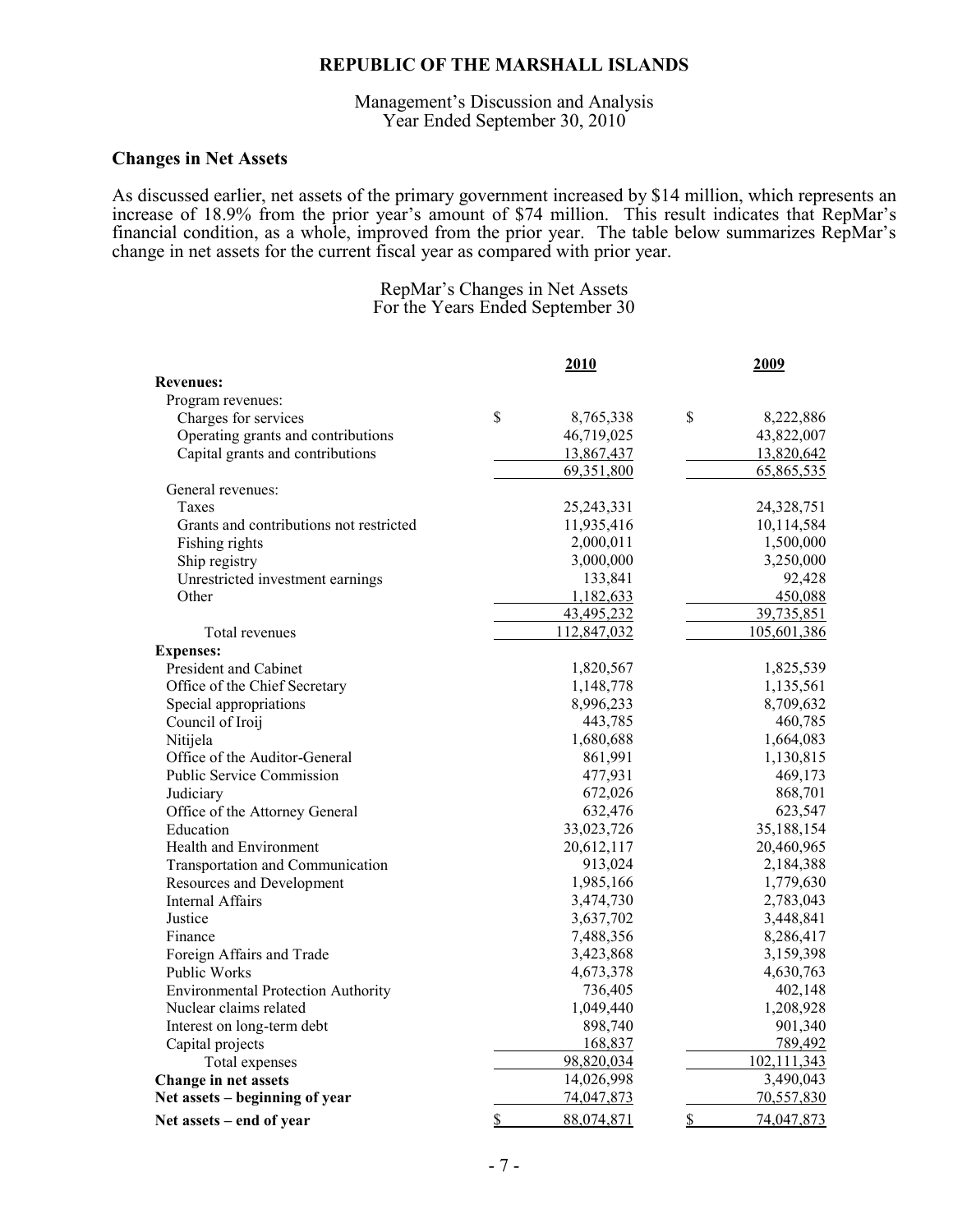Management's Discussion and Analysis Year Ended September 30, 2010

### **Changes in Net Assets, Continued**

Key elements of the increase in net assets are as follows:

 Overall revenues increased in the current year by \$7.2 million (or 6.9%) due to an increase in program revenues and general revenues of \$3.5 million (or 5.3%) and \$3.7 million (or 9.5%), respectively, as compared with prior year.

The increase in program revenues is primarily attributable to an increase in operating grants and contributions of \$2.9 million (or  $6.6\%$ ), as compared with prior year, which was attributable primarily to the increase in investment earnings generated by the Compact Trust Fund. The increase in general revenues is primarily attributable to an increase in the infusion of resources from the Government of the Republic of China of \$1.8 million (or 18%), as compared with prior year, for various designated projects. A significant portion of RepMar's program revenues involve contributions from the Government of the United States under the Compact of Free Association. A graphic summary of overall Compact grant revenues received by RepMar for the current year compared with prior year follows:





A significant portion of RepMar's general revenues involves tax revenue collections. A graphic summary of RepMar's tax revenue collections for the current year compared with prior year follows:

Graph 2 RepMar's Tax Revenues For the Years Ended September 30

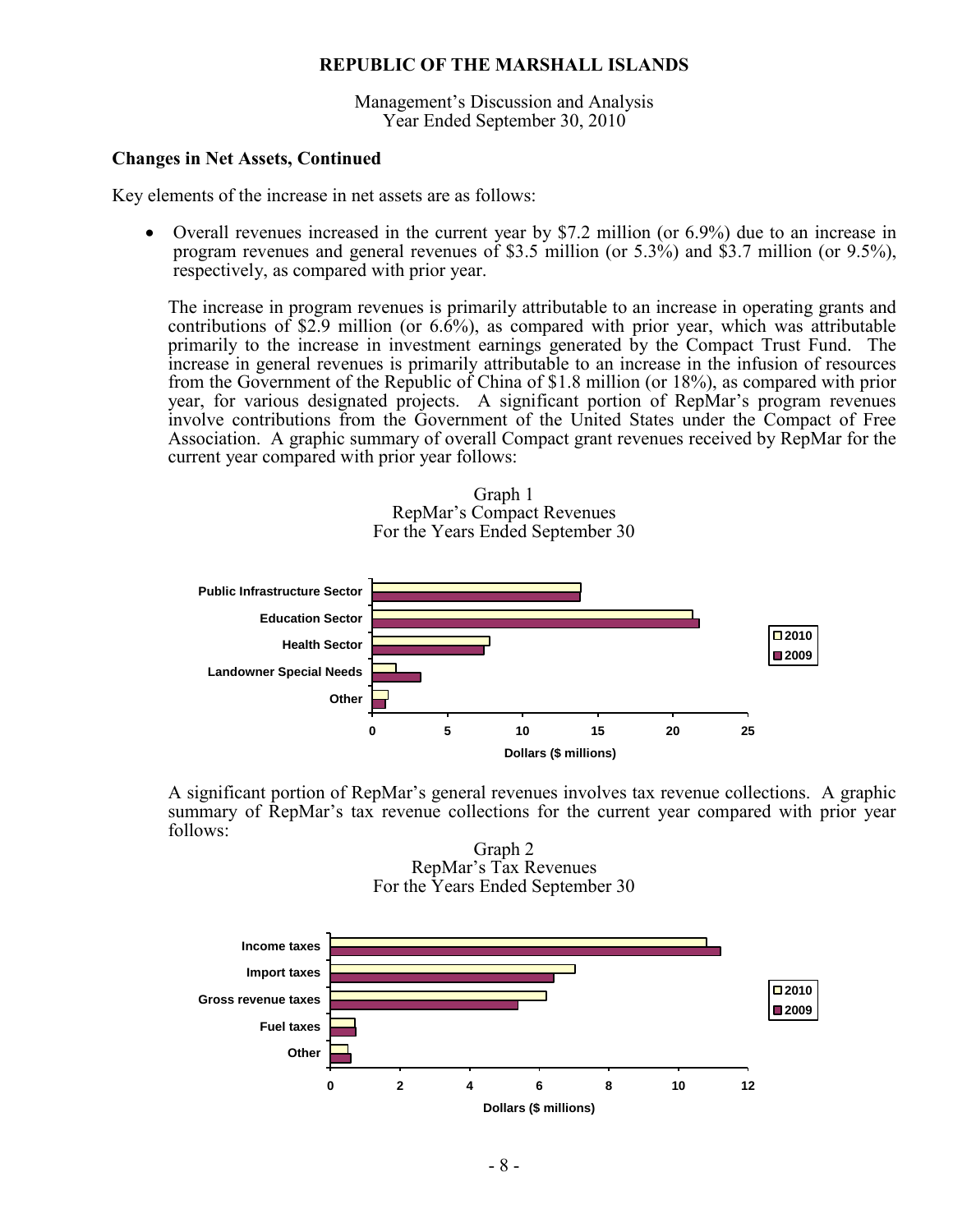Management's Discussion and Analysis Year Ended September 30, 2010

### **Changes in Net Assets, Continued**

• Cost of governmental activities decreased slightly in the current year by \$3.3 million (or 3.2%) compared with prior year. Education and health related expenses comprised of \$53.6 million (or 54.3%) of total expenses in the current year as compared with \$55.6 million (or 54.5%) in the prior year, which reflects RepMar's highest priorities in terms of expenditure appropriations.

Graphs 3 and 4 below indicate the major components of revenues and cost of governmental activities.



As in prior years, Compact funding and federal and other grants are the major sources of revenue for RepMar, which comprise 61% of the total revenues for the current year. The remaining 39% is predominantly comprised of local sourced tax revenues, including income taxes and gross revenue taxes.

> Graph 4 RepMar's Cost of Governmental Activities For the Year Ended September 30, 2010



Other expenses that make up a portion of the costs of governmental activities include ministerial expenses within the Ministry of Foreign Affairs and Trade (\$3.4 million), the Ministry of Internal Affairs (\$3.5 million), the Ministry of Transportation and Communication (\$0.9 million), and the Ministry of Resources and Development (\$2.0 million); legislative expenses within the Nitijela (\$1.7 million); and executive expenses within the President's Office and Cabinet (\$1.8 million).

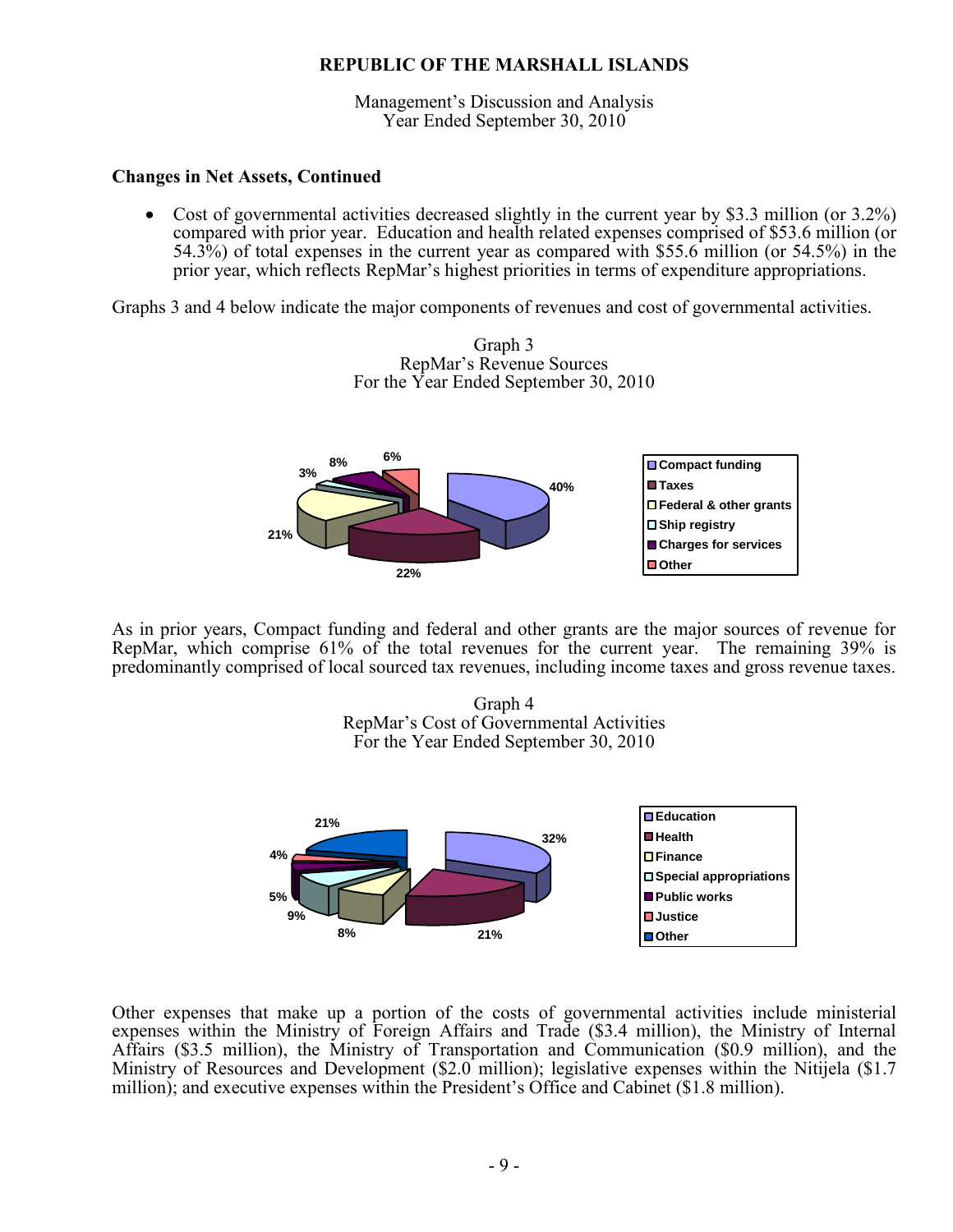Management's Discussion and Analysis Year Ended September 30, 2010

#### **Changes in Net Assets, Continued**

Graphs 5 and 6 below show a comparison of the major components of revenues and cost of governmental activities for fiscal years 2009 and 2010.



Finance expenses in the current year include subsidies to component units of \$1.5 million, down from \$3.2 million in the prior year. Special appropriation expenses in the current year include subsidies to component units of \$3.8 million, up from \$2.7 million in the prior year. Other expenses in the current year includes ministerial expenses within the Ministry of Transportation and Communication of \$0.9 million, down from \$2.2 million in the prior year; the Ministry of Foreign Affairs and Trade of \$3.4 million, up from \$3.2 million in the prior year; the Ministry of Internal Affairs of \$3.5 million, up from \$2.8 million in the prior year; legislative expenses within the Nitijela of \$1.7 million, unchanged from the prior year; and executive expenses within the President's Office and Cabinet of \$1.8 million, also unchanged from the prior year.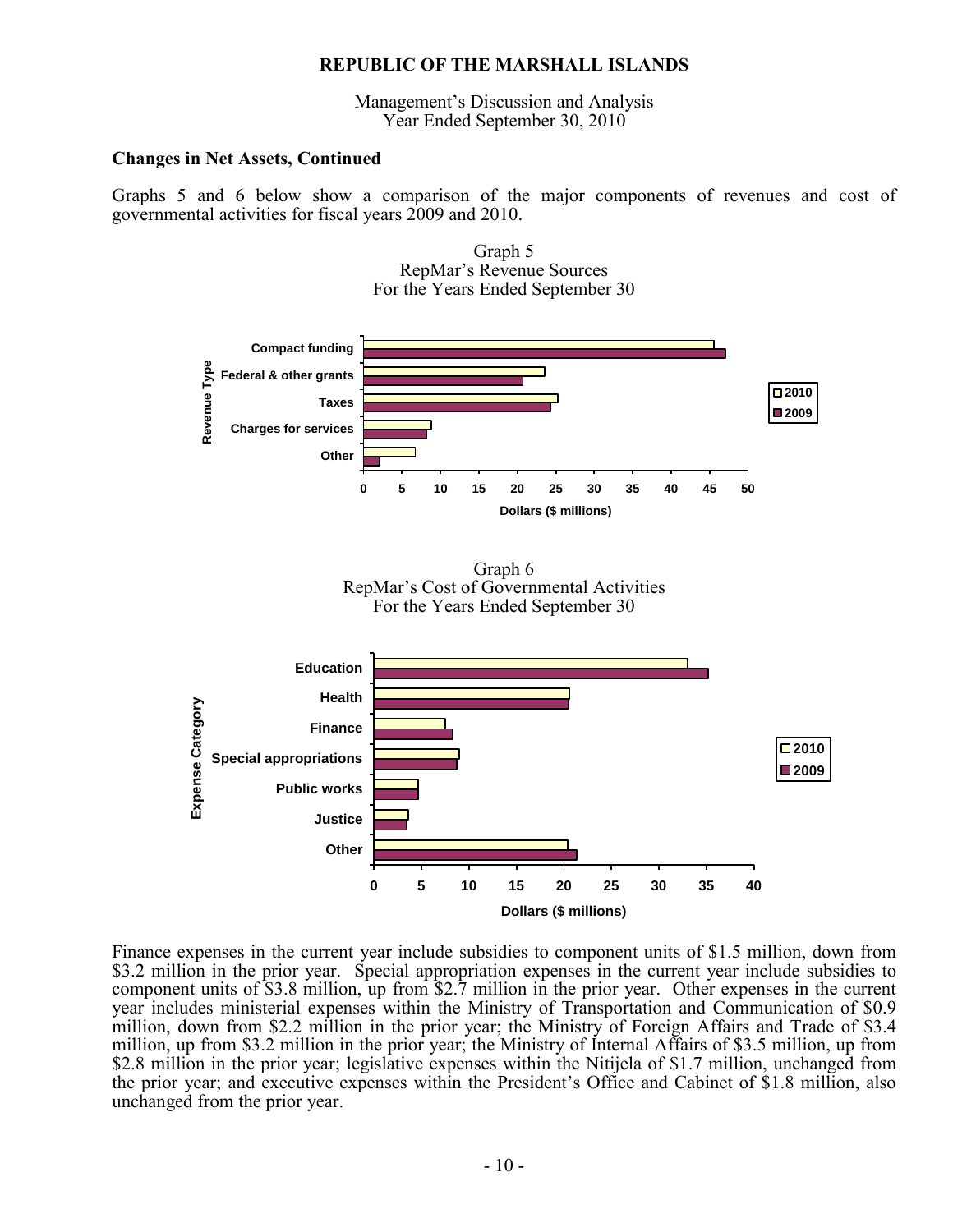Management's Discussion and Analysis Year Ended September 30, 2010

# **FINANCIAL ANALYSIS OF REPMAR'S FUNDS**

As noted earlier, RepMar uses fund accounting to ensure and demonstrate compliance with financerelated legal requirements.

### **Governmental Funds**

The focus of RepMar's governmental funds is to provide information on near-term inflows, outflows, and balances of spendable resources. Such information is useful in assessing RepMar's financing requirements. In particular, unreserved fund balance may serve as a useful measure of a government's net resources available for spending at the end of the fiscal year. As of the end of the current fiscal year, RepMar's governmental funds reported combined ending fund balances of \$58.1 million, which represents an increase of \$8.6 million (or 17.4%) in comparison with the prior year. This increase is primarily attributable to an increase in fund balance of the General Fund, the Grants Assistance Fund, the Compact Trust Fund and the Other Governmental Funds. Of this total combined fund balance, \$64.2 million is reserved to indicate that it is not available for new spending because it has already been committed: 1) to generate income for future operations  $(\$41 \text{ million})$ ; 2) to continuing appropriations through grant awards or enabling legislation (\$7.1 million); 3) to liquidate contracts and purchase orders of the prior period (\$13.5 million); or 4) for a variety of other restricted purposes (\$2.6 million). The combined unreserved deficit of RepMar's governmental funds is \$6.1 million, a decrease of \$13.2 million (or 68.5%) from the prior year. This deficit will be funded through future budgetary surpluses.

The General Fund is the chief operating fund of RepMar. At the end of the current fiscal year, the unreserved fund balance of the General Fund was \$1.6 million as compared with the prior year ending unreserved fund deficit of \$3.0 million, an improvement of \$4.6 million (or 153%), while total fund balance was \$4.3 million compared with a total fund balance of \$3.9 million at the end of the prior fiscal year, an improvement of \$0.4 million. The increase in the overall fund balance of the General Fund was primarily the result of good fiscal management in maintaining overall expenditures within revenue collections.

The Grants Assistance Fund has a total fund balance of \$5.9 million, which primarily represents Compact Sector grant revenues received not yet expended at year end. The net increase in fund balance during the current year in the Grants Assistance Fund was \$2 million (or 51%), which primarily was the result of unexpended Compact revenue and Republic of China Projects revenue receipts of \$1.1 million and \$0.9 million, respectively.

The Compact Trust Fund has a total fund balance of \$41 million, all of which is reserved for the funding of future operations of the primary government commencing in fiscal year 2023. The net increase in fund balance during the current year in the Compact Trust Fund was \$3.6 million (or 9.5%), which reflects improvement in the global financial markets.

### **GENERAL FUND BUDGETARY HIGHLIGHTS**

During the course of the fiscal year, no revisions were made by management and elected officials of RepMar to the General Fund budget. As previously discussed, revenues collected (including transfers in) of \$37 million were higher than budgeted amounts of \$34.7 million due primarily to increased tax collections and transfers in from the Republic of China Projects Fund, which exceeded budgeted amounts. In addition, charges to appropriations (including transfers out) of \$37 million were higher than budgeted amounts of \$35.3 million due primarily to an unbudgeted one-off grant to the Marshall Islands National Telecommunications Authority of \$1 million and the unanticipated increase in utility billings.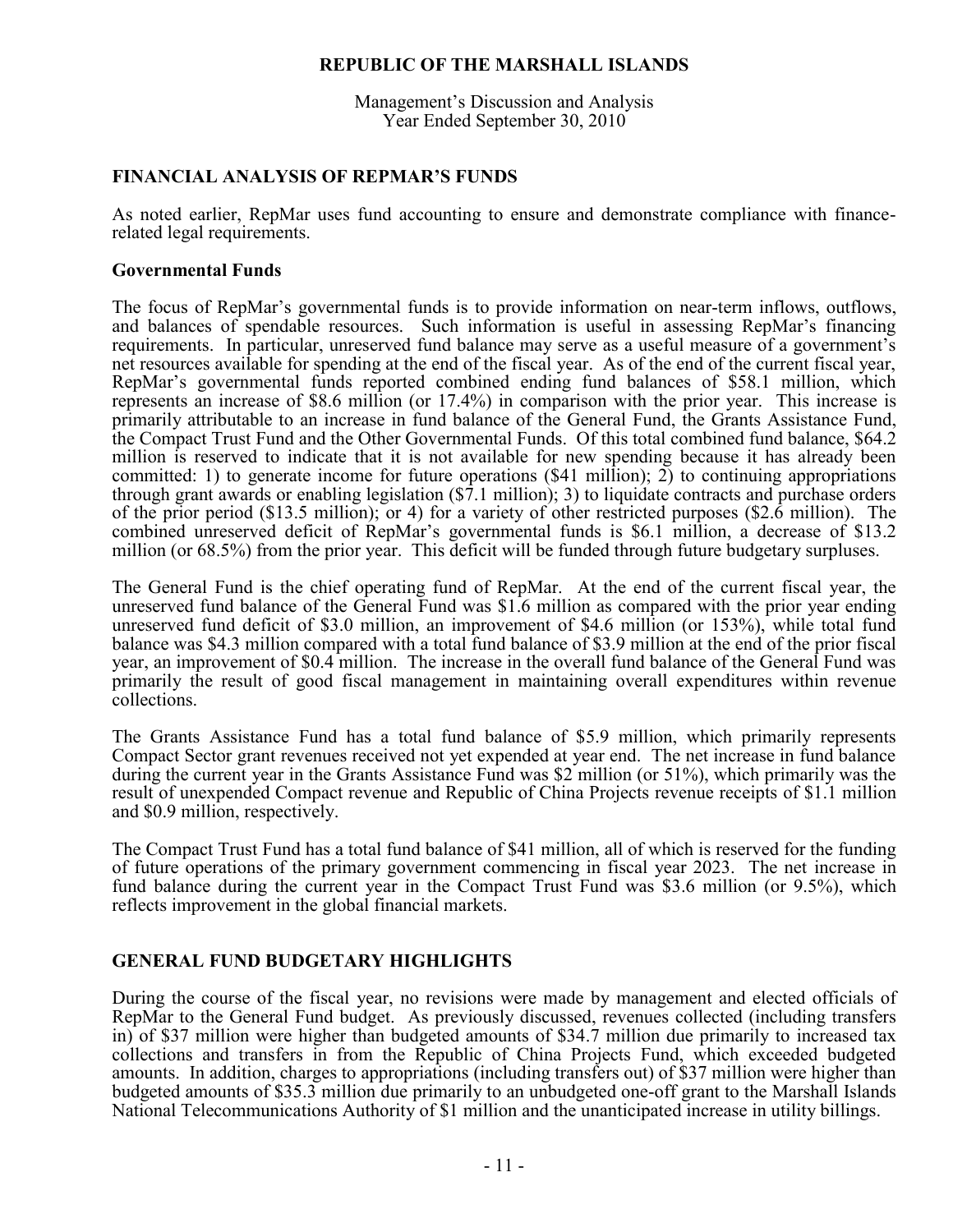Management's Discussion and Analysis Year Ended September 30, 2010

### **CAPITAL ASSET AND DEBT ADMINISTRATION**

### **Capital Assets**

RepMar's investment in capital assets for its governmental activities as of September 30, 2010 amounted to \$179.7 million, net of accumulated depreciation of \$90 million, leaving a net book value of \$89.7 million. This represents a net increase of \$3.3 million (or 3.8%) from the prior year. RepMar's capital assets include electrical and water infrastructure, roads and bridges, heavy equipment, ships, buildings, and various projects under construction.

> RepMar's Capital Assets September 30, (Net of depreciation)

|                             | 2010               | 2009       |
|-----------------------------|--------------------|------------|
| Electrical distribution     | \$<br>3,806,740 \$ | 4,824,755  |
| <b>Buildings</b>            | 61,464,261         | 56,403,426 |
| Water infrastructure system | 4, 191, 477        | 4,576,153  |
| Docks, roads and bridges    | 6,859,697          | 7,427,733  |
| Ships                       | 6,838,702          | 7,164,432  |
| Software                    | 1,249,944          | 1,233,814  |
| Heavy equipment             | 943,818            | 506,830    |
| Construction in progress    | 4,366,920          | 4,298,965  |
|                             | 89,721,559         | 86,436,108 |

Major capital asset additions during the current year were as follows:

• Completion of the following Compact funded education facilities infrastructure projects:

| Current Year                                      | Completed               |
|---------------------------------------------------|-------------------------|
| Infrastructure Project<br>Additions (\$ millions) | $Cost$ ( $\$$ millions) |
| Laura High School - Phase III<br>\$ 0.7           | \$1.9                   |
| Delap Elementary School<br>\$ 0.4                 | \$1.1                   |
| Mili Elementary School<br>\$0.2                   | \$0.7                   |
| <b>Enewetak Elementary School</b><br>\$1.2        | \$1.4                   |
| Longar/Lukoj Elementary Schools<br>\$0.4          | \$0.6                   |
| <b>Ollet Elementary School</b><br>\$ 0.2          | \$0.3                   |
| Ajeltake Elementary School<br>\$0.2               | \$0.2                   |
| <b>Jang Elementary School</b><br>\$ 0.4           | \$ 0.4                  |
| Utrik Elementary School<br>\$0.5                  | \$0.5                   |
| Jaluit High School Science Lab<br>\$0.2           | \$0.2                   |

- Acquisition of hospital equipment for the Majuro and Ebeye Hospitals in the amount of \$0.8 million.
- Acquisition of boat for the carrying out of medical treatment in the outer islands in the amount of \$0.2 million
- Further additions to the Health Administration Information and Email system in the amount of \$0.2 million.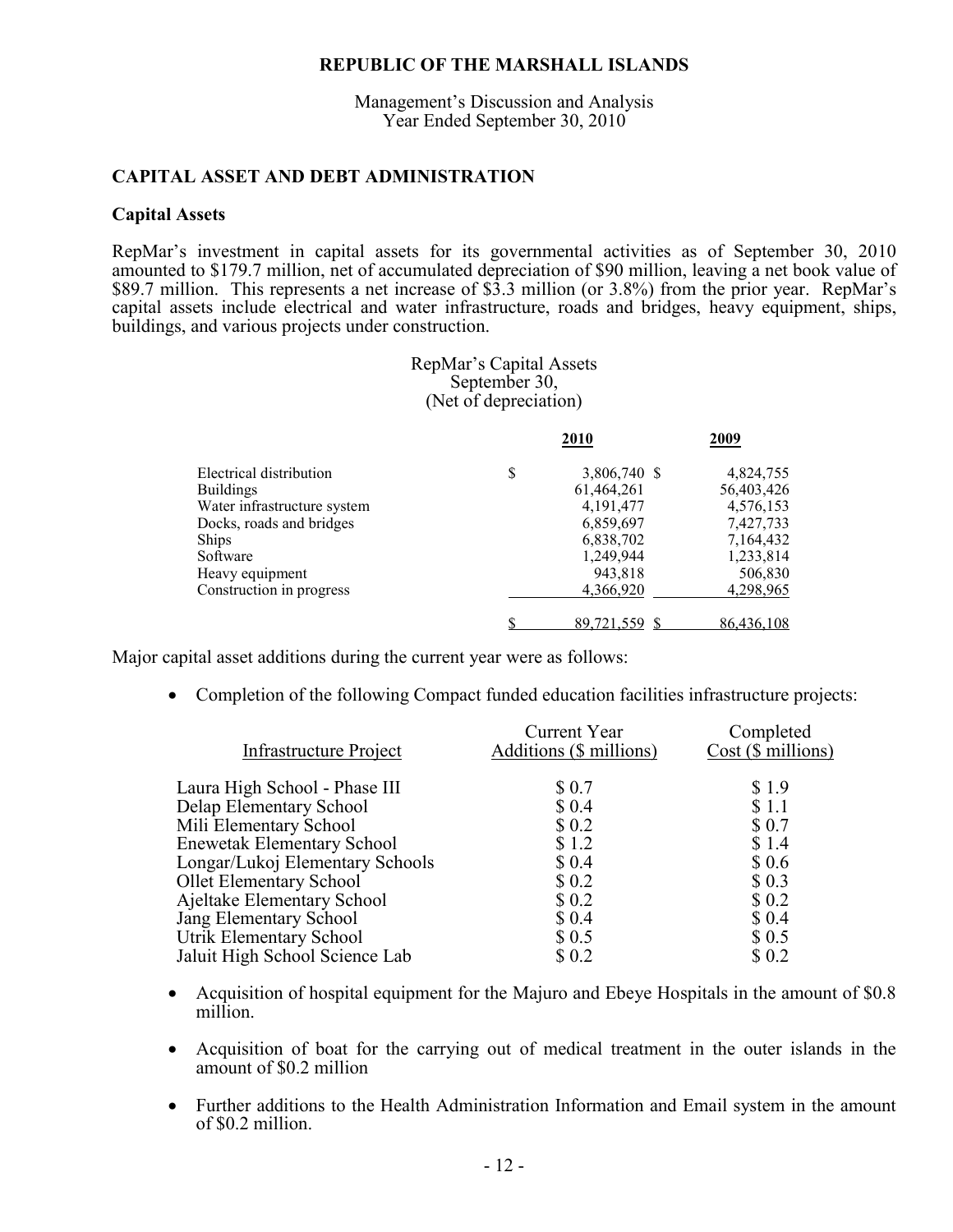Management's Discussion and Analysis Year Ended September 30, 2010

# **Capital Assets, Continued**

• Ongoing construction in progress of the following infrastructure projects:

| Infrastructure Project                           | Current Year<br>Additions (\$ millions) | <b>Estimated Completed</b><br>$Cost$ ( $\$$ millions) |
|--------------------------------------------------|-----------------------------------------|-------------------------------------------------------|
|                                                  |                                         |                                                       |
| Woja Elementary School                           | \$1.2<br>\$1.0                          | \$1.3<br>\$1.4                                        |
| Jabwor Elementary School<br>M.I. High School Gym | \$0.5                                   | \$0.5                                                 |
| Delap Elementary School - Phase II               | \$0.7                                   | \$1.1                                                 |
| Majuro Hospital Redevelopment                    | \$0.3                                   | \$4.0                                                 |

Additional information on RepMar's capital assets can be found in note 5 to the financial statements.

### **Long-term Debt**

The Government Borrowing Act of 1985 authorizes RepMar to borrow for such purposes as approved by the Nitijela. Since 1991 RepMar has entered into twelve separate loans with the ADB (See table below). Long-term debt obligations decreased by \$2.2 million (or 3.7%) in the current fiscal year.

### RepMar's Outstanding Debt Asian Development Bank September 30,

| <b>Fisheries Development Project</b>                 | \$<br>2,888,483 | \$<br>2,958,842 |
|------------------------------------------------------|-----------------|-----------------|
| <b>Typhoon Rehabilitation</b>                        | 432,509         | 442,555         |
| <b>Basic Education Project</b>                       | 6,786,786       | 6,942,884       |
| Majuro Water Supply Project No. 1                    | 620,735         | 635,224         |
| <b>Health and Population Project</b>                 | 4,596,061       | 4,700,562       |
| Majuro Water Supply Project No. 2                    | 7,472,580       | 7,638,881       |
| <b>Public Sector Reform Program</b>                  | 10,499,964      | 10,725,741      |
| Ebeye Health and Infrastructure Project              | 7,834,427       | 8,207,493       |
| Skills Training and Vocational Education Project     | 4,615,636       | 4,820,775       |
| Fiscal and Financial Management Program No. 1        | 2,569,300       | 2,869,400       |
| Fiscal and Financial Management Program No. 2        | 7,864,656       | 8,388,966       |
| <b>Outer Island Transport Infrastructure Project</b> | 507,517         | 507,517         |
|                                                      | 56.688.654      | 58,838,840      |

During the year ended September 30, 2010, RepMar entered into a new loan agreement with the ADB in the amount of \$9.5 million for the purpose of onlending to the Marshalls Energy Company, Inc. (MEC) through a subsidiary loan agreement to assist in the restructuring of certain commercial bank debt of MEC.

Additional information on RepMar's long-term debt can be found in note 7 to the financial statements.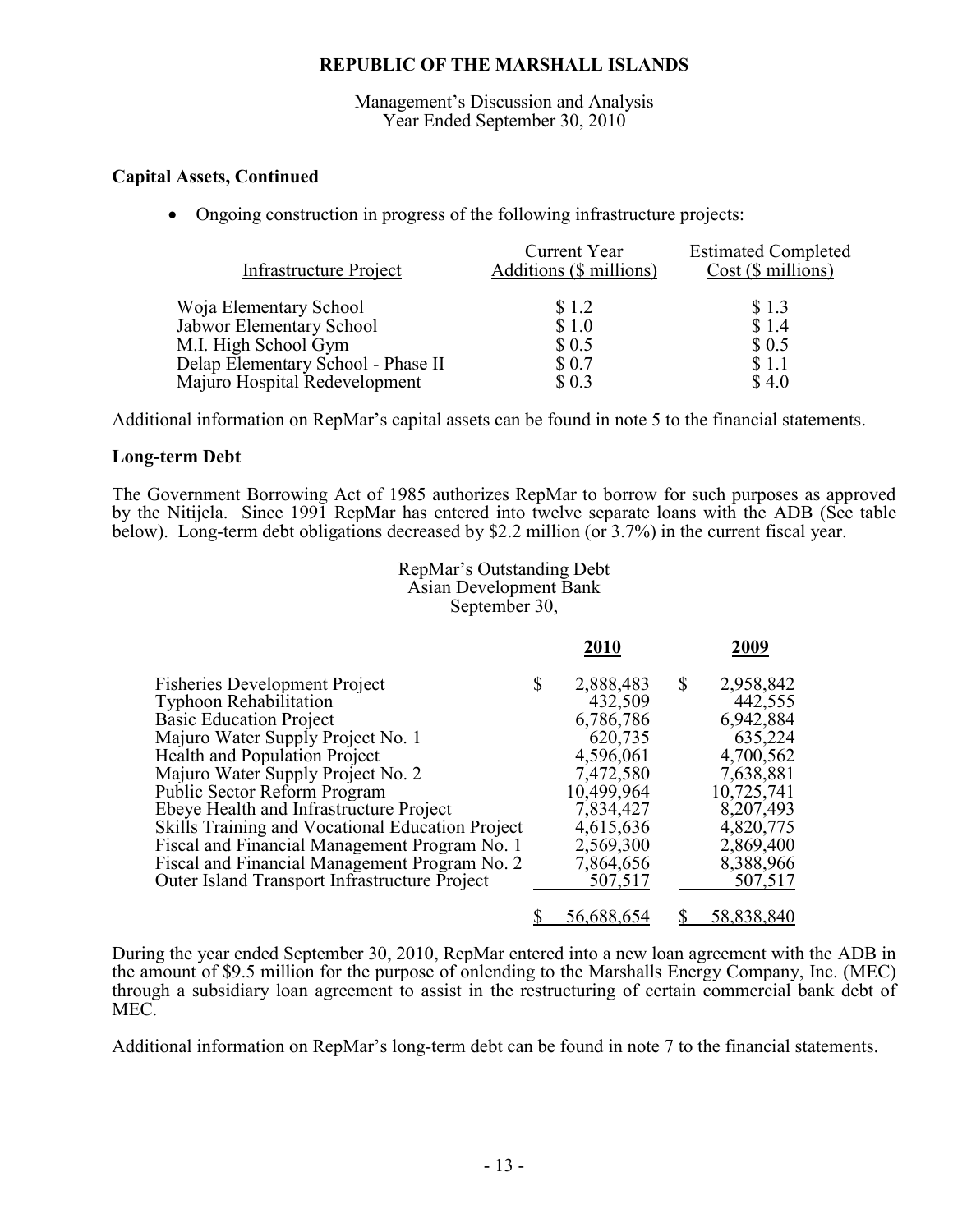Management's Discussion and Analysis Year Ended September 30, 2010

# **ECONOMIC FACTORS AND NEXT YEAR'S BUDGET AND RATES**

The severe global economic crisis that occurred in 2008 due to the housing credit crunch in the U.S., accompanied by sharp increases in global commodity prices resulting from a sudden surge in the price of crude oil, has not dissipated and the economic problems that beset real GDP to contract at a negative 2%, are still lingering and continuing to pose great risks to the Marshall Islands' economy. The President declared a State of Economic Emergency in 2008 for the Marshall Islands when the price of a barrel of oil was hovering around \$95 to \$100. Unfortunately, the current price is equal to or above the 2008 crisis level, and this continues to pose a serious concern for our small, open, and vulnerable economy simply because of its high dependence on imported fuel to support economic activities.

With recent emerging and ongoing political turmoil that is beginning to engulf the entire Middle East, the whole world shall rather brace for another long and sustained energy crisis that could possibly be more devastating than the crisis of 2008. For the Marshall Islands' economy, real GDP growth is expected to remain modest with the possibility of undergoing another contraction in the vicinity of zero to negative growth while, at the same time, inflation will continue to remain high at double-digit of 10% to 20% on average and, in some cases, at or over 100% for selected imported highly important commodities and food staples. These include rice (\$7.50 a bag in 2007; now averages \$14 a bag) and flour (\$8.95 a bag in 2007; now averages at over \$20 a bag) as well as other grains like cereal, and including dairy products and meats. At the same time, household income will continue to either remain stagnant and/or falling due to persistent high inflation and growing population.

At the same time, the recent signing in 2011 of the Kwajalein Land Use Agreement increases consumer purchasing power as roughly \$32 million dollars held in escrow was released into the economy. As the landowners become wealthier, the type of food they want will change as well as the cars they drive. This shift in consumer demand will ultimately contribute to a positive economic growth of the local economy.

It is thus highly imperative that RepMar immediately institute a fiscal policy that calls for prudent macroeconomic management including, but not limited to, reducing government spending in a manner that is consistent with the ongoing economic realities, and increasing savings, in particular, increasing RepMar's contribution to the Compact Trust Fund to provide the chance for the Trust Fund to become viable when the financial assistance under the current Compact ends in FY2023. The most important management tool therefore is the government's annual global budget adopted and passed by the Nitijela.

For fiscal year 2011, the budget approved by the Nitijela of \$130.6 million continues RepMar's focus on the education and health sectors, including their infrastructure needs. Such is a decrease over the fiscal year 2010 approved budget of \$137.4 million. The General Fund appropriation amounts to \$35.4 million, which is an increase of \$0.7 million (or 1.9%) compared with the fiscal year 2010 budget. This increase is primarily attributable to an increase in receipts from the Trust Company of the Marshall Islands to \$4 million per year offset by a decrease in budgeted tax collections corresponding with the reduction in employment at the U.S. military base in Kwajalein. The fiscal year 2011 budget includes a supplemental contribution by RepMar of \$1.2 million to the Compact Trust Fund.

# **CONTACTING REPMAR'S FINANCIAL MANAGEMENT**

This financial report is designed to provide our citizens, taxpayers, customers and investors and creditors a general overview of RepMar's finances and to demonstrate its accountability for the money it receives. If you have questions about this report or need additional financial information, contact the Secretary of Finance, P.O. Box D, Majuro, MH 96960.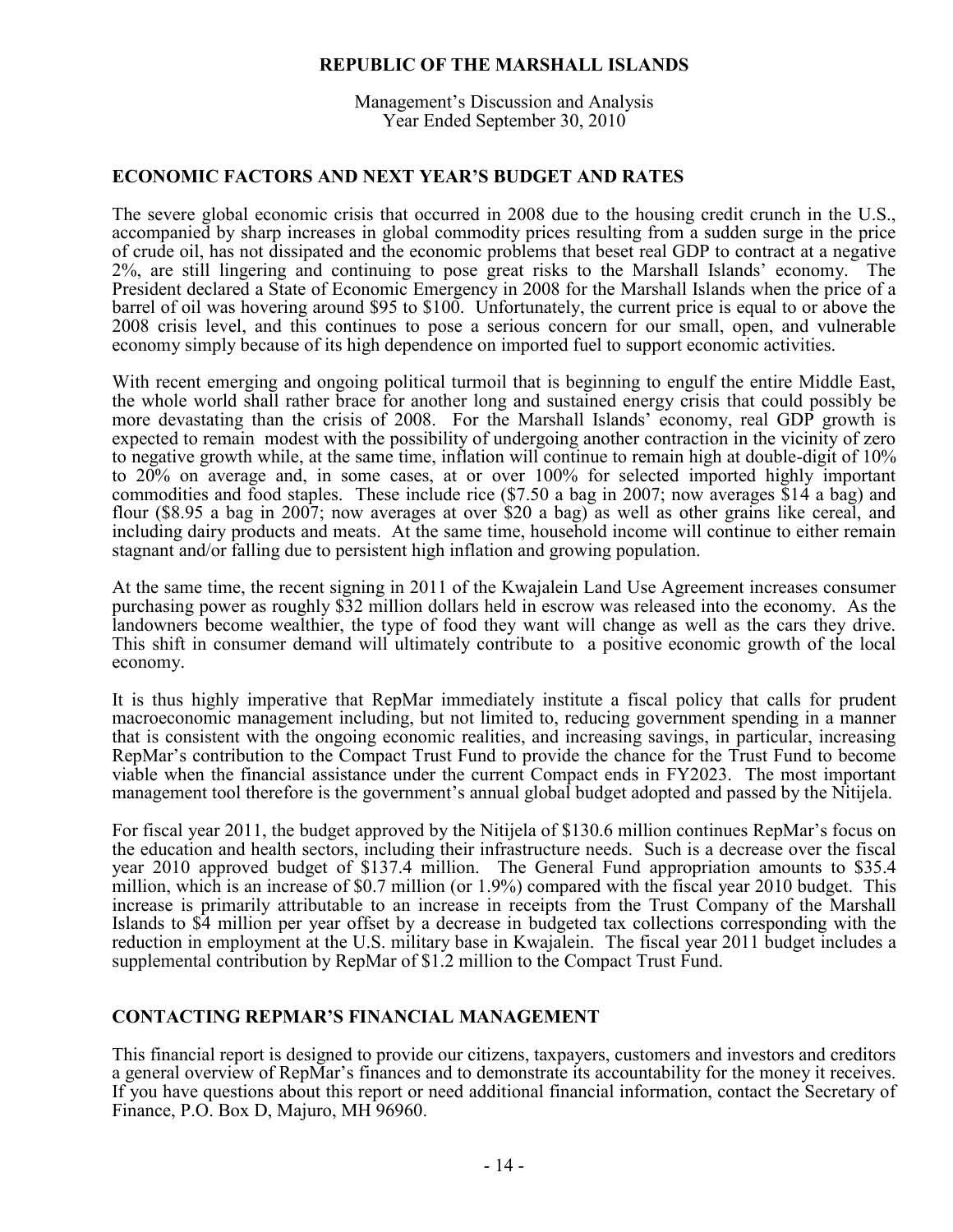# Statement of Net Assets September 30, 2010

|                                                              | Primary<br>Government | Component<br>Units |  |  |
|--------------------------------------------------------------|-----------------------|--------------------|--|--|
| <b>ASSETS</b>                                                |                       |                    |  |  |
| Current assets:                                              |                       |                    |  |  |
| Cash and cash equivalents                                    | \$<br>7,514,539       | \$<br>4,854,426    |  |  |
| Time certificates of deposit                                 | 227,787               | 4,156,257          |  |  |
| Receivables, net of allowance for uncollectibles<br>Advances | 10,943,523<br>221,074 | 27,650,620         |  |  |
| Inventories                                                  |                       | 6,412,933          |  |  |
| Due from component units                                     | 764,961               |                    |  |  |
| Other current assets                                         |                       | 830,555            |  |  |
| Restricted assets:                                           |                       |                    |  |  |
| Cash and cash equivalents                                    | 33,309,445            |                    |  |  |
| Total current assets                                         | 52,981,329            | 43,904,791         |  |  |
| Noncurrent assets:                                           |                       |                    |  |  |
| Restricted assets:                                           |                       |                    |  |  |
| Time certificates of deposit                                 |                       | 871,393            |  |  |
| Investments                                                  | 40,961,484            |                    |  |  |
| Investments                                                  | 318,630               | 4,860,897          |  |  |
| Due from component units                                     | 1,722,916             |                    |  |  |
| Capital assets, net of accumulated depreciation              | 89,721,559            | 122,609,364        |  |  |
| Other noncurrent assets                                      |                       | 1,064,866          |  |  |
| Total noncurrent assets                                      | 132,724,589           | 129,406,520        |  |  |
| Total assets                                                 | \$<br>185,705,918     | \$<br>173,311,311  |  |  |
| <b>LIABILITIES</b>                                           |                       |                    |  |  |
| Current liabilities:                                         |                       |                    |  |  |
| Current portion of long-term obligations                     | \$<br>2,204,445       | \$<br>2,718,355    |  |  |
| Short-term debt                                              |                       | 1,712,181          |  |  |
| Accounts payable                                             | 4,188,788             | 12,463,101         |  |  |
| Customer deposits                                            |                       | 1,047,512          |  |  |
| Other liabilities and accruals                               | 3,143,512             | 7,493,945          |  |  |
| Payable to federal agencies                                  | 381,217               |                    |  |  |
| Retention payable                                            | 851,921               | 326,150            |  |  |
| Contracts payable<br>Accrued interest payable                | 313,366<br>277,548    | 1,470,837          |  |  |
| Compensated absences payable                                 | 1,114,656             |                    |  |  |
| Due to primary government                                    |                       | 3,881,851          |  |  |
| Due to component units                                       | 521,741               |                    |  |  |
| Due to external parties                                      | 28,036,577            |                    |  |  |
| Deferred revenues                                            | 314,698               | 2,767,033          |  |  |
| Total current liabilities                                    | 41,348,469            | 33,880,965         |  |  |
| Noncurrent liabilities:                                      |                       |                    |  |  |
| Noncurrent portion of long-term obligations                  | 54,484,209            | 45,356,725         |  |  |
| Compensated absences payable, net of current portion         | 1,798,369             |                    |  |  |
| Due to primary government                                    |                       | 1,722,916          |  |  |
| Total noncurrent liabilities                                 | 56,282,578            | 47,079,641         |  |  |
| Total liabilities                                            | 97,631,047            | 80,960,606         |  |  |
| Commitments and contingencies                                |                       |                    |  |  |
| <b>NET ASSETS</b>                                            |                       |                    |  |  |
| Invested in capital assets, net of related debt              | 69,235,298            | 85,980,403         |  |  |
| Restricted for:                                              |                       |                    |  |  |
| Nonexpendable:                                               |                       |                    |  |  |
| Future operations                                            | 40,961,484            |                    |  |  |
| Expendable:                                                  |                       |                    |  |  |
| Compact related                                              | 4,049,315             |                    |  |  |
| Other purposes                                               | 7,606,052             | 1,164,419          |  |  |
| Unrestricted (deficits)                                      | (33,777,278)          | 5,205,883          |  |  |
| Total net assets                                             | 88,074,871            | 92,350,705         |  |  |
| Total liabilities and net assets                             | \$<br>185,705,918     | \$<br>173,311,311  |  |  |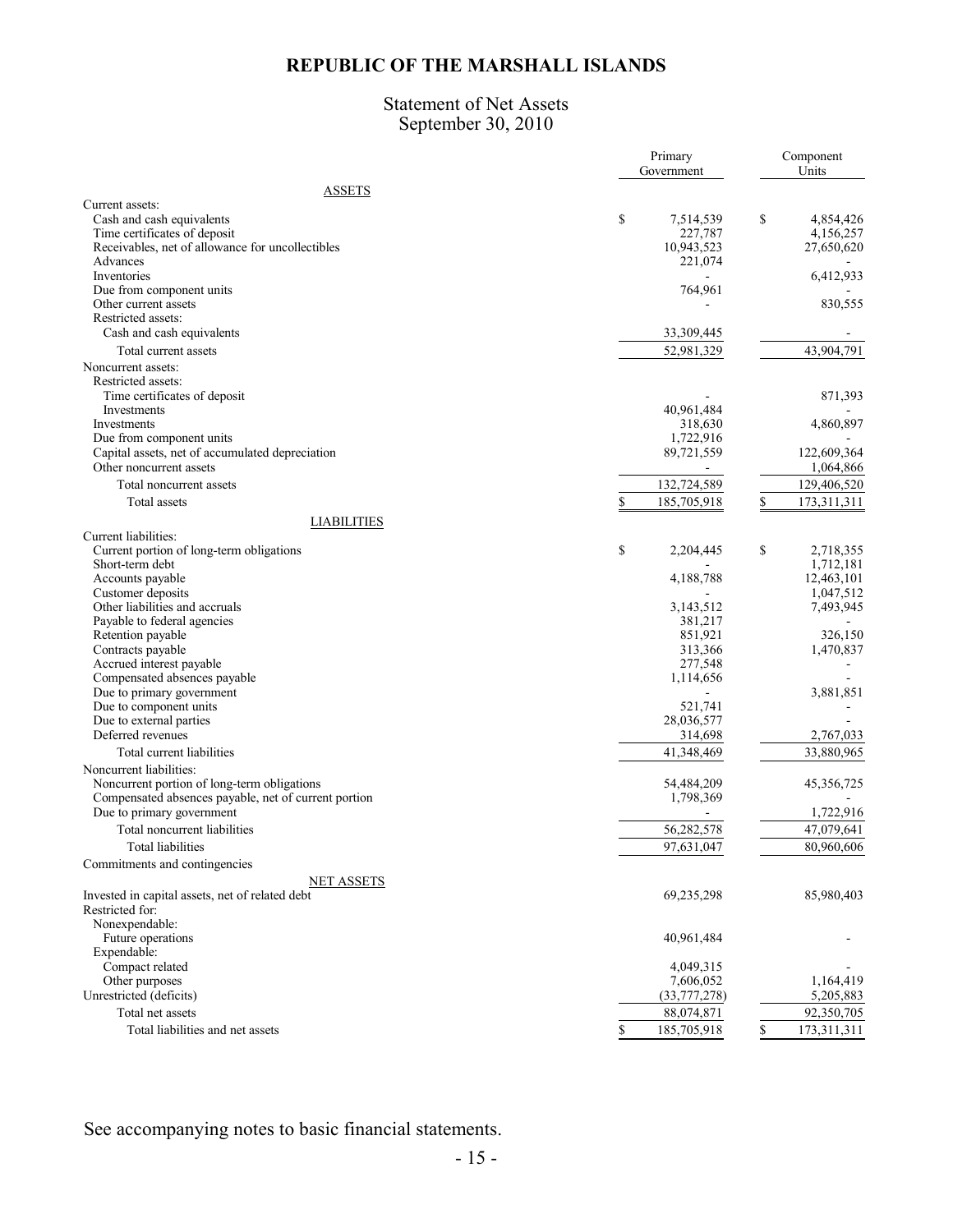# Statement of Activities Year Ended September 30, 2010

|                                                                     |                                                                           |    |                         |             | Program Revenues                                             |             |                                        |                       | Net (Expenses) Revenues   | and Changes in Net Assets |
|---------------------------------------------------------------------|---------------------------------------------------------------------------|----|-------------------------|-------------|--------------------------------------------------------------|-------------|----------------------------------------|-----------------------|---------------------------|---------------------------|
|                                                                     | Expenses                                                                  |    | Charges for<br>Services |             | Operating<br>Grants and<br>Contributions                     |             | Capital<br>Grants and<br>Contributions | Primary<br>Government |                           | Component<br>Units        |
| Functions/Programs                                                  |                                                                           |    |                         |             |                                                              |             |                                        |                       |                           |                           |
| Primary government:                                                 |                                                                           |    |                         |             |                                                              |             |                                        |                       |                           |                           |
| Governmental activities:<br>President and Cabinet                   | \$<br>1,820,567 \$                                                        |    |                         | \$          |                                                              | \$          |                                        | \$                    | $(1,820,567)$ \$          |                           |
| Office of the Chief Secretary                                       | 1,148,778                                                                 |    |                         |             | 723,474                                                      |             |                                        |                       | (425, 304)                |                           |
| Special appropriations                                              | 8,996,233                                                                 |    |                         |             |                                                              |             |                                        |                       | (8,996,233)               |                           |
| Council of Iroij                                                    | 443,785                                                                   |    |                         |             |                                                              |             |                                        |                       | (443, 785)                |                           |
| Nitijela                                                            | 1,680,688                                                                 |    | 900                     |             | 39,119                                                       |             |                                        |                       | (1,640,669)               |                           |
| Office of the Auditor-General                                       | 861,991                                                                   |    |                         |             | 306,537                                                      |             |                                        |                       | (555, 454)                |                           |
| Public Service Commission                                           | 477,931                                                                   |    |                         |             |                                                              |             |                                        |                       | (477, 931)                |                           |
| Judiciary                                                           | 672,026                                                                   |    | 1,331                   |             |                                                              |             |                                        |                       | (670, 695)                |                           |
| Office of the Attorney General<br>Education                         | 632,476<br>33,023,726                                                     |    | 30,157<br>5,429         |             | 23,236,667                                                   |             | 6.059.086                              |                       | (602, 319)<br>(3,722,544) |                           |
| Health and Environment                                              | 20,612,117                                                                |    | 7,469,725               |             | 12,986,784                                                   |             | 335,000                                |                       | 179,392                   |                           |
| Transportation and Communication                                    | 913,094                                                                   |    | 135                     |             |                                                              |             |                                        |                       | (912, 959)                |                           |
| Resources and Development                                           | 1,985,166                                                                 |    | 21,747                  |             | 80,384                                                       |             |                                        |                       | (1,883,035)               |                           |
| <b>Internal Affairs</b>                                             | 3,474,730                                                                 |    | 101,582                 |             | 126,557                                                      |             |                                        |                       | (3,246,591)               |                           |
| Justice                                                             | 3,637,702                                                                 |    | 568,640                 |             | 53,555                                                       |             |                                        |                       | (3,015,507)               |                           |
| Finance                                                             | 7,488,356                                                                 |    | 441,442                 |             | 3,975,371                                                    |             |                                        |                       | (3,071,543)               |                           |
| Foreign Affairs and Trade                                           | 3,423,868                                                                 |    | 49,877                  |             | 347,122                                                      |             |                                        |                       | (3,026,869)               |                           |
| Public Works                                                        | 4,673,378                                                                 |    | 70,378                  |             |                                                              |             |                                        |                       | (4,603,000)               |                           |
| <b>Environmental Protection Authority</b><br>Nuclear claims related | 736,405                                                                   |    | 3,995                   |             | 214.109<br>1,064,710                                         |             |                                        |                       | (522, 296)<br>19,265      |                           |
| Future operations                                                   | 1,049,440                                                                 |    |                         |             | 3,564,636                                                    |             |                                        |                       | 3,564,636                 |                           |
| Capital projects                                                    | 168,837                                                                   |    |                         |             |                                                              |             | 7,473,351                              |                       | 7,304,514                 |                           |
| Unallocated interest - long-term debt                               | 898,740                                                                   |    |                         |             |                                                              |             |                                        |                       | (898,740)                 |                           |
| Total primary government                                            | $\mathbf{\hat{S}}$<br>98,820,034                                          | \$ | 8,765,338               | $\mathbf S$ | 46,719,025                                                   | $\mathbf S$ | 13,867,437                             |                       | (29, 468, 234)            |                           |
| Component units:                                                    |                                                                           |    |                         |             |                                                              |             |                                        |                       |                           |                           |
| College of the Marshall Islands                                     | \$<br>12,396,634                                                          | -S | 1,360,748               | \$          | 4,352,482 \$                                                 |             | 3,294,760                              |                       |                           | (3,388,644)               |
| Marshalls Energy Company, Inc.                                      | 38,477,617                                                                |    | 36,787,394              |             |                                                              |             |                                        |                       |                           | (1,690,223)               |
| Marshall Islands Development Bank                                   | 2,732,651                                                                 |    | 2,910,136               |             |                                                              |             |                                        |                       |                           | 177,485                   |
| Marshall Islands Marine Resources Authority                         | 1,833,929                                                                 |    | 2,196,671               |             | 321,057                                                      |             |                                        |                       |                           | 683,799                   |
| Marshall Islands National Telecom. Authority                        | 9,052,689                                                                 |    | 8,037,500               |             |                                                              |             | 4,055                                  |                       |                           | (1,011,134)               |
| <b>RMI</b> Ports Authority                                          | 4,545,677                                                                 |    | 2,645,227               |             | 332,833                                                      |             | 5,361,487<br>221,600                   |                       |                           | 3,461,037                 |
| Other nonmajor component units                                      | 21,008,086                                                                |    | 13,445,995              |             |                                                              |             |                                        |                       |                           | (7,007,658)               |
| Total component units                                               | \$<br>90,047,283                                                          |    | 67,383,671              | \$          | 5,006,372                                                    | \$          | 8,881,902                              |                       | $\overline{\phantom{a}}$  | (8,775,338)               |
|                                                                     | General revenues:<br>Taxes:                                               |    |                         |             |                                                              |             |                                        |                       |                           |                           |
|                                                                     | Income taxes                                                              |    |                         |             |                                                              |             |                                        |                       | 10,811,629                |                           |
|                                                                     | Import taxes                                                              |    |                         |             |                                                              |             |                                        |                       | 7,027,847                 |                           |
|                                                                     | Gross revenue taxes                                                       |    |                         |             |                                                              |             |                                        |                       | 6,209,142                 |                           |
|                                                                     | Fuel taxes                                                                |    |                         |             |                                                              |             |                                        |                       | 693,782                   |                           |
|                                                                     | Penalties and interest                                                    |    |                         |             |                                                              |             |                                        |                       | 89,896                    |                           |
|                                                                     | Other                                                                     |    |                         |             |                                                              |             |                                        |                       | 411,035                   |                           |
|                                                                     |                                                                           |    |                         |             | Grants and contributions not restricted to specific programs |             |                                        |                       | 11,935,416                |                           |
|                                                                     | Fishing rights                                                            |    |                         |             |                                                              |             |                                        |                       | 2,000,011                 |                           |
|                                                                     | Ship registry                                                             |    |                         |             |                                                              |             |                                        |                       | 3,000,000                 |                           |
|                                                                     | Unrestricted investment earnings<br>Contributions from primary government |    |                         |             |                                                              |             |                                        |                       | 133,841                   | 1,241,105<br>12,623,151   |
|                                                                     | Other                                                                     |    |                         |             |                                                              |             |                                        |                       | 1,182,633                 |                           |
|                                                                     |                                                                           |    |                         |             |                                                              |             |                                        |                       |                           |                           |
|                                                                     | Total general revenues                                                    |    |                         |             |                                                              |             |                                        |                       | 43,495,232                | 13,864,256<br>5,088,918   |
|                                                                     | Change in net assets                                                      |    |                         |             |                                                              |             |                                        |                       | 14,026,998                |                           |
|                                                                     | Net assets at the beginning of the year                                   |    |                         |             |                                                              |             |                                        |                       | 74,047,873                | 87,261,787                |
|                                                                     | Net assets at the end of the year                                         |    |                         |             |                                                              |             |                                        | \$                    | 88,074,871                | \$<br>92,350,705          |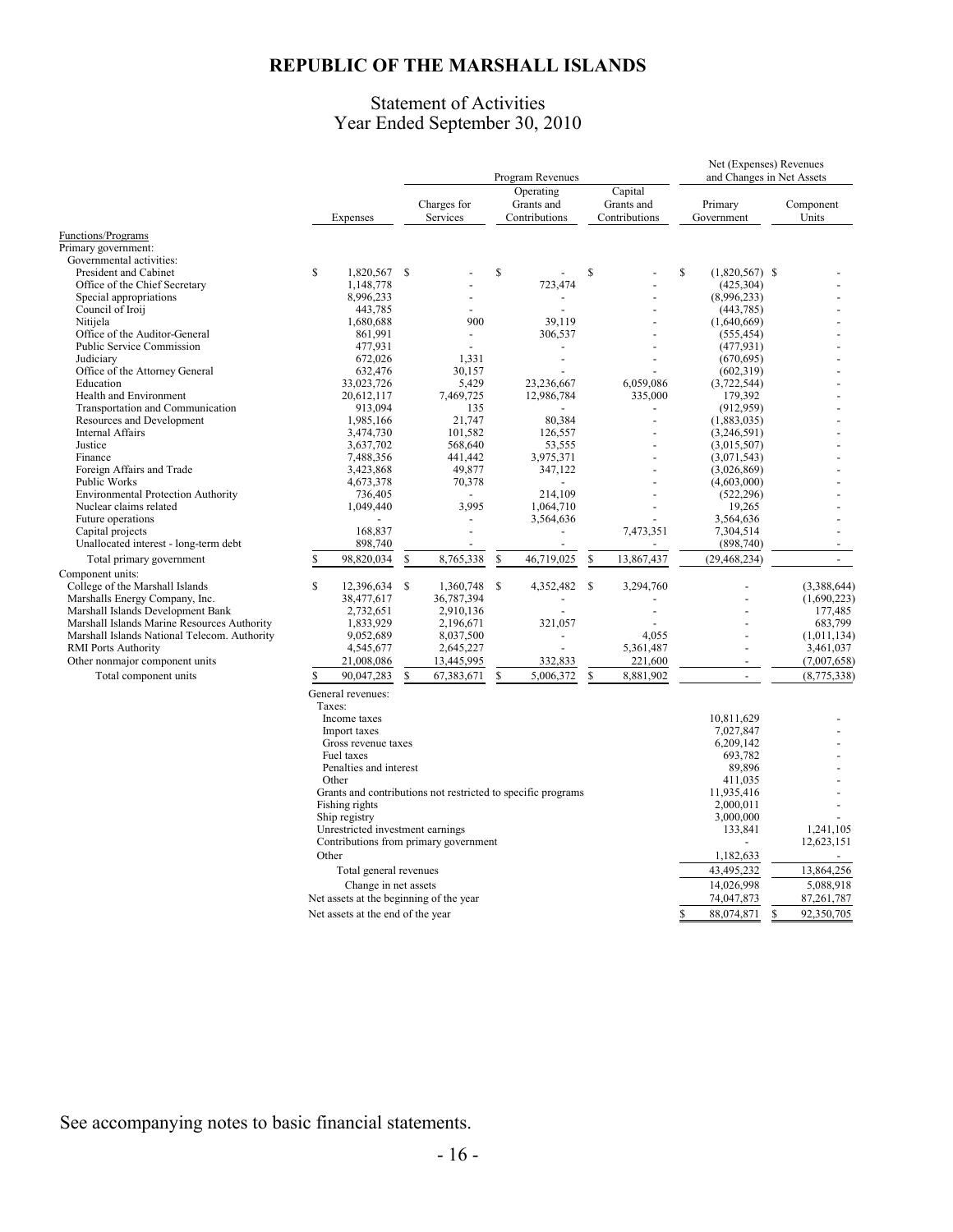# Balance Sheet Governmental Funds September 30, 2010

|                                                      |    |                                       | Special<br>Revenue |                                                                                      |    | Permanent        |                                |                        |
|------------------------------------------------------|----|---------------------------------------|--------------------|--------------------------------------------------------------------------------------|----|------------------|--------------------------------|------------------------|
|                                                      |    | General                               |                    | Grants<br>Assistance                                                                 |    | Compact<br>Trust | Other<br>Governmental<br>Funds | Total                  |
| <b>ASSETS</b>                                        |    |                                       |                    |                                                                                      |    |                  |                                |                        |
| Cash and cash equivalents                            | \$ | 4,040,607                             | \$                 |                                                                                      | \$ |                  | \$<br>3,473,932 \$             | 7,514,539              |
| Time certificates of deposit                         |    |                                       |                    |                                                                                      |    |                  | 227,787                        | 227,787                |
| Investments                                          |    |                                       |                    |                                                                                      |    |                  | 318,630                        | 318,630                |
| Receivables, net:                                    |    |                                       |                    |                                                                                      |    |                  |                                |                        |
| Taxes                                                |    | 2,372,074<br>31,850                   |                    | 3,841,230                                                                            |    |                  | 79,241<br>318,499              | 2,451,315<br>4,191,579 |
| Federal agencies<br>General                          |    | 1,076,713                             |                    | 1,750,000                                                                            |    |                  | 1,226,992                      | 4,053,705              |
| Other                                                |    |                                       |                    |                                                                                      |    |                  | 246,924                        | 246,924                |
| Due from other funds                                 |    | 3,125,247                             |                    | 6,515,109                                                                            |    |                  | 3,694,400                      | 13,334,756             |
| Due from component units                             |    | 2,487,877                             |                    |                                                                                      |    |                  |                                | 2,487,877              |
| Advances                                             |    | 115,817                               |                    | 21,845                                                                               |    |                  | 83,412                         | 221,074                |
| Restricted assets:                                   |    |                                       |                    |                                                                                      |    |                  |                                |                        |
| Cash and cash equivalents                            |    | 33,309,445                            |                    |                                                                                      |    |                  |                                | 33,309,445             |
| Investments                                          |    |                                       |                    |                                                                                      |    | 40,961,484       |                                | 40,961,484             |
| Total assets                                         | S  | 46,559,630                            | \$                 | 12, 128, 184                                                                         | \$ | 40,961,484       | \$<br>9,669,817                | \$<br>109,319,115      |
| <b>LIABILITIES AND FUND BALANCES</b><br>Liabilities: |    |                                       |                    |                                                                                      |    |                  |                                |                        |
| Accounts payable                                     | \$ | 1,933,465                             | <sup>\$</sup>      | 1,520,376                                                                            | -S |                  | \$<br>734,947 \$               | 4,188,788              |
| Other liabilities and accruals                       |    | 2,020,583                             |                    | 269,288                                                                              |    |                  | 853,641                        | 3,143,512              |
| Payable to federal agencies                          |    |                                       |                    | 381,217                                                                              |    |                  |                                | 381,217                |
| Retention payable                                    |    |                                       |                    | 851,921                                                                              |    |                  |                                | 851,921                |
| Contracts payable                                    |    |                                       |                    | 313,366                                                                              |    |                  |                                | 313,366                |
| Deferred revenue                                     |    | 468,701                               |                    |                                                                                      |    |                  |                                | 468,701                |
| Due to component units                               |    | 521,741                               |                    |                                                                                      |    |                  |                                | 521,741                |
| Due to other funds                                   |    | 37,328,003                            |                    | 2,838,417                                                                            |    |                  | 1,204,913                      | 41,371,333             |
| <b>Total liabilities</b>                             |    | 42,272,493                            |                    | 6,174,585                                                                            |    | $\overline{a}$   | 2,793,501                      | 51,240,579             |
| Fund balances:                                       |    |                                       |                    |                                                                                      |    |                  |                                |                        |
| Reserved for:                                        |    |                                       |                    |                                                                                      |    |                  |                                |                        |
| Related assets                                       |    | 2,253,272                             |                    |                                                                                      |    | 40,961,484       | 340,898                        | 43,555,654             |
| Encumbrances                                         |    | 444,670                               |                    | 12,744,905                                                                           |    |                  | 358,186                        | 13,547,761             |
| Continuing appropriations                            |    |                                       |                    | 7,060,994                                                                            |    |                  | L.                             | 7,060,994              |
| Unreserved:                                          |    |                                       |                    |                                                                                      |    |                  |                                |                        |
| General fund                                         |    | 1,589,195                             |                    |                                                                                      |    |                  |                                | 1,589,195              |
| Special revenue funds                                |    |                                       |                    | (13, 852, 300)                                                                       |    |                  | 6,177,232                      | (7,675,068)            |
| Total fund balances                                  |    | 4,287,137                             |                    | 5,953,599                                                                            |    | 40,961,484       | 6,876,316                      | 58,078,536             |
| Total liabilities and fund                           |    |                                       |                    |                                                                                      |    |                  |                                |                        |
| balances                                             | S. | 46,559,630                            | \$                 | 12, 128, 184                                                                         | \$ | 40,961,484       | \$<br>9,669,817                |                        |
|                                                      |    |                                       |                    | Amounts reported for governmental activities in the statement of net assets          |    |                  |                                |                        |
|                                                      |    | are different because:                |                    |                                                                                      |    |                  |                                |                        |
|                                                      |    |                                       |                    | Capital assets used in governmental activities are not financial resources and,      |    |                  |                                |                        |
|                                                      |    |                                       |                    | therefore, are not reported in the funds                                             |    |                  |                                | 89,721,559             |
|                                                      |    |                                       |                    | Other long-term assets are not available to pay for current-period expenditures      |    |                  |                                |                        |
|                                                      |    |                                       |                    | and, therefore, are not reported in the funds                                        |    |                  |                                | 154,003                |
|                                                      |    |                                       |                    | Long-term liabilities, including loans payable, are not due and payable in the       |    |                  |                                |                        |
|                                                      |    |                                       |                    | current period and therefore are not reported in the funds. The liabilities include: |    |                  |                                |                        |
|                                                      |    |                                       |                    | Accrued interest payable                                                             |    |                  | (277, 548)                     |                        |
|                                                      |    |                                       |                    | Loans payable<br>Compensated absences payable                                        |    |                  | (56,688,654)<br>(2,913,025)    |                        |
|                                                      |    |                                       |                    |                                                                                      |    |                  |                                |                        |
|                                                      |    |                                       |                    |                                                                                      |    |                  |                                | (59, 879, 227)         |
|                                                      |    | Net assets of governmental activities |                    |                                                                                      |    |                  |                                | \$<br>88,074,871       |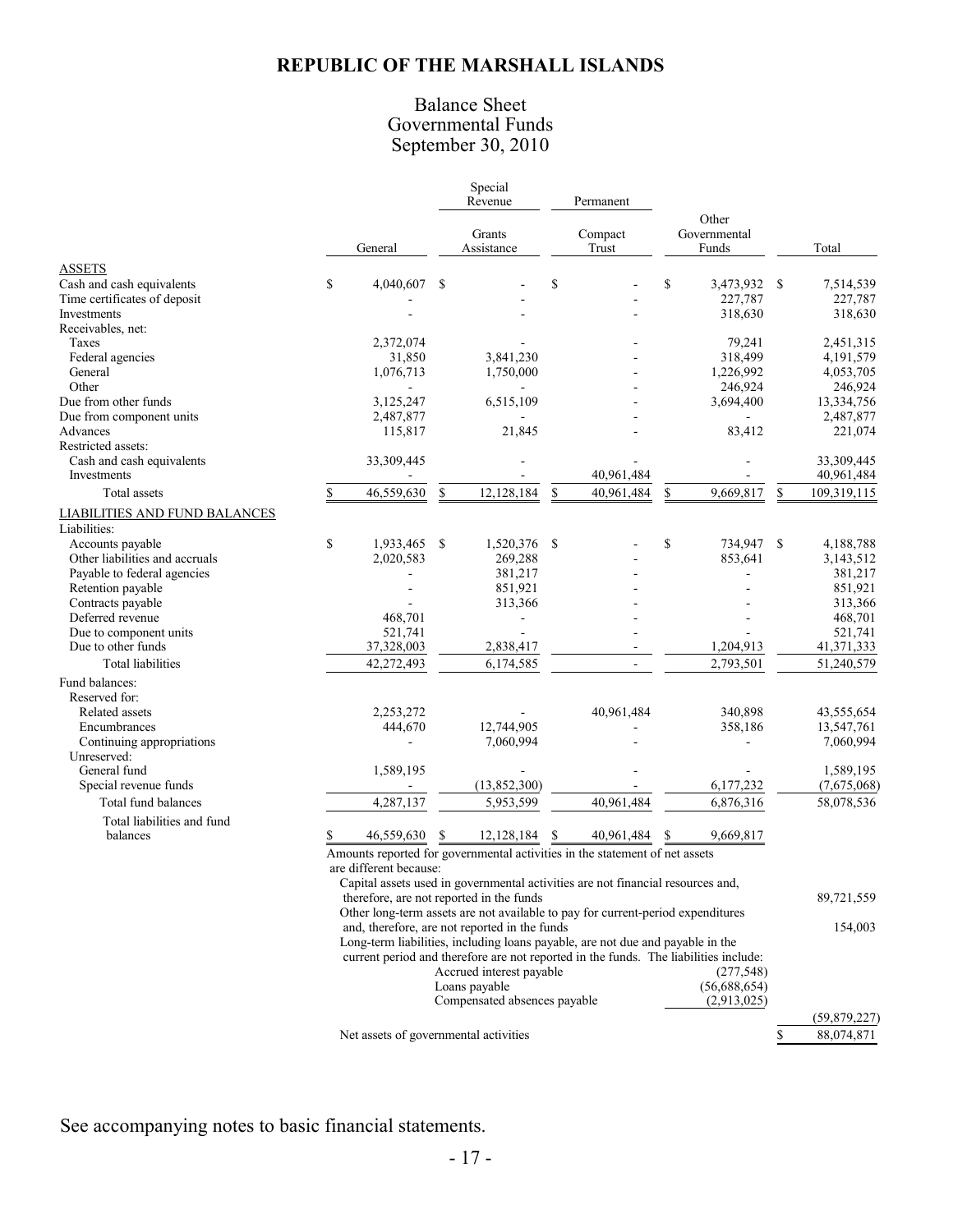## Statement of Revenues, Expenditures, and Changes in Fund Balances Governmental Funds Year Ended September 30, 2010

|                                                              |    |                 | Special<br>Revenue |                      |    | Permanent        |                                |                    |
|--------------------------------------------------------------|----|-----------------|--------------------|----------------------|----|------------------|--------------------------------|--------------------|
|                                                              |    | General         |                    | Grants<br>Assistance |    | Compact<br>Trust | Other<br>Governmental<br>Funds | Total              |
| Revenues:                                                    |    |                 |                    |                      |    |                  |                                |                    |
| Taxes                                                        | \$ | 25, 243, 331 \$ |                    |                      | \$ |                  | \$<br>$\blacksquare$           | \$<br>25, 243, 331 |
| Federal and other grants                                     |    | 4,000,000       |                    | 63,753,600           |    | 232,236          | 1,144,725                      | 69,130,561         |
| Sales                                                        |    |                 |                    |                      |    |                  | 111,749                        | 111,749            |
| Ship registry                                                |    | 3,000,000       |                    |                      |    |                  |                                | 3,000,000          |
| Fishing rights                                               |    | 2,000,011       |                    |                      |    |                  |                                | 2,000,011          |
| Net increase in the fair value of                            |    |                 |                    |                      |    |                  |                                |                    |
| investments                                                  |    |                 |                    |                      |    | 3,332,400        |                                | 3,332,400          |
| Interest and dividends                                       |    | 133,841         |                    |                      |    |                  |                                | 133,841            |
| Fees and charges                                             |    | 40,130          |                    |                      |    |                  | 8,613,459                      | 8,653,589          |
| Other                                                        |    | 1,182,633       |                    |                      |    |                  |                                | 1,182,633          |
| Total revenues                                               |    | 35,599,946      |                    | 63,753,600           |    | 3,564,636        | 9,869,933                      | 112,788,115        |
| Expenditures:                                                |    |                 |                    |                      |    |                  |                                |                    |
| Current:                                                     |    |                 |                    |                      |    |                  |                                |                    |
| President and Cabinet                                        |    |                 |                    |                      |    |                  |                                | 1,817,381          |
|                                                              |    | 1,817,381       |                    | 569.940              |    |                  |                                |                    |
| Office of the Chief Secretary                                |    | 578,838         |                    |                      |    |                  |                                | 1,148,778          |
| Special appropriations                                       |    | 8,672,886       |                    | 323,347              |    |                  |                                | 8,996,233          |
| Council of Iroij                                             |    | 411,007         |                    | 32,778               |    |                  |                                | 443,785            |
| Nitijela                                                     |    | 1,630,621       |                    | 48,764               |    |                  |                                | 1,679,385          |
| Office of the Auditor-General                                |    | 534,894         |                    | 327,097              |    |                  |                                | 861,991            |
| <b>Public Service Commission</b>                             |    | 462,931         |                    |                      |    |                  |                                | 462,931            |
| Judiciary                                                    |    |                 |                    |                      |    |                  | 672,026                        | 672,026            |
| Office of the Attorney General                               |    | 608,980         |                    |                      |    |                  | 23,496                         | 632,476            |
| Ministries:                                                  |    |                 |                    |                      |    |                  |                                |                    |
| Education                                                    |    | 3,584,535       |                    | 27,349,855           |    |                  | 1,204,888                      | 32,139,278         |
| Health and Environment                                       |    | 2,584,021       |                    | 12,344,533           |    |                  | 6,320,388                      | 21,248,942         |
| Transportation and Communication                             |    | 510,705         |                    | 74,550               |    |                  |                                | 585,255            |
| Resources and Development                                    |    | 604,897         |                    | 1,284,805            |    |                  | 15,239                         | 1,904,941          |
| <b>Internal Affairs</b>                                      |    | 1,928,165       |                    | 1,124,593            |    |                  | 369,059                        | 3,421,817          |
| Justice                                                      |    | 2,929,900       |                    | 309,436              |    |                  | 194,668                        | 3,434,004          |
| Finance                                                      |    | 2,330,693       |                    | 4,244,055            |    |                  | 465,888                        | 7,040,636          |
| Foreign Affairs and Trade                                    |    | 2,840,319       |                    | 358,937              |    |                  | 59,956                         | 3,259,212          |
| Public Works                                                 |    | 1,097,632       |                    | 516,282              |    |                  | 93,733                         | 1,707,647          |
| <b>Environmental Protection Authority</b>                    |    | 164,177         |                    | 572,228              |    |                  | $\mathbf{r}$                   | 736,405            |
| Nuclear claims related                                       |    |                 |                    |                      |    |                  | 1,049,440                      | 1,049,440          |
| Debt service:                                                |    |                 |                    |                      |    |                  |                                |                    |
| Principal repayment                                          |    | 1,325,133       |                    | 1,122,477            |    |                  |                                | 2,447,610          |
| Interest                                                     |    | 892,842         |                    |                      |    |                  |                                | 892,842            |
| Capital outlay                                               |    | $\overline{a}$  |                    | 7,666,758            |    |                  |                                | 7,666,758          |
| Total expenditures                                           |    | 35,510,557      |                    | 58,270,435           |    |                  | 10,468,781                     | 104.249.773        |
|                                                              |    |                 |                    |                      |    |                  |                                |                    |
| Excess (deficiency) of revenues<br>over (under) expenditures |    | 89,389          |                    | 5,483,165            |    | 3,564,636        | (598, 848)                     | 8,538,342          |
| Other financing sources (uses):                              |    |                 |                    |                      |    |                  |                                |                    |
| Operating transfers in                                       |    | 1,375,008       |                    | 782,110              |    |                  | 7,392,925                      | 9,550,043          |
| Operating transfers out                                      |    | (1,077,293)     |                    | (4,250,731)          |    |                  | (4, 142, 542)                  | (9,470,566)        |
| Total other financing sources                                |    |                 |                    |                      |    |                  |                                |                    |
| (uses), net                                                  |    | 297,715         |                    | (3,468,621)          |    |                  | 3,250,383                      | 79,477             |
|                                                              |    |                 |                    |                      |    |                  |                                |                    |
| Net change in fund balances                                  |    | 387,104         |                    | 2,014,544            |    | 3,564,636        | 2,651,535                      | 8,617,819          |
| Fund balances at the beginning of the year                   |    | 3,900,033       |                    | 3,939,055            |    | 37,396,848       | 4,224,781                      | 49,460,717         |
| Fund balances at the end of the year                         | \$ | 4,287,137 \$    |                    | 5,953,599 \$         |    | 40,961,484 \$    | 6,876,316 \$                   | 58,078,536         |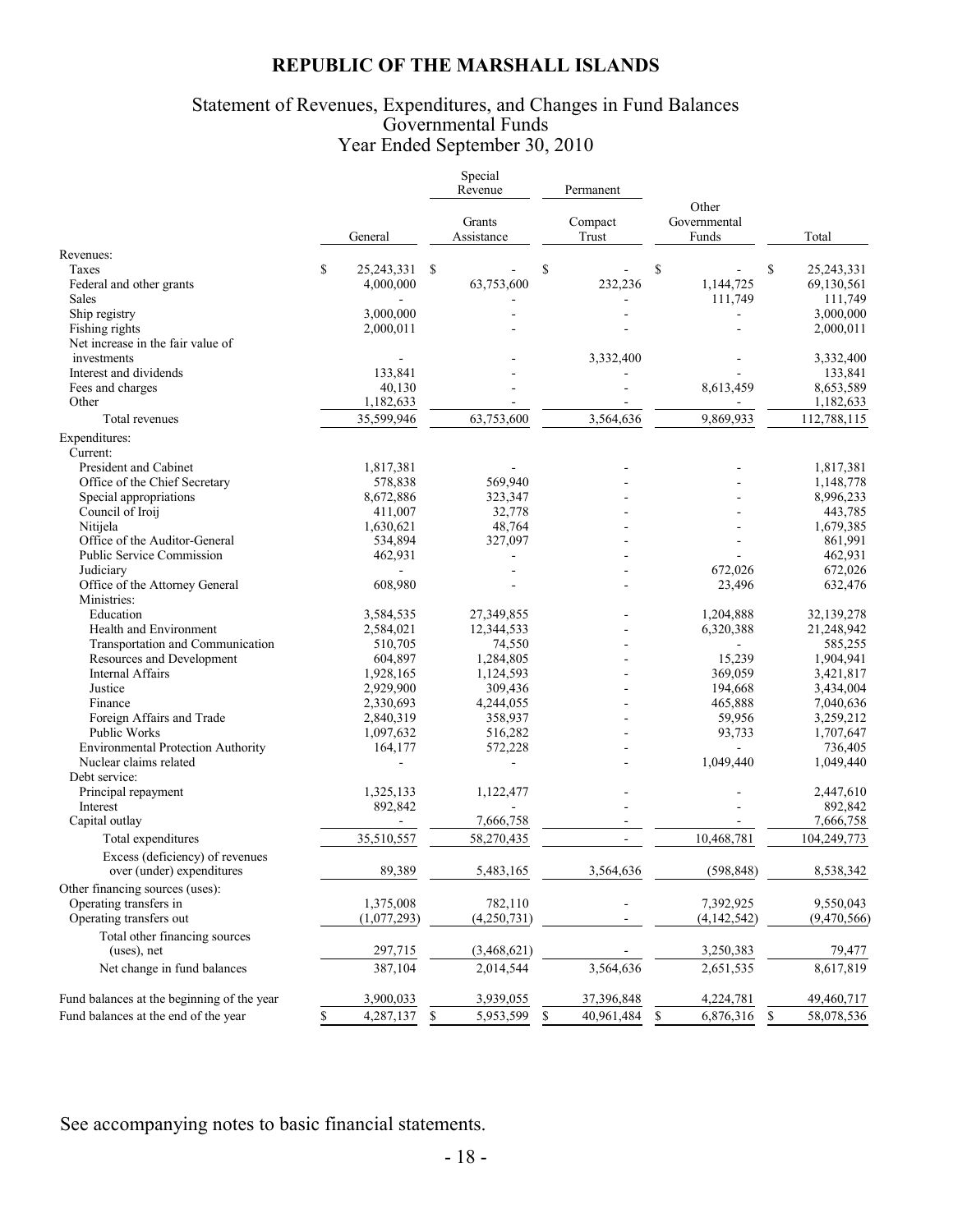#### Reconciliation of the Statement of Revenues, Expenditures, and Changes in Fund Balances of Governmental Funds to the Statement of Activities Year ended September 30, 2010

Amounts reported for governmental activities in the statement of activities are different because:

| Net change in fund balances - total governmental funds                                                                                                                                                                                                                                                                                           | $\mathbb{S}^-$ | 8,617,819    |  |  |
|--------------------------------------------------------------------------------------------------------------------------------------------------------------------------------------------------------------------------------------------------------------------------------------------------------------------------------------------------|----------------|--------------|--|--|
| Capital outlays are reported as expenditures in governmental funds.<br>However, in the statement of activities, the cost of capital assets is<br>allocated over their estimated useful lives as depreciation expense.<br>For the current year, these amounts consist of:                                                                         |                |              |  |  |
| \$8,644,441<br>Capital outlays, net of disposals<br>(5,358,990)<br>Depreciation expense, net                                                                                                                                                                                                                                                     |                |              |  |  |
| The issuance of long-term debt (e.g. bonds, leases) provides current<br>financial resources to governmental funds, while the repayment of<br>principal of long-term debt consumes the current financial<br>resources of governmental funds. Neither transaction has any effect<br>on net assets. For the current year, these amounts consist of: |                | 3,285,451    |  |  |
| Repayment of ADB Loans                                                                                                                                                                                                                                                                                                                           |                | 2,447,610    |  |  |
| Some revenues reported in the statement of activities do not provide<br>current financial resources and, therefore, are not reported as<br>revenues in governmental funds: For the current year, these<br>activities consist of:                                                                                                                 |                |              |  |  |
| Deferred revenues                                                                                                                                                                                                                                                                                                                                |                | (20, 560)    |  |  |
| Some expenses reported in the statement of activities do not require<br>the use of current financial resources and, therefore, are not<br>reported as expenditures in governmental funds. For the current<br>year, these activities consist of:                                                                                                  |                |              |  |  |
| Change in accrued interest payable<br>(5,898)<br>Foreign exchange adjustment in SDR amount                                                                                                                                                                                                                                                       |                |              |  |  |
| for ADB Loans<br>(297, 424)                                                                                                                                                                                                                                                                                                                      |                | (303, 322)   |  |  |
| Change in net assets of governmental activities                                                                                                                                                                                                                                                                                                  |                | \$14,026,998 |  |  |
|                                                                                                                                                                                                                                                                                                                                                  |                |              |  |  |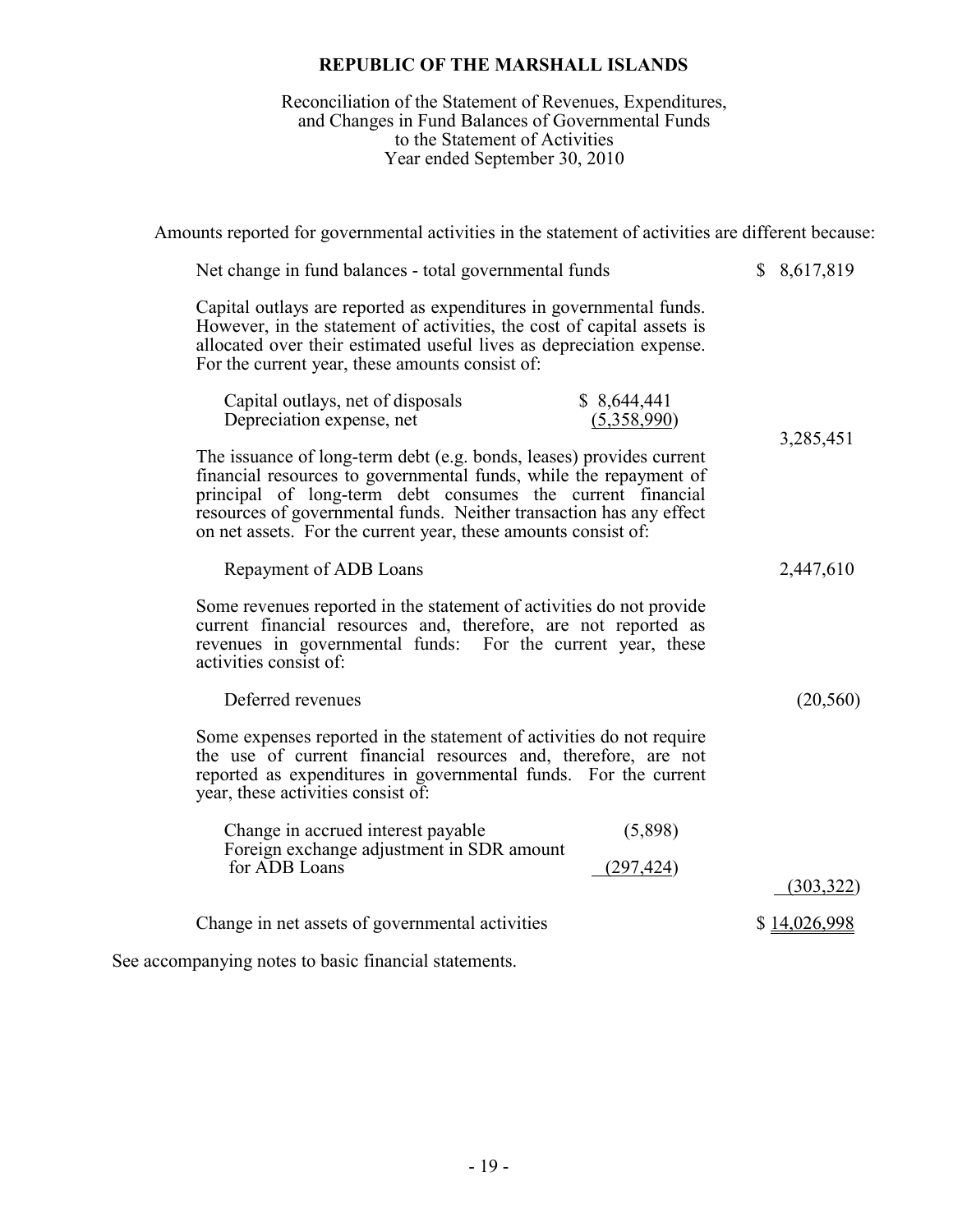# Statement of Fiduciary Net Assets September 30, 2010 Fiduciary Funds

|                                                                                            | Private<br><b>Purpose Trust</b>    | Agency       |         |
|--------------------------------------------------------------------------------------------|------------------------------------|--------------|---------|
| <b>ASSETS</b>                                                                              |                                    |              |         |
| Cash and cash equivalents<br>Time certificates of deposit<br>Receivables, net:             | \$<br>763,320<br>4,065,200         | $\mathbb{S}$ |         |
| Contributions<br>Other                                                                     | 2,695,054<br>1,079,888             |              |         |
| Investments<br>Due from other funds<br>Capital assets, net of accumulated depreciation     | 61,787,053<br>29,491,334<br>54,858 |              | 164,484 |
| Total assets                                                                               | 99,936,707                         | \$           | 164,484 |
| <b>LIABILITIES</b>                                                                         |                                    |              |         |
| Accounts payable<br>Other liabilities and accruals<br>Due to other funds                   | 41,456<br>176,154<br>1,619,241     | $\mathbb{S}$ | 164,484 |
| <b>Total liabilities</b>                                                                   | 1,836,851                          | \$           | 164,484 |
| <b>NET ASSETS</b>                                                                          |                                    |              |         |
| Held in trust for:<br>Social security benefits<br>Nuclear claims<br>Land use distributions | 68,543,988<br>74,995<br>29,480,873 |              |         |
| Total net assets                                                                           | \$<br>98,099,856                   |              |         |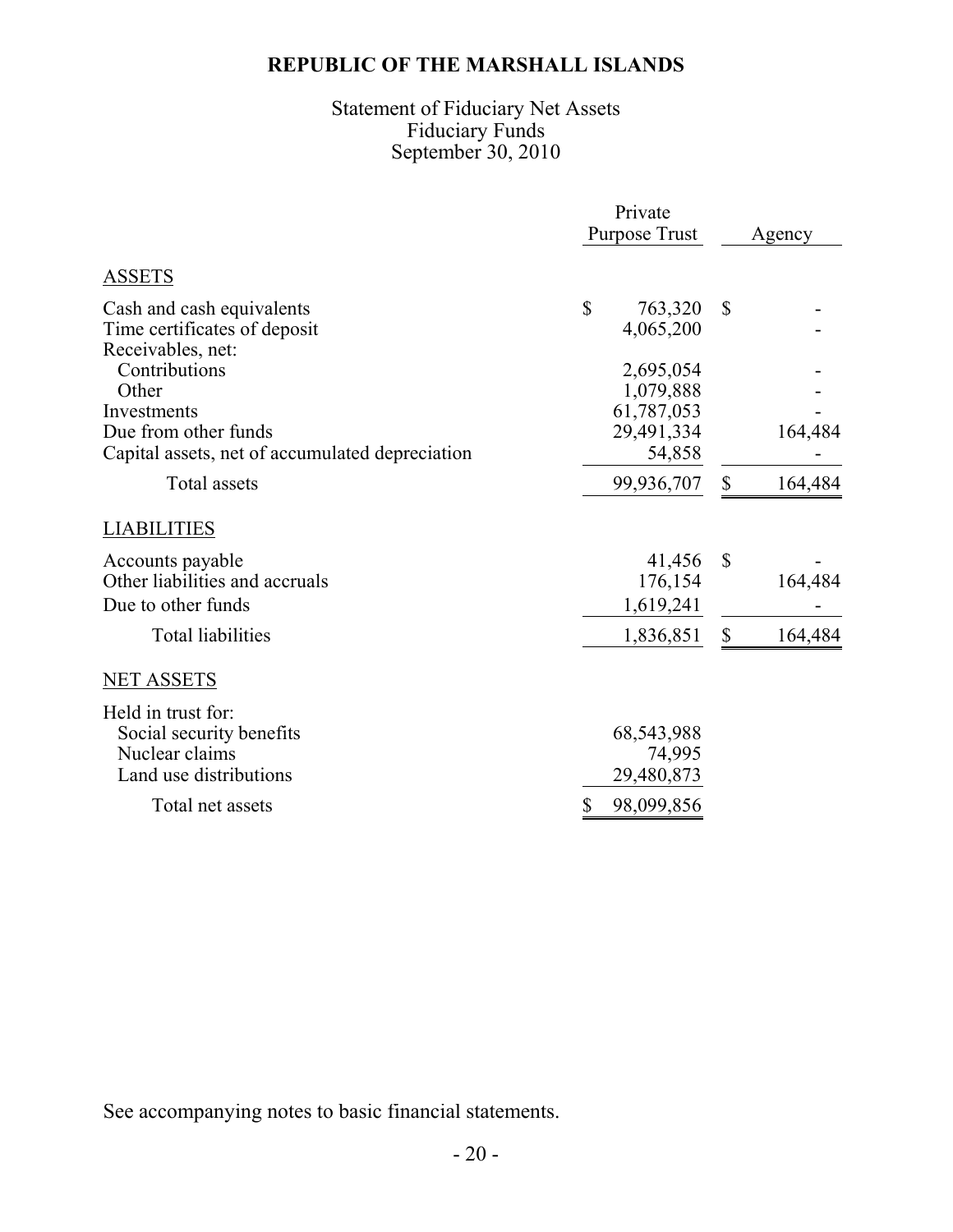# Statement of Changes in Fiduciary Net Assets Fiduciary Funds Year Ended September 30, 2010

|                                                                                                      | Private                                       |
|------------------------------------------------------------------------------------------------------|-----------------------------------------------|
|                                                                                                      | <b>Purpose Trust</b>                          |
| Additions:<br>Contributions:<br>Private employees<br>Government employees<br>Penalties and interest  | \$<br>8,816,591<br>3,874,061<br>428,184       |
| <b>Total contributions</b>                                                                           | 13,118,836                                    |
| Investment income:<br>Net increase in the fair value of investments<br>Interest and dividends        | 4,230,581<br>1,475,097                        |
| Total investment income<br>Less investment expense                                                   | 5,705,678<br>129,428                          |
| Net investment income                                                                                | 5,576,250                                     |
| Other:<br>Compact funding<br>Other                                                                   | 16,697,652<br>488,192                         |
| Total additions                                                                                      | 17,185,844<br>35,880,930                      |
| Deductions:<br>Land use distributions<br><b>Benefits</b><br>Administrative expenses<br>Transfers out | 12,373,133<br>14,551,142<br>885,303<br>79,477 |
| <b>Total deductions</b>                                                                              | 27,889,055                                    |
| Change in net assets                                                                                 | 7,991,875                                     |
| Net assets at the beginning of the year                                                              | 90,107,981                                    |
| Net assets at the end of the year                                                                    | \$<br>98,099,856                              |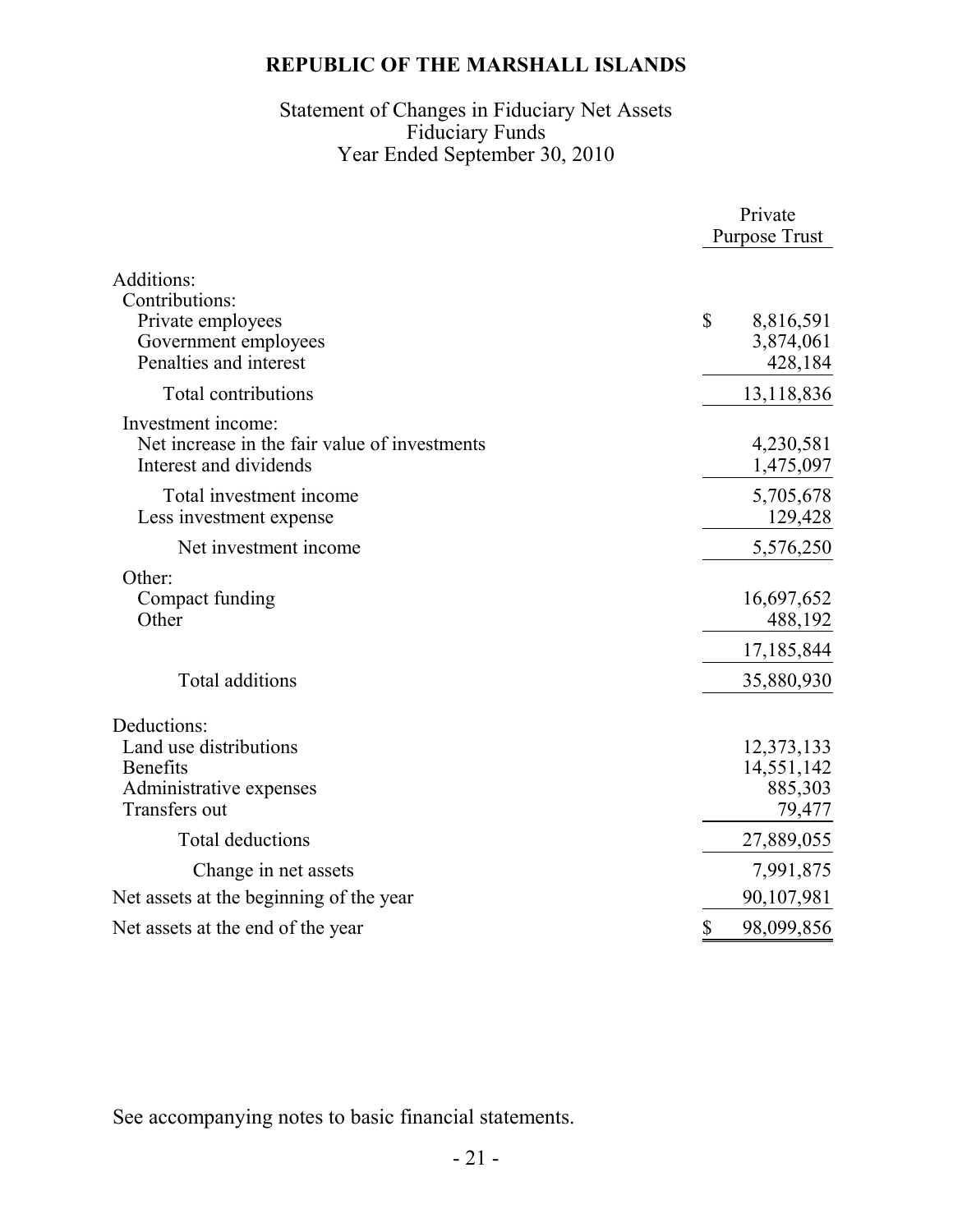### Combining Statement of Net Assets Component Units September 30, 2010

|                                                                                                                                                                                                                                                     | College<br>of the<br>Marshall<br>Islands                                                        | Marshalls<br>Energy<br>Company,<br>Inc.                                                        | Marshall<br>Islands<br>Development<br>Bank                                         | Marshall<br>Islands<br>Marine<br>Resources<br>Authority           | Marshall<br>Islands<br>National<br>Telecom.<br>Authority | RMI<br>Ports<br>Authority                                                             | Nonmajor<br>Component<br>Units                                                | Total                                                                                                            |
|-----------------------------------------------------------------------------------------------------------------------------------------------------------------------------------------------------------------------------------------------------|-------------------------------------------------------------------------------------------------|------------------------------------------------------------------------------------------------|------------------------------------------------------------------------------------|-------------------------------------------------------------------|----------------------------------------------------------|---------------------------------------------------------------------------------------|-------------------------------------------------------------------------------|------------------------------------------------------------------------------------------------------------------|
| <b>ASSETS</b>                                                                                                                                                                                                                                       |                                                                                                 |                                                                                                |                                                                                    |                                                                   |                                                          |                                                                                       |                                                                               |                                                                                                                  |
| Current assets:<br>Cash and cash equivalents<br>Time certificates of deposit<br>Receivables, net<br>Inventories<br>Other current assets                                                                                                             | \$.<br>502.425<br>1,434,459<br>404,211<br>204,006                                               | 815.194<br>S<br>5,785,930<br>3,635,359<br>$\overline{\phantom{a}}$                             | 151.970<br>\$<br>15,811,738                                                        | 806.193<br>\$<br>1,820,142<br>493,198<br>$\overline{\phantom{a}}$ | \$1.190.104<br>626,548<br>928,129<br>325,098<br>$\sim$   | S<br>238.992<br>1,709,567<br>1,623,059<br>33,806                                      | \$1,149,548<br>1,574,107<br>2,048,265<br>592,743                              | <sup>\$</sup><br>4.854.426<br>4,156,257<br>27,650,620<br>6,412,933<br>830,555                                    |
| Total current assets                                                                                                                                                                                                                                | 2,545,101                                                                                       | 10,236,483                                                                                     | 15,963,708                                                                         | 3,119,533                                                         | 3,069,879                                                | 3,605,424                                                                             | 5,364,663                                                                     | 43,904,791                                                                                                       |
| Noncurrent assets:<br>Time certificates of deposit - restricted<br>Investments<br>Capital assets, net of accumulated<br>depreciation<br>Other noncurrent assets                                                                                     | 800,251<br>16,767,465                                                                           | 7,673,239<br>$\blacksquare$                                                                    | 576,393<br>423,748<br>1,454,291<br>95,791                                          | 3,636,898<br>110,652<br>$\blacksquare$                            | 36,111,935<br>916,331                                    | 295,000<br>49,142,013<br>52,744                                                       | 11,349,769<br>$\overline{\phantom{a}}$                                        | 871,393<br>4,860,897<br>122,609,364<br>1,064,866                                                                 |
| Total noncurrent assets                                                                                                                                                                                                                             | 17,567,716                                                                                      | 7,673,239                                                                                      | 2,550,223                                                                          | 3,747,550                                                         | 37,028,266                                               | 49,489,757                                                                            | 11,349,769                                                                    | 129,406,520                                                                                                      |
| Total assets                                                                                                                                                                                                                                        | \$20,112,817                                                                                    | \$17,909,722                                                                                   | \$18,513,931                                                                       | \$6,867,083                                                       | \$40,098,145                                             | \$53,095,181                                                                          | \$16,714,432                                                                  | \$173,311,311                                                                                                    |
| <b>LIABILITIES</b>                                                                                                                                                                                                                                  |                                                                                                 |                                                                                                |                                                                                    |                                                                   |                                                          |                                                                                       |                                                                               |                                                                                                                  |
| Current liabilities:<br>Current portion of long-term debt<br>Short-term debt<br>Accounts payable<br>Customer deposits<br>Other liabilities and accruals<br>Retention payable<br>Contracts payable<br>Due to primary government<br>Deferred revenues | \$<br>$\overline{a}$<br>106,551<br>$\overline{a}$<br>956,510<br>326,150<br>507,351<br>1,205,563 | S<br>963.722 \$<br>948,118<br>6,601,367<br>$\overline{a}$<br>3,088,707<br>764,961<br>1,026,499 | 511,325 \$<br>764,063<br>302,214<br>749,079<br>13,479<br>$\overline{a}$<br>285,345 | $\overline{a}$<br>481,239<br>$\overline{a}$<br>787,706            | S<br>942,911 \$<br>384,103<br>298,433<br>98,266          | 94,415<br>331,128<br>117,873<br>963,486<br>$\overline{\phantom{a}}$<br>$\blacksquare$ | 205,982 \$<br><sup>\$</sup><br>4,256,499<br>2,431,404<br>3,116,890<br>249,626 | 2,718,355<br>1,712,181<br>12,463,101<br>1,047,512<br>7,493,945<br>326,150<br>1,470,837<br>3,881,851<br>2,767,033 |
| Total current liabilities                                                                                                                                                                                                                           | 3,102,125                                                                                       | 13,393,374                                                                                     | 2,625,505                                                                          | 1,268,945                                                         | 1,723,713                                                | 1,506,902                                                                             | 10,260,401                                                                    | 33,880,965                                                                                                       |
| Noncurrent liabilities:<br>Noncurrent portion of long-term debt<br>Due to primary government                                                                                                                                                        | $\blacksquare$                                                                                  | 13,858,805<br>$\overline{\phantom{a}}$                                                         | 1,268,442<br>1,722,916                                                             |                                                                   | 29,108,041                                               | 155,964<br>$\overline{\phantom{a}}$                                                   | 965,473<br>$\overline{\phantom{a}}$                                           | 45,356,725<br>1,722,916                                                                                          |
| Total noncurrent liabilities                                                                                                                                                                                                                        | $\overline{\phantom{a}}$                                                                        | 13,858,805                                                                                     | 2,991,358                                                                          | $\overline{\phantom{a}}$                                          | 29,108,041                                               | 155,964                                                                               | 965,473                                                                       | 47,079,641                                                                                                       |
| <b>Total liabilities</b>                                                                                                                                                                                                                            | 3,102,125                                                                                       | 27,252,179                                                                                     | 5,616,863                                                                          | 1,268,945                                                         | 30,831,754                                               | 1,662,866                                                                             | 11,225,874                                                                    | 80,960,606                                                                                                       |
| NET ASSETS                                                                                                                                                                                                                                          |                                                                                                 |                                                                                                |                                                                                    |                                                                   |                                                          |                                                                                       |                                                                               |                                                                                                                  |
| Invested in capital assets, net of related debt<br>Restricted<br>Unrestricted                                                                                                                                                                       | 16,767,465<br>844,159<br>(600, 932)                                                             | 1,345,609<br>(10,688,066)                                                                      | 1,454,291<br>275,839<br>11,166,938                                                 | 110,652<br>5,487,486                                              | 6,060,983<br>3,205,408                                   | 48,891,634<br>2,540,681                                                               | 11,349,769<br>44,421<br>(5,905,632)                                           | 85,980,403<br>1,164,419<br>5,205,883                                                                             |
| Total net assets                                                                                                                                                                                                                                    | 17,010,692                                                                                      | (9,342,457)                                                                                    | 12,897,068                                                                         | 5,598,138                                                         | 9,266,391                                                | 51,432,315                                                                            | 5,488,558                                                                     | 92,350,705                                                                                                       |
|                                                                                                                                                                                                                                                     | \$20,112,817                                                                                    | \$17,909.722                                                                                   | \$18,513,931                                                                       | \$6,867,083                                                       | \$40,098,145                                             | \$53,095,181                                                                          | \$16,714.432                                                                  | \$173,311,311                                                                                                    |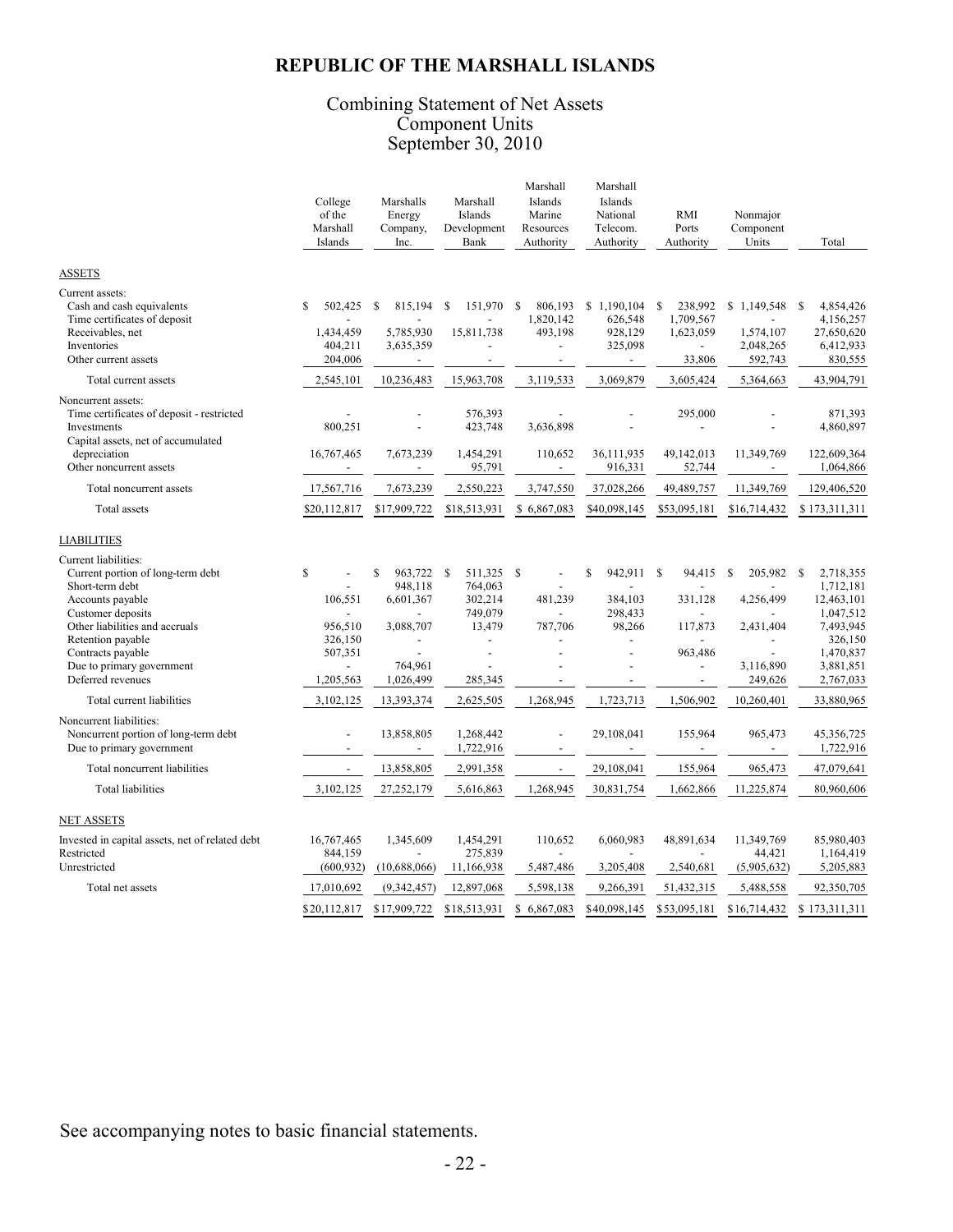# Combining Statement of Revenues, Expenses, and Changes in Net Assets Component Units Year Ended September 30, 2010

|                                                                                                                                                                                                                                                            | College<br>of the<br>Marshall<br>Islands  | Marshalls<br>Energy<br>Company,<br>Inc.                | Marshall<br>Islands<br>Development<br>Bank | Marshall<br>Islands<br>Marine<br>Resources<br>Authority                                         | Marshall<br>Islands<br>National<br>Telecom.<br>Authority | <b>RMI</b><br>Ports<br>Authority | Nonmajor<br>Component<br>Units                | Total                                                                              |
|------------------------------------------------------------------------------------------------------------------------------------------------------------------------------------------------------------------------------------------------------------|-------------------------------------------|--------------------------------------------------------|--------------------------------------------|-------------------------------------------------------------------------------------------------|----------------------------------------------------------|----------------------------------|-----------------------------------------------|------------------------------------------------------------------------------------|
| Operating revenues:<br>Charges for services<br><b>Sales</b><br>Other                                                                                                                                                                                       | S<br>377,644<br>645,295<br>337,809        | \$16,670,889<br>20,116,505<br>$\overline{\phantom{a}}$ | \$<br>2,070,978<br>839,158                 | \$2,166,222<br>30,449                                                                           | \$ 8,037,500                                             | \$<br>2,645,227                  | \$9,426,482<br>2,967,984<br>1,051,529         | 41,394,942<br>S<br>23,729,784<br>2,258,945                                         |
| Total operating revenues                                                                                                                                                                                                                                   | 1,360,748                                 | 36,787,394                                             | 2,910,136                                  | 2,196,671                                                                                       | 8,037,500                                                | 2,645,227                        | 13,445,995                                    | 67,383,671                                                                         |
| Operating expenses:<br>Cost of services<br>Administration costs<br>Depreciation and amortization                                                                                                                                                           | 8,569,693<br>3,897,785                    | 34,714,508<br>1,244,178<br>1,047,429                   | 234,771<br>1,691,272<br>222,434            | 1,776,283<br>$\overline{\phantom{0}}$<br>54,073                                                 | 4,750,386<br>1,066,986<br>2,312,739                      | 2,304,318<br>2,230,259           | 15,573,621<br>3,754,385<br>2,131,973          | 67,923,580<br>11,654,606<br>7,998,907                                              |
| Total operating expenses                                                                                                                                                                                                                                   | 12,467,478                                | 37,006,115                                             | 2,148,477                                  | 1,830,356                                                                                       | 8,130,111                                                | 4,534,577                        | 21,459,979                                    | 87,577,093                                                                         |
| Operating income (loss)                                                                                                                                                                                                                                    | (11, 106, 730)                            | (218, 721)                                             | 761,659                                    | 366,315                                                                                         | (92, 611)                                                | (1,889,350)                      | (8,013,984)                                   | (20, 193, 422)                                                                     |
| Nonoperating revenues (expenses):<br>Contributions from the primary government<br>Equity in net earnings of joint venture<br>Net change in the fair value of investments<br>Interest income<br>Interest expense<br>Grants and other contributions<br>Other | 3,589,887<br>6,107<br>4,352,482<br>70,844 | 1,825,170<br>(1, 118, 185)<br>(353,317)                | 248,500<br>153,342<br>29,016<br>(584, 174) | $\overline{\phantom{0}}$<br>794,427<br>72,317<br>$\overline{\phantom{a}}$<br>321,057<br>(3,573) | 1,000,000<br>67,330<br>(962, 828)<br>40,250              | 118,566<br>(11, 851)<br>751      | 5,959,594<br>(524, 633)<br>332,833<br>976,526 | 12,623,151<br>794,427<br>226,779<br>219,899<br>(2,617,497)<br>5,006,372<br>147,307 |
| Total nonoperating revenues<br>(expenses), net                                                                                                                                                                                                             | 8,019,320                                 | 353,668                                                | (153, 316)                                 | 1,184,228                                                                                       | 144,752                                                  | 107,466                          | 6,744,320                                     | 16,400,438                                                                         |
| Capital contributions                                                                                                                                                                                                                                      | 3,294,760                                 |                                                        |                                            |                                                                                                 | 4,055                                                    | 5,361,487                        | 221,600                                       | 8,881,902                                                                          |
| Net income (loss)                                                                                                                                                                                                                                          | 207,350                                   | 134,947                                                | 608,343                                    | 1,550,543                                                                                       | 56,196                                                   | 3,579,603                        | (1,048,064)                                   | 5,088,918                                                                          |
| Net assets at the beginning of the year                                                                                                                                                                                                                    | 16,803,342                                | (9,477,404)                                            | 12,288,725                                 | 4,047,595                                                                                       | 9,210,195                                                | 47,852,712                       | 6,536,622                                     | 87,261,787                                                                         |
| Net assets at the end of the year                                                                                                                                                                                                                          | \$17,010,692                              | \$ (9,342,457)                                         | \$12,897,068                               | \$5,598,138                                                                                     | \$9,266,391                                              | \$51,432,315                     | \$5,488,558                                   | \$92,350,705                                                                       |
|                                                                                                                                                                                                                                                            |                                           |                                                        |                                            |                                                                                                 |                                                          |                                  |                                               |                                                                                    |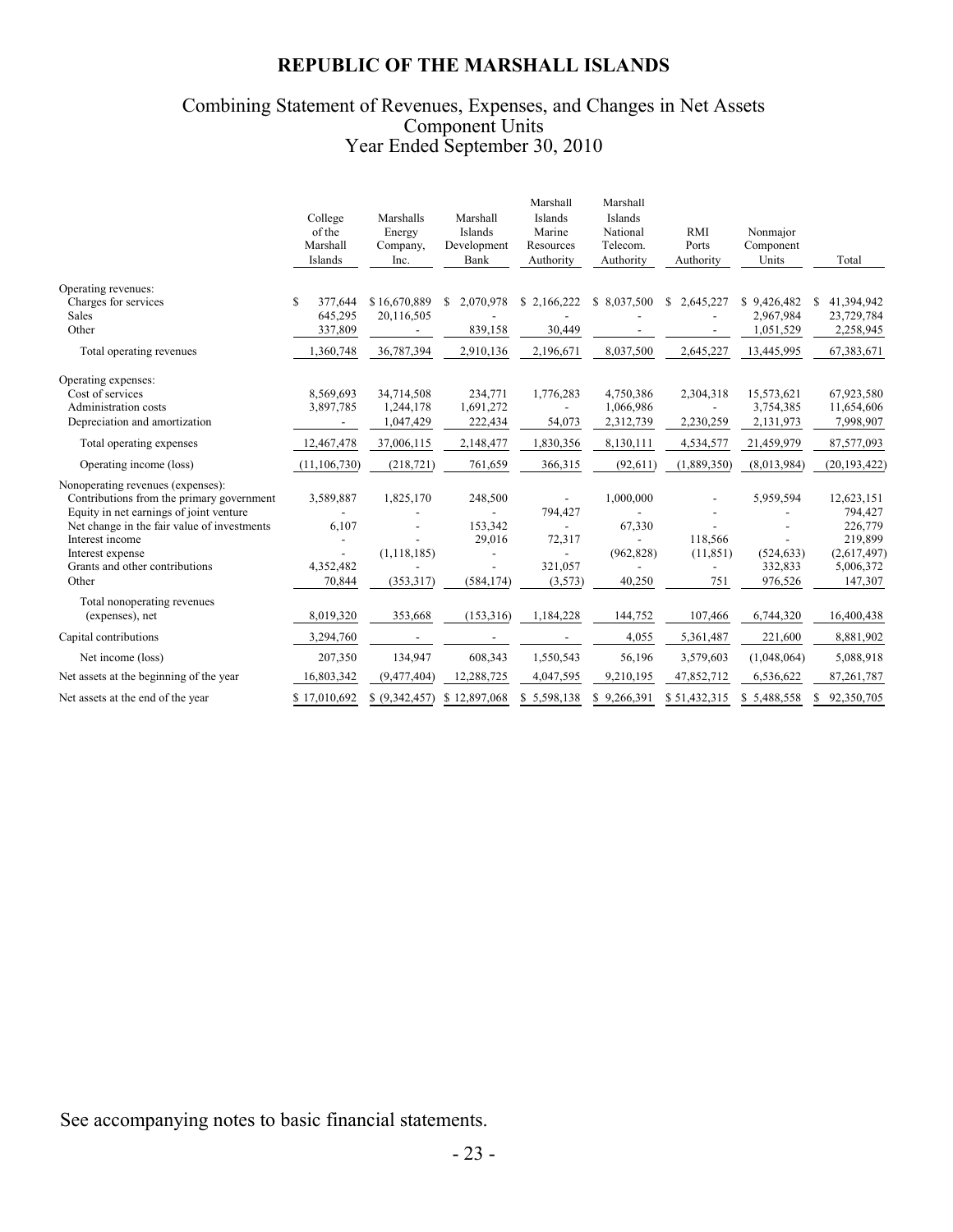Notes to Financial Statements September 30, 2010

### (1) Summary of Significant Accounting Policies

The accompanying financial statements of the Republic of the Marshall Islands (RepMar) have been prepared in accordance with accounting principles generally accepted in the United States of America (GAAP). The Governmental Accounting Standards Board (GASB) is the recognized standard-setting body for establishing governmental accounting and financial reporting principles. The more significant of RepMar's accounting policies are described below.

### A. Reporting Entity

The Government of RepMar is a constitutional government comprised of three branches: the Legislative Branch (the Nitijela), consisting of  $\overline{3}3$  members elected for a term of four years; the Executive Branch, consisting of the Cabinet; and the Judiciary Branch made up of the High Court, the Supreme Court, and the Traditional Rights Court that advises the High Court on matters concerning customary law and traditional practice. The Nitijela elects one of its members at its first session following an election to serve as President. The President, in turn, appoints six to ten members of the Nitijela to serve as Ministers who collectively comprise the Cabinet.

For financial reporting purposes, RepMar has included all funds, organizations, agencies, boards, commissions and institutions. RepMar has also considered all potential component units for which it is financially accountable as well as other entities for which the nature and significance of their relationship with RepMar are such that exclusion would cause RepMar's financial statements to be misleading or incomplete. The criteria to be considered in determining financial accountability include whether RepMar, as the primary government, has appointed a voting majority of an organization's governing body and either has the ability to impose its will on that organization or there is potential for the organization to provide specific financial benefits to or impose specific financial burdens on RepMar. Financial accountability also exists if an organization is determined to be fiscally dependent on the primary government, although the primary government does not appoint a voting majority of the organization's governing board.

Each blended and discretely presented component unit of RepMar has a September 30 yearend except for the Four-Atoll Medical Fund, which has a December 31 year-end.

Once financial accountability has been determined for a potential component unit, that component unit is either blended into the primary government or discretely presented from Potential component units that do not meet the financial accountability criteria, but where a voting majority of the governing board is appointed by RepMar, are deemed to be related organizations. The nature and relationship of RepMar's component units and related organizations are disclosed in the following section.

Blended component units are entities that are legally separate from RepMar, but are so related to RepMar that they are, in substance, the same as RepMar or entities providing services entirely or almost entirely to RepMar. The net assets and results of operations of the following legally separate entities are presented as part of RepMar's operations: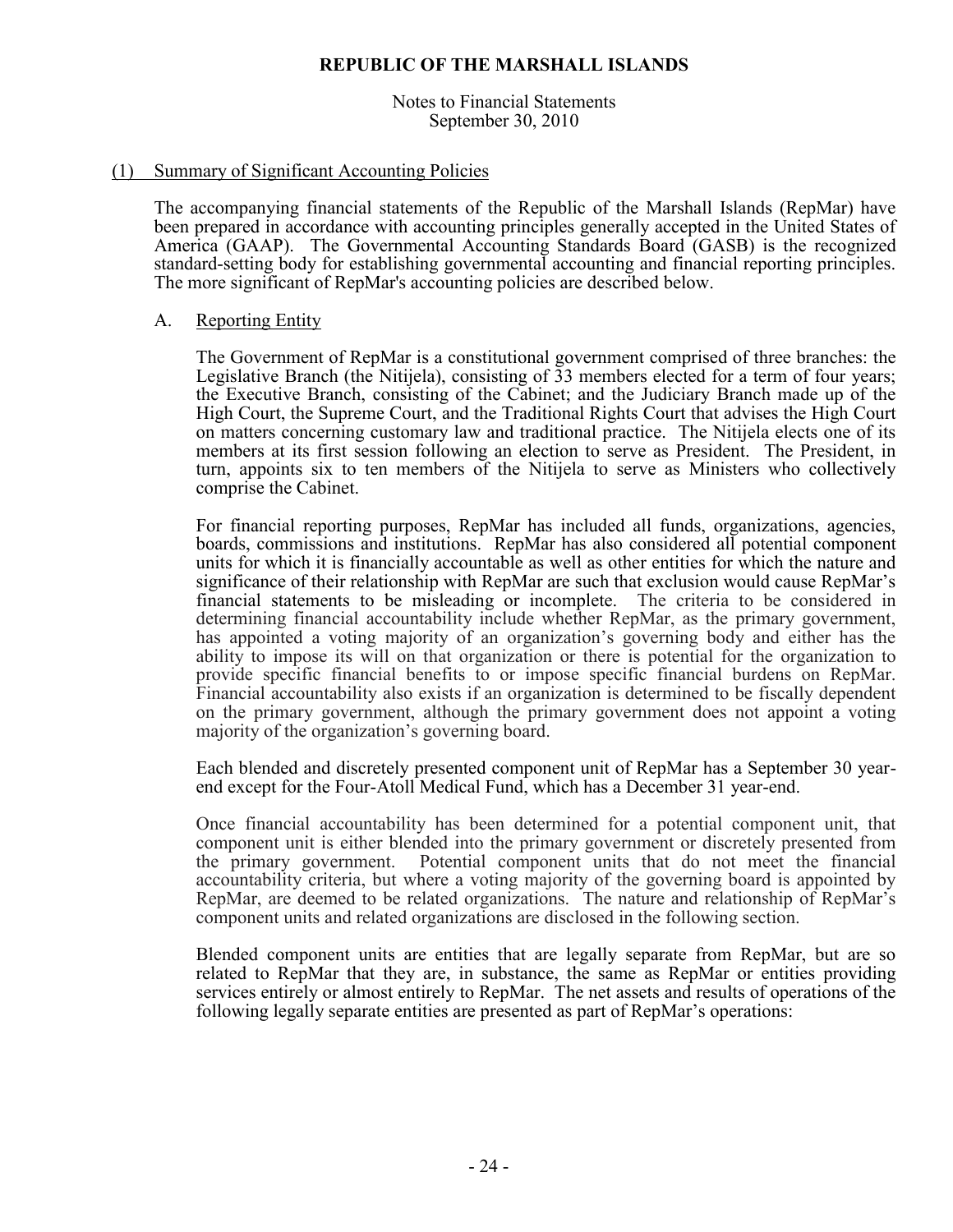Notes to Financial Statements September 30, 2010

### (1) Summary of Significant Accounting Policies, Continued

### A. Reporting Entity, Continued

i. Blended Component Units

The following Component Units are blended within the Primary Government:

Marshall Islands Scholarship Grant and Loan Board, a Governmental Fund Type - Special Revenue Fund. This fund was established under Public Law No. 1979-19 to account for all disbursements of scholarship funds and is governed by a seven-member Board appointed by the Cabinet of RepMar.

Health Care Revenue Fund, a Governmental Fund Type - Special Revenue Fund. This fund was established under Public Law No. 1989-59 within the Ministry of Health and Environment to control the expenditure of funds for health care related services.

Marshall Islands Health Fund, a Governmental Fund Type - Special Revenue Fund. This fund was established under Public Law No. 1990-75, as amended by Public Law Nos. 2001-31 and 2001-35, to account for the operations of the Basic and Supplemental Health Funds delivering comprehensive medical care.

Nuclear Claims Tribunal, a Governmental Fund Type - Special Revenue Fund. This fund was established to render final determination upon claims arising as a result of the Nuclear Testing Program, and disputes arising from distributions made under the (Compact of Free Association) Section 177 Agreement.

Marshall Islands Social Security Administration, a Fiduciary Fund Type - Private Purpose Trust Fund. This fund was established to provide a financially sound social security system with pension benefits and early retirement.

ii. Discretely Presented Component Units

Discretely presented component units are entities which are legally separate from RepMar, but are financially accountable to RepMar, or whose relationships with RepMar are such that exclusion would cause RepMar's basic financial statements to be misleading or incomplete. The component units' column of the basic financial statements includes the financial data of the following major component units:

College of the Marshall Islands (CMI): CMI was established as an independent institution pursuant to the College of the Marshall Islands Act of 1992 (Public Law No. 1992-13) to provide post-secondary education services to meet the needs of the Marshall Islands. CMI is governed by a nine-member Board of Regents appointed by the President upon approval of the Cabinet of RepMar.

Marshalls Energy Company, Inc. (MEC): MEC was granted a corporate charter by the Cabinet of RepMar on February 2, 1984 to engage in the business of generating and transmitting electricity, and the import and marketing of petroleum products. MEC is governed by a seven-member Board of Directors appointed by the Cabinet of RepMar.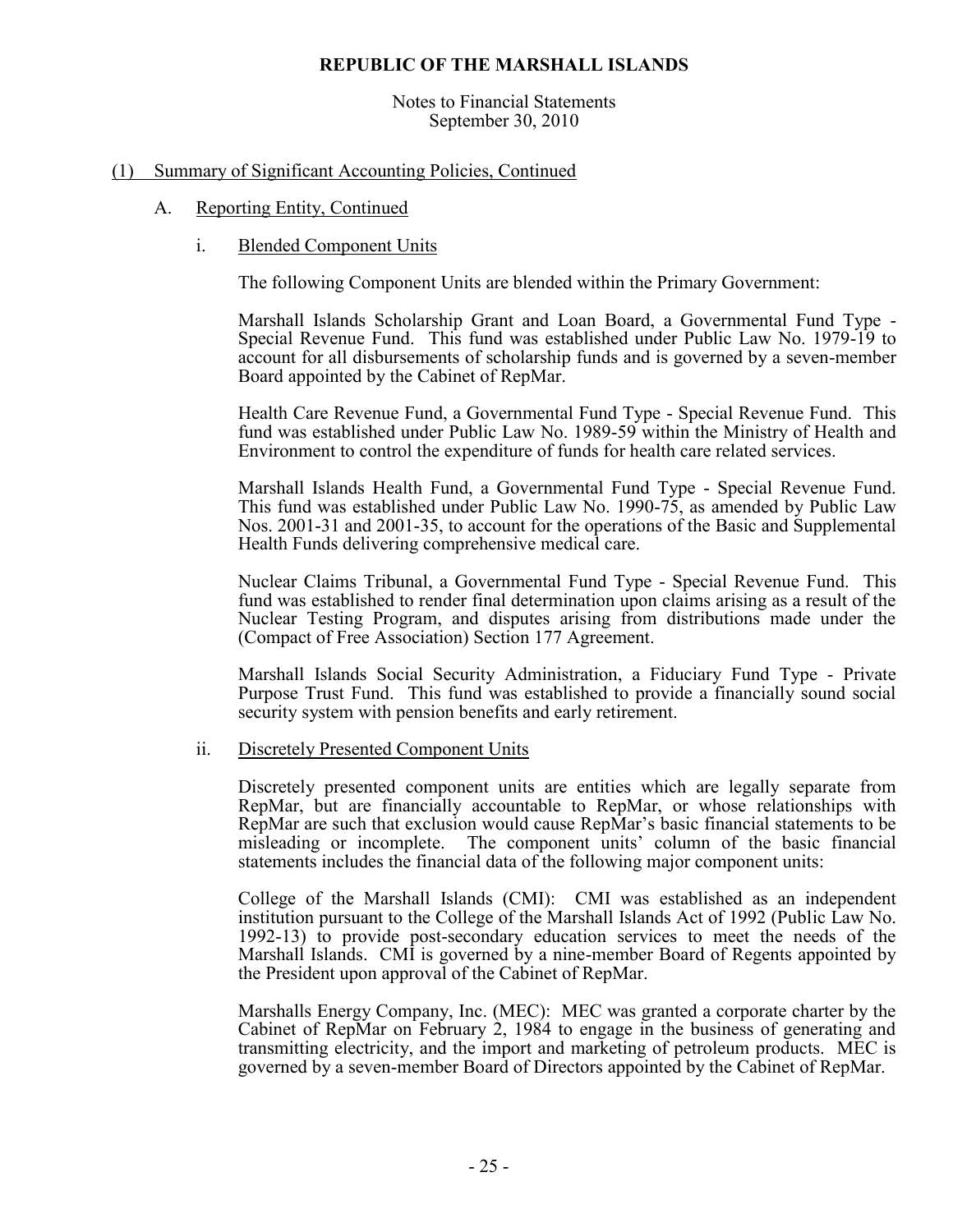Notes to Financial Statements September 30, 2010

### (1) Summary of Significant Accounting Policies, Continued

- A. Reporting Entity, Continued
	- ii. Discretely Presented Component Units, Continued

Marshall Islands Development Bank (MIDB): MIDB was established under Public Law No. 1988-1 to promote the development and expansion of the economy of the Marshall Islands and is governed by a seven-member Board of Directors appointed by the Cabinet. MIDB has received funds under Sections 111 and 211 of the Compact of Free Association and funds from the U.S. Department of Agriculture under the Rural Housing and Community Development Service Housing Preservation Grant.

Marshall Islands Marine Resources Authority (MIMRA): MIMRA was established as a body corporate pursuant to the Marshall Islands Marine Resources Authority Act of 1997 (Public Law No. 1997-60) to facilitate the sustainable and responsible use of the marine resources in the Marshall Islands. MIMRA is governed by a seven-member Board of Directors, including the Minister of Resources and Development, the Minister of Foreign Affairs, the Minister of Internal Affairs, and four members appointed by the President.

Marshall Islands National Telecommunications Authority (MINTA): MINTA was incorporated under Public Law No. 1990-105 to engage in the business of providing local and international telecommunication services. MINTA is governed by a sevenmember Board of Directors elected by a majority vote of its shareholders.

RMI Ports Authority (RMIPA): RMIPA was incorporated under Public Law No. 2003- 81 to engage in the operation and maintenance of commercial port facilities in the Marshall Islands. RMIPA is governed by a seven-member Board of Directors appointed by the President upon the approval of the Cabinet of RepMar.

In addition, the component units' column of the basic financial statements includes the financial data of the following nonmajor component units: Air Marshall Islands, Inc., Kwajalein Atoll Joint Utilities Resources, Inc., Majuro Atoll Waste Company, Inc., Majuro Resort, Inc., Majuro Water and Sewer Company, Inc., Marshall Islands Postal Service Authority, Marshall Islands Shipping Corporation, Marshall Islands Visitors Authority, RMI Environmental Protection Authority, and Tobolar Copra Processing Plant, Inc.

RepMar's component units, departments, and funds that are separately audited issue their own financial statements. These statements may be obtained by directly contacting the various entities or obtaining them directly from the Office of the Auditor-General:

> P.O. Box 245 Majuro, Marshall Islands 96960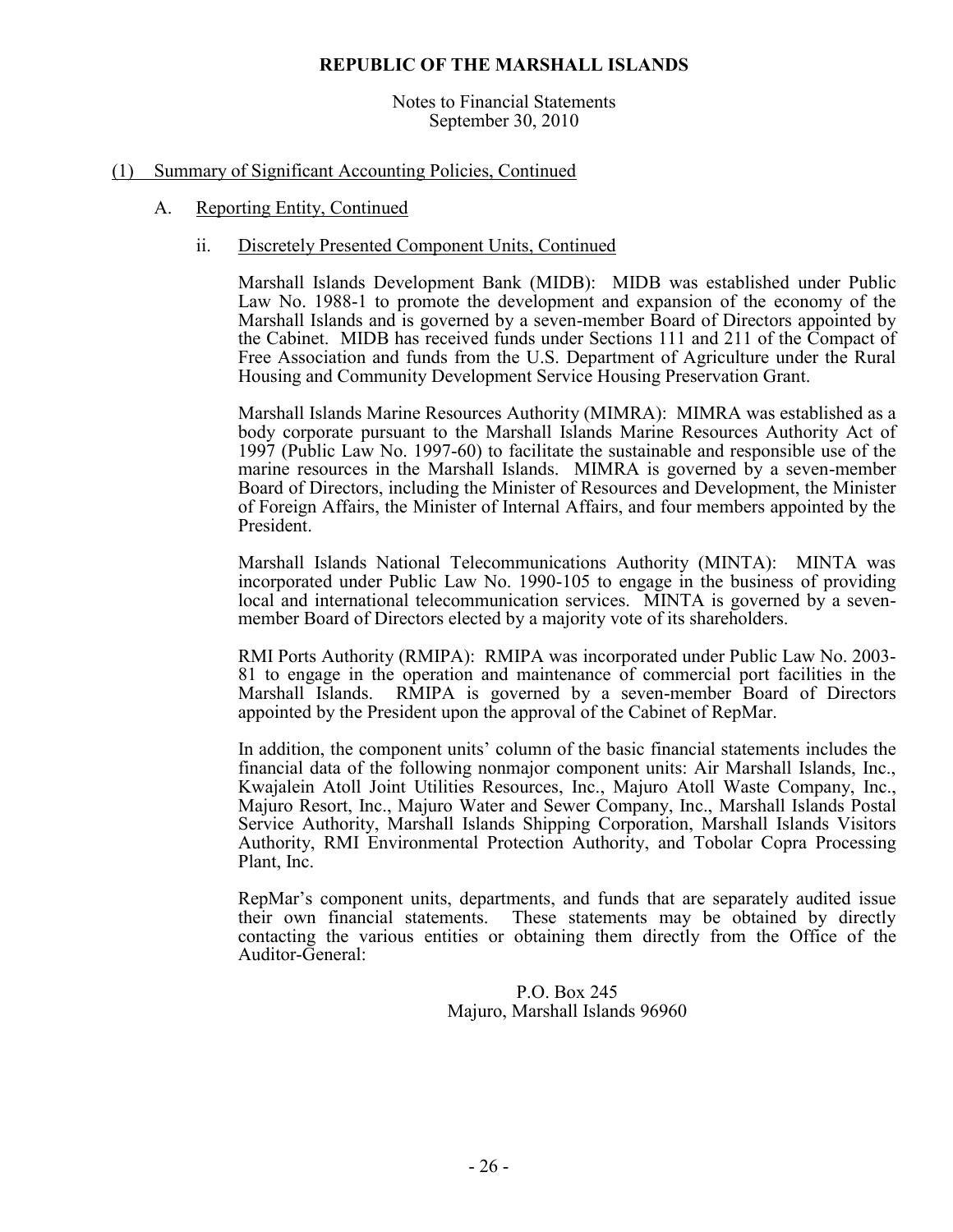Notes to Financial Statements September 30, 2010

### (1) Summary of Significant Accounting Policies, Continued

- A. Reporting Entity, Continued
	- ii. Discretely Presented Component Units, Continued

In addition to the aforementioned College of the Marshall Islands (CMI) component unit, the accompanying component units' column of the basic financial statements includes the College of the Marshall Islands Foundation, Inc. and the Friends of the College of the Marshall Islands Foundation, Inc., which are legally separate, taxexempt, separately audited, component units of CMI. Inclusion of these component units is in accordance with GASB Statement No. 39, *Determining Whether Certain Organizations are Component Units*, an amendment of GASB Statement No. 14.

GASB Statement No. 39 provides additional guidance for determining whether certain organizations should be reported as component units based on the nature and significance of their relationship with the primary government and to clarify reporting requirements for those organizations. The foundations' resources can only be used by or are for the benefit of CMI to which they serve. They are presented within the financial statements of CMI because of their nature and significance to these entities. The foundations are not considered major component units of RepMar under the definitions put forth under GASB Statement 34, but are blended within CMI. Complete financial statements of the foundations may be obtained directly from the College:

> P.O. Box 1258 Majuro, Marshall Islands 96960

### iii. Related Organizations

RepMar is responsible for appointing voting members to the governing boards of the following legally separate organizations, but RepMar's financial accountability for these organizations does not extend beyond making the appointments. Therefore, the financial data of these entities are excluded from RepMar's financial statements. Those organizations are Alele Museum, Inc. and the Republic of the Marshall Islands Private Industry Council, Inc.

### iv. Omitted Governmental Funds

The following funds are considered to be nonmajor governmental funds of RepMar but are not included in the accompanying basic financial statements due to absence of account balances and financial activities. Accordingly, the omission of these funds is not considered material to either the nonmajor governmental funds or the governmental activities reporting units:

Communication Regulation Fund: This fund was established under Public Law No. 1993-42 to account for all monies received for the specific purpose of regulating radio communication activities in the Marshall Islands.

Council of Churches Fund: This fund was established under Public Law No. 1991-124 to account for all monies received for the specific purpose of providing educational, spiritual, health and recreational needs of the children of the Marshall Islands.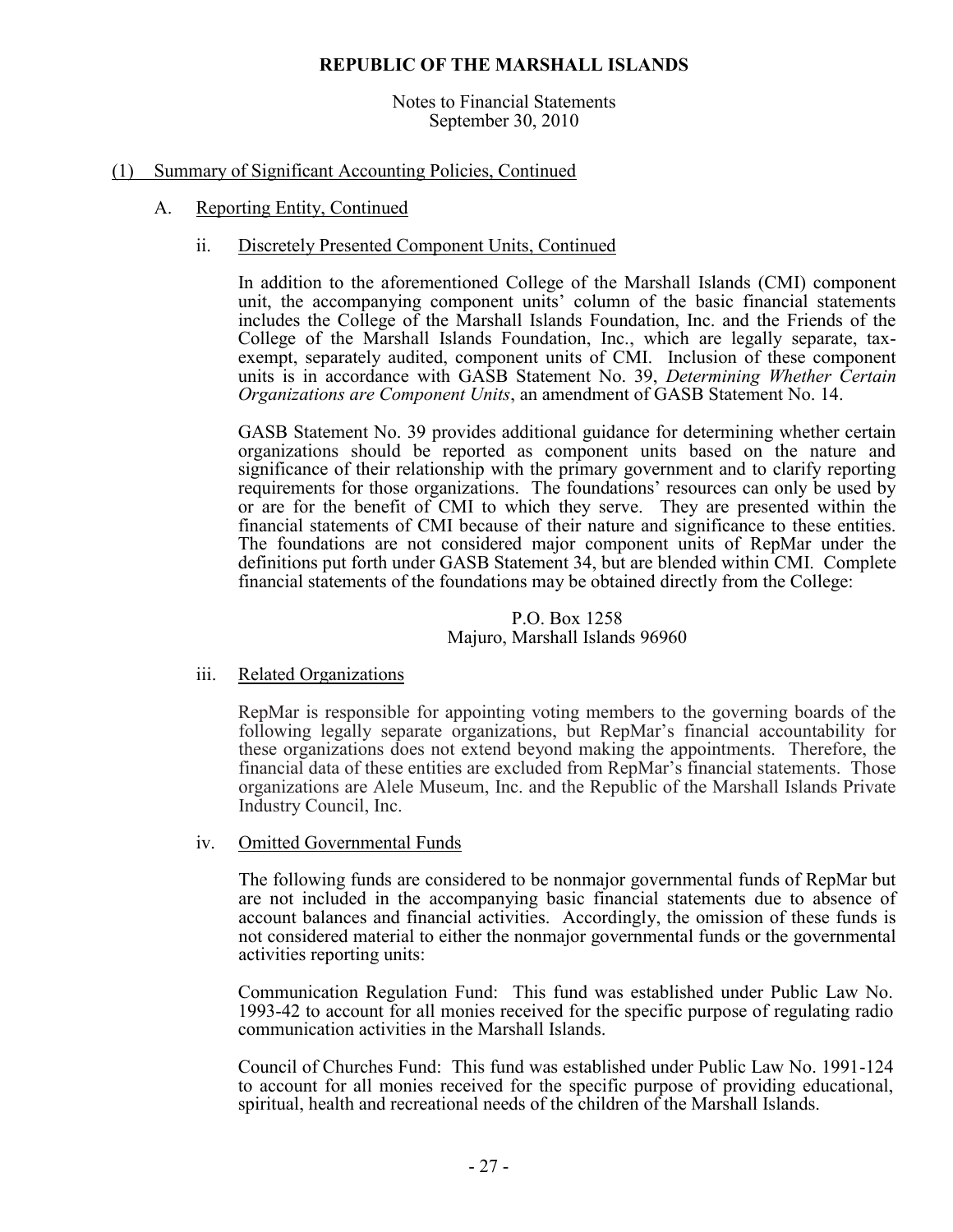### Notes to Financial Statements September 30, 2010

# (1) Summary of Significant Accounting Policies, Continued

# A. Reporting Entity, Continued

# iv. Omitted Governmental Funds, Continued

Global Fund: This fund was established under Public Law No. 2009-18 to account for all monies received from the Secretariat of the Pacific Community to fight HIV/AIDS and tuberculosis in the Marshall Islands.

Historic Preservation Fund: This fund was established under Public Law No. 1991-111 to account for all monies received by the Historic Preservation Office.

Marshallese Language Trust Fund: This fund was established under Public Law No. 1983-34 to account for all monies received for the specific purpose of encouraging the preservation, development and use of the Marshallese language.

### B. Government-Wide Financial Statements

The Statement of Net Assets and the Statement of Activities report financial information on all of the non-fiduciary activities of the primary government and its component units. For the most part, the effect of interfund activity has been eliminated from these statements except for other charges between the primary government and the discretely presented component units. Elimination of these charges would distort the direct costs and program revenues reported for the various functions concerned.

Primary government activities are defined as either governmental or business-type activities. Governmental activities, which normally are supported by taxes, intergovernmental revenues and other non-exchange revenues, are reported separately from business-type activities, which rely to a significant extent on fees charged to external parties for goods or services. As such, business-type activities account for operations similarly to a for-profit business. Likewise, the primary government is reported separately from certain legally separate component units for which the primary government is financially accountable. Discretely presented component unit activities are presented with their business-type focus.

The Statement of Net Assets presents all of the reporting entity's non-fiduciary assets and liabilities, with the difference reported as net assets. Net assets are reported in three categories:

- Invested in capital assets, net of related debt consists of capital assets, net of accumulated depreciation and reduced by outstanding balances for bonds, notes and other debt that are attributed to the acquisition, construction or improvement of those assets.
- Restricted net assets nonexpendable consists of permanent funds in which donors or other outside sources have stipulated that the principal is to be maintained inviolate and in perpetuity, and invested for the purpose of producing present and future income, which may either be expended or added to the principal.
- Restricted net assets expendable consists of resources in which RepMar is legally or contractually obligated to spend resources in accordance with restrictions either externally imposed by creditors, grantors, contributors, and the like, or imposed by law.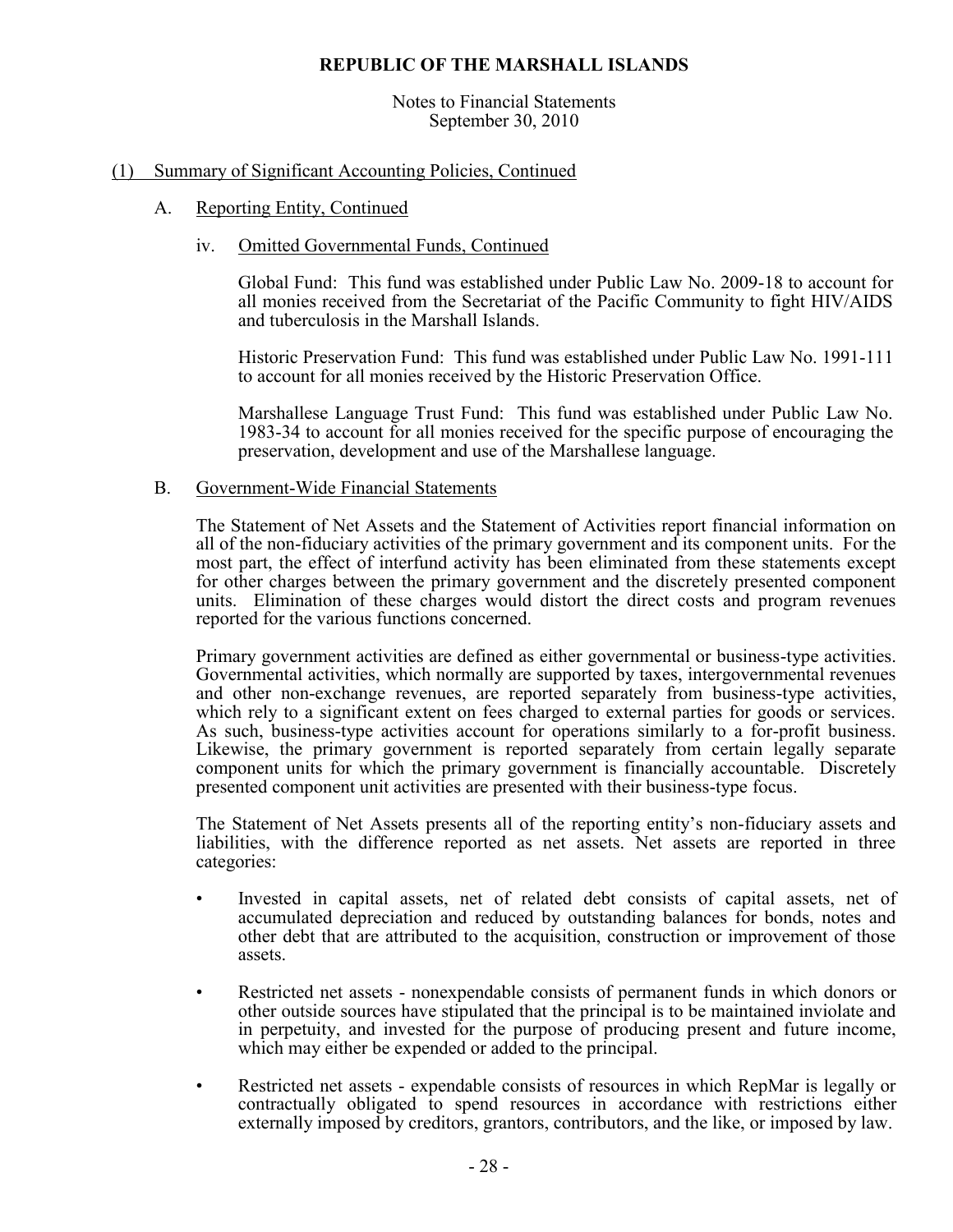Notes to Financial Statements September 30, 2010

### (1) Summary of Significant Accounting Policies, Continued

- B. Government-Wide Financial Statements, Continued
	- Unrestricted net assets consist of net assets, which do not meet the definition of the two preceding categories. Unrestricted net assets often are designated, (for example, internally restricted), to indicate that management does not consider them to be available for general operations.

The government-wide Statement of Net Assets reports \$52,616,851 of restricted net assets, of which \$7,606,052 is restricted by enabling legislation.

The Statement of Activities demonstrates the degree to which the direct expenses of given functions or segments are offset by program revenues. Direct expenses are those that are clearly identifiable within a specific function or segment. Program revenues include charges to customers or applicants who purchase, use, or directly benefit from goods, services, or privileges that are restricted to meeting the operational or capital requirements of a particular function. Taxes and other items not meeting the definition of program revenues are, instead, reported as general revenue.

### C. Fund Financial Statements

Separate financial statements are provided for governmental funds and fiduciary funds even though the latter are excluded from the government-wide financial statements. Major individual governmental funds are reported as separate columns in the fund financial statements pursuant to GASB reporting standards, with nonmajor governmental funds being combined into a single column.

RepMar reports its financial position and results of operations in funds, each of which is considered a separate accounting entity. The operations of each fund are accounted for with a set of self-balancing accounts that comprise its assets, liabilities, fund equity, revenues and expenditures/expenses. Transactions between funds within a fund type, if any, have not been eliminated.

### D. Measurement Focus and Basis of Accounting

Government-Wide Financial Statements:

The government-wide financial statements are reported using the economic resources management focus and the accrual basis of accounting, as are the fiduciary fund financial statements. Revenues are recorded when earned and expenses are recorded when a liability is incurred, regardless of the timing of related cash flows. Grants and similar items are recognized as revenue as soon as all eligibility requirements imposed by the provider have been met.

Amounts reported as program revenue include 1) charges to customers or applicants for goods, services, or privileges provided, 2) operating grants and contributions, and 3) capital grants and contributions. Internally dedicated resources are reported as general revenues rather than as program revenues. General revenue is derived from taxation, investment income and other fees that are not allocated to specific programs.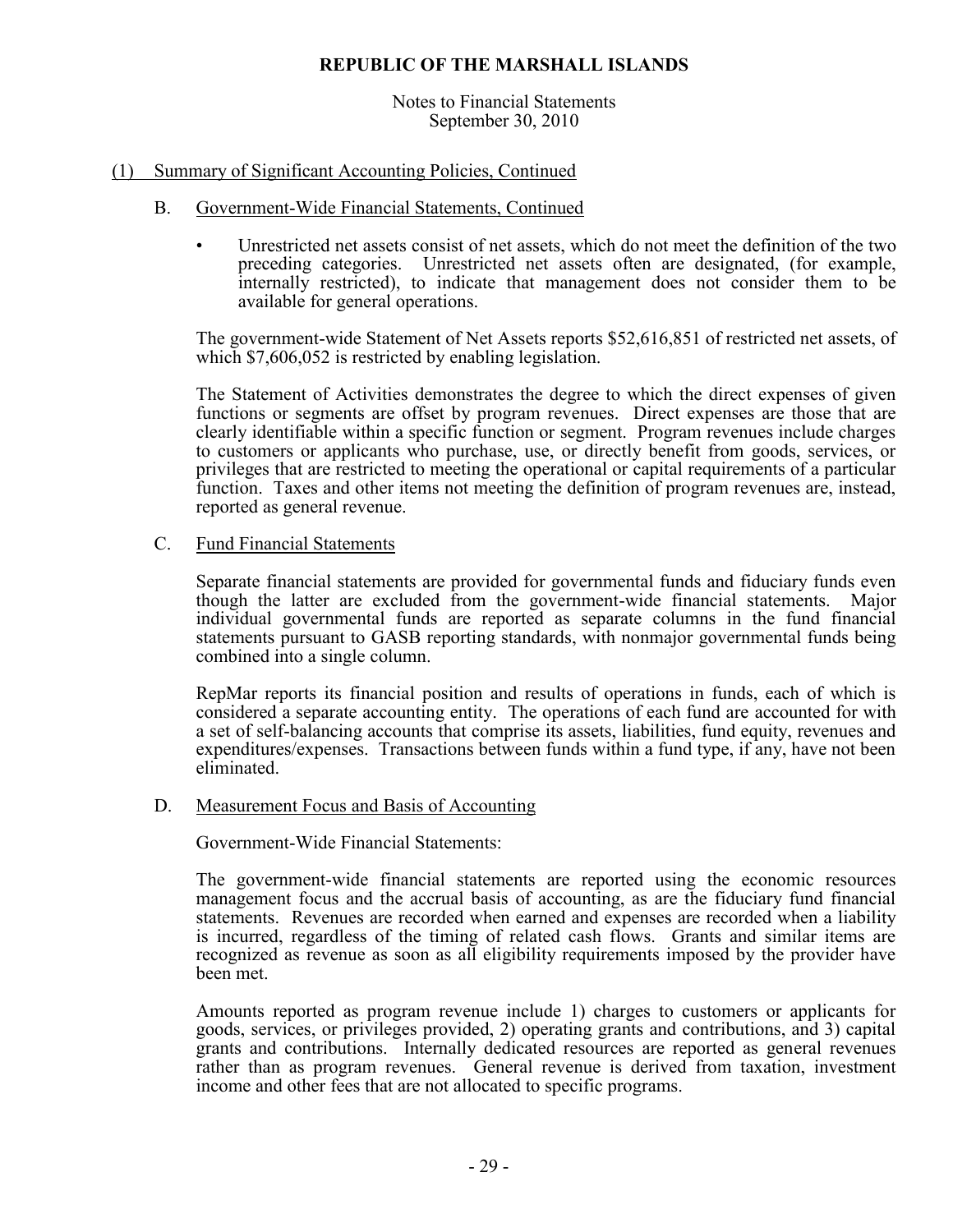Notes to Financial Statements September 30, 2010

# (1) Summary of Significant Accounting Policies, Continued

### D. Measurement Focus and Basis of Accounting, Continued

Governmental Fund Financial Statements:

Governmental fund financial statements account for the general governmental activities of RepMar and are reported using the current financial resources measurement focus and the modified accrual basis of accounting. Revenues are recognized as they become susceptible to accrual*;* generally when they are both measurable and available. Revenues are considered to be available when they are collectible within the current period or soon enough thereafter to pay liabilities of the current period. For this purpose, RepMar considers revenues to be available if they are collected within 90 days of the end of the current fiscal period.

Significant revenues susceptible to accrual include income and gross revenue taxes, federal grants, federal reimbursements and other reimbursements for use of materials and services. Miscellaneous revenues from other financing sources are recognized when received in cash because they are generally not measurable until actually received. Investment earnings are recorded as earned, since they are both measurable and available. Investments and related investment earnings are recorded at fair value. Fair value is the amount at which a financial instrument could be exchanged in a current transaction between willing parties, other than in a forced or liquidation sale. Expenditures generally are recorded in the period in which the related fund liability is incurred, as under accrual accounting. However, debt service expenditures, as well as expenditures related to compensated absences and claims and judgments, are recorded only when payment is due.

Component Unit Financial Statements:

Discretely presented component units distinguish operating revenues and expenses from nonoperating items. Operating revenues and expenses generally result from providing services and producing and delivering goods in connection with a component unit's principal ongoing operations. All other revenues are reported as nonoperating. Operating expenses includes the cost of sales and services, administrative expenses, and depreciation on capital assets. All revenues and expenses not meeting this definition are reported as nonoperating revenues and expenses.

RepMar reports the following fund types:

- 1. Governmental Fund Types
	- i. General Fund

This fund is the primary operating fund of RepMar. It is used to account for all governmental transactions, except those required to be accounted for in another fund.

ii. Special Revenue Funds

These funds account for specific revenue sources that have been aggregated according to enabling legislation to support specific governmental activities.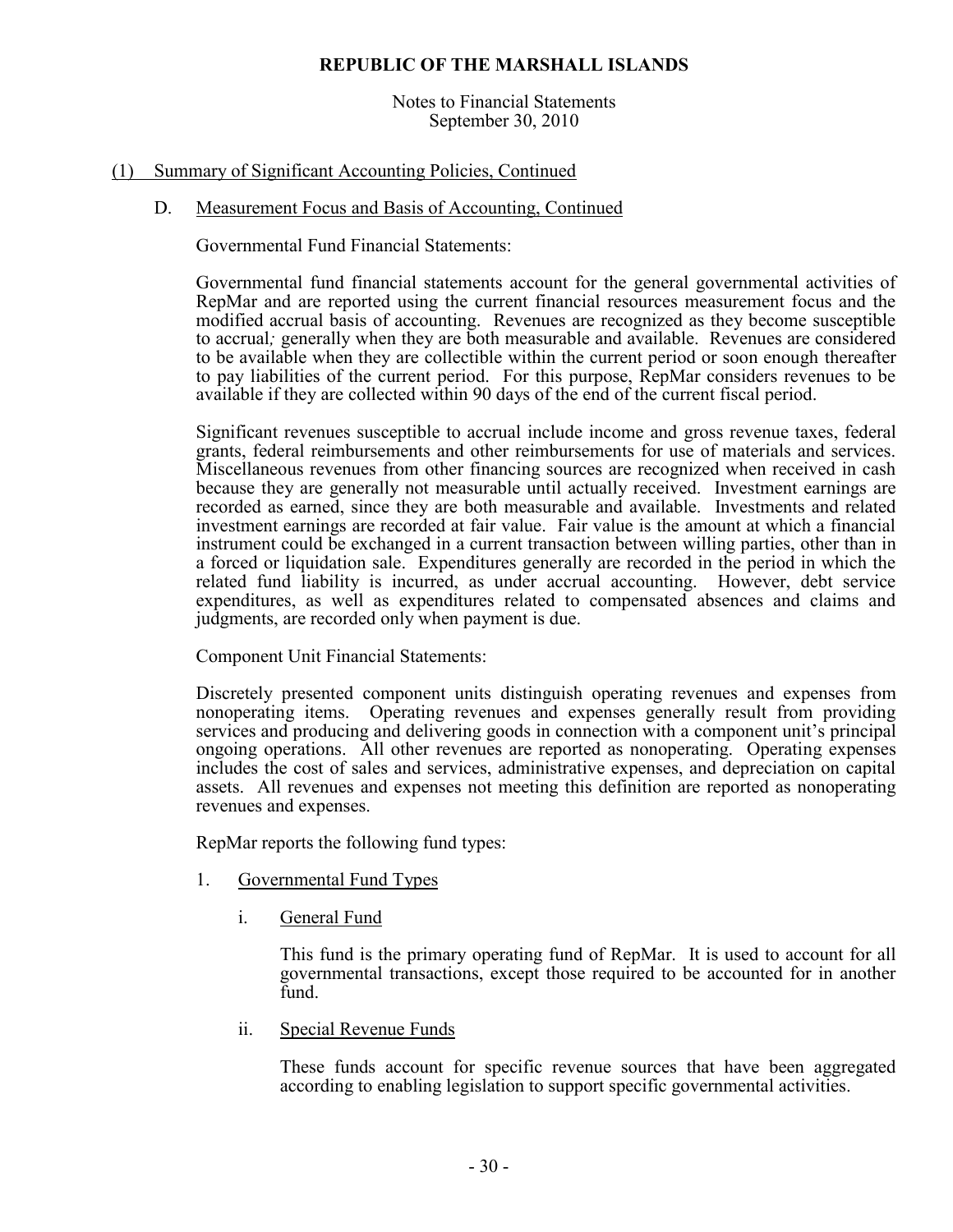Notes to Financial Statements September 30, 2010

# (1) Summary of Significant Accounting Policies, Continued

### D. Measurement Focus and Basis of Accounting, Continued

iii. Capital Projects Funds

These funds account for the acquisition or construction of major RepMar capital facilities financed primarily from loans and federal reimbursements.

iv. Permanent Funds

This fund accounts for resources that are legally restricted to the extent that only earnings, and not principal, may be used to support programs for the benefit of the government.

- 2. Fiduciary Fund Types
	- i. Private Purpose Funds

These funds are used to account for resources held in trust under which principal and income benefit certain individuals.

These include funds held in trust by the Marshall Islands Social Security Administration (MISSA) for the beneficiaries of the MISSA Retirement Fund; funds received under the Interim Use Agreement for the benefit of Kwajalein landowners; and funds received under Section 177 of the Compact of Free Association for the benefit of victims related to the United States Nuclear Testing Program.

ii. Agency Funds

This fund is used to report resources held by the primary government relating to unclaimed property in a purely custodial capacity.

GASB Statement No. 34, *Basic Financial Statements - and Management's Discussion and Analysis - For State and Local Governments,* as amended by GASB Statement No. 37, *Basic Financial Statements - and Management's Discussion and Analysis - For State and Local Governments: Omnibus,* sets forth minimum criteria (percentage of the assets, liabilities, revenues or expenditures/expenses for either fund category or the governmental and enterprise combined) for the determination of major funds. Major individual governmental funds are reported as separate columns in the fund financial statements. The nonmajor funds are combined in a column in the fund financial statements and detailed in the combining statements. RepMar reports the following major funds:

Grants Assistance Fund, a Governmental Fund Type - Special Revenue Fund, which accounts for all financial transactions that are subgranted to RepMar, including United States Congress appropriations under United States Public Law 99-239, as amended, Title II, Article I, Section 211(a) and approved by Nitijela resolution 123 to promote economic advancement and budgetary self-reliance as well as other direct grants that RepMar received from the United States government and other donor countries.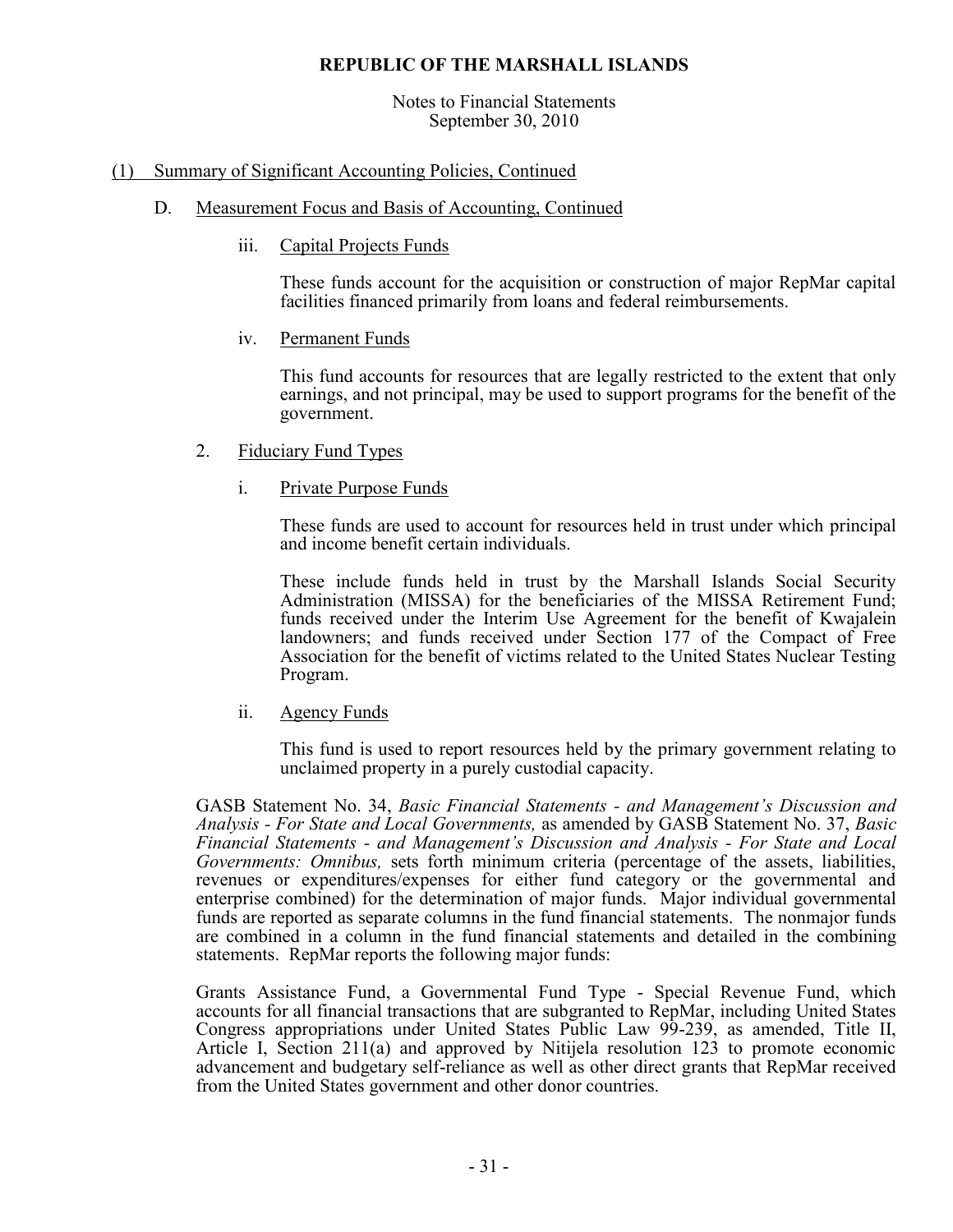Notes to Financial Statements September 30, 2010

### (1) Summary of Significant Accounting Policies, Continued

### D. Measurement Focus and Basis of Accounting, Continued

Compact Trust Fund, a Governmental Fund Type - Permanent Fund, which accounts for RepMar's contributions to the Trust Fund established in accordance with Section 216 of the Compact of Free Association, as amended, to provide for an additional source of revenue for the government budget that will be needed to substitute for the absence of Compact of Free Association funding.

### E. Reporting Standards

As allowed by GASB Statement No. 20, *Accounting and Financial Reporting for Proprietary Funds and Other Governmental Entities that Use Proprietary Fund Accounting*, RepMar's discretely presented component units follow all GASB pronouncements and those Financial Accounting Standards Board Statements and Interpretations, Accounting Principles Board Opinions, and Accounting Research Bulletins that were issued on or before November 30, 1989, except those that conflict with a GASB pronouncement.

### F. Cash and Cash Equivalents and Time Certificates of Deposit

RepMar pools cash resources of its various funds in order to facilitate the management of cash. Unless otherwise required by law, interest income received on pooled cash accrues to the General Fund. Cash and cash equivalents applicable to a particular fund are readily identifiable. Cash and cash equivalents include cash on hand, demand deposits, and shortterm investments in U.S. Treasury obligations with a maturity date within three months of the date acquired by RepMar. Deposits maintained in time certificates of deposit with original maturity dates greater than three months are separately classified on the statement of net assets/balance sheet.

G. Investments

Investments and related investment earnings are recorded at fair value. Fair value is the amount at which a financial instrument could be exchanged in a current transaction between willing parties, other than in a forced or liquidation sale.

Investments of 20% or more of the voting stock of an investee are presumed to give the investor significant influence and are carried using the equity method. Under the equity method, the investor records, as earnings or loss, its proportionate share of the investee's earnings or loss.

### H. Receivables

In general, tax revenue is recognized on the government-wide financial statements, when assessed or levied and on the governmental fund financial statements to the extent that it is both measurable and available. Receivables are stated net of estimated allowances for uncollectible accounts. Reimbursements due to RepMar for expenditures on federally funded reimbursement and grant programs are reported as "receivables from federal agencies" on the governmental fund balance sheet.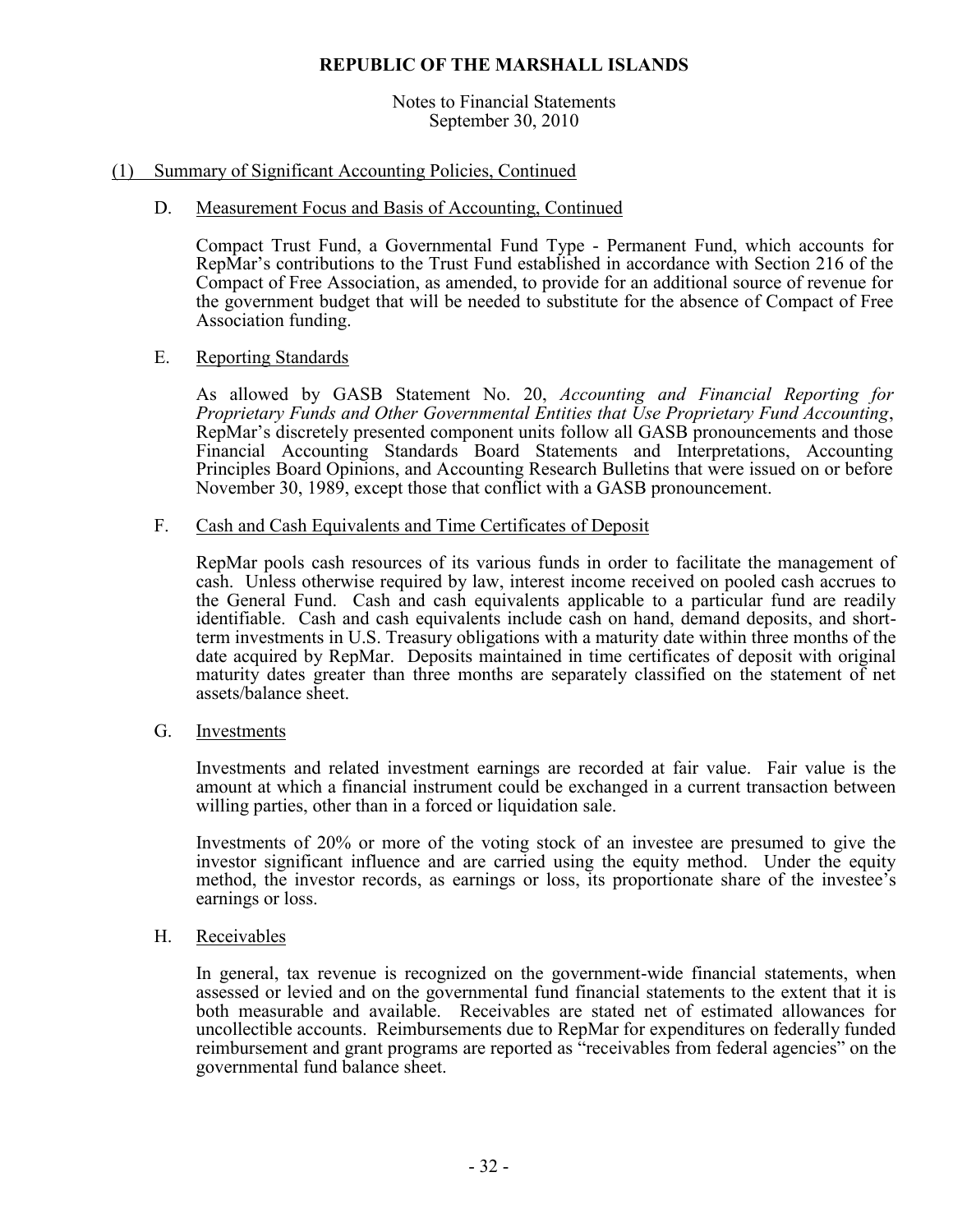Notes to Financial Statements September 30, 2010

### (1) Summary of Significant Accounting Policies, Continued

# H. Receivables, Continued

Receivables of the primary government and the discretely presented component units are primarily due from businesses and individuals residing on the islands of Majuro and Ebeye. The allowance for uncollectable accounts primarily represents estimated allowances for uncollectible amounts that are determined based upon past collection experience and aging of the accounts.

### I. Inventories and Prepaid Items

Inventories of the discretely presented component units are valued at the lower of cost (FIFO) or market.

Certain payments made to vendors or persons for services reflect costs applicable to future accounting periods and are recorded as prepaid items in both government-wide and fund financial statements.

### J. Interfund Receivables/Payables

During the course of its operations, RepMar records transactions between individual funds for goods provided or services rendered. Receivables and payables resulting from transactions between funds are classified as "due from other funds" or "due to other funds" on the governmental fund balance sheet.

These balances result from the time lag between the dates that 1) interfund goods and services are provided or reimbursable expenditures occur, 2) transactions are recorded in the accounting system, and 3) payments between funds are made, and are scheduled to be collected in the subsequent year.

### K. Restricted Assets

Certain assets of the primary government are classified as restricted assets because their use is restricted through loan agreements or enabling legislation.

### L. Capital Assets

Capital assets, which include property, plant, equipment and infrastructure assets (e.g. roads, bridges, docks, water and sewer lines, water catchments, and other similar items), are reported in the governmental activity column of the government-wide financial statements. Such assets, whether purchased or constructed, are recorded at historical cost or estimated historical cost. Donated capital assets are recorded at estimated fair market value at the date of donation. RepMar currently holds no title to land. Singular pieces of machinery and equipment that equal or exceed \$50,000 are capitalized. Buildings and infrastructure projects with a cost that equals or exceeds \$100,000 are capitalized. The costs of normal maintenance and repairs that do not add to the value of assets or materially extend asset lives are not capitalized.

Capital assets of the primary government and the component units are depreciated using the straight-line method over their estimated useful lives, with a full year's depreciation charged in the year of acquisition and disposal, regardless of date.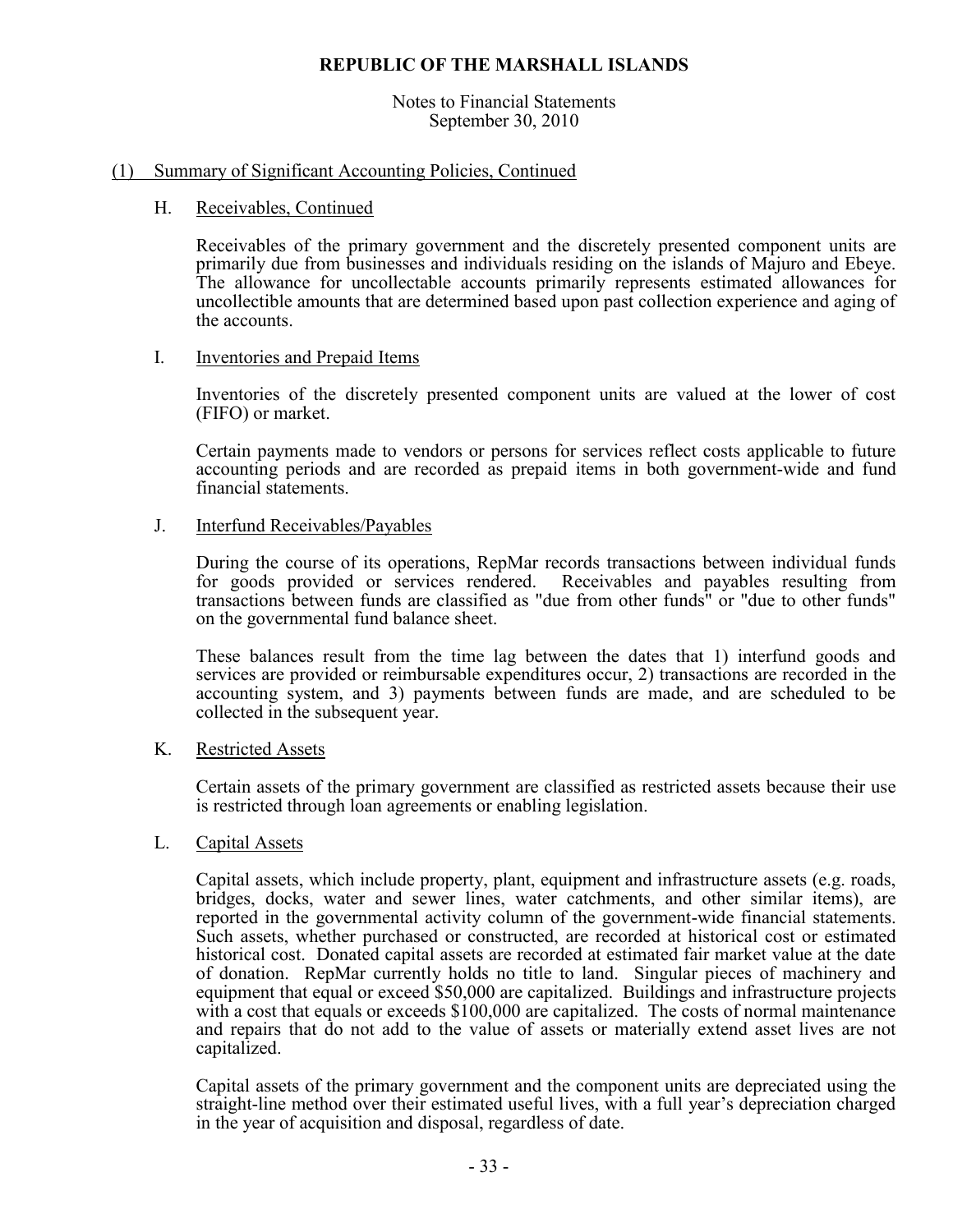Notes to Financial Statements September 30, 2010

### (1) Summary of Significant Accounting Policies, Continued

#### M. Interfund/Intrafund Transactions

As a general rule, the effect of interfund activity has been eliminated in the government-wide financial statements. Exceptions to this rule are: 1) activities between funds reported as governmental activities and funds reported as business-type activities and 2) activities between funds that are reported in different functional categories in either the governmental or business-type activities column. Elimination of these activities would distort the direct costs and program revenues for the functions concerned.

#### N. Deferred Revenue

In the government-wide financial statements, deferred revenue is recognized when cash, receivables or other assets are recorded prior to being earned. In the governmental fund financial statements, deferred revenue represents monies received or revenues accrued which have not been earned or do not meet the "available" criterion for revenue recognition under the modified accrual basis of accounting. The deferred revenue in the governmental fund types has primarily resulted as federal funds are received in advance of eligible expenditures.

#### O. Compensated Absences

It is the government's policy to permit employees to accumulate earned but unused vacation and sick pay benefits. There is no liability for unpaid accumulated sick leave since the government does not have a policy to pay any amounts when employees separate from service with the government. All vacation pay is accrued when incurred in the governmentwide and fiduciary fund financial statements. A liability for these amounts is reported in governmental funds only if they have matured, for example, as a result of employee resignations and retirements. Annual leave accumulates at the rate of one working day per bi-weekly pay period.

#### P. Fund Equity

 In the fund financial statements, governmental funds report reservations of fund balance for amounts that are not available for appropriation or are legally restricted by outside parties for use for a specific purpose. The unreserved fund balances for the governmental funds represent the amount available for budgeting future operations. The reserve for related assets as of September 30, 2010, is represented by the following assets:

 $\sim$ 

|                           |                          |            |            |        | Uther        |              |
|---------------------------|--------------------------|------------|------------|--------|--------------|--------------|
|                           |                          | Grants     | Compact    |        | Governmental |              |
|                           | General                  | Assistance | Trust      |        | Funds        | Totals       |
| Cash and cash equivalents | $\overline{\phantom{a}}$ |            |            | $\sim$ | 22.268       | \$<br>22.268 |
| Investments               |                          |            |            |        | 318,630      | 318,630      |
| Due from component units  | 1,722,916                |            |            |        |              | 1,722,916    |
| Restricted assets:        |                          |            |            |        |              |              |
| Cash and cash equivalents | 530,356                  |            |            |        |              | 530,356      |
| Investments               |                          |            | 40.961.484 |        |              | 40,961,484   |
|                           | 2,253,272                |            | 40,961,484 |        | 340,898      | 43,555,654   |

The reserve for continuing appropriations within the Grants Assistance Fund of \$7,060,994 represents grant awards approved by the U.S. Department of the Interior under the Public Infrastructure Sector grant for projects that have not yet commenced.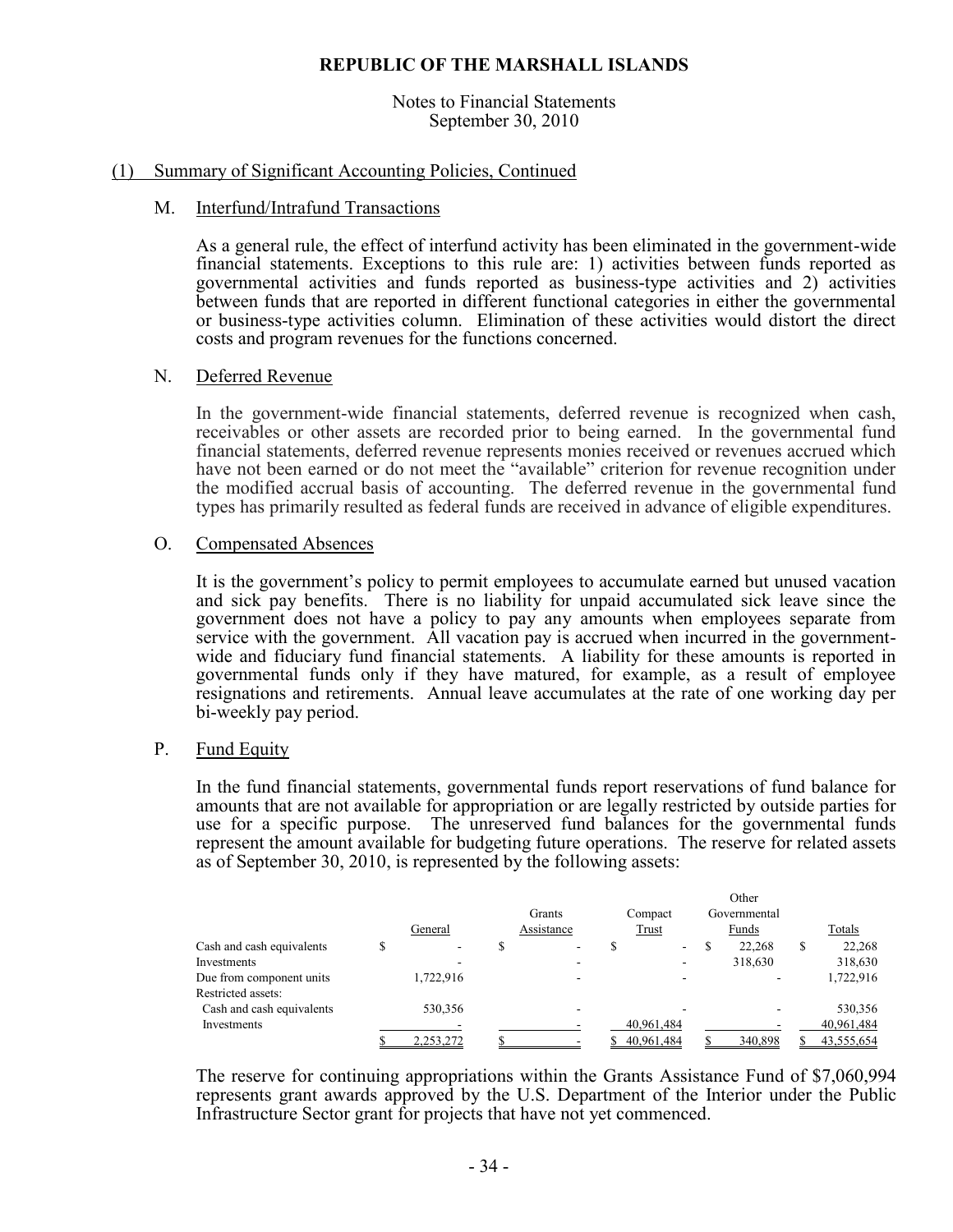Notes to Financial Statements September 30, 2010

### (1) Summary of Significant Accounting Policies, Continued

#### Q. Dedicated Revenues and Pledges

RepMar has pledged, as security in the event of default for debt issued by the Marshalls Energy Company, Inc. (MEC), a portion of the General Fund's tax revenues. The debt, issued by MEC in May 2007 in the amount of \$12,000,000 to: (i) refinance debts to a fuel supplier; (ii) refinance a commercial bank loan; and (iii) to finance working capital requirements, is payable through April 2017. Total principal and interest remaining on the debt is \$11,615,638, with annual requirements of \$1,191,600 through to maturity.

#### R. Risk Financing

RepMar is exposed to various risks of loss related to torts; theft of, damage to, and destruction of assets; errors and omissions; injuries to employees; and natural disasters. It is the policy of the primary government not to purchase commercial insurance for the risks of loss to which it is exposed. Instead, RepMar management believes it is more economical to manage its risks internally. In the event of claim settlements and judgments, RepMar reports all of its risk management activities in its General Fund. Claims expenditures and liabilities are reported when it is probable that a loss has occurred and the amount of that loss can be reasonably estimated. These losses include an estimate of claims that have been incurred but not reported. No losses have occurred as a result of these policies in any of the past three fiscal years.

#### S. New Accounting Standards

During fiscal year 2010, RepMar implemented the following pronouncements:

- GASB Statement No. 51, *Accounting and Financial Reporting for Intangible Assets*, which addresses whether and when intangible assets should be considered capital assets for financial reporting purposes.
- GASB Statement No. 53, *Accounting and Financial Reporting for Derivative Instruments*, which is intended to improve how state and local governments report information about derivative instruments - financial arrangements used by governments to manage specific risks or make investments - in their financial statements.
- GASB Technical Bulletin No. 2008-1, *Determining the Annual Required Contribution Adjustment for Postemployment Benefits*, which clarifies the requirements of GASB Statement No. 27, *Accounting for Pensions by State and Local Governmental Employers,* and Statement No. 45, *Accounting and Financial Reporting by Employers for Postemployment Benefits Other Than Pensions,* for calculating the annual required contribution (ARC) adjustment.
- GASB Statement No. 58, *Accounting and Financial Reporting for Chapter 9 Bankruptcies*, which provides guidance for governments that have petitioned for protection from creditors by filing for bankruptcy under Chapter 9 of the United States Bankruptcy Code, and establishes requirements for recognizing and measuring the effects of the bankruptcy process on assets and liabilities, and for classifying changes in those items and related costs.

The implementation of these pronouncements did not have a material effect on the accompanying financial statements.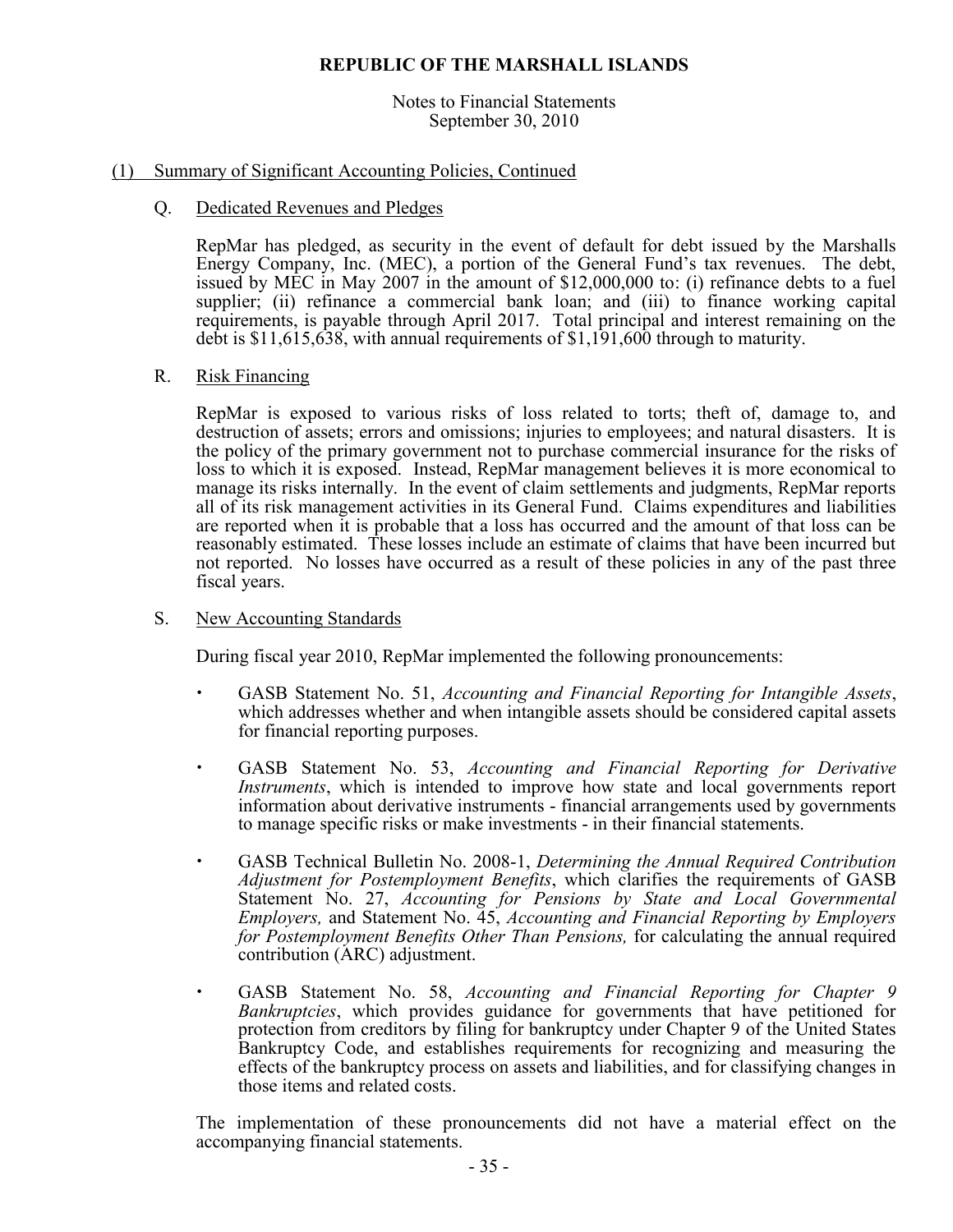Notes to Financial Statements September 30, 2010

### (1) Summary of Significant Accounting Policies, Continued

### S. New Accounting Standards, Continued

In March 2009, GASB issued Statement No. 54, *Fund Balance Reporting and Governmental Fund Type Definitions*, which enhances the usefulness of fund balance information by providing clearer fund balance classifications that can be more consistently applied and by clarifying the existing governmental fund type definitions. The provisions of this statement are effective for periods beginning after June 15, 2010. Management has not evaluated the effect that the implementation of this statement will have on the financial statements of RepMar.

In December 2009, GASB issued Statement No. 57, *OPEB Measurements by Agent Employers and Agent Multiple-Employer Plans*, which amends Statement No. 43, *Financial Reporting for Postemployment Benefit Plans Other Than Pension Plans,* and Statement No. 45, *Accounting and Financial Reporting by Employers for Postemployment Benefits Other Than Pensions*, and addresses issues related to measurement of OPEB obligations by certain employers participating in agent multiple-employer OPEB plans. The provisions of Statement 57 related to the use and reporting of the alternative measurement method are effective immediately. The provisions related to the frequency and timing of measurements are effective for actuarial valuations first used to report funded status information in OPEB plan financial statements for periods beginning after June 15, 2011. Management does not believe that the implementation of this statement will have a material effect on the financial statements of RepMar.

In June 2010, GASB issued Statement No. 59, *Financial Instruments Omnibus*, which updates and improves existing standards regarding financial reporting of certain financial instruments and external investment pools. The provisions of this statement are effective for periods beginning after June 15, 2010. Management has not evaluated the effect that the implementation of this statement will have on the financial statements of RepMar.

T. Estimates

 The preparation of financial statements in conformity with GAAP requires management to make estimates and assumptions that affect the reported amounts of assets and liabilities and disclosures of contingent assets and liabilities at the date of the financial statements and the reported amounts of revenues, expenditures and expenses during the reporting period. Actual results could differ from those estimates.

#### U. Total Columns

Total columns are presented primarily to facilitate financial analysis. The Management's Discussion and Analysis includes certain prior year summarized comparative information in total. Such information does not include sufficient detail to constitute a full comparative presentation. Accordingly, such information should be read in conjunction with RepMar's financial statements for the year ended September 30, 2009 from which summarized information was derived.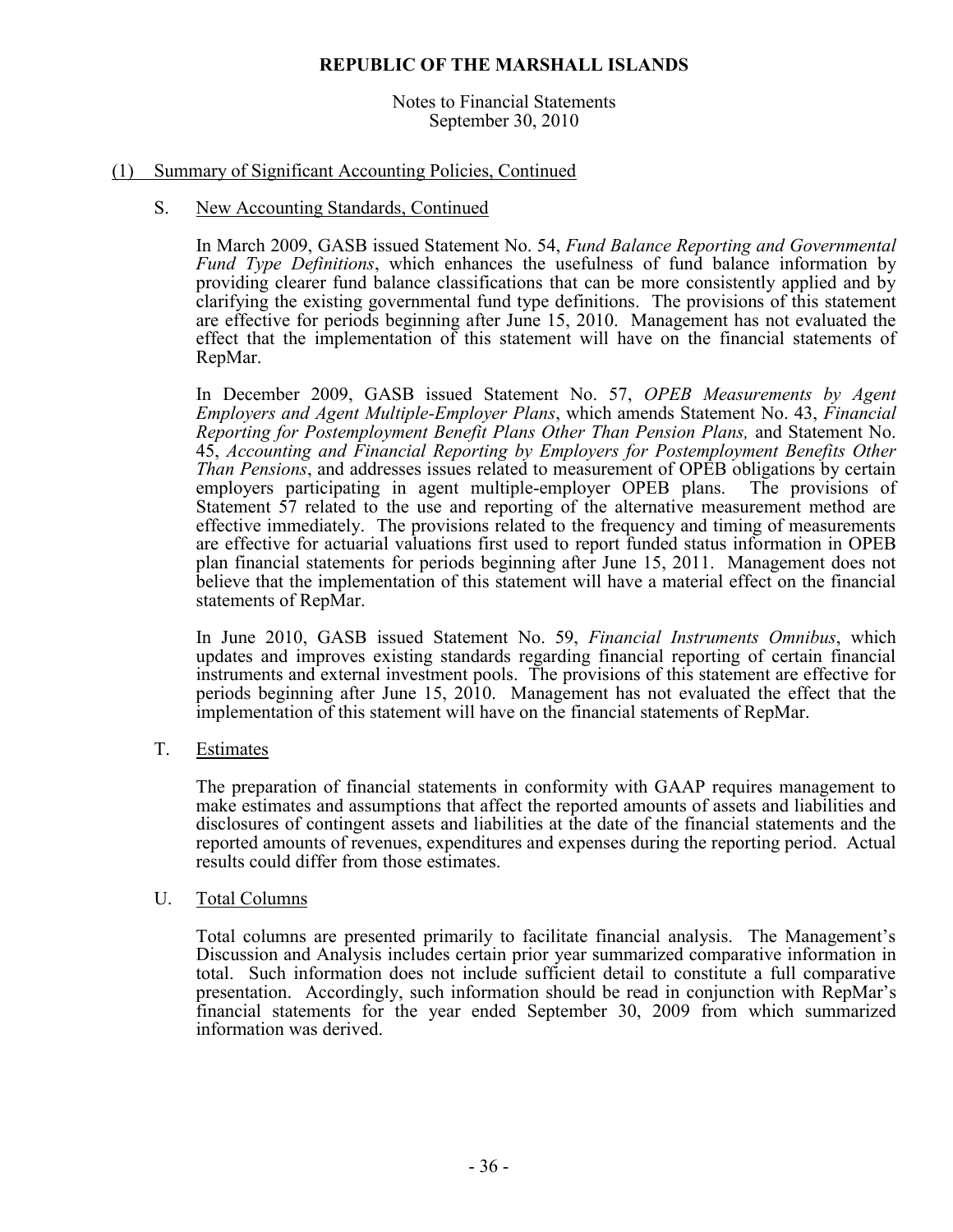Notes to Financial Statements September 30, 2010

#### (2) Deposits and Investments

GASB Statement No. 40 addresses common deposit and investment risks related to credit risk, concentration of credit risk, interest rate risk and foreign currency risk. As an element of interest rate risk, disclosure is required of investments that have fair values that are highly sensitive to changes in interest rates. GASB Statement No. 40 also requires disclosure of formal policies related to deposit and investment risks.

The deposit and investment policies of RepMar are governed by 3 MIRC 7, *Investment of Public Funds*, and 11 MIRC 1, *Financial Management*, in conjunction with various trust agreements. Under 3 MIRC 7, the Secretary of Finance, subject to approval of the Cabinet, may transfer specific amounts of money from the General Fund, and invest such money in financial institution investment accounts, provided however that:

- (a) Public monies shall not be deposited with any financial institution that is not a member of the Federal Deposit Insurance Corporation (FDIC) of the United States or the Federal Savings and Loan Insurance Corporation (FSLIC) of the United States, unless the Secretary of Finance is satisfied, on the advice of the Banking Commissioner, that a financial institution (although not a member of the FDIC or FSLIC), owns sufficient assets to cover the total amount of the deposit;
- (b) The demand deposit account shall be continuously maintained to cover not less than seventyfive percent of the cash expenditures projected to be expended over the next succeeding ninety day period;
- (c) All deposits, accounts and funds maintained pursuant to this Act shall be subordinate deposits, accounts and funds of the General Fund; and
- (d) No withdrawal of monies shall be made out of or charged against time or savings deposits, accounts or funds maintained pursuant to this Act except to transfer funds into the demand deposit account of the General Fund. All expenditures shall be made out of or charged against the demand deposit account of the General Fund only.

Under 11 MIRC 1, the Secretary of Finance may invest any monies of RepMar, which:

- (a) Are funds that have not been appropriated by Act;
- (b) In his judgment are in excess of the amounts necessary for meeting the immediate requirements of RepMar; and
- (c) In his judgment will not impede or hamper the necessary financial operations of RepMar.

Any of such investments shall be due to mature no later than one (1) year from the date of investment, unless otherwise directed and authorized by the Cabinet for a longer period. Income derived from investments may be reinvested, unless the Cabinet decides otherwise, at the discretion of the Secretary of Finance and shall be recognized as revenue in accordance with generally accepted accounting principles. Long-term investments shall be in time certificates of deposits, bonds, notes, prime commercial paper or other low-risk investments.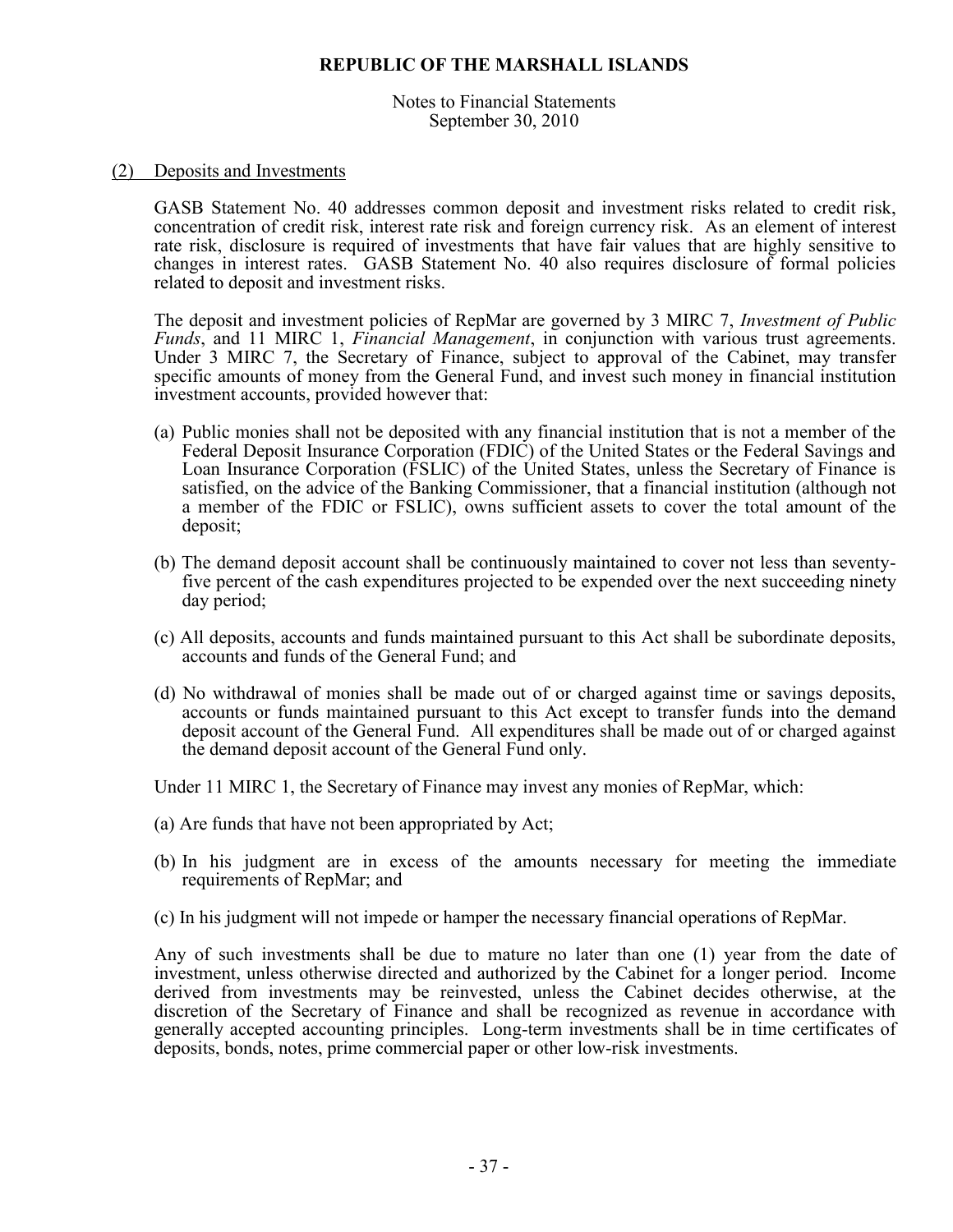#### Notes to Financial Statements September 30, 2010

### (2) Deposits and Investments, Continued

A. Deposits

GASB Statement No. 3 previously required government entities to present deposit risks in terms of whether the deposits fell into the following categories:

- Category 1 Deposits that are federally insured or collateralized with securities held by RepMar or its agent in RepMar's name;
- Category 2 Deposits that are uninsured but fully collateralized with securities held by the pledging financial institution's trust department or agent in RepMar's name; or
- Category 3 Deposits that are collateralized with securities held by the pledging financial institution's trust department or agent but not in RepMar's name and noncollateralized deposits.

GASB Statement No. 40 amended GASB Statement No. 3 to in effect eliminate disclosure for deposits falling into categories 1 and 2 but retained disclosures for deposits falling under category 3. Category 3 deposits are those deposits that have exposure to custodial credit risk. Custodial credit risk is the risk that in the event of a bank failure, RepMar's deposits may not be returned to it. Such deposits are not covered by depository insurance and are either uncollateralized, or collateralized with securities held by the pledging financial institution or held by the pledging financial institution but not in the depositor-government's name. RepMar does not have a deposit policy for custodial credit risk.

As of September 30, 2010, the carrying amount of the primary government's total cash and cash equivalents and time certificates of deposit was \$41,051,771 and the corresponding bank balances were \$42,103,225. Of the bank balances, \$41,030,854 is maintained in financial institutions subject to Federal Deposit Insurance Corporation (FDIC) insurance. As of September 30, 2010, bank deposits in the amount of \$1,490,379 were FDIC insured. RepMar does not require collateralization of its cash deposits; therefore, deposit levels in excess of FDIC insurance coverage are uncollateralized. Accordingly, these deposits are exposed to custodial credit risk.

As of September 30, 2010, the carrying amount of the fiduciary fund's total cash and cash equivalents and time certificates of deposit was \$4,828,520 and the corresponding bank balances were \$5,207,189. Of the bank balances, \$109,069 is maintained in financial institutions subject to FDIC insurance. RepMar does not require collateralization of its cash deposits; therefore, deposit levels in excess of FDIC insurance coverage are uncollateralized. Accordingly, these deposits are exposed to custodial credit risk.

As of September 30, 2010, the carrying amount in the aggregate of the discretely presented component units' total cash and cash equivalents and time certificates of deposit was \$9,882,076 and the corresponding bank balances were \$10,151,537. Of the bank balances, \$3,665,069 is maintained in financial institutions subject to FDIC insurance. As of September 30, 2010, bank deposits in the amount of \$1,907,580 were FDIC insured. The component units do not require collateralization of their cash deposits; therefore, deposit levels in excess of FDIC insurance coverage are uncollateralized. Accordingly, these deposits are exposed to custodial credit risk.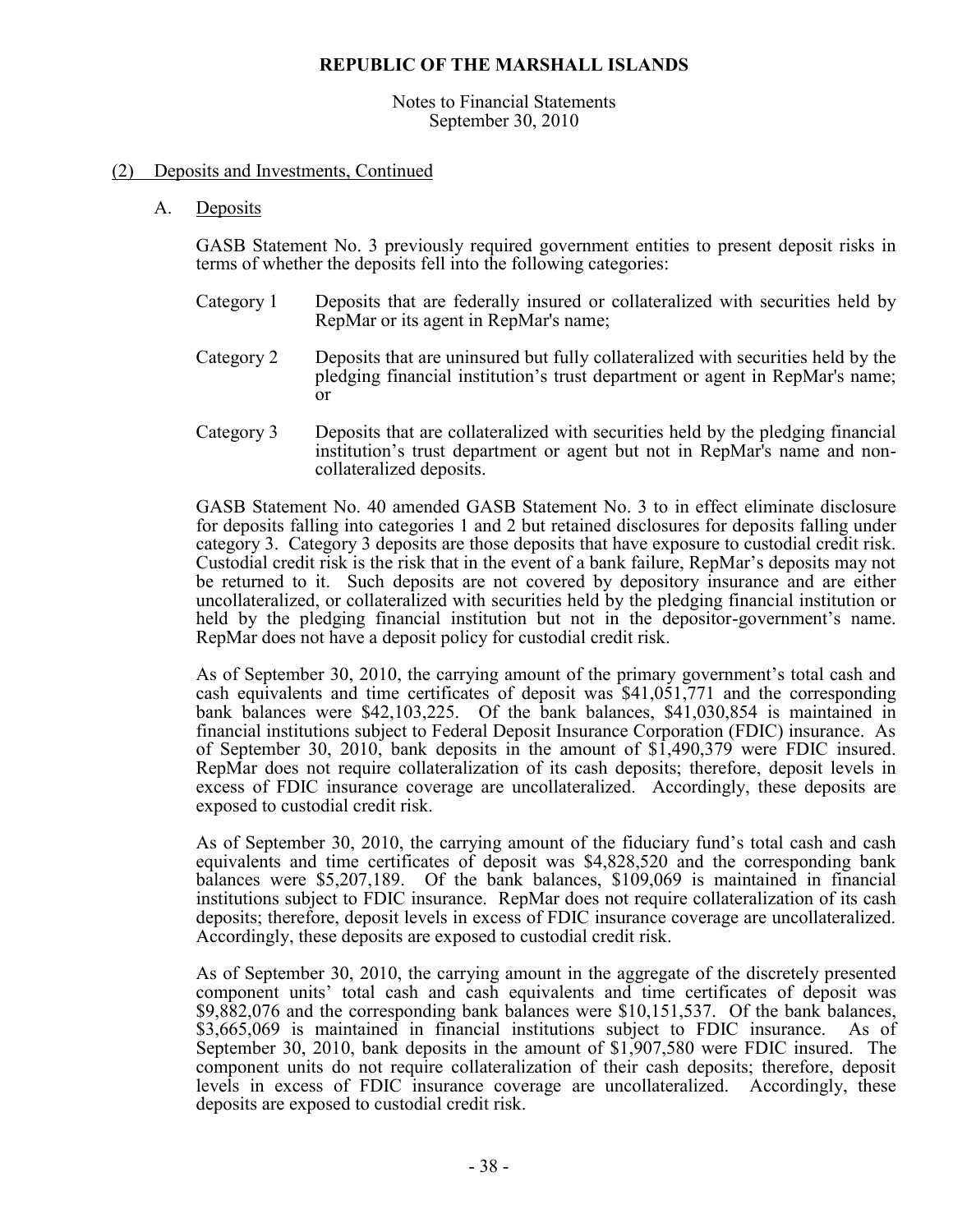#### Notes to Financial Statements September 30, 2010

### (2) Deposits and Investments, Continued

B. Investments

GASB Statement No. 3 previously required government entities to present investment risks in terms of whether the investments fell into the following categories:

- Category 1 Investments that are insured or registered, or securities held by RepMar or its agent in RepMar's name;
- Category 2 Investments that are uninsured and unregistered for which the securities are held by the counterparty's trust department or agent in RepMar's name; or
- Category 3 Investments that are uninsured and unregistered, with securities held by the counterparty, or by its trust department or agent but not in RepMar's name.

GASB Statement No. 40 amended GASB Statement No. 3 to in effect eliminate disclosure for investments falling into categories 1 and 2, and provided for disclosure requirements addressing other common risks of investments such as credit risk, interest rate risk, concentration of credit risk, and foreign currency risk. GASB Statement No. 40 did retain and expand the element of custodial credit risk in GASB Statement No. 3.

Investments of the primary government as of September 30, 2010, are as follows:

| <b>Compact Trust Fund:</b> |              |
|----------------------------|--------------|
| Money market funds         | \$1,024,075  |
| Equity mutual funds        | 30,179,872   |
| Fixed income mutual funds  | 8,169,231    |
| Other                      | 1,588,306    |
|                            | \$40,961,484 |

Additionally, as of September 30, 2010, the primary government holds approximately 4% of the outstanding shares of Pacific Forum Lines with a carrying amount of \$318,630. As the fair market value of this investment is not readily available, such has been recorded at cost.

Custodial credit risk for investments is the risk that in the event of the failure of the counterparty to the transaction, RepMar will not be able to recover the value of investment or collateral securities that are in the possession of an outside party. RepMar's investments are held and administered by trustees in accordance with various trustee agreements. Based on negotiated trust and custody contracts, all of these investments were held in RepMar's name by RepMar's custodial financial institutions at September 30, 2010.

 Credit risk for investments is the risk that an issuer or other counterparty to an investment will not fulfill its obligations.

Interest rate risk is the risk that changes in interest rates will adversely affect the fair value of debt instruments. RepMar does not have a formal investment policy that limits investment maturities as a means of managing its exposure to fair value losses arising from increasing interest rates.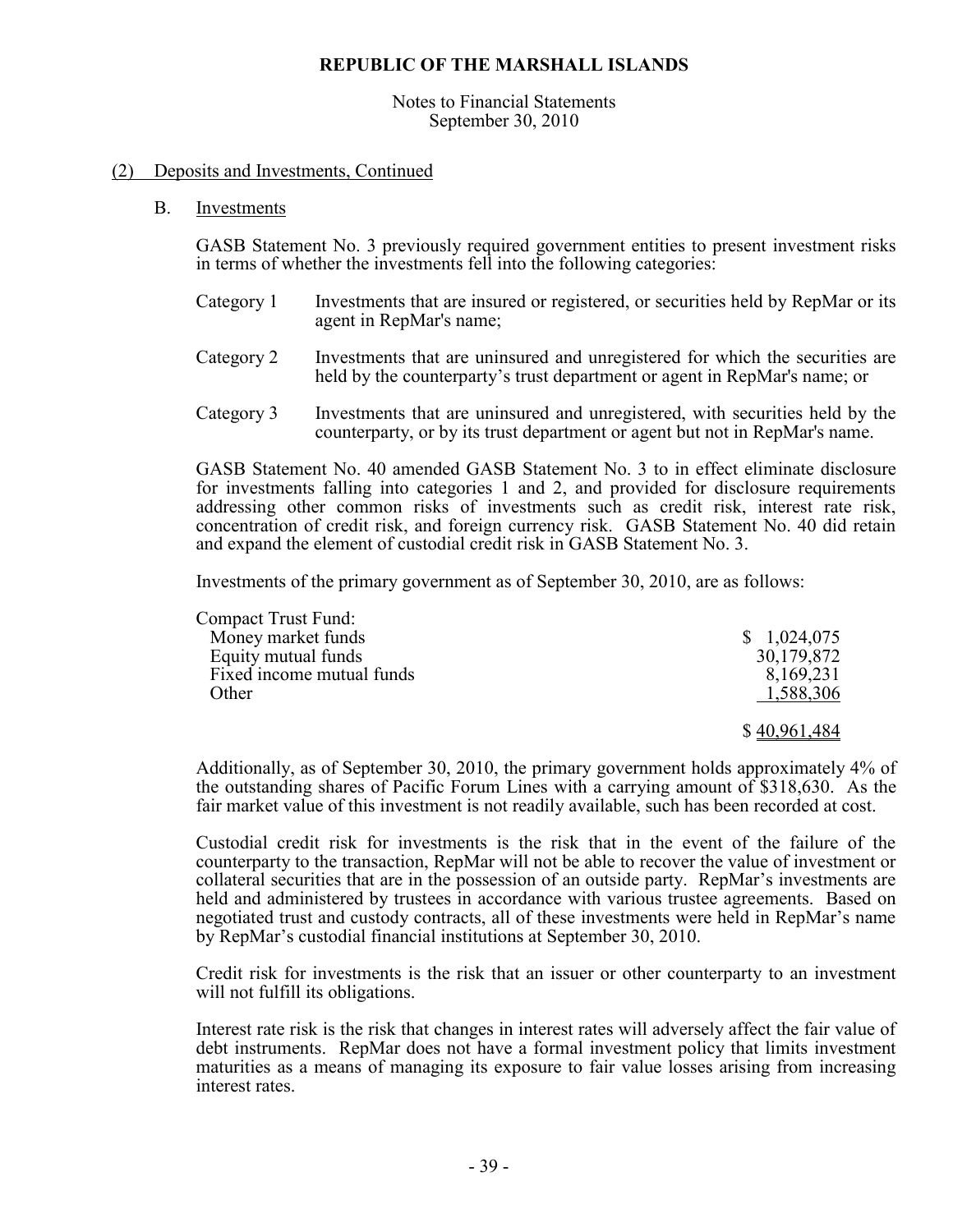Notes to Financial Statements September 30, 2010

#### (2) Deposits and Investments, Continued

#### B. Investments, Continued

Concentration of credit risk for investments is the risk of loss attributed to the magnitude of an entity's investment in a single issuer. GASB Statement No. 40 requires disclosure by issuer and amount of investments in any one issuer that represents five percent (5%) or more of total investments for RepMar. As of September 30, 2010, there were no investments in any one issuer that exceeded 5% of total investments.

Investments in marketable securities of the fiduciary funds as of September 30, 2010, are as follows:

| Marshall Islands Social Security Administration (MISSA): |              |
|----------------------------------------------------------|--------------|
| Money market funds                                       | 60,098       |
| Common equity securities                                 | 8,896,740    |
| Mutual funds                                             | 43,791,256   |
|                                                          | \$52,748,094 |
| Nuclear Claims Trust Fund (NCTF):                        |              |
| Money market funds                                       |              |

Additionally, as of September 30, 2010, MISSA holds approximately 10% of the outstanding shares of Marshall Islands Service Corporation, totaling \$30,000, which is accounted for at cost, and approximately 31% of the outstanding shares of Bank of Marshall Islands (BOMI), totaling \$8,944,425, which is accounted for under the equity method.

A summary of unaudited financial information as of and for the nine months ended September 30, 2010, for investees accounted for using the equity method of accounting for investments, is as follows:

| Assets       | \$65,948,905 |
|--------------|--------------|
| Liabilities  | \$37,987,773 |
| Net earnings | \$1,978,773  |

As of September 30, 2010, net increase in fair value of investments included equity in net earnings of BOMI amounting to \$828,234.

The deposit and investment policies of MISSA are governed by its enabling legislation. The Board is required to engage one or more fund custodians to assume responsibility for the physical possession of MISSA's investments. Legally authorized investments are as follows:

(i) Government obligations - Obligations issued or guaranteed as to principal and interest by RepMar or by the Government of the United States, provided that the total market value of the investments in obligations guaranteed by RepMar shall at the time of purchase not exceed twenty-five percent (25%) of the total market value of all investments of MISSA, and further provided that the principal and interest on each obligation are payable in the currency of the United States.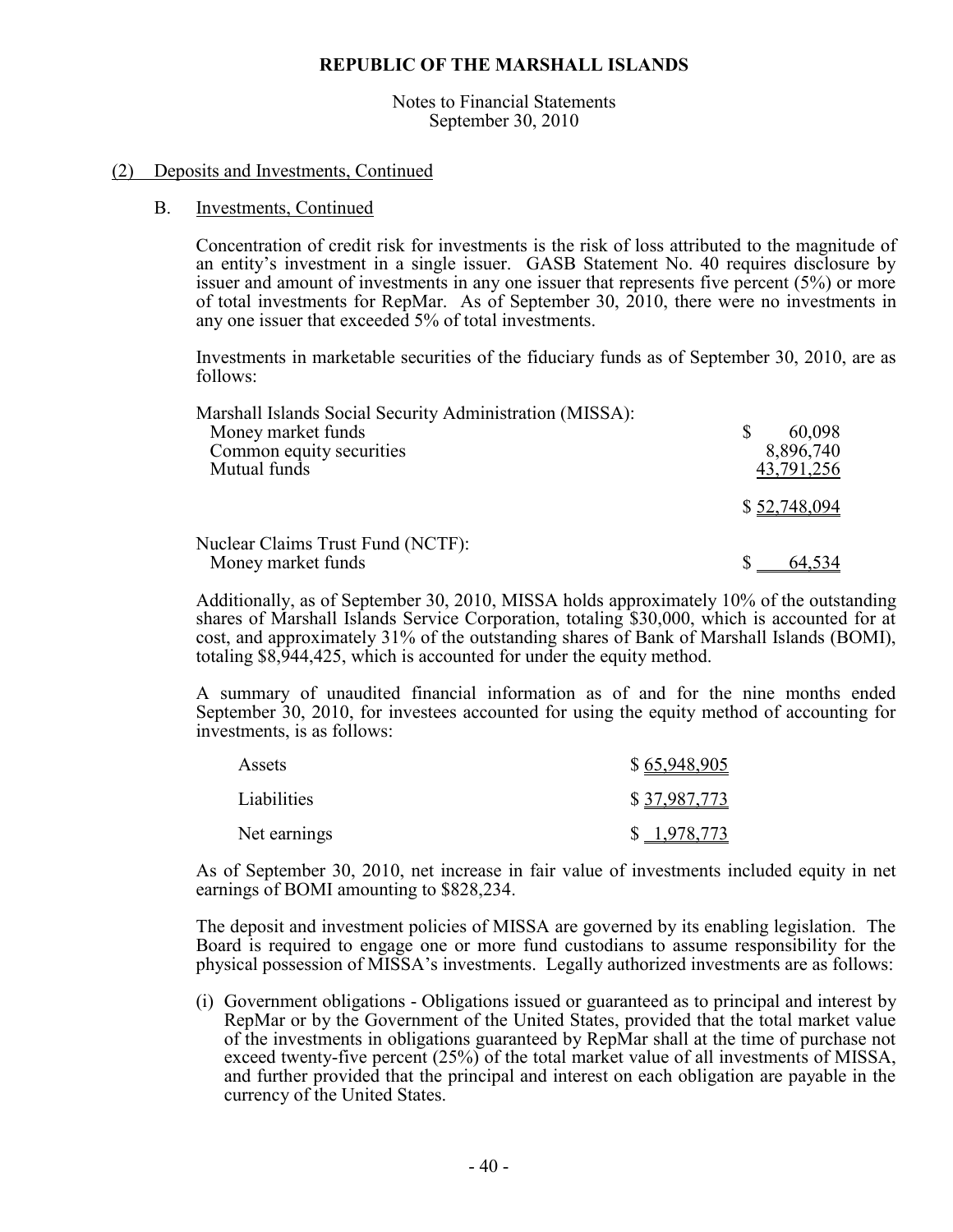Notes to Financial Statements September 30, 2010

#### (2) Deposits and Investments, Continued

- B. Investments, Continued
	- (ii) Corporate obligations and mortgage-backed securities Obligations of any public or private entity or corporation created or existing under the laws of RepMar or of the United States or any state, territory or commonwealth thereof, or obligations of any other government or economic community which are payable in United States dollars, or pass through and other mortgage-backed securities provided that the obligation is an agency of the United States Government or is rated in one of the four highest categories by two nationally recognized rating agencies in the United States. No investment under this heading shall exceed five percent of the market value of the Fund or ten percent of the outstanding value of the issue at the time of purchase.
	- (iii)Preferred and common stocks Shares of preferred or common stocks of any corporation created or existing under the laws of RepMar or under the laws of the United States or any state, territory or commonwealth thereof provided that the purchase of such shares shall be considered reasonable and prudent by MISSA's investment advisor at the time of purchase, that not more than fifteen percent (15%) percent of the market value of the Fund shall be invested in the stock of any one corporation, and that not more than twentyfive percent (25%) percent of the market value of the Fund shall be invested in any one industry group.
	- (iv) Insurance company obligations Contracts and agreements supplemental thereto providing for participation in one or more accounts of a life insurance company authorized to do business in the Republic or in any state, territory or commonwealth of the United States provided that the total market value of these investments at no time shall exceed ten percent (10%) of all investments of the Fund.

The deposit and investment policies of the NCTF are governed by an agreement between the Government of the United States and RepMar for the implementation of Section 177 of the Compact of Free Association. Generally, the Fund shall be invested in bonds, notes and other instruments of investment grade and of United States nationality, including both debt and equity issues, common or preferred stocks, money market funds, certificates of indebtedness and mutual funds.

MISSA and NCTF investments are held and administered by trustees in accordance with various trustee agreements. Based on negotiated trust and custody contracts, all of these investments were held respectively in the name of MISSA and NCTF by their custodial financial institutions at September 30, 2010.

MISSA and NCTF do not have a formal investment policy that limits investment maturities as a means of managing its exposure to fair value losses arising from increasing interest rates. Furthermore, as of September 30, 2010, there were no investments in any one issuer that exceeded 5% of total investments.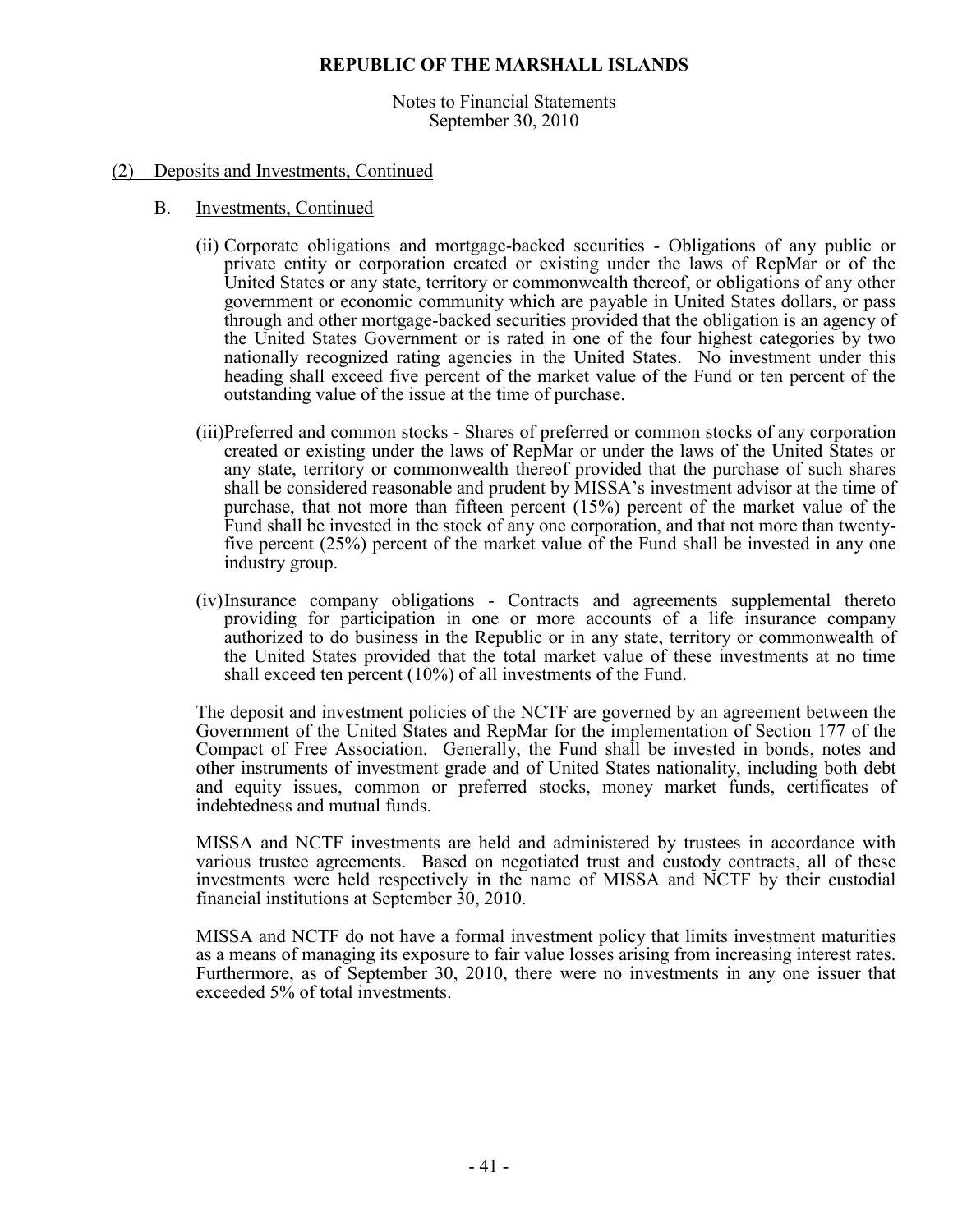Notes to Financial Statements September 30, 2010

#### (2) Deposits and Investments, Continued

#### B. Investments, Continued

Investments of the discretely presented component units as of September 30, 2010, are as follows:

| College of the Marshall Islands (CMI): |        |
|----------------------------------------|--------|
| Money market funds                     | 933    |
| Common equity securities               | 77,378 |
| Mutual funds                           | 7.957  |
|                                        | 86,268 |
|                                        |        |

The deposit and investment policies of CMI are governed by the Board of Regents. As such, the Board of Regents is authorized to delegate certain responsibilities to third parties. Investment managers have discretion to purchase, sell, or hold the specific securities to meet the objectives set forth in the investment policy. Generally, CMI can invest in cash and cash equivalents, bonds, U.S. and non-U.S. equities, Real Estate Investment Trusts, and commodities.

Investments held by the College of the Marshall Islands Foundation, Inc. and the Friends of the College of the Marshall Islands Foundation, Inc., legally separate tax-exempt foundations of CMI, consist of money market funds, U.S. Treasury and agency obligations, and common stock.

The carrying value of investments held by the Foundations is as follows:

| Restricted for endowments:<br>Money market funds<br>Common equity securities<br>Mutual funds | 4,816<br>108,930<br>600,237 |
|----------------------------------------------------------------------------------------------|-----------------------------|
|                                                                                              | 713,983                     |
| <b>Marshall Islands Development Bank:</b><br>Common equity securities                        | 423,748                     |

The deposit and investment policies of MIDB are governed by MIDB's Board of Directors. Generally, MIDB can provide financial assistance to enterprises operating in the Republic, including making equity investments in such enterprises.

| Marshall Islands Marine Resources Authority (MIMRA): |             |
|------------------------------------------------------|-------------|
| Investment in joint venture                          | \$3,636,898 |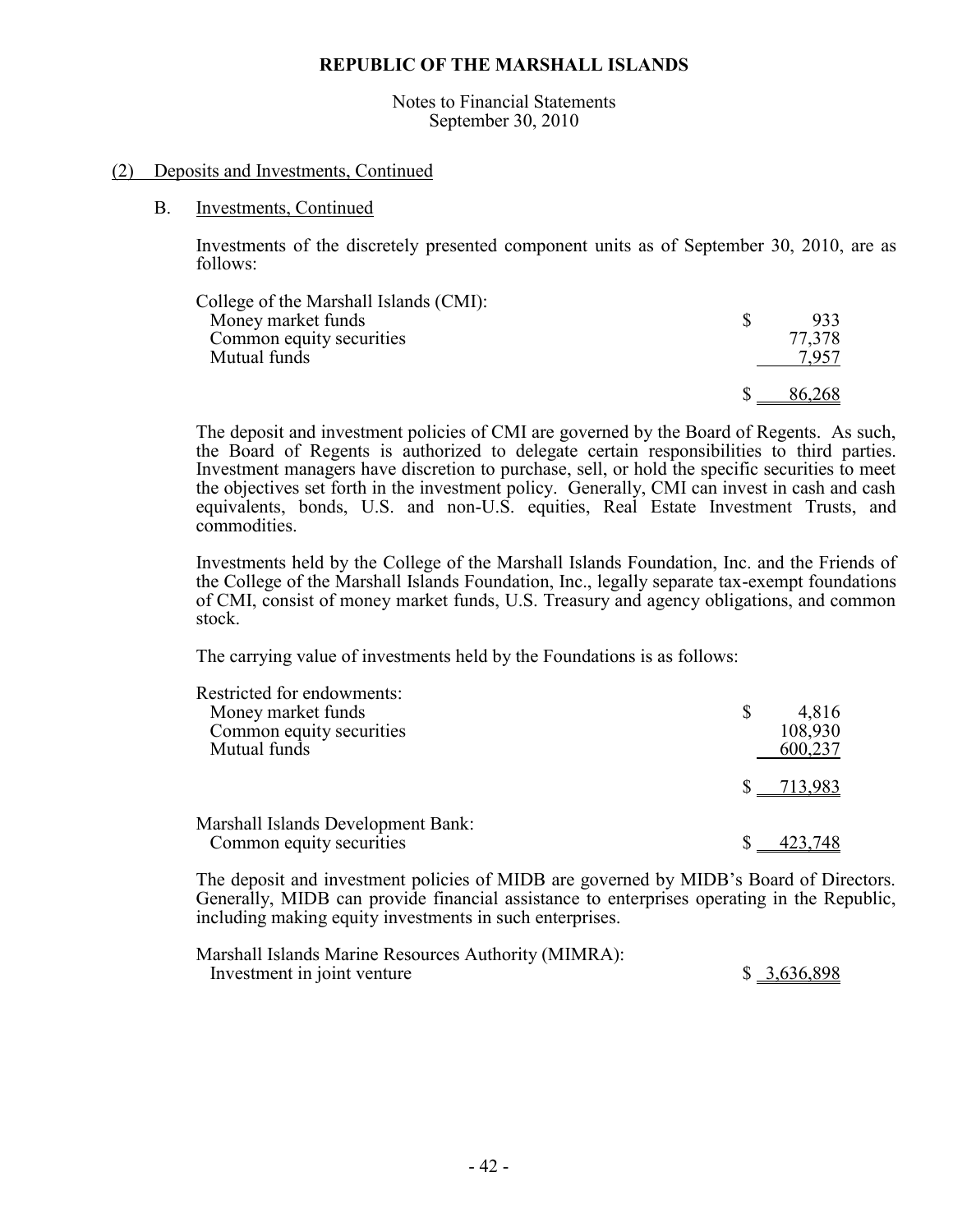Notes to Financial Statements September 30, 2010

#### (2) Deposits and Investments, Continued

#### B. Investments, Continued

On May 1, 2005, MIMRA entered into a joint venture agreement with a third party to form the Marshall Islands Fishing Corporation (MIFCO), an ongoing association for the purpose of engaging in the purse seine fishing business. The association was formally organized during fiscal year 2006 with the purchase of the vessel, RMI201. MIMRA's contributed capital was \$2,940,000, which represented a 49% interest of the vessel's value of \$6,000,000. The parties agreed that MIMRA's contribution to working capital will be provided by the third party and shall be classified as a loan provided to MIMRA at an annual rate of 3%. 100% of MIMRA's share of the profits will be used to pay off this loan for the first two years of operations; thereafter, it will be 50%. The parties agreed that the joint venture will be operated by the third party and MIMRA will not be liable to the joint venture. The loan was repaid in full during the year ended September 30, 2010.

A summary of unaudited financial information as of and for the year ended December 31, 2010, for investees accounted for using the equity method of accounting for investments, is as follows:

| Assets       | \$11,816,625 |
|--------------|--------------|
| Liabilities  | \$4,577,195  |
| Net earnings | \$1,239,430  |

For the year ended September 30, 2010, MIMRA recognized equity in net earnings of MIFCO of \$794,427.

(3) Receivables

Receivables as of September 30, 2010, for the primary government's individual major governmental funds, nonmajor governmental funds in the aggregate, and fiduciary funds, including applicable allowance for uncollectible accounts, are as follows:

|                                   |   |            |   |                |   |         |   | Nonmajor       |   |                            |     |                |
|-----------------------------------|---|------------|---|----------------|---|---------|---|----------------|---|----------------------------|-----|----------------|
|                                   |   |            |   | Grants         |   | Compact |   | Governmental   |   | Fiduciary                  |     |                |
|                                   |   | General    |   | Assistance     |   | Trust   |   | Funds          |   | Funds                      |     | Totals         |
| Receivables:                      |   |            |   |                |   |         |   |                |   |                            |     |                |
| Taxes                             | S | 2,372,074  | S | $\overline{a}$ | S | $\sim$  | S | 79.241         | S | $\mathcal{L}^{\text{max}}$ | \$. | 2,451,315      |
| Federal agencies                  |   | 31,850     |   | 3,841,230      |   |         |   | 318,499        |   |                            |     | 4,191,579      |
| General                           |   | 1.194.209  |   | 1.902.776      |   |         |   | 1,668,711      |   | 4,834,151                  |     | 9,599,847      |
| Loans                             |   |            |   |                |   |         |   | 19,634,821     |   |                            |     | 19,634,821     |
| Other                             |   | 343,927    |   |                |   |         |   | 114,082        |   | 5,837,931                  |     | 6,295,940      |
|                                   |   | 3,942,060  |   | 5,744,006      |   |         |   | 21,815,354     |   | 10,672,082                 |     | 42,173,502     |
| Less: allowance for uncollectible |   |            |   |                |   |         |   |                |   |                            |     |                |
| Accounts                          |   | (461, 423) |   | (152, 776)     |   |         |   | (19, 943, 698) |   | (6,897,140)                |     | (27, 455, 037) |
| Net receivables                   |   | 3,480,637  |   | 5,591,230      |   |         |   | .871,656       |   | 3.774.942                  |     | 14,718,465     |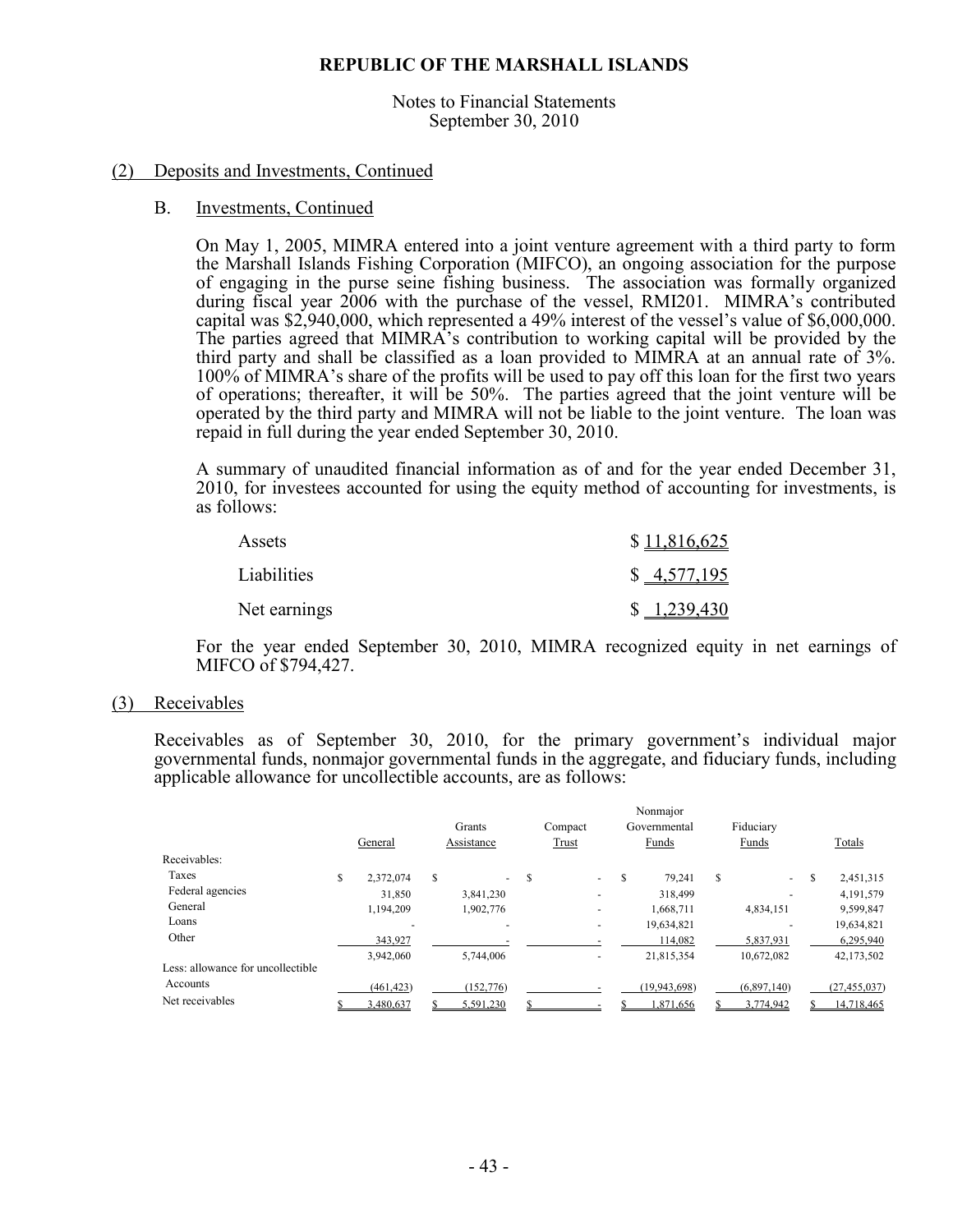Notes to Financial Statements September 30, 2010

#### (3) Receivables, Continued

Loans receivable of the primary government are recorded by the Marshall Islands Scholarship, Grant and Loan Board, the Marshall Islands Development Authority, and the ADB Development Projects Fund. The details of these loans are as follows:

#### Marshall Islands Scholarship, Grant and Loan Board

Loans to qualified Marshallese students under a student financial assistance program, interest free, uncollateralized with no set repayment terms, and may be converted to grants at a later date if the recipients meet certain criteria. These loans have been fully provided for in the allowance for uncollectible accounts. During the year ended September 30, 2010, loans in the amount of \$36,979 were converted to grants as the recipients met the criteria for conversion. \$ 15,266,034

#### Marshall Islands Development Authority

Notes receivable from four fishing companies incorporated and operating in the Republic of the Marshall Islands, due August 1992, interest at 6% per annum, interest and principal payable on demand. These notes have been fully provided for in the allowance for uncollectible accounts. 1,780,000

#### ADB Development Projects Fund

Loan to Ebje Ruktok/Rukjenlein Fishing Company, Inc., interest at 8.5% per annum, with repayments commencing March 1995. The loan is a subsidiary loan of a loan agreement (Loan Number 1102 MAR (SF)) between RepMar and the Asian Development Bank. This loan has been fully provided for in the allowance for uncollectible accounts. 2,588,787

\$ 19,634,821

#### Discretely Presented Component Units

Receivables as of September 30, 2010, for the discretely presented component units, including applicable allowance for uncollectible accounts, are as follows:

|                   |   | College<br>of the<br>Marshall<br>Islands | Marshalls<br>Energy<br>Company,<br>Inc. | Marshall<br>Islands<br>Development<br>Bank | Marshall<br>Islands<br>Marine<br>Resources<br>Authority | Marshall<br>Islands<br>National<br>Telecom.<br>Authority | <b>RMI</b> Ports<br>Authority | Non-major<br>Component<br>Units | Totals         |
|-------------------|---|------------------------------------------|-----------------------------------------|--------------------------------------------|---------------------------------------------------------|----------------------------------------------------------|-------------------------------|---------------------------------|----------------|
| Receivables:      |   |                                          |                                         |                                            |                                                         |                                                          |                               |                                 |                |
| Federal agencies  | S | 782.113                                  | S                                       | S<br>٠                                     | S                                                       | S                                                        | S<br>904.673                  | 2,770<br>\$                     | 1,689,556<br>S |
| General           |   | 1,306,546                                | 8,011,213                               |                                            | 686,271                                                 | 1,042,693                                                | 1,048,554                     | 4,925,447                       | 17,020,724     |
| Loans             |   | ۰                                        | ۰                                       | 30,814,265                                 |                                                         | $\overline{\phantom{a}}$                                 | $\overline{\phantom{a}}$      |                                 | 30,814,265     |
| Other             |   | 199,196                                  | 536,729                                 | 294,063                                    | 960,452                                                 | 297,712                                                  | 505,166                       | 516,599                         | 3,309,917      |
|                   |   | 2,287,855                                | 8,547,942                               | 31,108,328                                 | 1,646,723                                               | 1,340,405                                                | 2,458,393                     | 5,444,816                       | 52,834,462     |
| Less: allowance   |   |                                          |                                         |                                            |                                                         |                                                          |                               |                                 |                |
| for uncollectible |   |                                          |                                         |                                            |                                                         |                                                          |                               |                                 |                |
| accounts          |   | (853, 396)                               | (2,762,012)                             | (15, 296, 590)                             | (1,153,525)                                             | (412, 276)                                               | (835, 334)                    | (3,870,709)                     | (25, 183, 842) |
| Net receivables   |   | .434.459                                 | \$5.785.930                             | 15.811.738                                 | 493.198                                                 | 928.129<br>\$.                                           | .623.059<br>\$1               | .574.107<br>S <sub>1</sub>      | 27.650.620     |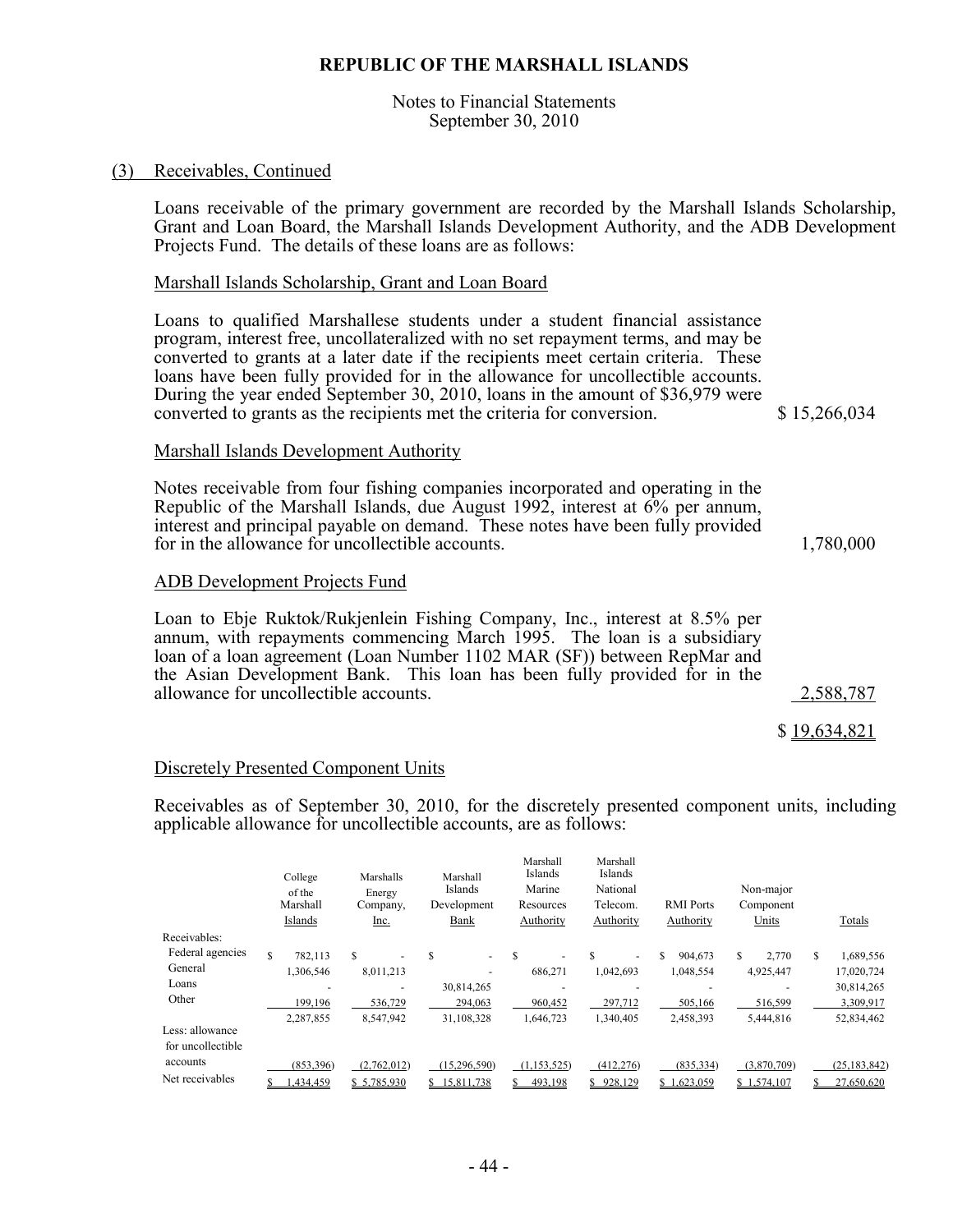Notes to Financial Statements September 30, 2010

#### (3) Receivables, Continued

Loans receivable of the discretely presented component units are as follows:

### Marshall Islands Development Bank (MIDB)

MIDB's loan portfolio is comprised of consumer, housing and business loans. Majority of the loan portfolio is unsecured, while remaining portion is secured by various forms of collateral. Additionally, these loans are cosigned by third parties. The basis for expected repayment of a majority of the consumer loans and housing loans is the continued employment of the borrower and allotment agreements between MIDB and the borrower's employer. Details of these loans by funding source are as follows:

| <b>Investment Development Fund</b> | \$4,094,747  |
|------------------------------------|--------------|
| Compact Section 211                | 981,762      |
| Republic of the Marshall Islands   | 25,724,688   |
| Housing Preservation Grant         | 13,068       |
|                                    |              |
|                                    | \$30,814,265 |

All loans are at fixed rates ranging from 5.5% - 6.5% for Investment Development Fund loans, 4% - 6.5% for Compact Section 211 loans, 4% - 12% for Republic of Marshall Islands loans, and 2% - 6% for Housing Preservation Grant loans.

#### (4) Interfund Receivables and Payables

Receivables and payables between funds reflected as due to/from other funds in the combined balance sheet at September 30, 2010, are summarized as follows:

| Receivable Fund                                 | Payable Fund                            | Amount      |
|-------------------------------------------------|-----------------------------------------|-------------|
| General                                         | <b>Grants Assistance</b>                | \$2,838,417 |
| General                                         | Nonmajor governmental funds             | 286,830     |
| <b>Grants Assistance</b>                        | General                                 | 6,515,109   |
| Nonmajor governmental funds                     | General                                 | 1,157,076   |
| Nonmajor governmental funds                     | Fiduciary Funds - Private Purpose Trust | 1,619,241   |
| Nonmajor governmental funds                     | Nonmajor governmental funds             | 918,083     |
| Fiduciary Funds - Private Purpose Trust General |                                         | 29,491,334  |
| Fiduciary Funds - Agency                        | General                                 | 164,484     |
|                                                 |                                         |             |

\$ 42,990,574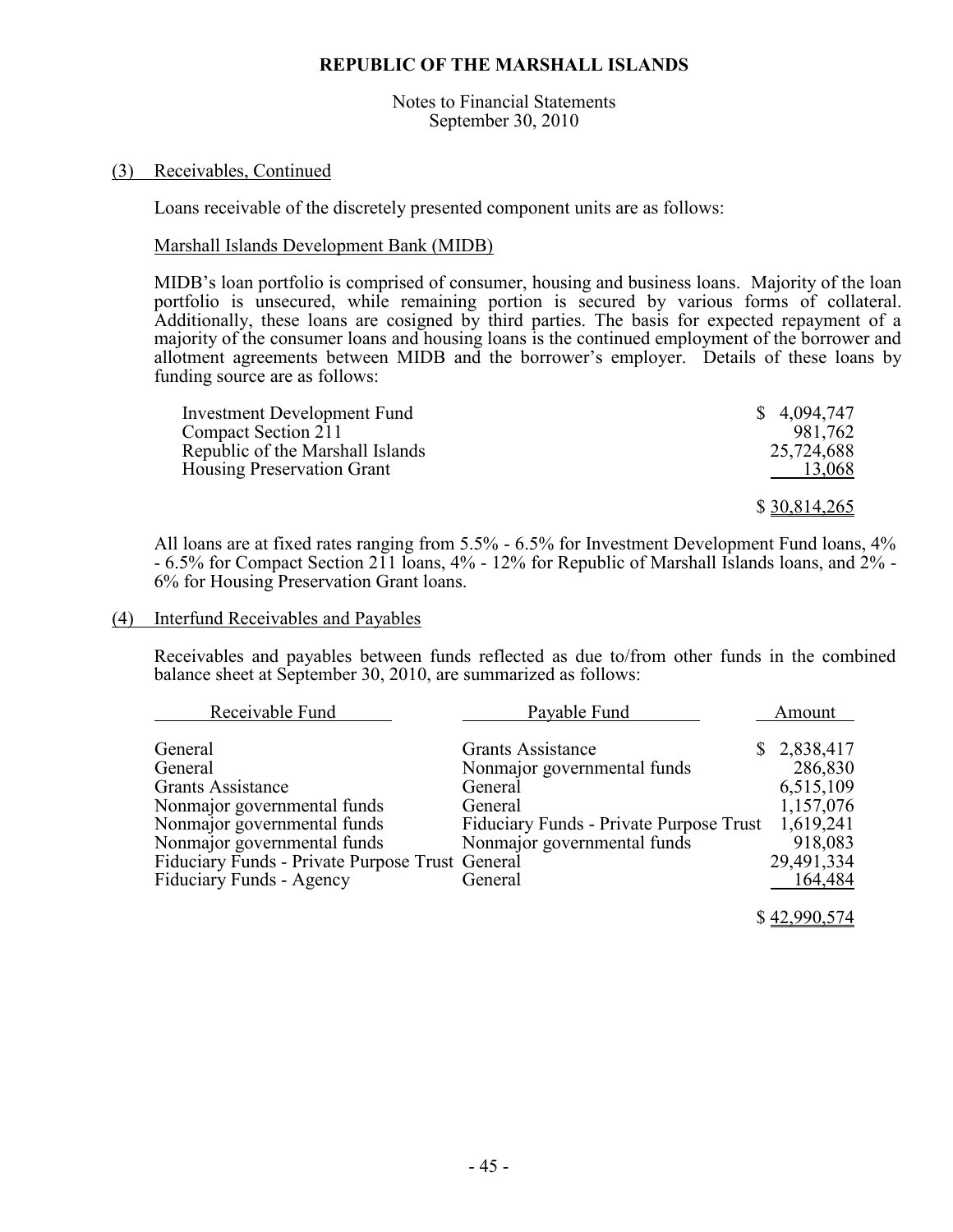#### Notes to Financial Statements September 30, 2010

### (4) Interfund Receivables and Payables, Continued

Receivables and payables between funds reflected as due to/from component units in the statement of net assets at September 30, 2010, are summarized as follows:

|                                             | Due From    | Due To  |
|---------------------------------------------|-------------|---------|
| <b>Primary Government</b>                   |             |         |
| General Fund:                               |             |         |
| Marshalls Energy Company, Inc.              | 764,961     | -S      |
| Marshall Islands Development Bank           | 1,722,916   |         |
| Marshall Islands Marine Resources Authority |             | 300,000 |
| <b>RMI</b> Ports Authority                  |             | 152,678 |
| Nonmajor component units                    |             | 69,063  |
|                                             | \$2,487,877 | 521,741 |

The amount recorded as due from component units of the primary government of \$2,487,877 does not equal the corresponding due to primary government of the discretely presented component units of \$5,604,767 due to an allowance for doubtful accounts recorded by the General Fund and the Grants Assistance Fund of \$1,516,890 and \$1,600,000, respectively.

Receivables and payables between funds reflected as due to/from primary government in the statement of net assets at September 30, 2010, are summarized as follows:

|   | Due To                   |
|---|--------------------------|
|   |                          |
| S | 764,961<br>S             |
|   | 1,722,916                |
|   | 1,516,890                |
|   | 1,600,000<br>\$5,604,767 |
|   | Due From                 |

The amount recorded by the General Fund due from the Marshall Islands Development Bank (MIDB) of \$1,722,916 accrues interest at the rate of 4% per annum and matures on May 8, 2018. In the event that RepMar redeems this receivable at an earlier date, receipt of funds may be dependent upon the underlying collectability of loans issued by MIDB, as MIDB does not appear to have readily available cash reserves to meet early redemption. Furthermore, in the event that RepMar is unable to liquidate this amount at an earlier date, such may be deemed to constitute a cash transfer out to MIDB. Due to the long term nature of this receivable, such has been included within the reserve for related assets at the governmental fund level and as a long-term receivable at the government-wide level.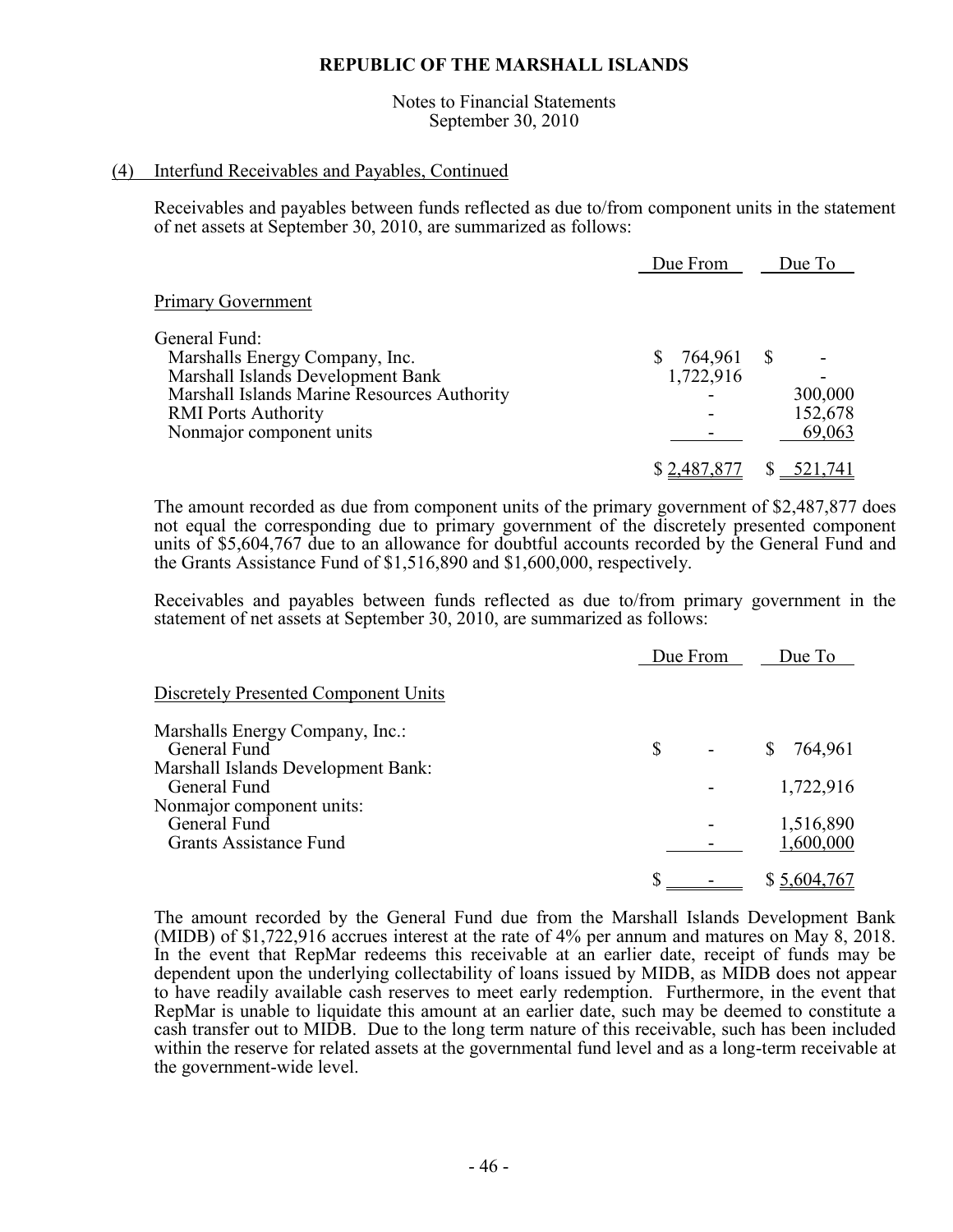#### Notes to Financial Statements September 30, 2010

# (5) Capital Assets

Capital asset activities of the primary government's governmental activities for the year ended September 30, 2010, are as follows:

| Estimated<br>Useful<br>Lives | <b>Balance</b><br>October<br>1,2009                                                                | <b>Additions</b>                                                                                                                            | Retirements                                                                                                       | <b>Balance</b><br>September<br>30, 2010 |
|------------------------------|----------------------------------------------------------------------------------------------------|---------------------------------------------------------------------------------------------------------------------------------------------|-------------------------------------------------------------------------------------------------------------------|-----------------------------------------|
|                              |                                                                                                    |                                                                                                                                             |                                                                                                                   |                                         |
| $30 \text{ yrs}$             | \$30,540,465                                                                                       | \$                                                                                                                                          | \$                                                                                                                | \$30,540,465                            |
|                              | 91,522,164                                                                                         |                                                                                                                                             |                                                                                                                   | 98,952,130                              |
| $25 \text{ yrs}$             |                                                                                                    |                                                                                                                                             |                                                                                                                   | 9,616,908                               |
|                              |                                                                                                    |                                                                                                                                             |                                                                                                                   | 14,486,813                              |
|                              |                                                                                                    |                                                                                                                                             |                                                                                                                   | 13,793,254                              |
|                              |                                                                                                    |                                                                                                                                             |                                                                                                                   | 2,539,710                               |
|                              |                                                                                                    |                                                                                                                                             |                                                                                                                   | 2,567,899                               |
|                              |                                                                                                    |                                                                                                                                             |                                                                                                                   | 2,907,282                               |
|                              | 166,827,975                                                                                        | 8,694,486                                                                                                                                   | (118,000)                                                                                                         | 175,404,461                             |
|                              |                                                                                                    |                                                                                                                                             |                                                                                                                   |                                         |
|                              | (25,715,710)                                                                                       | (1,018,015)                                                                                                                                 |                                                                                                                   | (26, 733, 725)                          |
|                              | (35, 118, 738)                                                                                     | (2,369,130)                                                                                                                                 |                                                                                                                   | (37, 487, 868)                          |
|                              |                                                                                                    |                                                                                                                                             |                                                                                                                   | (5,425,431)                             |
|                              | (7,059,080)                                                                                        |                                                                                                                                             |                                                                                                                   | (7,627,116)                             |
|                              | (6,402,822)                                                                                        | (551, 730)                                                                                                                                  |                                                                                                                   | (6,954,552)                             |
|                              | (1,035,796)                                                                                        |                                                                                                                                             |                                                                                                                   | (1,289,767)                             |
|                              |                                                                                                    |                                                                                                                                             |                                                                                                                   | (1,624,081)                             |
|                              |                                                                                                    |                                                                                                                                             |                                                                                                                   | (2,907,282)                             |
|                              |                                                                                                    |                                                                                                                                             |                                                                                                                   | (90,049,822)                            |
|                              | 82, 137, 143                                                                                       | 3,290,656                                                                                                                                   | (73,160)                                                                                                          | 85,354,639                              |
|                              | 4,298,965                                                                                          | 7,953,777                                                                                                                                   | (7,885,822)                                                                                                       | 4,366,920                               |
|                              | \$86,436,108                                                                                       | \$11,244,433                                                                                                                                | (7,958,982)                                                                                                       | \$89,721,559                            |
|                              | $30 - 40$ yrs<br>$25 - 30$ yrs<br>$25 \text{ yrs}$<br>$10$ yrs<br>$3 - 10$ yrs<br>$15 \text{ yrs}$ | 9,616,908<br>14,486,813<br>13,567,254<br>2,269,610<br>1,917,479<br>2,907,282<br>(5,040,755)<br>(1,410,649)<br>(2,907,282)<br>(84, 690, 832) | 7,429,966<br>226,000<br>270,100<br>768,420<br>(384, 676)<br>(568, 036)<br>(253, 971)<br>(258, 272)<br>(5,403,830) | (118,000)<br>44,840<br>44,840           |

Depreciation expense was charged to functions/programs of the primary government's governmental activities as follows:

| President and Cabinet            | \$<br>3,186     |
|----------------------------------|-----------------|
| <b>Public Service Commission</b> | 15,000          |
| Education                        | 883,873         |
| Health and Environment           | 501,555         |
| Transportation and Communication | 327,839         |
| <b>Resources and Development</b> | 80,225          |
| Internal Affairs                 | 52,913          |
| Justice                          | 257,253         |
| Finance                          | 150,296         |
| Foreign Affairs and Trade        | 164,656         |
| <b>Public Works</b>              | 2,965,731       |
| Nitijela                         | 1,303           |
|                                  | $\sim$ $     -$ |

\$ 5,403,830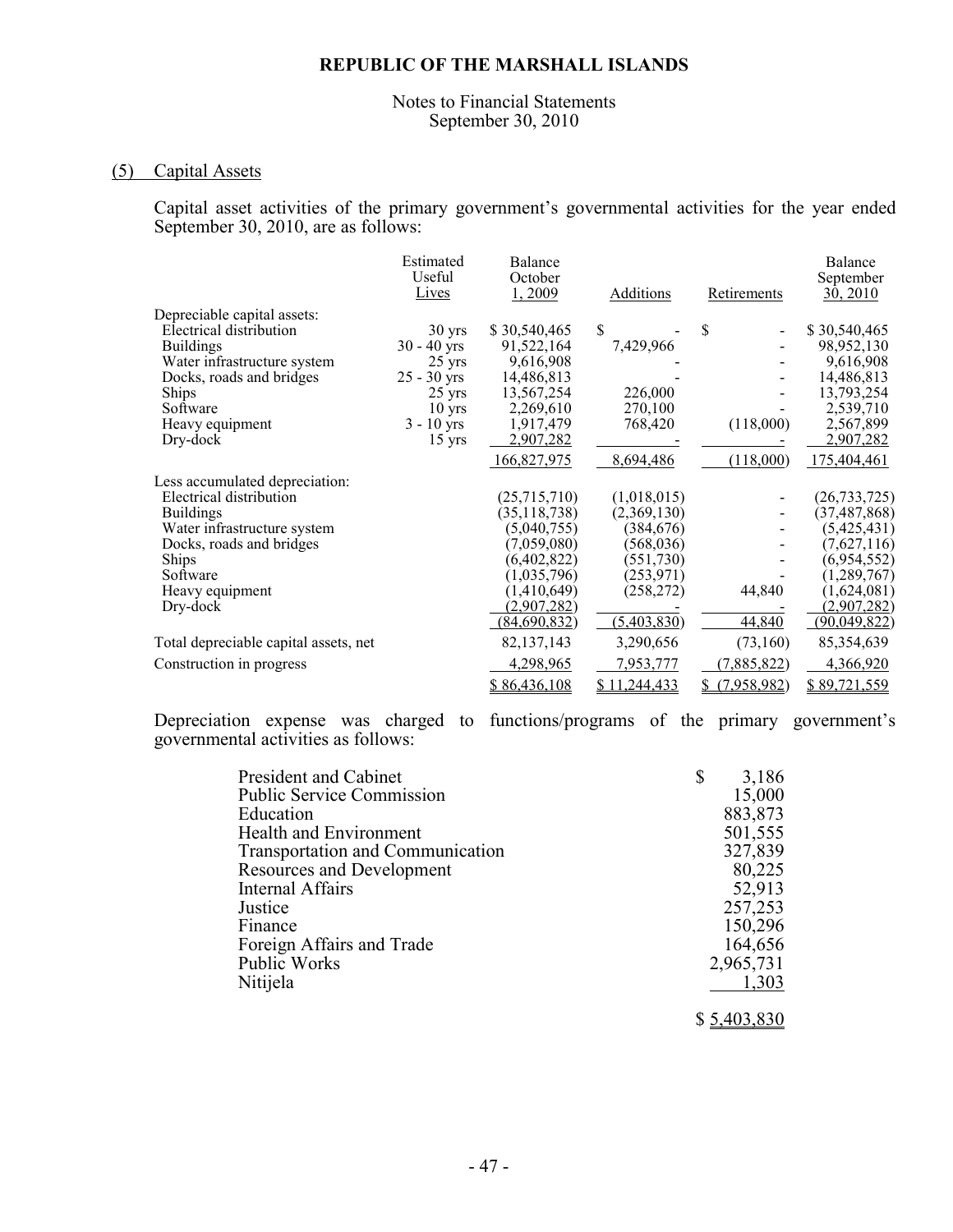Notes to Financial Statements September 30, 2010

### (6) Short-term Debt

#### Primary Government

Loan with a bank, dated December 22, 2008, interest at 8.5% per annum, with principal and interest payable in bi-weekly installments of \$50,000 through November 22, 2009. Loan proceeds of \$1,000,000 were used to fund advances to the Marshalls Energy Company, Inc. for the purpose of purchasing fuel. The loan has been collateralized by certain investments of the Marshall Islands Development Bank. This loan was paid in full during the year ended September 30, 2010.

Short-term debt activity for the year ended September 30, 2010, was as follows:

|                                                                                                                                                                                                                                                                       | Beginning<br>Balance        | Draws        | <u>Repayments</u> | Ending<br>Balance        |
|-----------------------------------------------------------------------------------------------------------------------------------------------------------------------------------------------------------------------------------------------------------------------|-----------------------------|--------------|-------------------|--------------------------|
| General Fund:<br>Bank loan                                                                                                                                                                                                                                            | \$201,219                   | $\mathbb{S}$ | $$-(201,219)$     |                          |
| <b>Discretely Presented Component Units</b>                                                                                                                                                                                                                           |                             |              |                   |                          |
| Marshalls Energy Company, Inc. (MEC):                                                                                                                                                                                                                                 |                             |              |                   |                          |
| Ninety-day term loans with a bank, interest at 7.5% per annum, to finance fuel<br>purchases.                                                                                                                                                                          |                             |              |                   | \$<br>948,118            |
| Marshall Islands Development Bank (MIDB):                                                                                                                                                                                                                             |                             |              |                   |                          |
| Loan with an affiliate bank, dated July 6, 2010, interest at 7.5% per annum, with<br>principal and interest payable in bi-weekly installments of \$50,000 through May<br>$\overline{6}$ , 2011. Loan proceeds of \$1,000,000 were used to fund partial withdrawals by |                             |              |                   |                          |
| RepMar from its certificate of deposit with MIDB.                                                                                                                                                                                                                     |                             |              |                   | 764,063                  |
|                                                                                                                                                                                                                                                                       |                             |              |                   | \$1,712,181              |
| Short-term debt activity for the year ended September 30, 2010, was as follows:                                                                                                                                                                                       |                             |              |                   |                          |
|                                                                                                                                                                                                                                                                       | Beginning<br><b>Balance</b> | Draws        | Repayments        | Ending<br><b>Balance</b> |

|                                                                                          | Dalance                        | Diaws                    | <b>IVOPA VILICITIS</b>       | Daidhce            |
|------------------------------------------------------------------------------------------|--------------------------------|--------------------------|------------------------------|--------------------|
| MEC:<br>Bank credit line<br>MIDB:<br>Bank credit line<br><b>Tobolar Copra Processing</b> | \$<br>$\overline{\phantom{a}}$ | \$6,500,000<br>1,000,000 | \$ (5,551,882)<br>(235, 937) | 948,118<br>764,063 |
| Plant, Inc.<br>Bank credit line                                                          |                                | 1,500,000                | (1,500,000)                  |                    |
|                                                                                          |                                | \$9,000,000              | \$ (7,287,819)               | \$1,712,181        |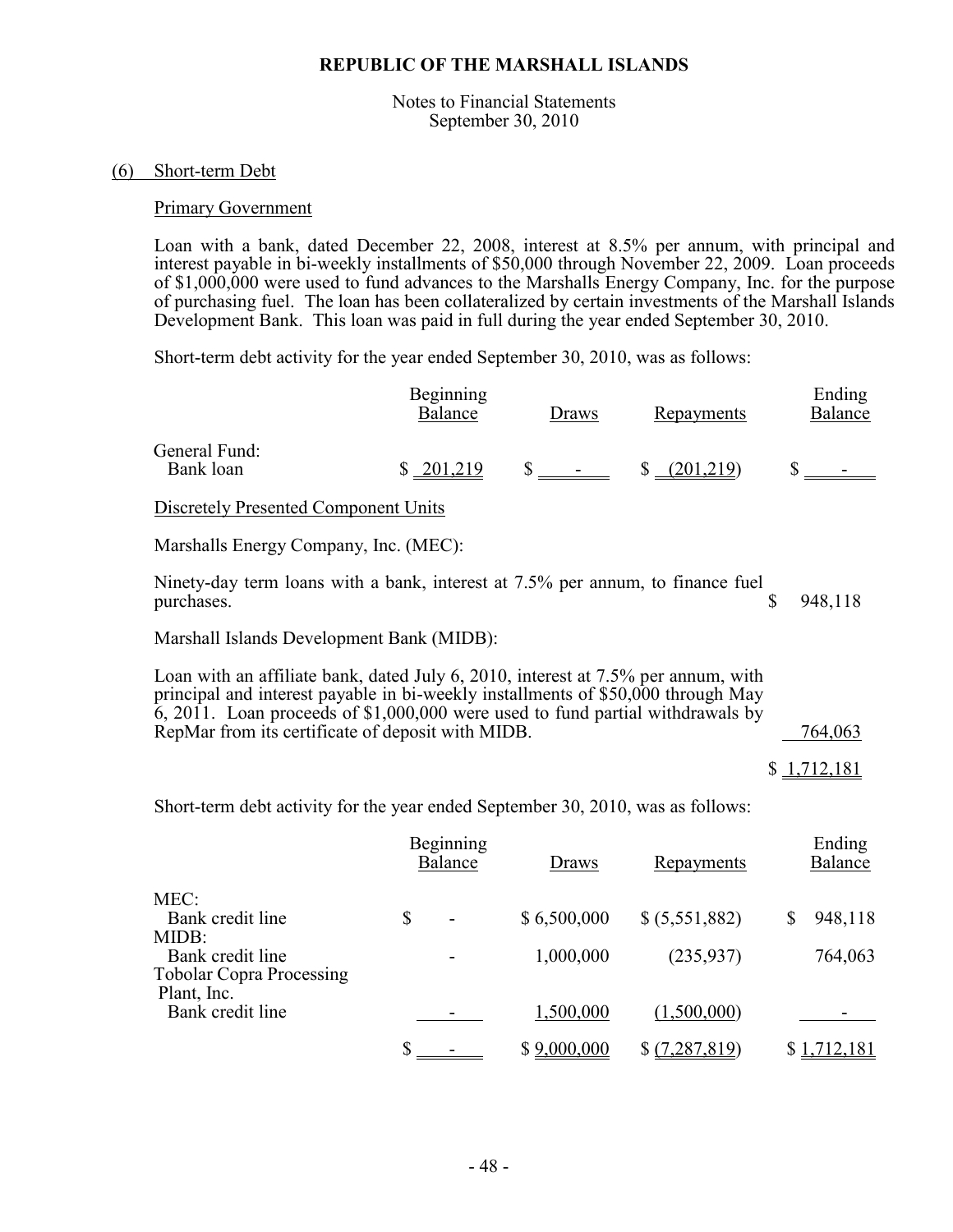Notes to Financial Statements September 30, 2010

#### (7) Long-term Obligations

# Primary Government

Under the Government Borrowing Act of 1985, RepMar may borrow money for such purposes as approved by the Nitijela of RepMar. As of September 30, 2010, the primary government had the following long-term debt outstanding:

# Asian Development Bank (ADB) Loans

| Loan Number 1102 MAR (SF) - Fisheries Development Project Loan (SDR<br>2,432,599), non-interest bearing with a service charge of 1% per annum on the<br>amount of the loan withdrawn from the Loan Account. Semi-annual loan<br>payments commenced January 1, 2002 in an amount of SDR 24,300, increasing<br>to SDR 48,600 on January 1, 2012.       | 2,888,483  |
|------------------------------------------------------------------------------------------------------------------------------------------------------------------------------------------------------------------------------------------------------------------------------------------------------------------------------------------------------|------------|
| Loan Number 1218 MAR (SF) - Typhoon Rehabilitation Loan (SDR 364,000),<br>non-interest bearing with a service charge of 1% per annum on the amount of the<br>loan withdrawn from the Loan Account. Semi-annual loan payments<br>commenced May 15, 2003 in an amount of SDR 3,600, increasing to SDR 7,300<br>on May 15, 2013.                        | 432,509    |
| Loan Number 1249 MAR (SF) - Basic Education Project Loan (SDR 5,717,446),<br>non-interest bearing with a service charge of 1% per annum on the amount of the<br>Semi-annual loan payments<br>loan withdrawn from the Loan Account.<br>commenced April 15, 2004 in an amount of SDR 57,200, increasing to SDR<br>114,300 on April 15, 2014.           | 6,786,786  |
| Loan Number 1250 MAR (SF) - Majuro Water Supply Project Loan No. 1 (SDR<br>478,496), non-interest bearing with a service charge of 1% per annum on the<br>amount of the loan withdrawn from the Loan Account. Semi-annual loan<br>payments commenced November 15, 2003 in an amount of SDR 4,800,<br>increasing to SDR 9,600 on November 15, 2013.   | 620,735    |
| Loan Number 1316 RMI (SF) - Health and Population Project Loan (SDR<br>3,858,516), non-interest bearing with a service charge of 1% per annum on the<br>amount of the loan withdrawn from the Loan Account. Semi-annual loan<br>payments commenced January 1, 2005 in an amount of SDR 38,600, increasing<br>to SDR 77,200 on January 1, 2015.       | 4,596,061  |
| Loan Number 1389 RMI (SF) - Majuro Water Supply Project Loan No. 2 (SDR<br>$6,062,000$ , non-interest bearing with a service charge of $1\%$ per annum on the<br>amount of the loan withdrawn from the Loan Account. Semi-annual loan<br>payments commenced March 1, 2006 in an amount of SDR 60,700, increasing to<br>SDR 121,200 on March 1, 2016. | 7,472,580  |
| Loan Number 1513 RMI (SF) - Public Sector Reform Program Loan (SDR<br>8,241,000), non-interest bearing with a service charge of 1% per annum on the<br>amount of the loan withdrawn from the Loan Account. Semi-annual loan<br>payments commenced June 1, 2007 in an amount of SDR 82,400, increasing to<br>SDR 164,800 on June 1, 2017.             | 10,499,964 |
|                                                                                                                                                                                                                                                                                                                                                      |            |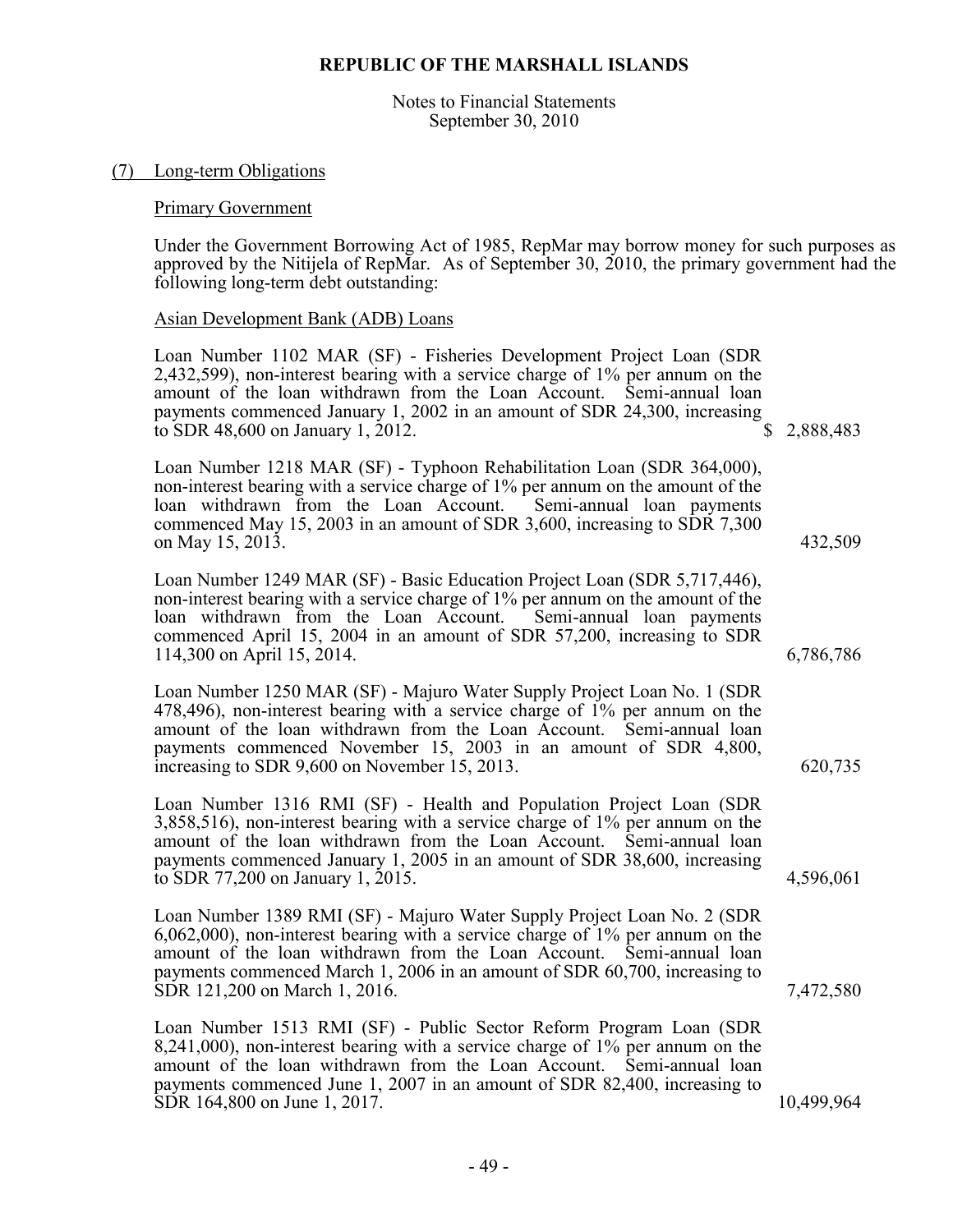Notes to Financial Statements September 30, 2010

#### (7) Long-term Obligations, Continued

#### Primary Government, Continued

#### Asian Development Bank (ADB) Loans, Continued

Loan Number 1694 RMI (SF) - Ebeye Health and Infrastructure Project Loan (SDR 6,918,118), non-interest bearing with a service charge of 1% per annum on the amount of the loan withdrawn from the Loan Account. Semi-annual loan payments commenced February 1, 2008 in an amount of SDR 144,127.  $7,834,427$ Loan Number 1791 RMI (SF) - Skills Training and Vocational Education Project Loan (SDR 3,483,174), non-interest bearing with a service charge of 1.5% per annum on the amount of the loan withdrawn from the Loan Account. Semiannual loan payments commenced May 15, 2009 in an amount of SDR 72,566. 4,615,636 Loan Number 1828 RMI - Fiscal and Financial Management Program Loan No. 1 (\$4,000,000), interest at the ADB's pool-based variable lending rate system for

U.S. dollar loans (5.03% at September 30, 2010), a front-end fee of 1%, and a commitment charge of 0.75% per annum on the amount of the loan unwithdrawn from the Loan Account. Semi-annual loan payments commenced November 15, 2004 in an initial amount of \$89,900 with graduated increases of 5% to \$276,100 through May 15, 2016. 2,569,300

Loan Number 1829 RMI (SF) - Fiscal and Financial Management Program Loan No. 2 (SDR 6,320,000), non-interest bearing with a service charge of 1% per annum on the amount of the loan withdrawn from the Loan Account. Semiannual loan payments commence November 15, 2009 in an amount of SDR 197,500, at which time the service charge increases to 1.5% per annum. 7,864,656

Loan Number 1948 RMI (SF) - Outer Island Transport Infrastructure Project (SDR 5,304,000), non-interest bearing with a service charge of 1% per annum on the amount of the loan withdrawn from the Loan Account. Semi-annual loan payments commence February 1, 2011 in an amount of SDR 110,500, at which time the service charge increases to 1.5% per annum. 507,517

\$ 56,688,654

The abovementioned ADB loans payable are uncollateralized and are backed by the full faith and credit of RepMar.

On September 8, 2010, RepMar entered into a loan agreement (Loan Number 2659 RMI (SF)) with the ADB for SDR 6,413,000 (approximates \$9,500,000) for the Public Sector Program, noninterest bearing with a service charge of 1% per annum on the amount of the loan withdrawn from the Loan Account. Semi-annual loan payments commence February 15, 2019 in an amount of SDR 200,406, at which time the service charge increases to 1.5% per annum. At September 30, 2010, RepMar had drawn down no amounts against this loan. Concurrently, RepMar entered into a subsidiary loan agreement with the Marshalls Energy Company, Inc. whereby RepMar will onlend a portion of the loan proceeds for the purpose of restructuring certain commercial bank debt.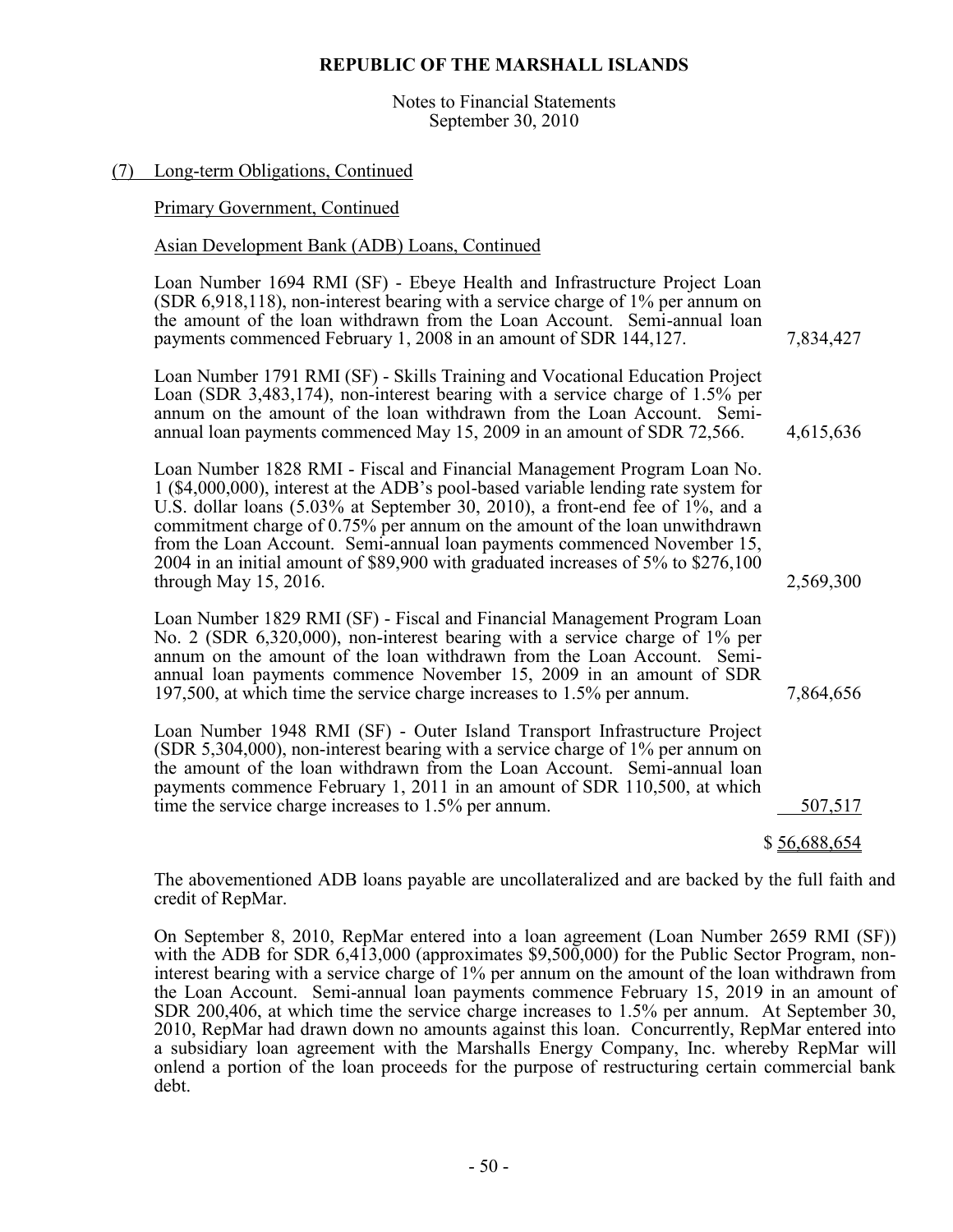Notes to Financial Statements September 30, 2010

# (7) Long-term Obligations, Continued

#### Primary Government, Continued

### Asian Development Bank (ADB) Loans, Continued

Annual debt service requirements to maturity for principal and interest are as follows:

| Year ending<br>September 30, | Principal |            | Interest |           |    | Total      |  |  |
|------------------------------|-----------|------------|----------|-----------|----|------------|--|--|
| 2011                         | \$        | 2,204,445  | \$       | 775,925   | \$ | 2,980,370  |  |  |
| 2012                         |           | 2,308,777  |          | 731,968   |    | 3,040,745  |  |  |
| 2013                         |           | 2,351,099  |          | 680,726   |    | 3,031,825  |  |  |
| 2014                         |           | 2,489,869  |          | 628,231   |    | 3,118,100  |  |  |
| 2015                         |           | 2,720,209  |          | 571,172   |    | 3,291,381  |  |  |
| $2016 - 2020$                |           | 13,317,349 |          | 2,143,903 |    | 15,461,252 |  |  |
| $2021 - 2025$                |           | 13,116,851 |          | 1,368,005 |    | 14,484,856 |  |  |
| $2026 - 2030$                |           | 10,495,435 |          | 704,209   |    | 11,199,644 |  |  |
| $2031 - 2035$                |           | 7,007,130  |          | 199,261   |    | 7,206,391  |  |  |
| $2036 - 2037$                |           | 677,490    |          | 6,792     |    | 684,282    |  |  |
|                              |           | 56,688,654 |          | 7,810,192 |    | 64,498,846 |  |  |

### Discretely Presented Component Units

As of September 30, 2010, the discretely presented component units had the following long-term debt outstanding:

#### Marshalls Energy Company, Inc. (MEC)

Loan with the Federal Financing Bank (FFB), dated November 17, 1997, interest based on the FFB rates at the date of the loan advances and range from 5.49% to 7.25% per annum, with principal and interest payable in quarterly installments of \$273,770 through January 2, 2018, with loan repayments guaranteed by the Rural Utilities Service (RUS). The mortgage notes have been unconditionally guaranteed by RepMar, under which RepMar will make debt service payments to RUS in the event of default by MEC, and have been collateralized by a leasehold mortgage and security agreement over the assets of MEC. These notes are subject to certain coverage ratio requirements. MEC is not in compliance with<br>these ratio requirements as of September 30, 2010. \$6,327,630 these ratio requirements as of September 30, 2010.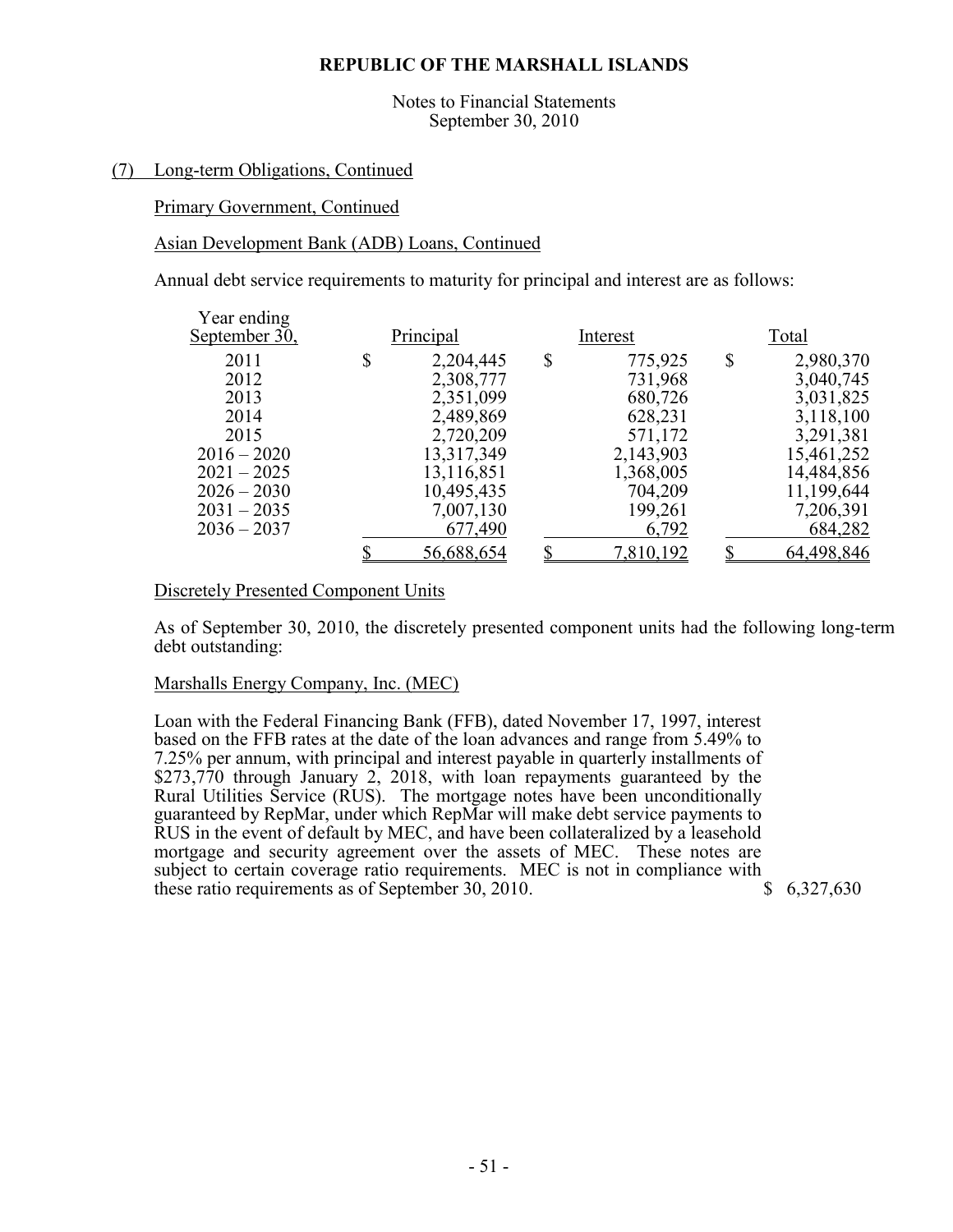Notes to Financial Statements September 30, 2010

#### (7) Long-term Obligations, Continued

#### Discretely Presented Component Units, Continued

On May 25, 2007, MEC obtained a bank loan of \$12 million to refinance debts to a fuel supplier and a commercial bank and to finance working capital requirements. This loan was refinanced on June 1, 2010 and is amortized over a period of 10 years and matures in 3 years. Interest is calculated at 1.75% over the bank's reference rate with a minimum rate of 6.5%. As of September 30, 2010 and 2009, interest rate was 6.5%. Principal and interest are payable in monthly payments of \$99,300 to May 1, 2013. The remaining principal and interest are due on June 1, 2013. The loan is guaranteed, unconditionally and absolutely, by RepMar. This loan was paid in full on October 8, 2010 through acquisition of a subsidiary loan executed with RepMar on September 8, 2010 (see note 13). 8,494,897

#### \$ 14,822,527

Annual debt service requirements to maturity for principal and interest are as follows:

| Year ending<br>September 30, | Principal     |    | Interest  | Total             |
|------------------------------|---------------|----|-----------|-------------------|
| 2011                         | \$<br>963,722 | \$ | 513,709   | \$<br>1,477,431   |
| 2012                         | 898,018       |    | 340,401   | 1,238,419         |
| 2013                         | 1,341,367     |    | 444,601   | 1,785,968         |
| 2014                         | 1,201,783     |    | 310,406   | 1,512,189         |
| 2015                         | 1,260,849     |    | 251,343   | 1,512,192         |
| $2016 - 2020$                | 4,009,570     |    | 539,875   | 4,549,445         |
| $2021 - 2025$                | 1,763,647     |    | 321,833   | 2,085,480         |
| $2026 - 2030$                | 1,900,918     |    | 184,562   | 2,085,480         |
| $2031 - 2034$                | 1,482,653     |    | 41,946    | 1,524,599         |
|                              | 14,822,527    | σ  | 2,948,676 | <u>17,771,203</u> |
|                              |               |    |           |                   |

#### Marshall Islands Development Bank (MIDB)

Loan payable to the International Commercial Bank of China, due August 6, 2014, payable in semi-annual installments of \$200,000 plus interest at 5% per annum, uncollateralized. \$1,600,000 annum, uncollateralized.

Loan with a bank, dated April 15, 2009, interest at 7.5% per annum, with principal and interest payable in monthly installments of \$10,000 through March 28, 2012. Loan proceeds of \$325,000 were used to fund partial withdrawals by RepMar from its certificate of deposit. 179,767

\$ 1,779,767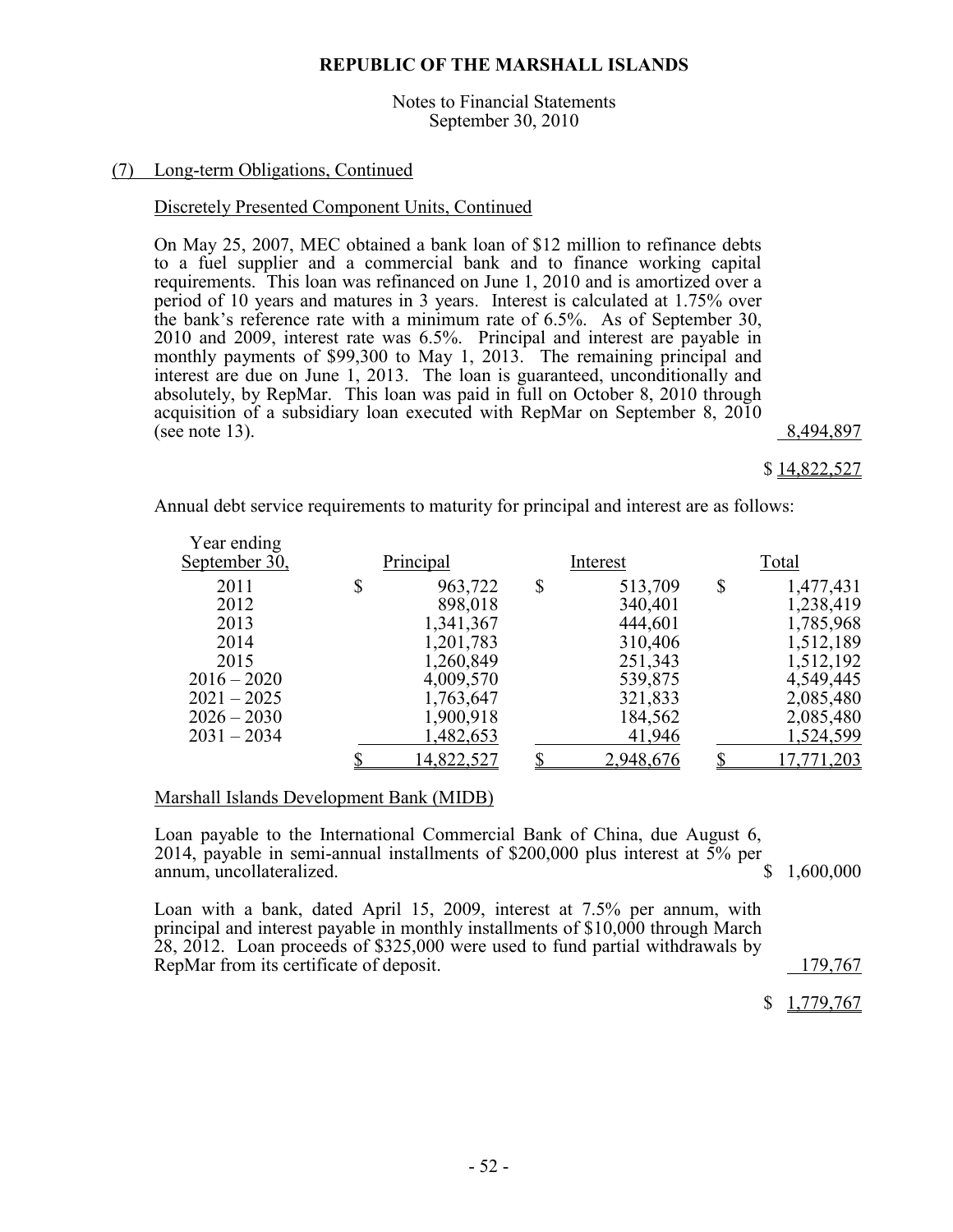Notes to Financial Statements September 30, 2010

### (7) Long-term Obligations, Continued

#### Discretely Presented Component Units, Continued

Annual debt service requirements to maturity for principal and interest are as follows:

| Year ending   |           |          |         |           |          |       |
|---------------|-----------|----------|---------|-----------|----------|-------|
| September 30, | Principal |          |         |           | Interest | Total |
| 2011          |           | 511,325  | 78,740  | 590,065   |          |       |
| 2012          |           | 468,442  | 57,658  | 526,100   |          |       |
| 2013          |           | 400,000  | 35,041  | 435,041   |          |       |
| 2014          |           | 400,000  | 15,250  | 415,250   |          |       |
|               |           | .779.767 | 186,689 | 1,966,456 |          |       |

#### Marshall Islands National Telecommunications Authority (MINTA)

Loans with the RUS (formerly the Rural Electrification Administration) from the Rural Electrification and Telephone Revolving Fund, dated August 17, 1989 of \$18,800,000, increased by \$3,999,000 on April 23, 1993, and further increased by  $$18,500,000$ , with interest at 3.64% to  $5\%$  per annum. Certain portions of these loans have been unconditionally guaranteed by RepMar, under which RepMar will make debt service payments to RUS in the event of default by MINTA. Mortgages over specific MINTA ground leases and essentially all<br>assets of MINTA have collateralized both loans assets of MINTA have collateralized both loans.

Annual debt service requirements to maturity for principal and interest are as follows:

| Year ending<br>September 30, | Principal |            | Interest        |    | Total      |  |  |
|------------------------------|-----------|------------|-----------------|----|------------|--|--|
| 2011                         | \$        | 942,911    | \$<br>1,559,866 | \$ | 2,502,777  |  |  |
| 2012                         |           | 1,171,137  | 1,375,852       |    | 2,546,989  |  |  |
| 2013                         |           | 1,229,056  | 1,317,934       |    | 2,546,990  |  |  |
| 2014                         |           | 1,289,862  | 1,257,127       |    | 2,546,989  |  |  |
| 2015                         |           | 1,353,703  | 1,193,286       |    | 2,546,989  |  |  |
| $2016 - 2020$                |           | 7,843,401  | 4,891,546       |    | 12,734,947 |  |  |
| $2021 - 2025$                |           | 9,398,139  | 2,749,965       |    | 12,148,104 |  |  |
| $2026 - 2030$                |           | 6,394,710  | 879,839         |    | 7,274,549  |  |  |
| 2031                         |           | 428,033    | 3,903           |    | 431,936    |  |  |
|                              |           | 30,050,952 | 15,229,318      |    | 45,280,270 |  |  |
|                              |           |            |                 |    |            |  |  |

#### RMI Ports Authority (RMIPA)

Loan with a bank, dated April 6, 2010, interest at 8.5% per annum, with principal and interest payable in monthly installments of \$9,330 through March 28, 2013. The loan has been collateralized by a TCD of RMIPA of \$295,000. \$ 250,379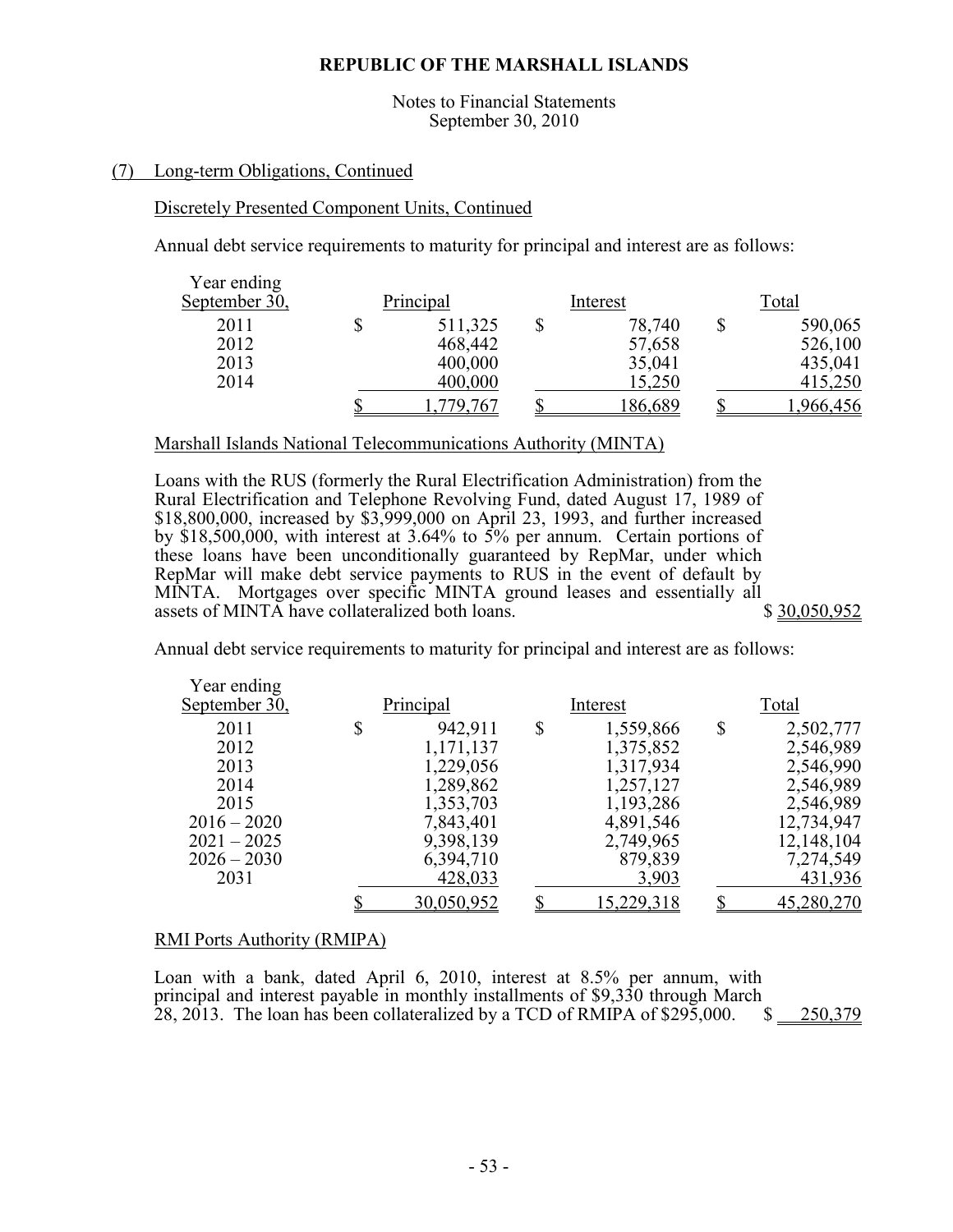Notes to Financial Statements September 30, 2010

#### (7) Long-term Obligations, Continued

#### Discretely Presented Component Units, Continued

#### RMI Ports Authority (RMIPA), Continued

Annual debt service requirements to maturity for principal and interest are as follows:

| Year ending<br>September 30, | Principal |                             | Interest |                         |  | Total                        |  |  |
|------------------------------|-----------|-----------------------------|----------|-------------------------|--|------------------------------|--|--|
| 2011<br>2012<br>2013         |           | 94,415<br>102,625<br>53,339 |          | 17,545<br>9,335<br>,309 |  | 111,960<br>111,960<br>54,648 |  |  |
|                              |           | 250,379                     |          | 28,189                  |  | 278,568                      |  |  |

### Air Marshall Islands, Inc. (AMI)

Loan with a bank, dated November 27, 2009, interest at 13.5% per annum, with principal and interest payable in monthly installments of \$31,500 through November 28, 2014. The loan has been collateralized by certain aircraft<br>operated by AMI. \$1.171.455 operated by AMI.

Annual debt service requirements to maturity for principal and interest are as follows:

| Year ending<br>September 30, | Principal |  | Interest | Total     |
|------------------------------|-----------|--|----------|-----------|
| 2011                         | 205,982   |  | 147,537  | 353,519   |
| 2012                         | 263,575   |  | 114,425  | 378,000   |
| 2013                         | 301,444   |  | 76,556   | 378,000   |
| 2014                         | 344,753   |  | 33,247   | 378,000   |
| 2015                         | 55,701    |  | 906      | 56,607    |
|                              | 71,455    |  | 372,67   | 1,544,126 |

# (8) Change in Long-term Obligations

#### Primary Government

Other long-term liabilities will be liquidated in the future from governmental funds. During the year ended September 30, 2010, the following changes occurred in liabilities reported as part of the primary government's long-term liabilities in the statement of net assets:

|                                       | <b>Balance</b><br>October 1,<br>2009 | Additions              | Reductions                 | <b>Balance</b><br>September<br>30, 2010 | Due Within<br>One Year |
|---------------------------------------|--------------------------------------|------------------------|----------------------------|-----------------------------------------|------------------------|
| Loans payable:<br>ADB loans<br>Other: | \$58,838,840                         | 297,424                | $\frac{(2,447,610)}{2}$    | \$56,688,654                            | 2,204,445              |
| Compensated<br>absences               | 2,913,025<br>61,751,865              | 2,144,419<br>2,441,843 | (2,144,419)<br>(4,592,029) | 2,913,025<br>59,601,679                 | 1,114,656<br>3.319.101 |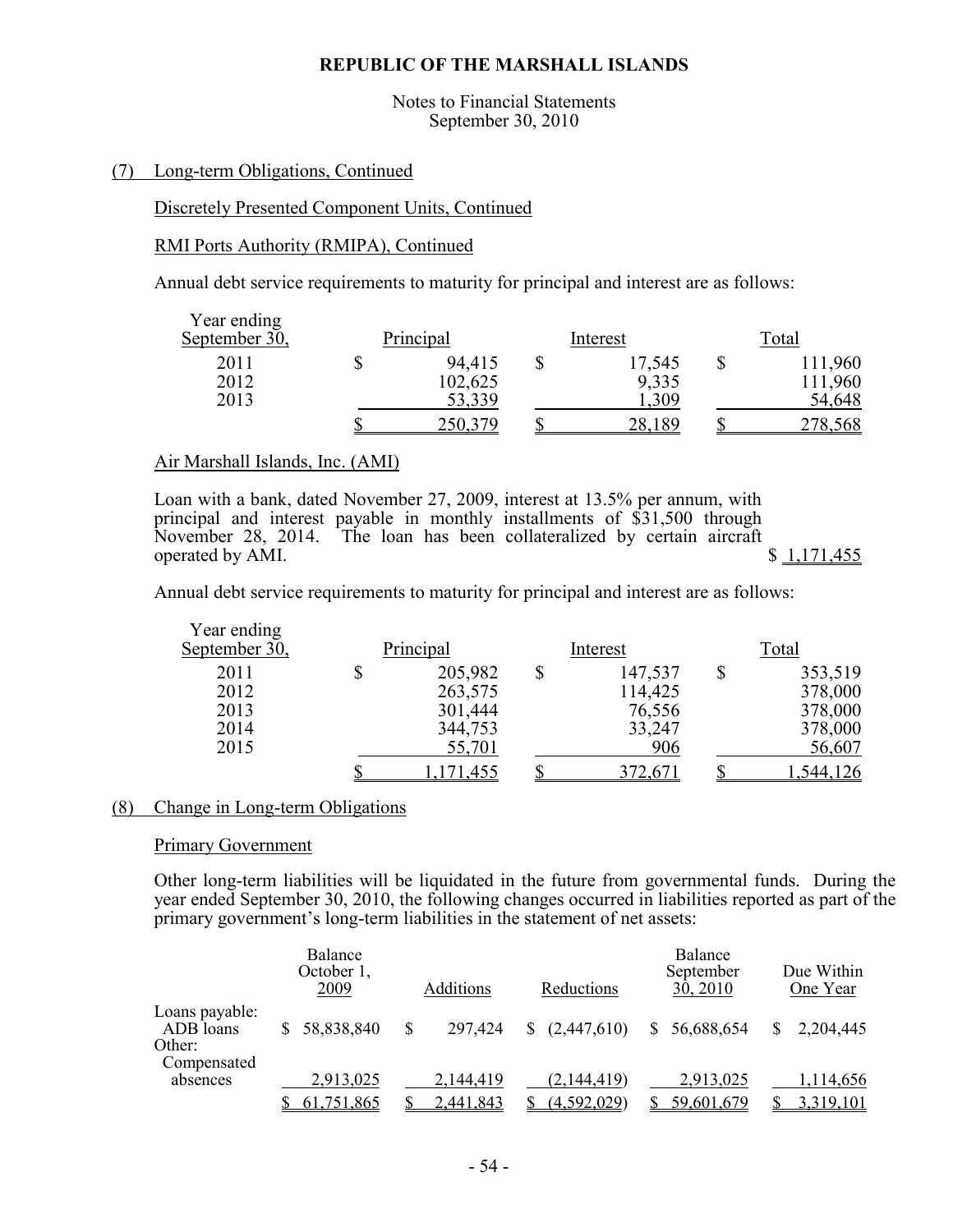#### Notes to Financial Statements September 30, 2010

### (8) Change in Long-term Obligations, Continued

### Primary Government, Continued

Included in the additions is a foreign exchange adjustment due to a change in the SDR calculation of \$297,424 for outstanding ADB loans payable.

#### Discretely Presented Component Units

Changes in long-term liabilities of discretely presented component units for the year ended September 30, 2010, are as follows:

|                           |   | <b>Balance</b><br>October 1,<br>2009 |   | <b>Additions</b> | Reductions        | Balance<br>September<br>30, 2010 | Due Within<br>One Year |           |
|---------------------------|---|--------------------------------------|---|------------------|-------------------|----------------------------------|------------------------|-----------|
| Loans payable:            |   |                                      |   |                  |                   |                                  |                        |           |
| <b>MEC</b>                | S | 16,467,903                           | S | $\sim$           | \$<br>(1,645,376) | \$<br>14,822,527                 | \$                     | 963,722   |
| <b>MIDB</b>               |   | 2,274,976                            |   |                  | (495, 209)        | 1,779,767                        |                        | 511,325   |
| <b>MINTA</b>              |   | 28,568,949                           |   | 2,284,986        | (802,983)         | 30,050,952                       |                        | 942,911   |
| <b>RMIPA</b>              |   | 43,451                               |   | 295,000          | (88,072)          | 250,379                          |                        | 94,415    |
| AMI                       |   | 558,279                              |   | 1,365,712        | (752, 536)        | 1,171,455                        |                        | 205,982   |
|                           |   | 47,913,558                           |   | 3,945,698        | (3,784,176)       | 48,075,080                       |                        | 2,718,355 |
| Due to primary government |   | 9,373,238                            |   |                  | (3,768,471)       | 5,604,767                        |                        | 3,881,851 |
| Other liabilities         |   | 1,818,443                            |   |                  | (1,818,443)       |                                  |                        |           |
|                           |   | 59.105.239                           |   | 3.945.698        | (9.371.090)       | 53.679.847                       |                        | 6.600.206 |

#### (9) Restricted Assets

#### Primary Government

Restricted assets of the primary government are as follows:

| Investments held in a trust fund for the purpose of accumulating resources to<br>fund RepMar government operations after fiscal year 2023.                                                                                                                                               | \$40,961,484 |
|------------------------------------------------------------------------------------------------------------------------------------------------------------------------------------------------------------------------------------------------------------------------------------------|--------------|
| Escrow account established in accordance with Section 103(1) of the Compact of<br>Free Association, as amended, for the benefit of landowners of Kwajalein Atoll<br>to be distributed upon conclusion of an agreement amending or superseding the<br>Kwajalein Atoll land use agreement. | 28,873,516   |
| Savings account established in accordance with Section $211(d)(2)$ of the<br>Compact of Free Association, as amended, for the purpose of funding RepMar's<br>infrastructure maintenance plan.                                                                                            | 2,735,105    |
| Savings account established in accordance with Section 211(e) of the Compact<br>of Free Association, as amended, for the purpose of funding RepMar's disaster<br>assistance emergency fund.                                                                                              | 891,886      |
| Deposit account established for the purpose of receiving payments pursuant to<br>the Compact of Free Association, as amended.                                                                                                                                                            | 207,835      |
| Savings account pledged as collateral for a \$12,000,000 loan payable by the<br>Marshalls Energy Company, Inc.                                                                                                                                                                           | 480,000      |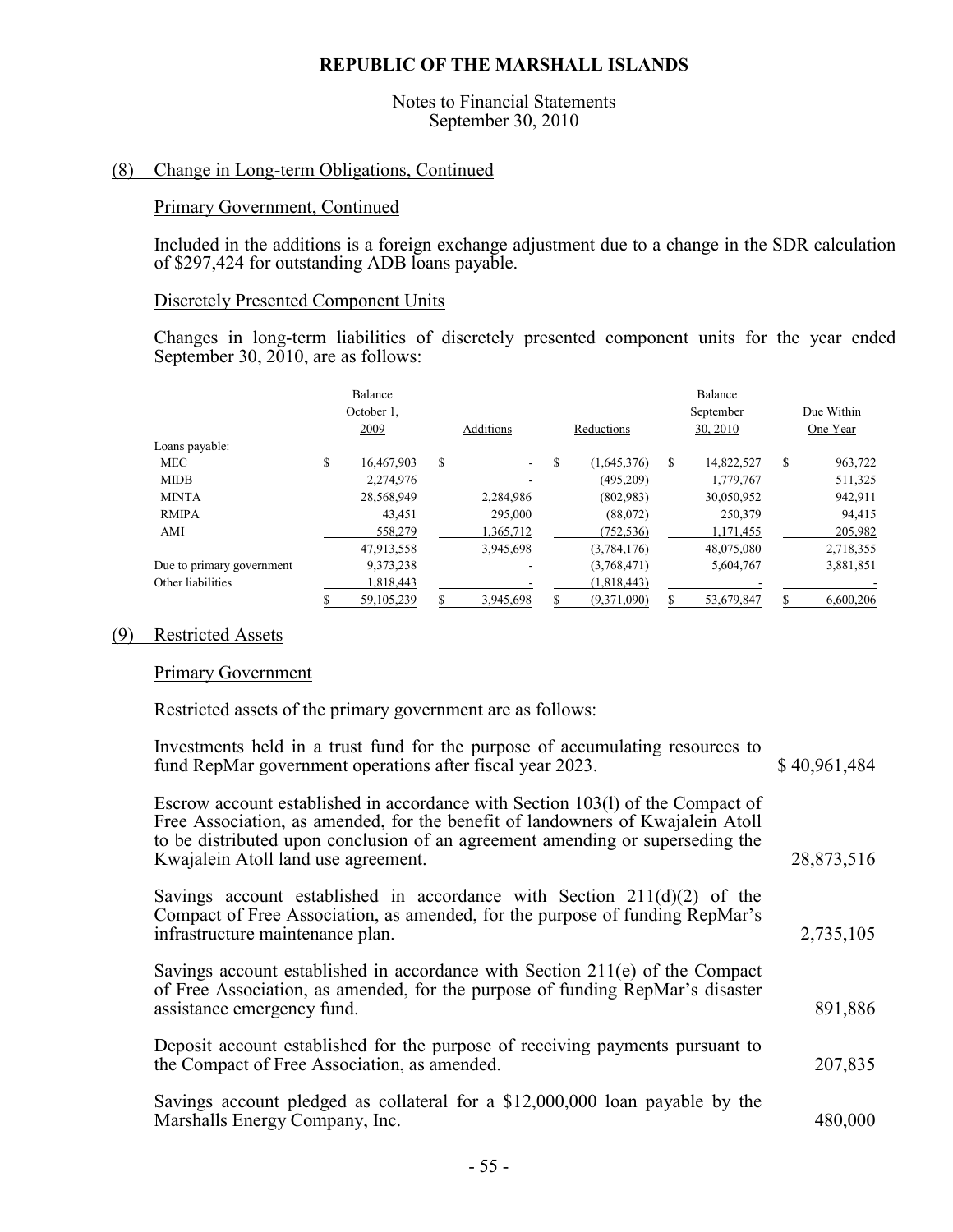### Notes to Financial Statements September 30, 2010

| (9) | <b>Restricted Assets, Continued</b>                                                                                                           |               |
|-----|-----------------------------------------------------------------------------------------------------------------------------------------------|---------------|
|     | <b>Primary Government, Continued</b>                                                                                                          |               |
|     | Savings account collateralizing a credit card facility.                                                                                       | 50,183        |
|     | Deposit account established in accordance with ADB Loan 2569-RMI (SF).                                                                        | 173           |
|     | Savings account established for the purpose of accounting for funds held by<br>RepMar in a custodial capacity relating to unclaimed property. | 70,747        |
|     |                                                                                                                                               | \$74,270,929  |
|     | <b>Discretely Presented Component Units</b>                                                                                                   |               |
|     | Restricted assets of the discretely presented component units are as follows:                                                                 |               |
|     | Marshall Islands Development Bank (MIDB):                                                                                                     |               |
|     | Time certificates of deposit collateralizing loans funded by Rural Housing<br>Service (RHS).                                                  | \$<br>571,394 |
|     | Time certificate of deposit collateralizing outstanding loans issued by an affiliate<br>bank.                                                 | 4,999         |
|     |                                                                                                                                               | $$ -576,393$  |
|     | <b>RMI</b> Ports Authority:                                                                                                                   |               |
|     | Time certificate of deposit collateralizing loan payable to a bank.                                                                           | 295,000       |

# (10) Operating Transfers In/Out

Operating transfers in/out for each major governmental fund and nonmajor governmental funds in the aggregate, for the year ended September 30, 2010, are as follows:

|                                                                                                         | <b>Transfers Out</b>            | Transfers In            |
|---------------------------------------------------------------------------------------------------------|---------------------------------|-------------------------|
| General Fund:<br><b>Grants Assistance Fund</b><br>Nonmajor governmental funds                           | \$<br>1,077,293                 | 947,841<br>S<br>427,167 |
|                                                                                                         | 1,077,293                       | 1,375,008               |
| Grants Assistance Fund:<br>General Fund<br><b>Grants Assistance Fund</b><br>Nonmajor governmental funds | 947,841<br>782,110<br>2,520,780 | 782,110                 |
|                                                                                                         | 4,250,731                       | /82,110                 |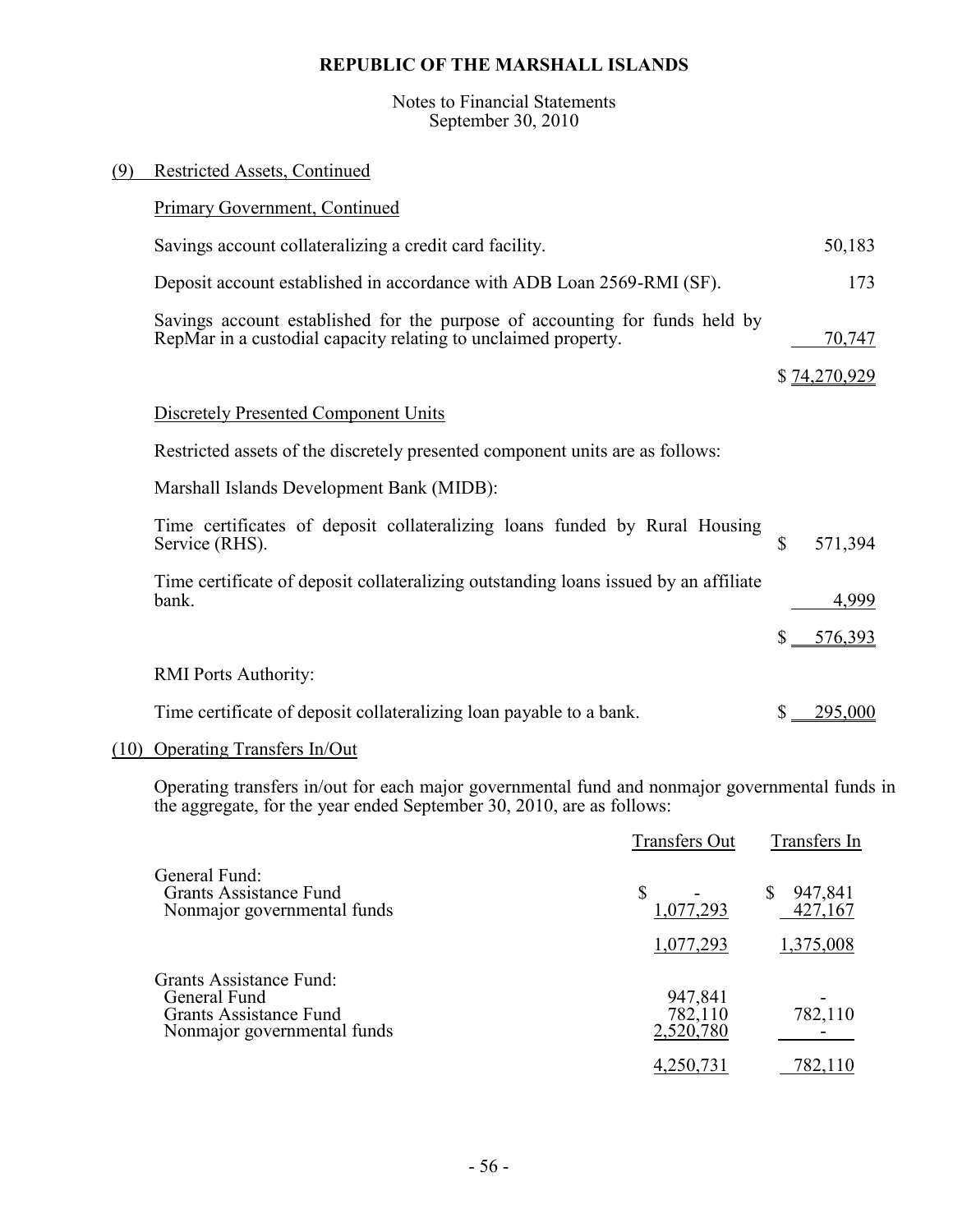Notes to Financial Statements September 30, 2010

#### (10) Operating Transfers In/Out, Continued

| Nonmajor governmental funds:                    |             |             |
|-------------------------------------------------|-------------|-------------|
| General Fund                                    | 427,167     | 1,077,293   |
| <b>Grants Assistance Fund</b>                   |             | 2,520,780   |
| Fiduciary funds                                 |             | 79,477      |
| Nonmajor governmental funds                     | 3,715,375   | 3,715,375   |
|                                                 | 4,142,542   | 7,392,925   |
|                                                 |             |             |
| Fiduciary funds:<br>Nonmajor governmental funds | 79,477      |             |
|                                                 | \$9,550,043 | \$9,550,043 |

Transfers are used to 1) move revenues from the fund that enabling legislation or budget requires to collect them to the fund that enabling legislation or budget requires to expend them, 2) use unrestricted revenues collected in the General Fund to finance various programs accounted for in other funds in accordance with budgetary authorizations, and 3) record reductions in interfund loans for amounts that are not expected to be repaid.

#### (11) Compact Trust Fund

Section 216(a) of the Compact, as amended, provides for annual contributions from the United States into a trust fund established in accordance with the Agreement Between the Government of the United States of America and the Government of the Republic of the Marshall Islands Implementing Section 216 and Section 217 of the Compact, as Amended, Regarding a Trust Fund (Trust Fund Agreement). The contributions by the United States were conditioned upon RepMar contributing to the trust fund at least \$25,000,000 on October 1, 2003, \$2,500,000 prior to October 1, 2004, and a final \$2,500,000 prior to October 1, 2005. As of September 30, 2010, RepMar has contributed the required amounts to the "A Account" as required under Article 16 of the Trust Fund Agreement; however, Article 21 of the Trust Fund Agreement states that the United States may withdraw the Present Market Value of its contributions to the "A Account" if certain events occur.

On May 2, 2005, RepMar entered into a Subsequent Contributor Accession Agreement with the Republic of China whereby the Republic of China agreed to contribute annually certain amounts to the "A Account". In addition, the Republic of China agreed to contribute annually certain amounts to the "D Account", which was established by RepMar in accordance with Article 16. However, in the event of a severing of diplomatic relations between the Government of the Republic of the Marshall Islands and the Government of the Republic of China, the Republic of China may withdraw the Present Market Value of its contributions to the "A Account".

Accordingly, the Compact Trust Fund presented within the accompanying financial statements presents only the contributions made to the "A Account" by RepMar and the "D Account" by the Republic of China as well as associated undistributed income.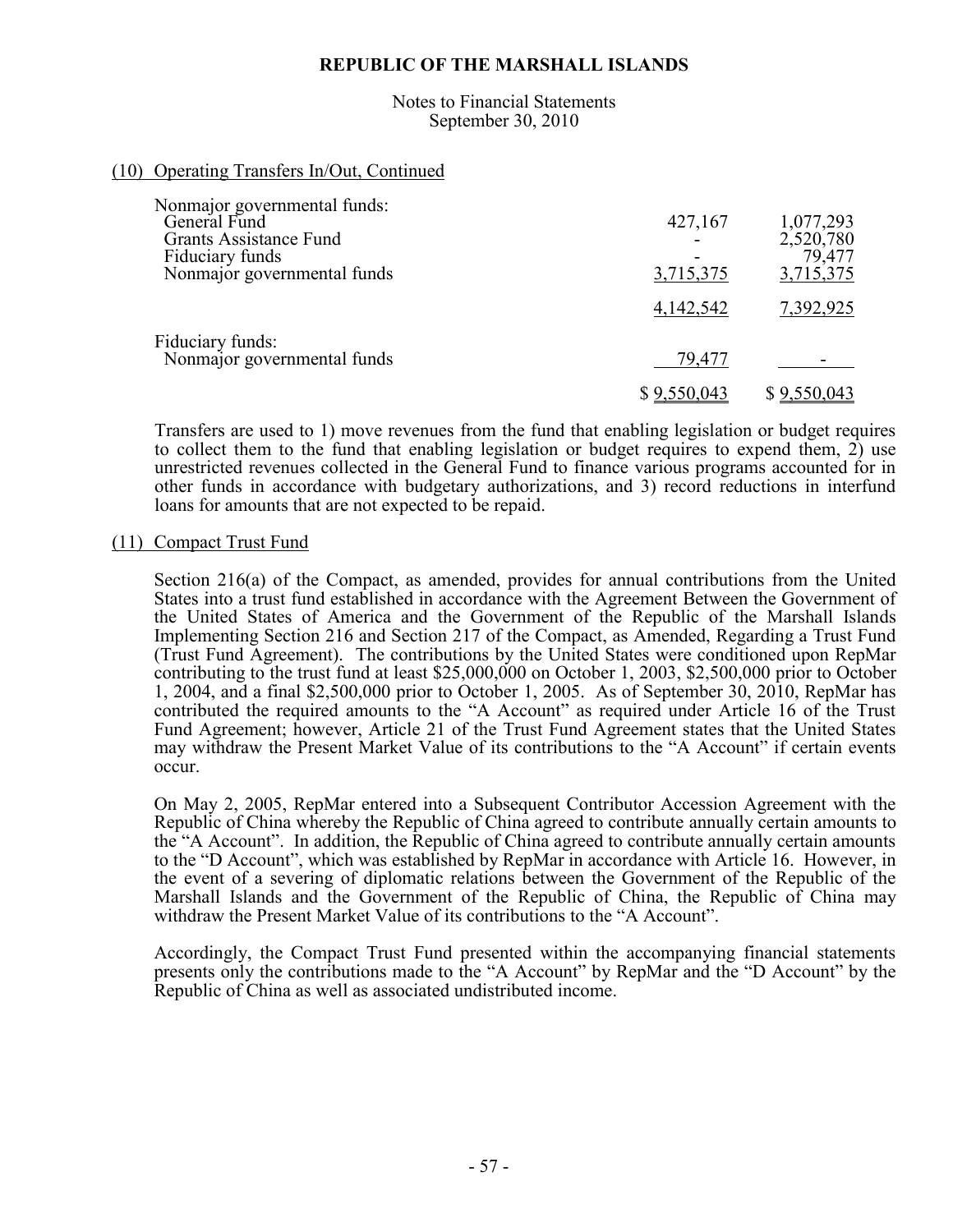Notes to Financial Statements September 30, 2010

### (11) Compact Trust Fund, Continued

At September 30, 2010, the fair market value of contributions to the Compact Trust Fund "A Account" by the United States and the Republic of China, including associated undistributed income, is as follows:

| United States - "A Account"     | \$64,521,177 |
|---------------------------------|--------------|
| Republic of China - "A Account" | 8,742,916    |
|                                 | \$73,264,093 |

#### (12) Contingencies and Commitments

#### Sick Leave

It is the policy of RepMar to record expenditures for sick leave when leave is actually taken. Sick leave is compensated time for absence during working hours arising from employee illness or injury. The estimated accumulated amount of unused sick leave as of September 30, 2010 is \$9,469,351.

#### Federal Grants

RepMar participates in a number of federally assisted grant programs and other various U.S. Department of the Interior grants. These programs are subject to financial and compliance audits to ascertain if Federal laws and guidelines have been followed. Questioned costs relating to fiscal years 2005 through 2010 have been set forth in RepMar's Single Audit Report for the year ended September 30, 2010. In addition, RepMar is considered to have responsibility for any questioned costs that may result from Single Audits of subgrantees who have not satisfied the audit requirements of OMB Circular A-133. The ultimate disposition of these questioned costs can be determined only by final action of the respective grantor agencies. Therefore, no provision for any liability that may result upon resolution of this matter has been made in the accompanying financial statements.

#### Nuclear Claims Trust Fund (NCTF)

 Section 177(c) of the Compact of Free Association (the Compact) provides, on a one-time grant basis, the amount of \$150,000,000 to RepMar to be used to establish a trust fund from which annual distributions are to be made in accordance with Article II of the Agreement between the Government of the United States and RepMar for Implementation of Section 177 of the Compact (the Agreement). Pursuant to the Agreement, RepMar established the NCTF from which these distributions are made. Over a period of fifteen years, the Nuclear Claims Tribunal (NCT) received \$45,750,000 from the NCTF that was made available for whole or partial payment of monetary awards. During the year ended September 30, 2010, NCT received \$79,477 from the NCTF, which included funds to fund partial payment of monetary awards. As of September 30, 2010, NCT has committed to the distribution of monetary awards for personal injury claims of \$23,159,963 and of property damage claims of \$2,284,108,436, which will be paid out against the reserved fund balance and future sums that NCT expects to receive from the NCTF. The reserved fund balance of the NCTF is \$74,995 as of September 30, 2010. Accordingly, additional funds will have to be made available through future earnings of the funds invested in the NCTF after the end of the Compact or from a renegotiated financial settlement of damages with the United States.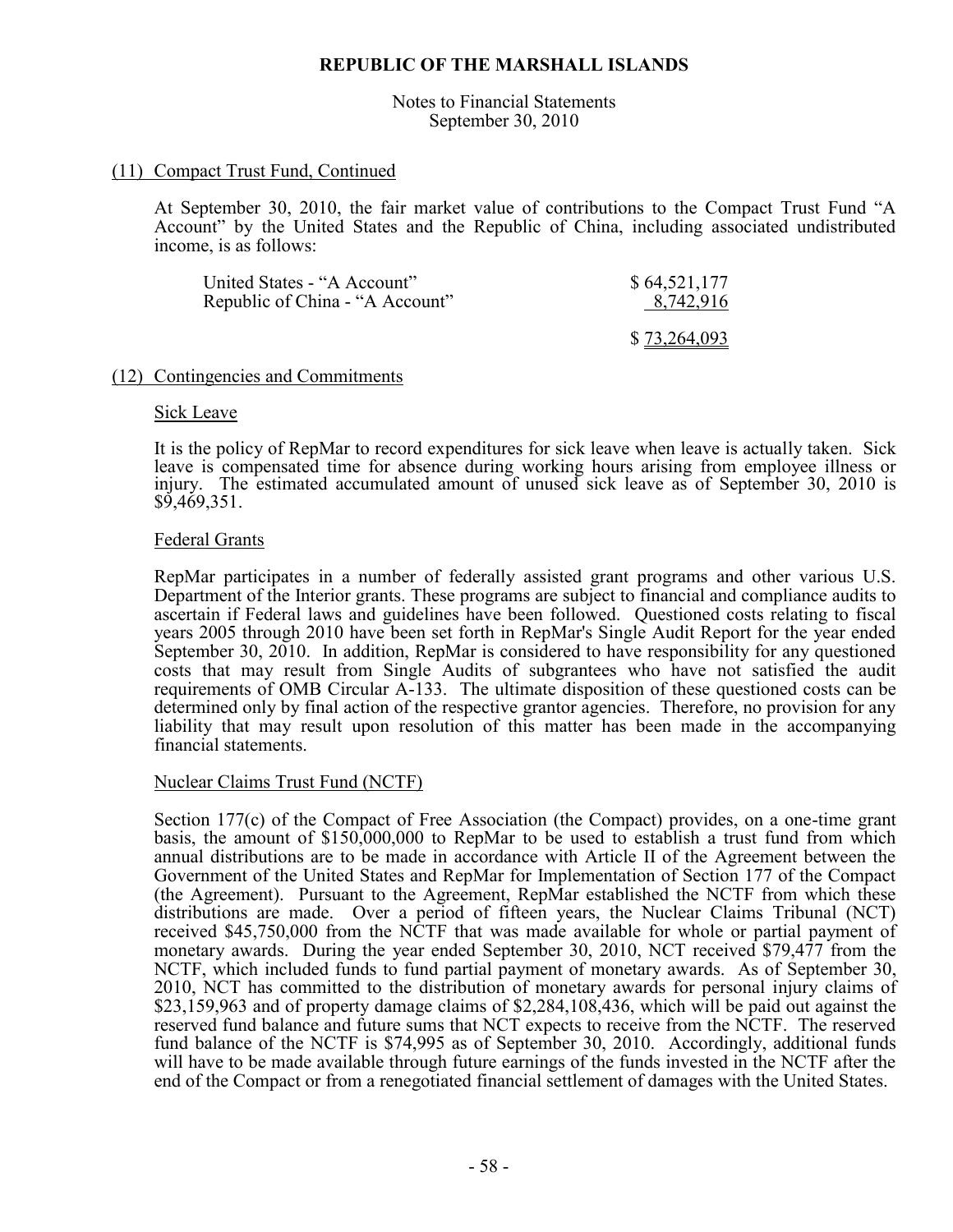Notes to Financial Statements September 30, 2010

### (12) Contingencies and Commitments, Continued

#### Insurance Coverage

RepMar does not maintain insurance coverage for a significant amount of fixed assets. In the event of a catastrophe, RepMar may be self-insured to a material extent.

#### Marshalls Energy Company, Inc. (MEC)

MEC is currently in noncompliance with certain coverage ratio requirements relating to a loan agreement with the RUS. The mortgage notes have been unconditionally guaranteed by RepMar. RepMar may be liable for the debt service payments to RUS in the event of default by MEC.

#### Leases

RepMar enters into numerous leases with various landowners. The lease terms generally range from one to fifteen years. However, appropriations to fund these leases are made only on an annual basis. For fiscal year 2010, RepMar appropriated \$673,932 to fund such leases.

The Marshall Islands National Telecommunications Authority (MINTA) has long-term commitments for several ground leases and satellite circuit leases. Leases are both cancelable and noncancelable operating leases.

Future minimum annual lease payments under these leases are as follows:

| Year ending<br>September 30 | Total         |
|-----------------------------|---------------|
| 2011                        | 850,836<br>\$ |
| 2012                        | 506,781       |
| 2013                        | 506,781       |
| 2014                        | 499,704       |
| 2015                        | 493,128       |
| $2016 - 2020$               | 40,019        |
| $2021 - 2025$               | 34,930        |
| $2026 - 2030$               | 14,574        |
|                             |               |

#### Coin Issue

RepMar authorized the issuance of certain commemorative coins that are represented to be the legal tender of the Republic of the Marshall Islands. Under the terms of the contract, if an owner of the coins presents them in the Republic of the Marshall Islands, the Government must redeem them for the face value. On October 28, 1998, the Cabinet of RepMar directed the Minister of Finance to terminate the contract.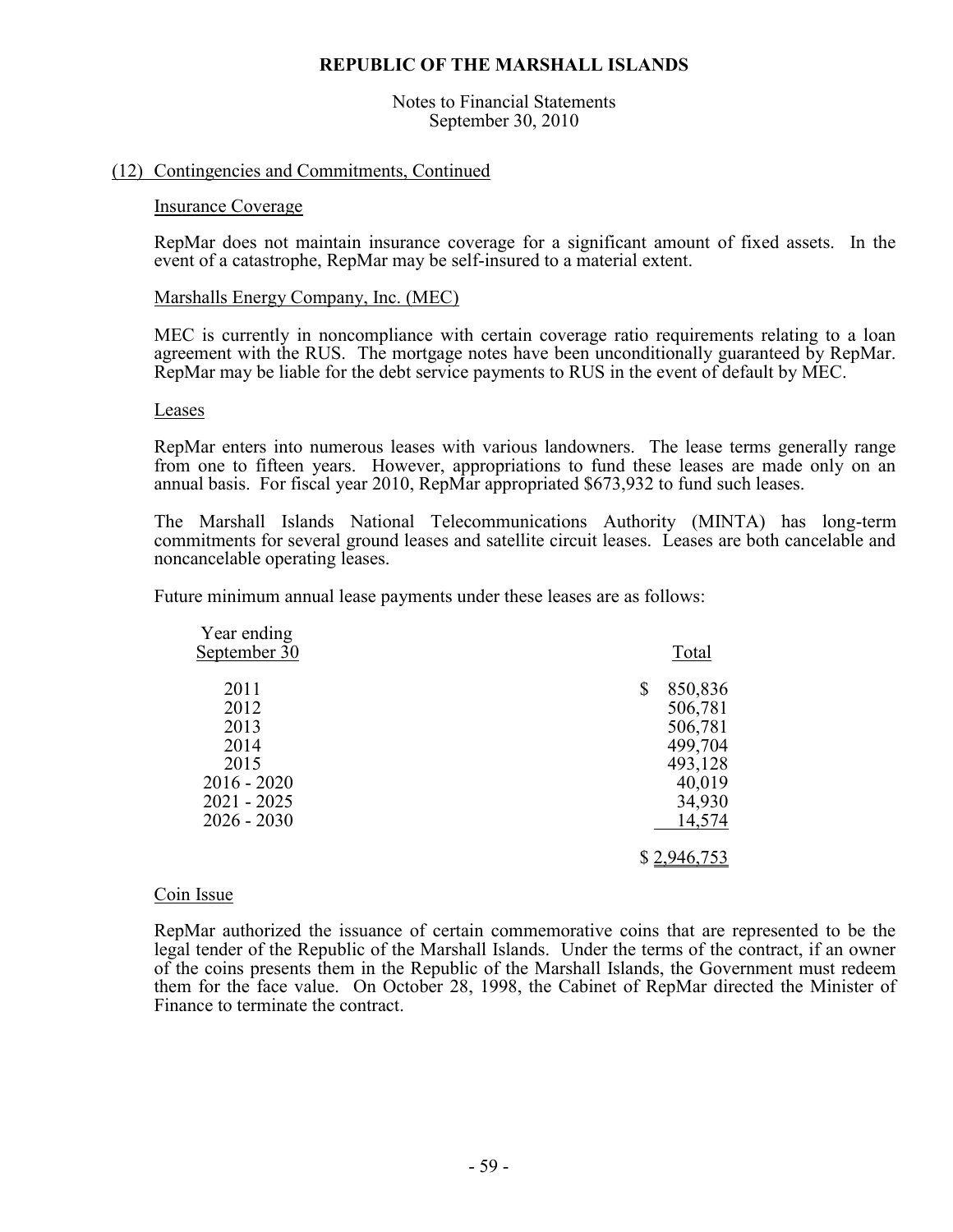Notes to Financial Statements September 30, 2010

### (12) Contingencies and Commitments, Continued

#### Trust Company of the Marshall Islands

Under the Joint Venture Agreement, as amended, between RepMar and the Trust Company of the Marshall Islands, Inc. (TCMI) dated September 14, 1990, and as amended August 18, 1995, after meeting certain contractual working capital requirements, annual gross revenues of the programs managed by TCMI are shared using a graduated schedule. On August 1, 2002, RepMar agreed to set aside the financial provisions of this Joint Venture Agreement in favor of an annual payment of  $$1,000,000$ , payable in quarterly installments of  $$250,000$  through December 31, 2006. On December 6, 2006, RepMar agreed to again set aside the financial provisions of this Joint Venture Agreement in favor of an annual payment of \$2,000,000, payable in quarterly installments of \$500,000 through December 31, 2009. On June 8, 2009, RepMar agreed to further amend the financial provisions of this Joint Venture Agreement whereby an annual payment of \$3,000,000 is payable by TCMI through December 31, 2010 in monthly installments of \$250,000, with an effective date of July 1, 2008. For the period January 1, 2011 through December 31, 2013, the annual payment amount increases to \$4,000,000, payable in monthly installments of \$333,333 and further increases to an annual payment amount of \$5,000,000 for the period January 1, 2014 through December 31, 2018, payable in monthly installments of \$416,667. During the year ended September, 30, 2010, RepMar received \$3,000,000 under this Joint Venture Agreement.

The abovementioned annual payments are contingent upon continued net earnings being generated by TCMI. In the event that net earnings of TCMI fall below 2007 levels, the annual payments are to be adjusted accordingly on a prorated basis.

#### Marshall Islands Social Security Administration (MISSA)

In June 2009, MISSA obtained an actuarial valuation of the Retirement Fund as of October 1, 2008. The valuation reported actuarial accrued liabilities for the Retirement Fund of \$225,806,000. As of September 30, 2010, MISSA recorded total fund equity of \$64,879,269 in the Retirement Fund, as funds available to fund future benefit obligations. These conditions indicate that MISSA may be unable to meet its future benefit obligations.

#### Majuro Resort, Inc.

On November 5, 2009, the High Court rendered a judgment in favor of the Marshall Islands Social Security Administration (MISSA) relating to delinquent contributions, penalties and interest owed by Majuro Resort, Inc. On June 4, 2010, the High Court amended the judgment to substitute RepMar as the party defendant in place of Majuro Resort, Inc. Under the amended judgment, MISSA was awarded a judgment in the amount of \$464,001, inclusive of penalties, with interest calculated at 9% per annum.

#### Kwajalein Land Use Agreement

The current land use agreement approving the use of Kwajalein Atoll by the United States under the Compact of Free Association, which was signed in 1986, between RepMar and the Kwajalein landowners expires in 2016. Under the existing agreement, the landowners are to receive approximately \$12 million per year. In accordance with the Compact of Free Association, as amended, these payments increased to \$15 million per year; however, a new land use agreement was required to be entered into before the landowners received the incremental \$3 million per year increase. Currently, this annual incremental increase has been set aside in an escrow account pending the execution of a new agreement. At September 30, 2010, the escrow account maintained a balance of \$28,873,516.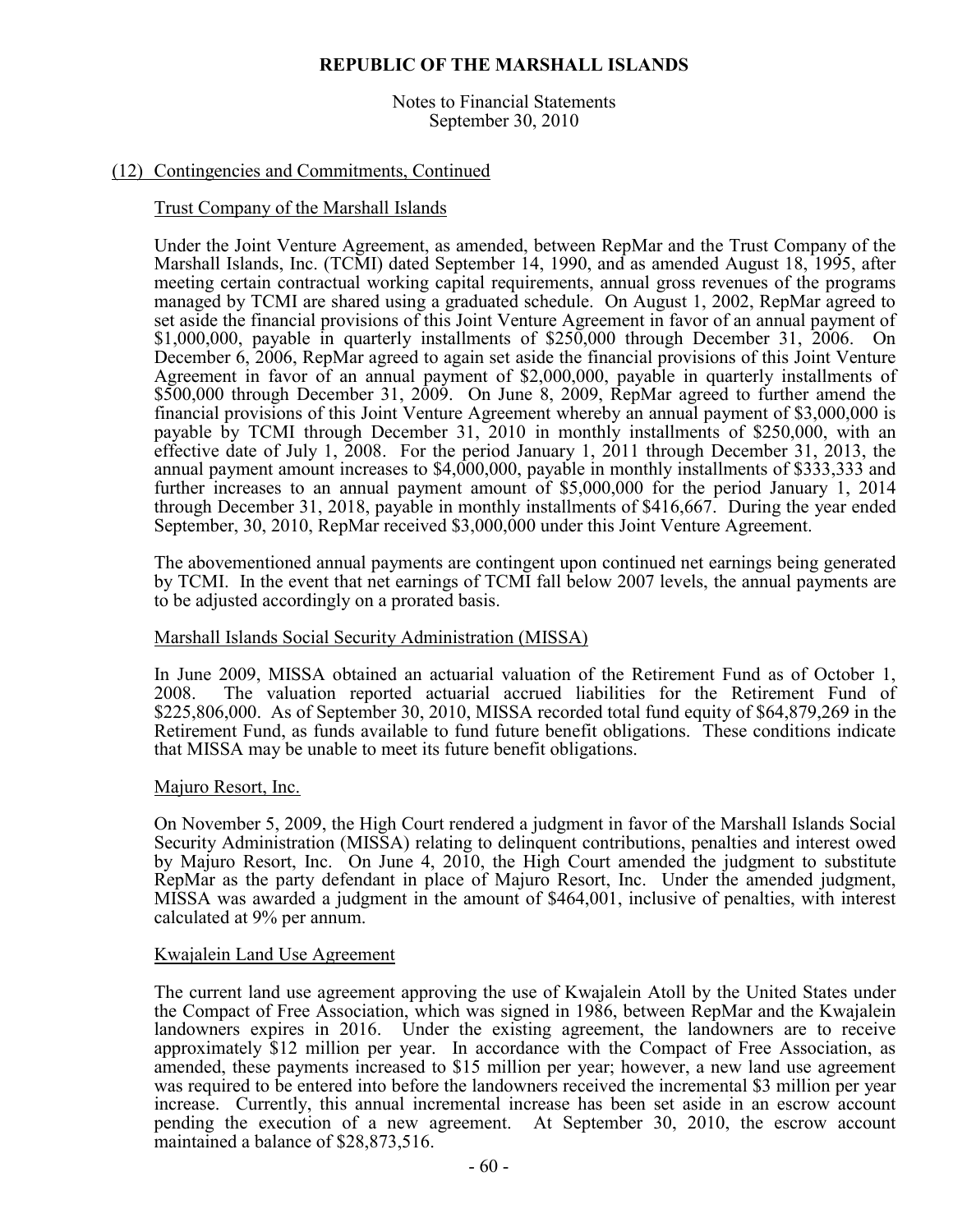Notes to Financial Statements September 30, 2010

### (12) Contingencies and Commitments, Continued

#### Other Commitments

Significant commitments of the primary government as of September 30, 2010, are as follows:

- a) Guaranteed a bank debt of Tobolar Copra Processing Plant, Inc. (TCPPI) with a letter of guarantee. At September 30, 2010, TCPPI had no recorded bank debt.
- b) Guaranteed a debt of Marshall Islands National Telecommunications Authority (MINTA) in respect of a loan from the United States Rural Utilities Service (RUS, formerly Rural Electrification Administration) with a letter of guarantee. At September 30, 2010, MINTA had guaranteed debt totaling \$30,050,952.
- c) Guaranteed a debt of Marshalls Energy Company, Inc. (MEC) in respect to a loan from the United States Rural Utilities Service (RUS) with a letter of guarantee. At September 30, 2010, MEC had guaranteed debt totaling \$6,327,630.
- d) RepMar has entered into lease agreements with certain landowners for the use of land situated at the Majuro international airport. The terms of the lease agreements are for a 25 year period commencing September 1, 1996. Annual lease rental commitments are \$305,613 per year.
- e) RepMar has issued a letter of guarantee in the amount of \$178,000 plus interest for the benefit of the Delap Assembly of God Church for a loan issued by Marshall Islands Development Bank.
- f) In accordance with Cabinet Minute C.M. 121 (2003), the Cabinet of RepMar has issued a government guarantee in the amount of \$5,000,000 for a loan obtained by the Marshall Islands Development Bank. At September 30, 2010, MIDB had guaranteed debt totaling \$1,600,000.
- g) On February 19, 2004, the Cabinet of RepMar approved a joint venture Memorandum of Agreement with a local private corporation whereby RepMar granted and conveyed controlling ownership interest to the corporation of the hotel facility owned by Majuro Resort, Inc. On September 9, 2004, the Cabinet of RepMar approved the appointment of a Committee to re-visit the privatization of the hotel facility including obtaining an independent valuation of the property. As of September 30, 2010, no transfer in ownership has occurred.
- h) In accordance with Cabinet Minute C.M. 126 (2008), the Cabinet of RepMar has guaranteed a credit card facility with a time certificate of deposit totaling \$55,000.
- i) In accordance with Cabinet Minute C.M. 055 (2007), the Cabinet of RepMar has issued a government guarantee for and on behalf of MEC to a fuel supplier for amounts owing by MEC relating to the purchase of fuel products. At September 30, 2010, MEC had guaranteed debt to a fuel supplier totaling \$5,772,944.
- j) In accordance with Cabinet Minute C.M. 048 (2007), the Cabinet of RepMar has authorized the collateralization of General Fund tax revenues for a \$12,000,000 loan obtained by the Marshalls Energy Company, Inc. At September 30, 2010, MEC had guaranteed debt totaling \$8,494,897.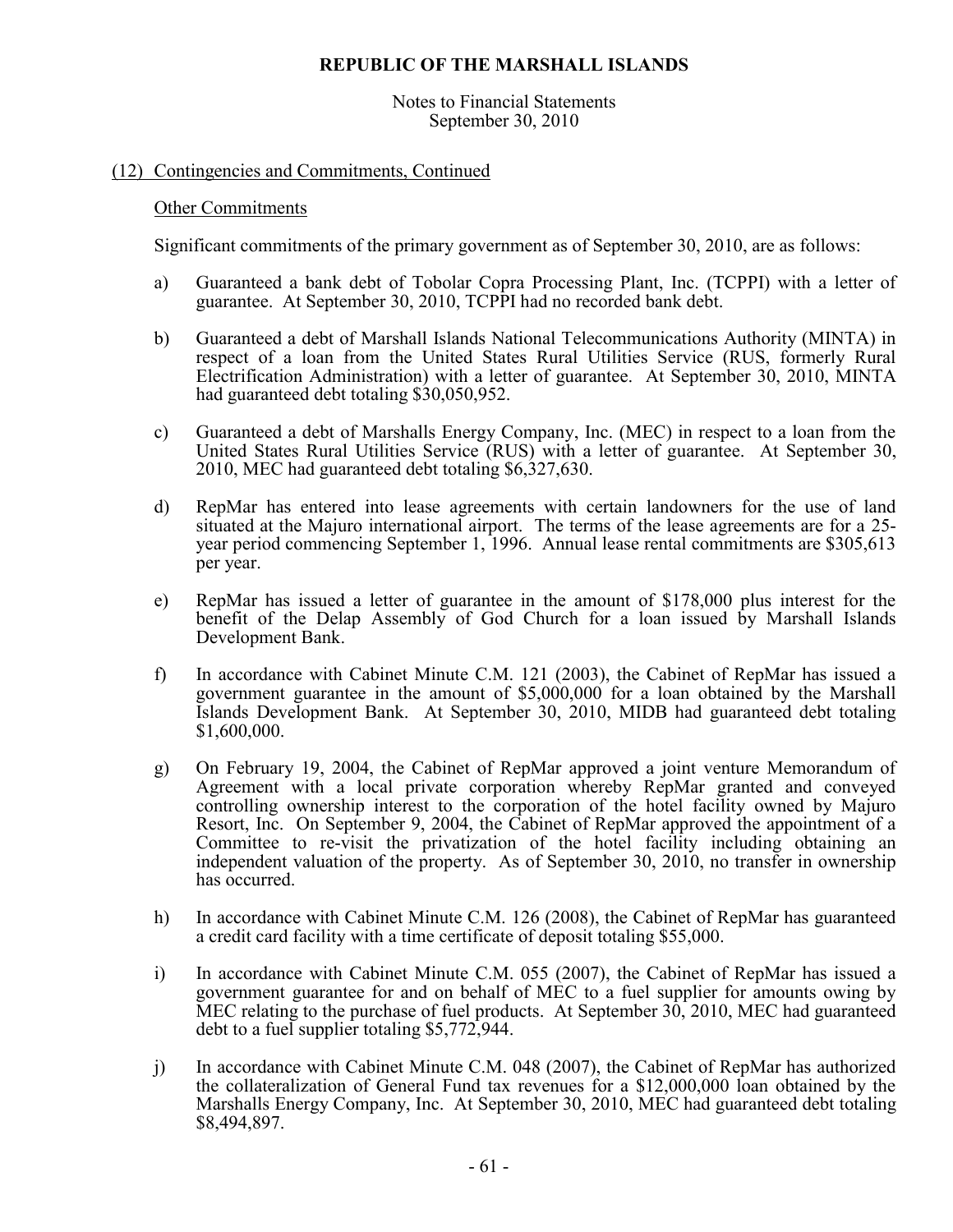Notes to Financial Statements September 30, 2010

#### (13) Subsequent Events

On September 8, 2010, the Marshalls Energy Company, Inc. (MEC) entered into a subsidiary loan agreement with RepMar in the amount of \$8,542,445. Loan proceeds from the Asian Development Bank Loan Number 2659 RMI(SF) were passed through to MEC and used to pay off MEC's \$12,000,000 bank loan on October 8, 2010.

On May 10, 2011, RepMar entered into a new land use agreement with Kwajalein landowners extending the use by the United States of Kwajalein Atoll to 2066.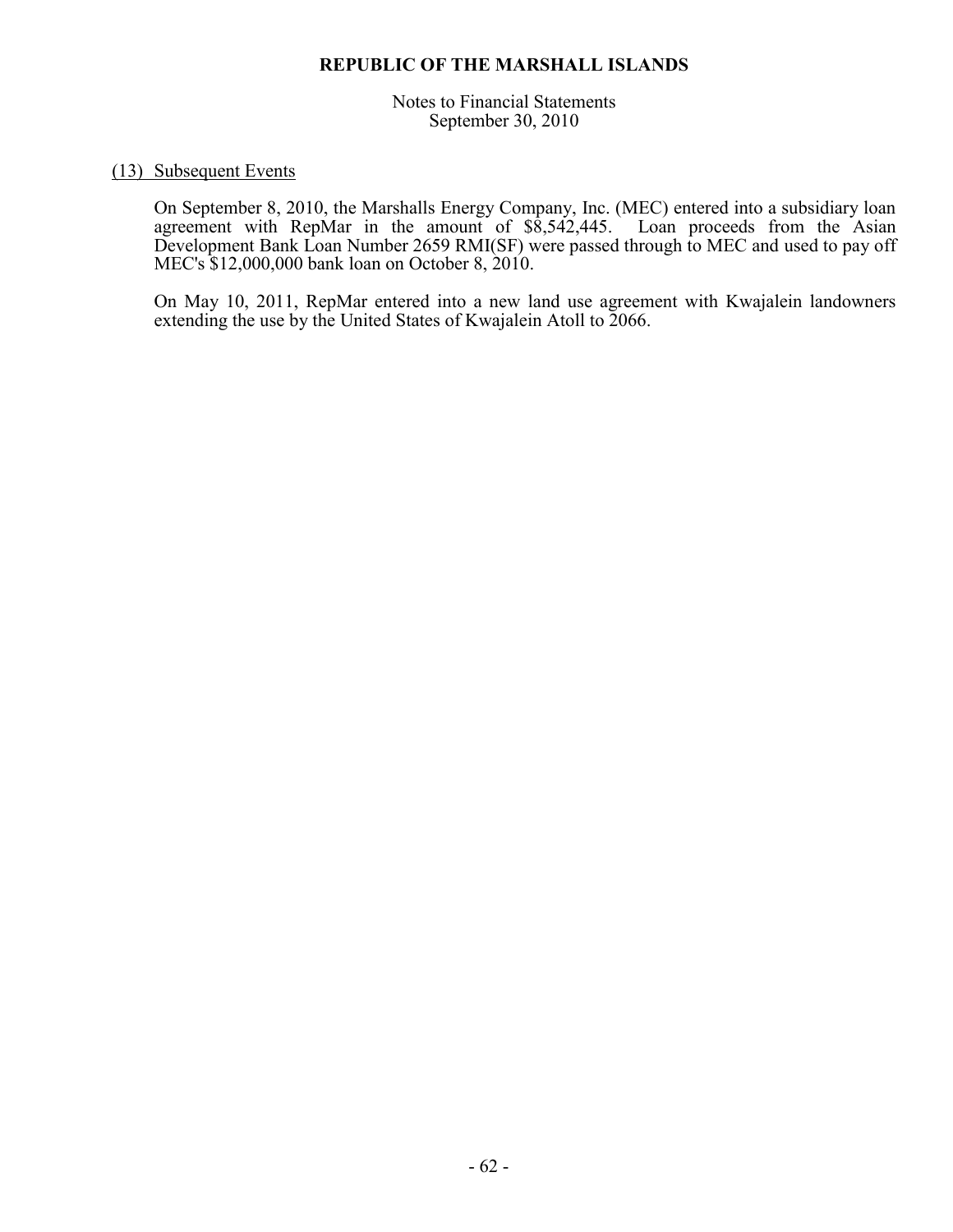# **REQUIRED SUPPLEMENTARY INFORMATION**

# **YEAR ENDED SEPTEMBER 30, 2010**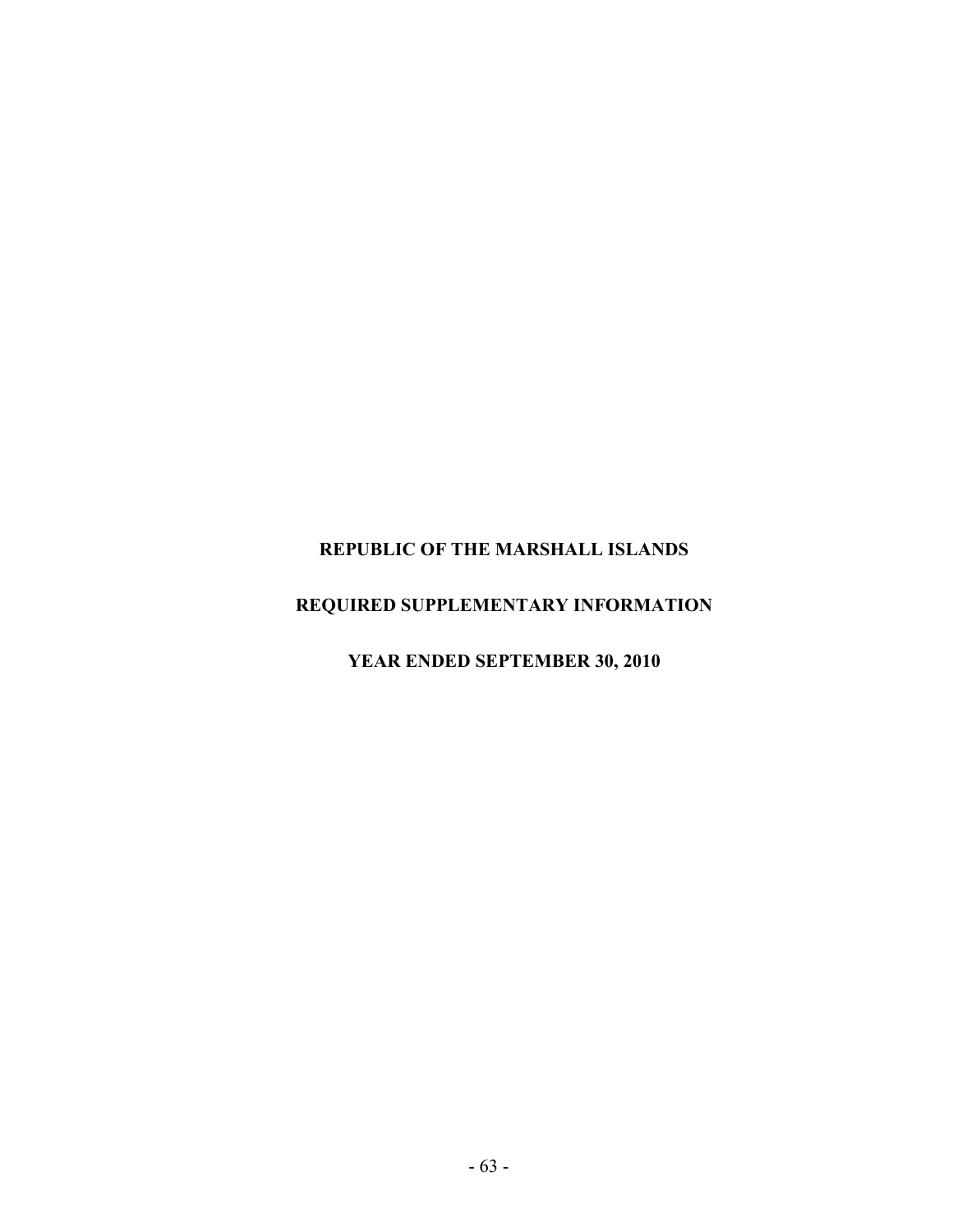# Schedule of Revenues, Expenditures and Changes in Fund Balance - Budget and Actual General Fund Year Ended September 30, 2010

|                                                                                                                                                                                                                                                                   | <b>Budgeted Amounts</b> |                                                            |   |                                                            |    | Actual-<br><b>Budgetary</b>                                 | Variance with<br>Final Budget - |                                                        |
|-------------------------------------------------------------------------------------------------------------------------------------------------------------------------------------------------------------------------------------------------------------------|-------------------------|------------------------------------------------------------|---|------------------------------------------------------------|----|-------------------------------------------------------------|---------------------------------|--------------------------------------------------------|
|                                                                                                                                                                                                                                                                   |                         | Original                                                   |   | Final                                                      |    | <b>Basis</b><br>(see Note 1)                                |                                 | Positive<br>(Negative)                                 |
| Revenues:<br><b>Taxes</b><br>Fishing rights<br>Fees and charges<br>Interest and dividends<br>Other                                                                                                                                                                | \$                      | 24,516,389<br>2,000,000<br>370.079<br>200,302<br>7,376,526 | S | 24,516,389<br>2,000,000<br>370.079<br>200,302<br>7,359,354 | S  | 25, 243, 331<br>2,000,011<br>40,130<br>133,841<br>8,182,633 | S                               | 726,942<br>11<br>(329, 949)<br>(66, 461)<br>823,279    |
| Total revenues                                                                                                                                                                                                                                                    |                         | 34,463,296                                                 |   | 34,446,124                                                 |    | 35,599,946                                                  |                                 | 1,153,822                                              |
| Expenditures:<br>Current:<br>General government:                                                                                                                                                                                                                  |                         |                                                            |   |                                                            |    |                                                             |                                 |                                                        |
| President and Cabinet<br>Office of the Chief Secretary<br>Special appropriations<br>Council of Iroij<br>Office of the Auditor-General                                                                                                                             |                         | 1,981,104<br>679,302<br>7,931,394<br>404,893<br>887,474    |   | 1,974,371<br>679,302<br>7,931,394<br>404,893<br>882,974    |    | 1,826,369<br>584,614<br>10,952,432<br>412,396<br>758,579    |                                 | 148,002<br>94,688<br>(3,021,038)<br>(7,503)<br>124,395 |
| <b>Public Service Commission</b><br>Office of the Attorney General<br>Ministries<br><b>Environmental Protection Authority</b><br>Nitijela                                                                                                                         |                         | 486,227<br>709,012<br>18,893,428<br>201,265<br>1,687,227   |   | 486,227<br>715,396<br>18,831,105<br>201,265<br>1,687,227   |    | 465,573<br>611,555<br>18,540,190<br>164,366<br>1,634,318    |                                 | 20,654<br>103,841<br>290,915<br>36,899<br>52,909       |
| Total expenditures                                                                                                                                                                                                                                                |                         | 33,861,326                                                 |   | 33,794,154                                                 |    | 35,950,392                                                  |                                 | (2,156,238)                                            |
| Excess (deficiency) of revenues over (under) expenditures                                                                                                                                                                                                         |                         | 601,970                                                    |   | 651,970                                                    |    | (350, 446)                                                  |                                 | (1,002,416)                                            |
| Other financing sources (uses):<br>Operating transfers in<br>Operating transfers out                                                                                                                                                                              |                         | 292,266<br>(1,486,490)                                     |   | 292,266<br>(1, 536, 490)                                   |    | 1,375,008<br>(1,082,128)                                    |                                 | 1,082,742<br>454,362                                   |
| Other financing sources (uses), net                                                                                                                                                                                                                               |                         | (1, 194, 224)                                              |   | (1,244,224)                                                |    | 292,880                                                     |                                 | 1,537,104                                              |
| Net change in unreserved fund deficit<br>Encumbrances for supplies and equipment ordered but<br>not received are reported in the year the order is placed<br>for budgetary purposes but in the year the supplies are<br>received for financial reporting purposes |                         | (592, 254)                                                 |   | (592, 254)                                                 |    | (57, 566)<br>444,670                                        |                                 | 534,688<br>444,670                                     |
| Net change in fund balance                                                                                                                                                                                                                                        |                         | (592, 254)                                                 |   | (592, 254)                                                 |    | 387,104                                                     |                                 | 979,358                                                |
| Fund balance at the beginning of the year                                                                                                                                                                                                                         |                         | 3,900,033                                                  |   | 3,900,033                                                  |    | 3,900,033                                                   |                                 |                                                        |
| Fund balance at the end of the year                                                                                                                                                                                                                               | \$                      | 3,307,779                                                  | S | 3,307,779                                                  | \$ | 4,287,137                                                   | S                               | 979,358                                                |

See accompanying notes to required supplementary information - budgetary reporting.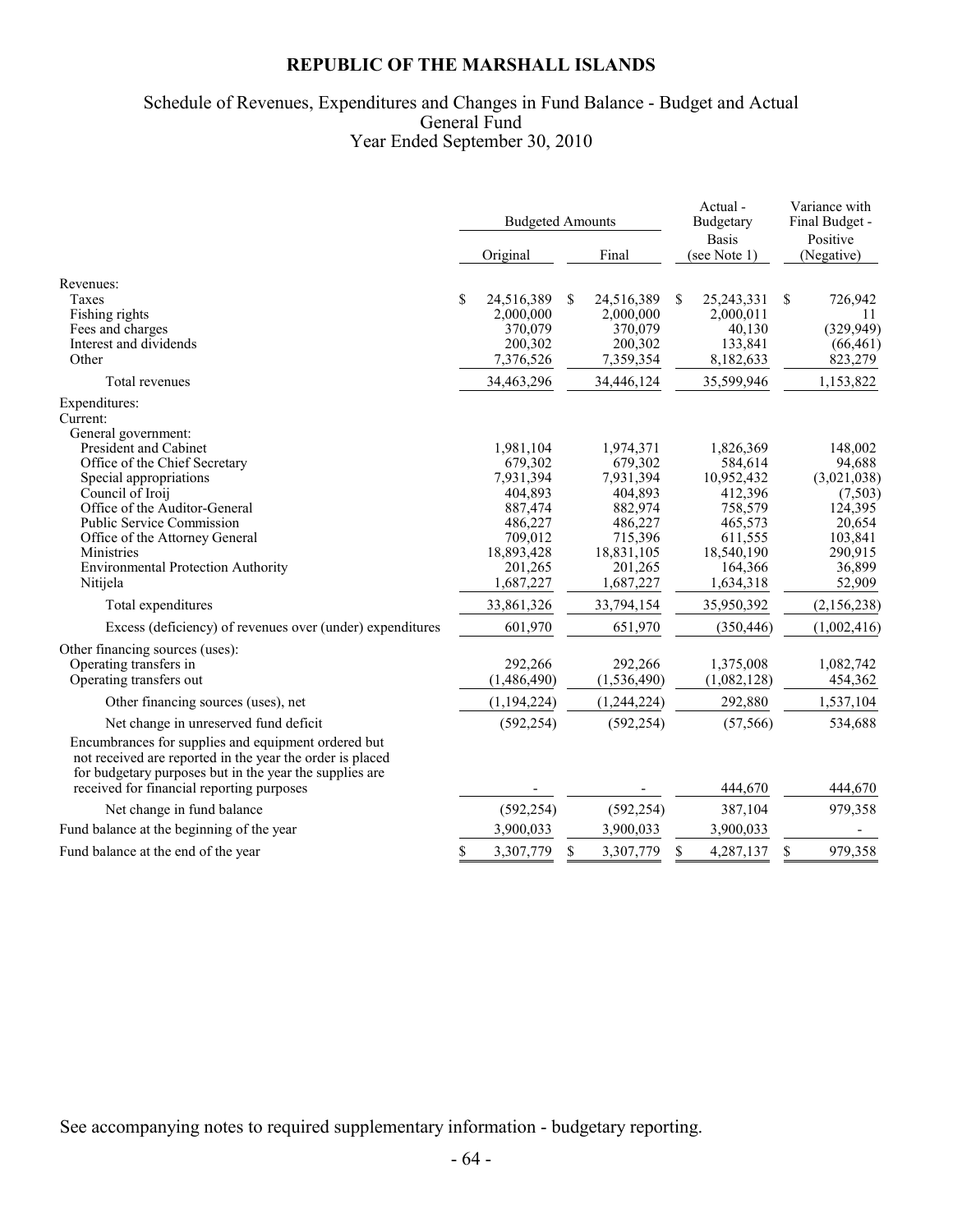### Notes to Required Supplementary Information - Budgetary Reporting September 30, 2010

#### (1) Budgetary Information

The Secretary of Finance and the Chief Budget Officer present to the Cabinet, prior to September 30, proposed budget estimates for the fiscal year commencing October 1. The budget estimates include the overall and total proposed expenditures of RepMar and the means of financing those expenditures. The Cabinet reviews and approves these estimates making changes, as it deems appropriate. The Appropriation Committee of the Nitijela, during the second sitting of the regular session of the Nitijela, holds public hearings at which time Ministries and Offices are required to justify their budget estimates. During the second sitting of the Nitijela, an appropriation bill, as required by the Constitution, is introduced and budget estimates are then legally enacted by the Nitijela.

The Budget Act for fiscal year 2010, Public Law No. 2009-30, was passed by the Nitijela on September 18, 2009. Formal budget integration is employed as a management control device during the year for all funds. The Cabinet has the authority to reprogram budgeted estimates in accordance with the Constitution. All annual appropriations lapse at fiscal year end unless otherwise specified by law. Supplemental appropriations may occur throughout the year. Supplemental appropriations may occur throughout the year. Unexpended encumbrances at each fiscal year end are carried forward until they are expended or canceled without further legislative action. RepMar does not establish budgets for the operations of its other governmental funds.

Encumbrance accounting is employed in governmental funds. For budgetary purposes, the encumbrances (i.e., purchase orders, contracts) are considered expenditures when incurred. For GAAP reporting purposes, encumbrances outstanding at year end are reported as reservations of fund balances and do not constitute expenditures or liabilities because the commitments will be reappropriated and honored during the subsequent fiscal year.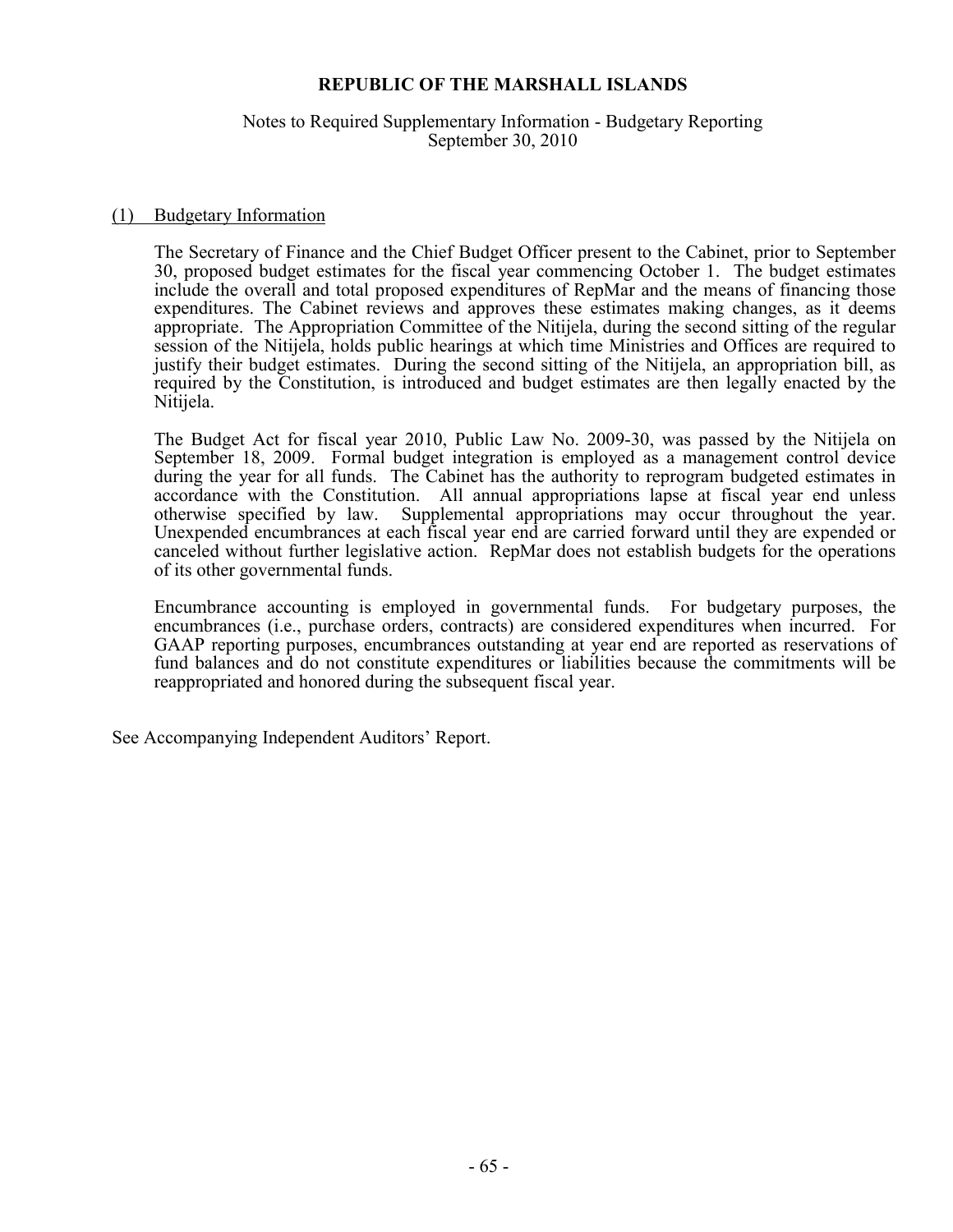# **OTHER SUPPLEMENTARY INFORMATION**

# **YEAR ENDED SEPTEMBER 30, 2010**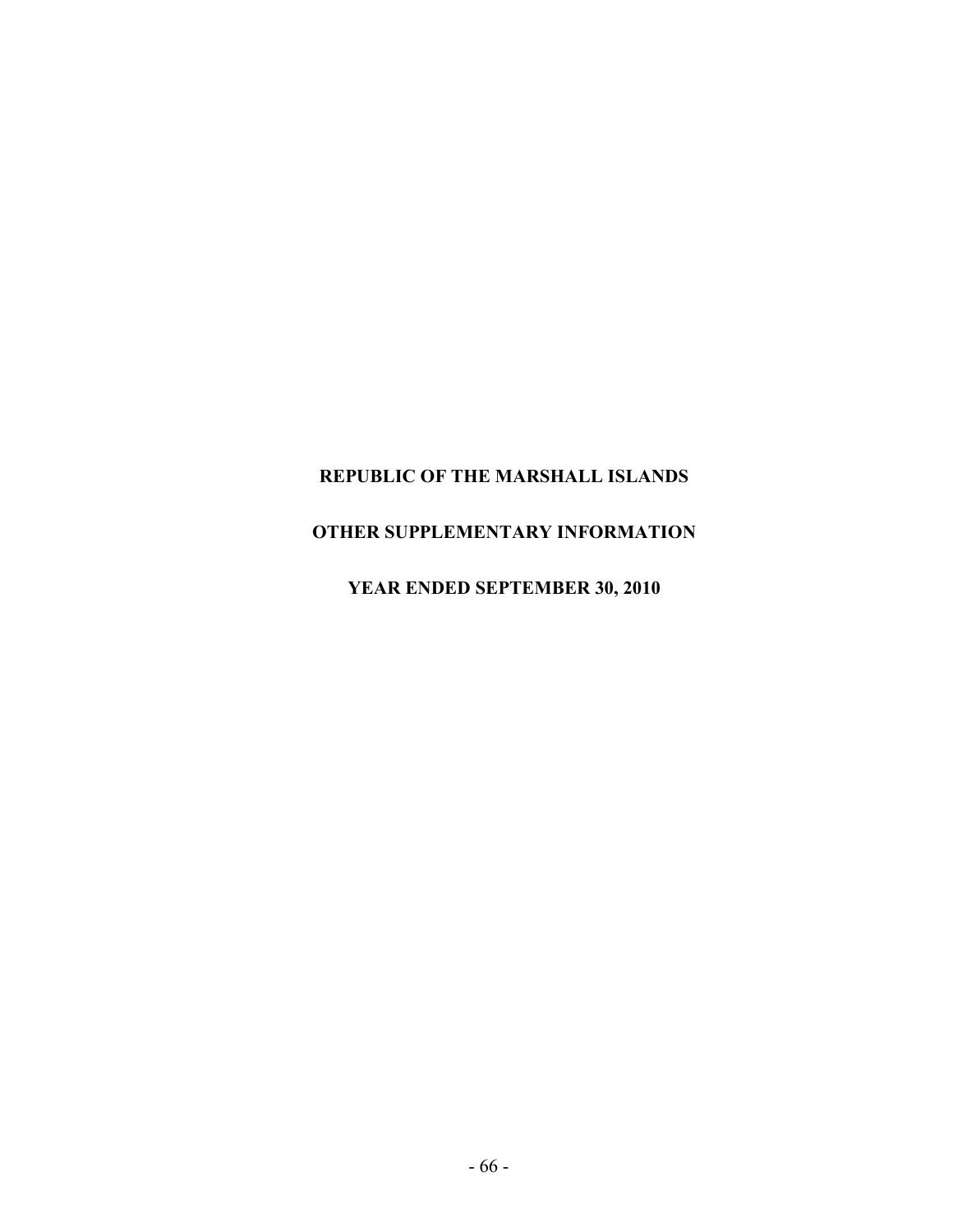# Combining Schedule of Expenditures by Account Governmental Funds Year Ended September 30, 2010

|                           |         |            |                      | Special<br>Revenue |                  | Permanent |                                |            |               |             |
|---------------------------|---------|------------|----------------------|--------------------|------------------|-----------|--------------------------------|------------|---------------|-------------|
|                           | General |            | Grants<br>Assistance |                    | Compact<br>Trust |           | Other<br>Governmental<br>Funds |            |               | Total       |
| Expenditures:             |         |            |                      |                    |                  |           |                                |            |               |             |
| Salaries and wages        | S.      | 15,782,277 | <sup>\$</sup>        | 18,137,092         | S                |           | \$                             | 1,600,059  | <sup>\$</sup> | 35,519,428  |
| Capital outlay            |         | 424,335    |                      | 11,770,226         |                  |           |                                | 301,190    |               | 12,495,751  |
| Grants and subsidies      |         | 6,861,726  |                      | 10,359,978         |                  |           |                                | 1,049,029  |               | 18,270,733  |
| Medical supplies          |         | 4,315      |                      | 277,565            |                  |           |                                | 4,205,876  |               | 4,487,756   |
| Contractual services      |         | 821,782    |                      | 3,553,215          |                  |           |                                | 1,225,656  |               | 5,600,653   |
| Travel                    |         | 1,135,017  |                      | 1,426,351          |                  |           |                                | 721,314    |               | 3,282,682   |
| Utilities                 |         | 2,541,355  |                      | 2,645,370          |                  |           |                                | 56,617     |               | 5,243,342   |
| Supplies and materials    |         | 381,319    |                      | 1,817,423          |                  |           |                                | 105,005    |               | 2,303,747   |
| Leased housing            |         | 619,813    |                      | 1,193,606          |                  |           |                                | 59,250     |               | 1,872,669   |
| POL                       |         | 418,077    |                      | 339,543            |                  |           |                                | 62,598     |               | 820,218     |
| Rentals                   |         | 1,250,181  |                      | 168,860            |                  |           |                                | 43,055     |               | 1,462,096   |
| Food stuffs               |         | 205,875    |                      | 1,345,262          |                  |           |                                | 14,152     |               | 1,565,289   |
| Professional services     |         | 475,782    |                      | 343,171            |                  |           |                                | 268,152    |               | 1,087,105   |
| Principal repayment       |         | 1,325,133  |                      | 1,122,477          |                  |           |                                |            |               | 2,447,610   |
| Interest                  |         | 892,842    |                      |                    |                  |           |                                |            |               | 892,842     |
| Allowances                |         | 767,899    |                      | 30,618             |                  |           |                                | 14,864     |               | 813,381     |
| Communications            |         | 515,075    |                      | 330,110            |                  |           |                                | 139,131    |               | 984,316     |
| Freight                   |         | 27,632     |                      | 63,345             |                  |           |                                | 78,040     |               | 169,017     |
| Printing and reproduction |         | 71,230     |                      | 106,877            |                  |           |                                | 25,282     |               | 203,389     |
| Insurance                 |         | 69,727     |                      | 25,365             |                  |           |                                | 19,721     |               | 114,813     |
| Other                     |         | 919,165    |                      | 3,213,981          |                  |           |                                | 479,790    |               | 4,612,936   |
|                           | \$      | 35,510,557 |                      | 58,270,435         | \$               |           | \$                             | 10,468,781 |               | 104,249,773 |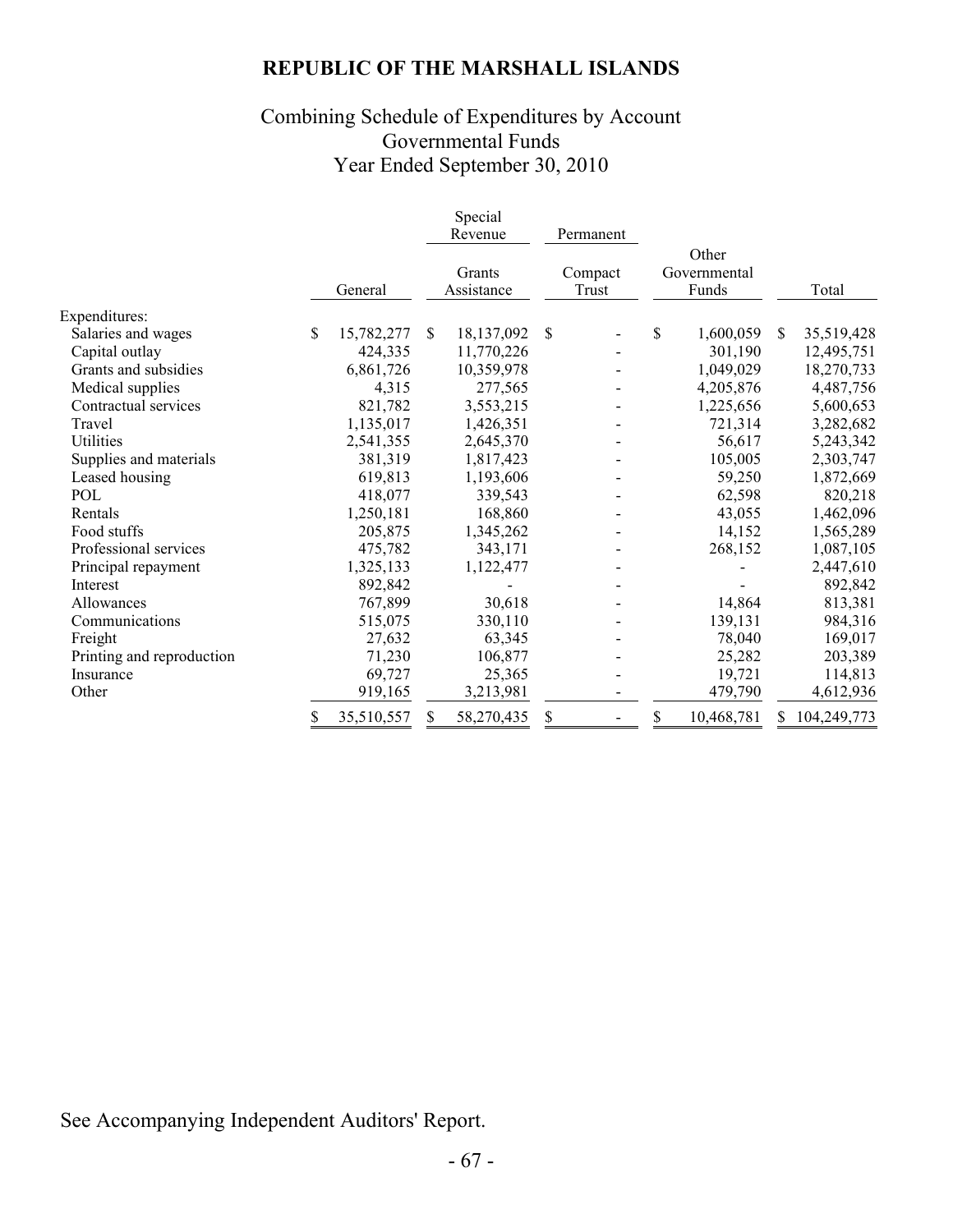# GENERAL FUND

September 30, 2010

The general fund is used to account for resources traditionally associated with government, which are not required legally or by sound financial management to be accounted for in another fund.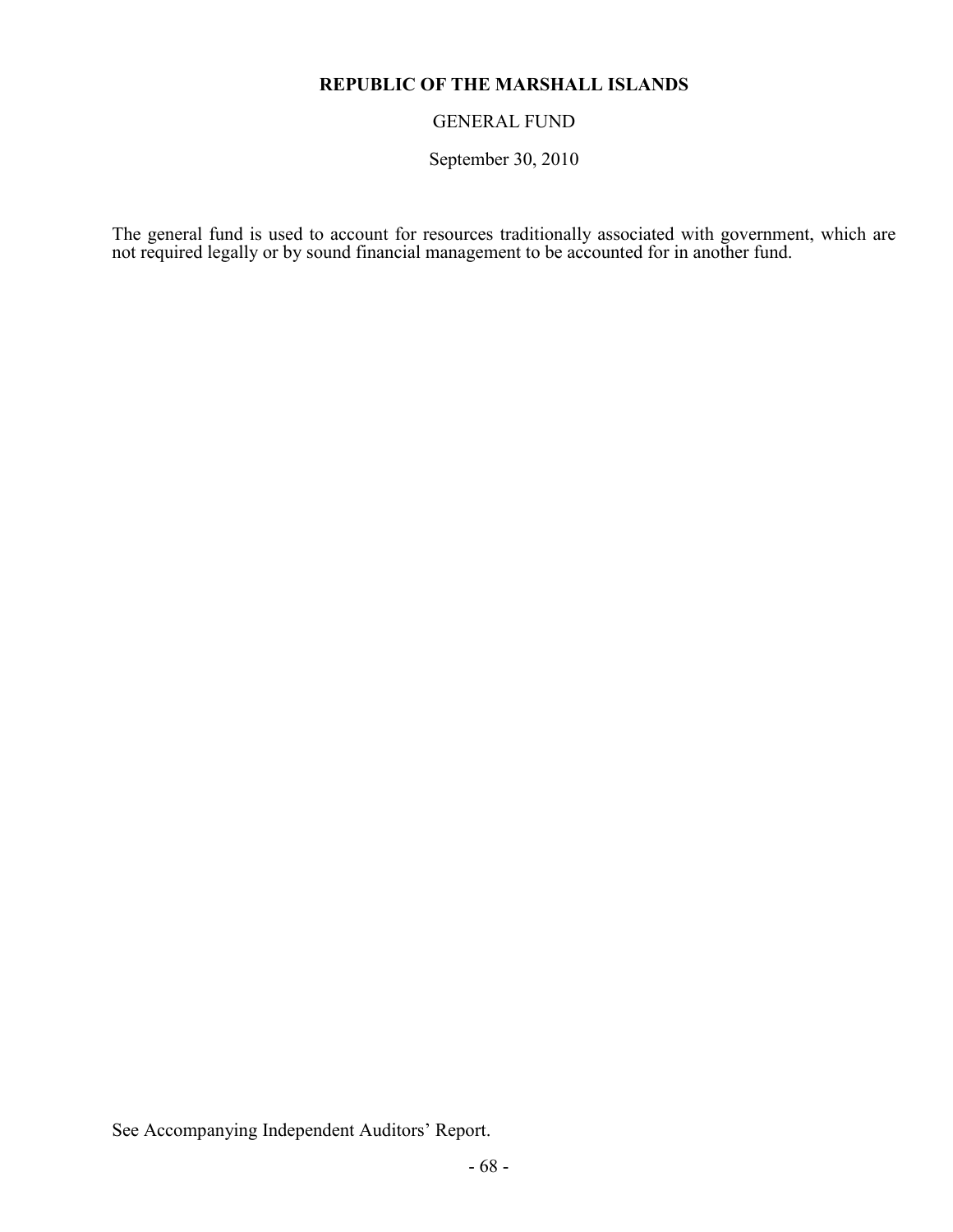### Schedule of Revenues, Expenditures by Function, and Changes in Fund Balance - General Fund Year Ended September 30, 2010 (with comparative totals for the year ended September 30, 2009)

|                                                                             | 2010              | 2009             |
|-----------------------------------------------------------------------------|-------------------|------------------|
| Revenues:                                                                   |                   |                  |
| Taxes:                                                                      |                   |                  |
| Income                                                                      | \$<br>10,811,629  | -S<br>11,203,742 |
| Import                                                                      | 7,027,847         | 6,422,748        |
| Gross revenue                                                               | 6,209,142         | 5,394,373        |
| Fuel                                                                        | 693,782           | 715,327          |
| Penalties and interest                                                      | 89,896            | 77,133           |
| Other                                                                       | 411,035           | 515,428          |
|                                                                             | 25, 243, 331      | 24,328,751       |
| Fishing rights                                                              | 2,000,011         | 1,500,000        |
| Fees and charges                                                            | 40,130            | 31,330           |
| Interest and dividends                                                      | 133,841           | 92,428           |
| Other:                                                                      |                   |                  |
| Taiwan grant                                                                | 4,000,000         | 4,000,000        |
| Ship registry                                                               | 3,000,000         | 3,250,000        |
| Other grants                                                                |                   | 40,153           |
| Other                                                                       | 1,182,633         | 450,088          |
|                                                                             | 8,182,633         | 7,740,241        |
| Total revenues                                                              | 35,599,946        | 33,692,750       |
| Expenditures:                                                               |                   |                  |
| President and Cabinet:                                                      |                   |                  |
| Office of the President                                                     | 410,513           | 368,032          |
| President and Ministers                                                     | 580,729           | 575,459          |
| Cabinet Operations                                                          | 392,282           | 418,764          |
| Customary Law Commission                                                    | 161,501           | 152,512          |
| RMI/USP Joint Secondary Education Project                                   | 272,356           | 222,880          |
|                                                                             | 1,817,381         | 1,737,647        |
|                                                                             |                   |                  |
| Office of the Chief Secretary:<br>Administration                            |                   |                  |
|                                                                             | 248,303           | 280,845          |
| Deputy Chief Secretary - Ebeye                                              | 71,426            | 93,286           |
| Economic Policy, Planning and Statistics Office                             | 150,684<br>72,414 | 173,251          |
| Office of Environmental Planning and Policy Coordination<br>Disaster Office | 36,011            | 74,991<br>30,448 |
|                                                                             | 578,838           | 652,821          |
|                                                                             |                   |                  |
| Special appropriations:                                                     |                   |                  |
| Presidential summit                                                         |                   | 14,999           |
| Outer Islands Development Projects                                          |                   | 291,379          |
| Marshall Islands Shipping Corporation                                       | 894,600           | 994,000          |
| Alele Corporation                                                           | 64,429            | 66,928           |
| <b>RMI National Census</b>                                                  | 4,356             |                  |
| Kumit Wellness Center                                                       | 99,400            |                  |
| <b>Centralized Utility Billings</b>                                         | 1,266,717         |                  |
| Land leases                                                                 | 865,778           | 865,184          |
| Majuro Landowners electricity bills                                         | 1,150,219         |                  |
| Leased housing                                                              | 212,017           | 198,428          |
| Marshall Islands Visitors Authority                                         | 39,760            | 149,100          |
| MWSC water subsidy                                                          | 37,150            | 93,310           |
| Contingencies                                                               | 212,145           | 450,000          |
| International subscriptions/membership fees                                 | 352,107           | 308,116          |
| Prior Year Liabilities                                                      | 478,181           |                  |
| Ebeye Public Works                                                          | 397,600           | 248,500          |
| Copra price stabilization subsidy                                           | 1,318,002         | 589,185          |
| ADB loan repayment                                                          | 2,217,975         | 1,290,297        |
| General Election and Constitutional Convention                              | 29,820            | 43,868           |
| National Energy Support Account                                             |                   | 2,988,843        |
| Marshall Islands National Telecommunications Authority                      | 1,015,064         |                  |
| Air Marshall Islands                                                        | 235,541           | 325,000          |
|                                                                             | 10,890,861        | 8,917,137        |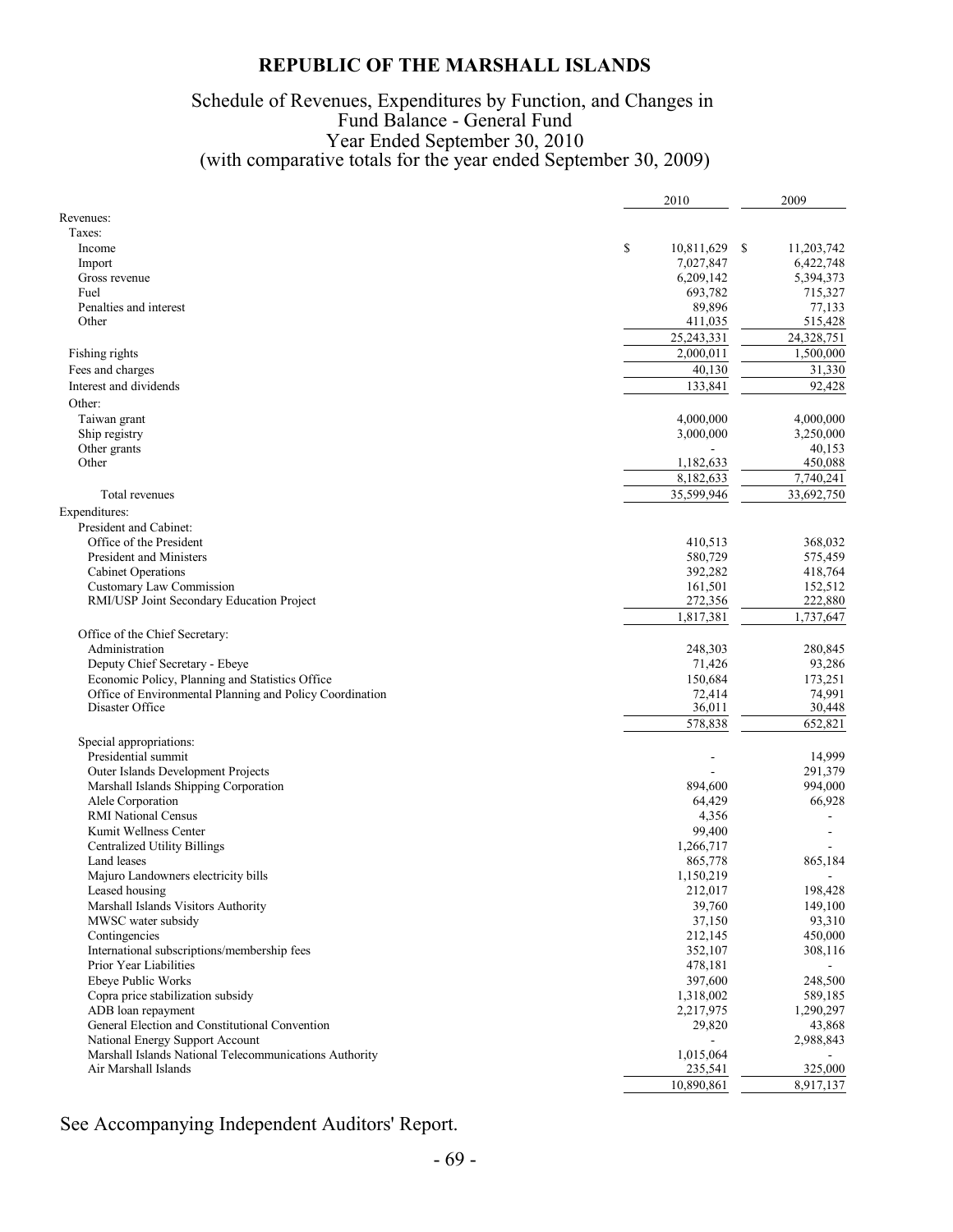### Schedule of Revenues, Expenditures by Function, and Changes in Fund Balance - General Fund, Continued Year Ended September 30, 2010 (with comparative totals for the year ended September 30, 2009)

|                                                                                              | 2010                   | 2009                   |
|----------------------------------------------------------------------------------------------|------------------------|------------------------|
| Expenditures, continued:                                                                     |                        |                        |
| Council of Iroij:                                                                            |                        |                        |
| Administration                                                                               | 86,902                 | 118.658                |
| Members                                                                                      | 324,105                | 331,562                |
|                                                                                              | 411,007                | 450,220                |
| Nitijela:                                                                                    |                        |                        |
| Operations                                                                                   | 475,505                | 513,011                |
| General membership                                                                           | 1,012,430              | 987,978<br>28,736      |
| Speaker's contingency<br>Committee                                                           | 77,193<br>4,077        | 49,269                 |
| Legislative counsel                                                                          | 61,416                 | 47,287                 |
|                                                                                              | 1,630,621              | 1,626,281              |
| Office of the Auditor-General:                                                               |                        |                        |
| Auditor-General salary                                                                       |                        | 4,638                  |
| Operations                                                                                   | 218,237                | 184,288                |
| Single audit - local match                                                                   | 316,657                | 424,624                |
|                                                                                              | 534,894                | 613,550                |
| Public Service Commission:                                                                   |                        |                        |
| Members                                                                                      | 92,564                 | 92,547                 |
| Administration                                                                               | 370,367                | 355,279                |
|                                                                                              | 462,931                | 447,826                |
| Office of the Attorney General                                                               | 608,980                | 591,330                |
| Ministries:                                                                                  |                        |                        |
| Ministry of Education                                                                        | 3,584,535              | 3,667,951              |
| Ministry of Health and Environment                                                           | 2,584,021              | 2,568,717              |
| Ministry of Transportation and Communication                                                 | 510,705                | 581,833                |
| Ministry of Resources and Development                                                        | 604,897                | 586,356                |
| Ministry of Internal Affairs                                                                 | 1,928,165              | 1,909,202              |
| Ministry of Justice                                                                          | 2,929,900              | 2,881,084              |
| Ministry of Finance                                                                          | 2,330,693<br>2,840,319 | 2,729,547<br>2,636,204 |
| Ministry of Foreign Affairs and Trade<br>Ministry of Public Works                            | 1,097,632              | 1,135,624              |
|                                                                                              | 18,410,867             | 18,696,518             |
| <b>Environmental Protection Authority</b>                                                    | 164,177                | 170,430                |
| Total expenditures                                                                           | 35,510,557             | 33,903,760             |
| Excess (deficiency) of revenues over (under) expenditures                                    | 89,389                 | (211, 010)             |
|                                                                                              |                        |                        |
| Other financing sources:<br>Operating transfers in:                                          |                        |                        |
| Republic of China Fund                                                                       | 947,841                | 752,965                |
| Ministry of Justice Fund                                                                     | 427,167                | 346,287                |
| Total other financing sources                                                                | 1,375,008              | 1.099.252              |
| Other financing uses:                                                                        |                        |                        |
| Operating transfers out:                                                                     |                        |                        |
| Judiciary Fund                                                                               | 672,025                | 866,354                |
| Postal Services Fund                                                                         |                        | 121,813                |
| Marshall Islands Health Fund                                                                 |                        | 140,000                |
| Marshall Islands Scholarship, Grant and Loan Board Fund                                      | 120,631                | 98,961                 |
| Nuclear Claims Tribunal                                                                      |                        | 50,000                 |
| Local Government Fund                                                                        | 284,637                | 280,447                |
| Total other financing uses                                                                   | 1,077,293              | 1,557,575              |
| Net change in fund balance                                                                   | 387,104                | (669, 333)             |
| Fund balance at the beginning of the year, as previously reported<br>Prior-period adjustment | 3,900,033              | 5,069,366<br>(500,000) |
| Fund balance at the beginning of the year, as restated                                       | 3,900,033              | 4,569,366              |
| Fund balance at the end of the year                                                          | 4,287,137<br>\$        | 3,900,033              |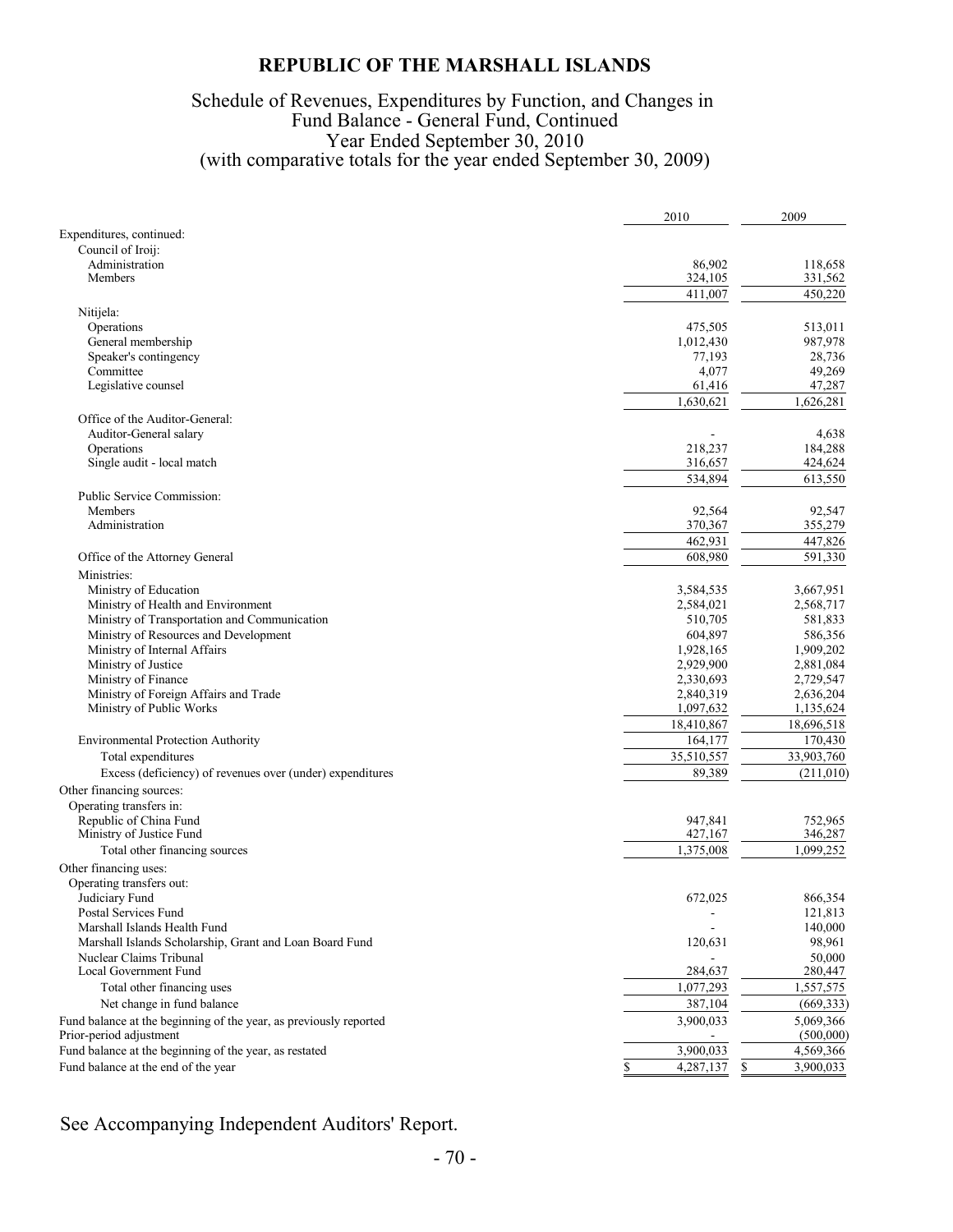### Schedule of Revenues, Expenditures and Changes in Fund Balance Budget and Actual - General Fund Year Ended September 30, 2010

|                                                        | <b>Budgeted Amounts</b> |    |                          |                                   |                          |
|--------------------------------------------------------|-------------------------|----|--------------------------|-----------------------------------|--------------------------|
|                                                        | Original                |    | Final                    | Actual-<br><b>Budgetary Basis</b> | Variance                 |
| Revenues:                                              |                         |    |                          |                                   |                          |
| Taxes:                                                 |                         |    |                          |                                   |                          |
| Income                                                 | \$<br>10,402,885        | -S | 10,402,885 \$            | 10,811,629 \$                     | 408,744                  |
| Import                                                 | 7,892,217               |    | 7,892,217                | 7,027,847                         | (864,370)                |
| Gross revenue                                          | 5,159,232               |    | 5,159,232                | 6,209,142                         | 1,049,910                |
| Fuel                                                   | 491,156                 |    | 491,156                  | 693,782                           | 202,626                  |
| Penalties and interest<br>Other                        | 95,000<br>475,899       |    | 95,000<br>475,899        | 89,896<br>411,035                 | (5,104)                  |
|                                                        |                         |    |                          |                                   | (64, 864)                |
|                                                        | 24,516,389              |    | 24,516,389               | 25,243,331                        | 726,942                  |
| Fishing rights                                         | 2,000,000               |    | 2,000,000                | 2,000,011                         | 11                       |
| Fees and charges                                       | 370,079                 |    | 370,079                  | 40,130                            | (329, 949)               |
| Interest and dividends                                 | 200,302                 |    | 200,302                  | 133,841                           | (66, 461)                |
| Taiwan grant                                           | 4,000,000               |    | 4,000,000                | 4,000,000                         |                          |
| Ship registry                                          | 3,000,000               |    | 3,000,000                | 3,000,000                         |                          |
| Other                                                  | 376,526                 |    | 359,354                  | 1,182,633                         | 823,279                  |
|                                                        | 7,376,526               |    | 7,359,354                | 8,182,633                         | 823,279                  |
| Total revenues                                         | 34,463,296              |    | 34,446,124               | 35,599,946                        | 1,153,822                |
| Expenditures:                                          |                         |    |                          |                                   |                          |
| President and Cabinet:                                 |                         |    |                          |                                   |                          |
| Office of the President                                | 458,506                 |    | 469,578                  | 416,474                           | 53,104                   |
| President and Ministers                                | 586,445                 |    | 593,546                  | 580,729                           | 12,817                   |
| <b>Cabinet Operations</b>                              | 487,794                 |    | 462,892                  | 395,009                           | 67,883                   |
| <b>Customary Law Commission</b>                        | 176,003                 |    | 175,999                  | 161,801                           | 14,198                   |
| RMI/USP Joint Secondary Education Project              | 272,356                 |    | 272,356                  | 272,356                           | $\sim$                   |
|                                                        | 1,981,104               |    | 1,974,371                | 1,826,369                         | 148,002                  |
| Office of the Chief Secretary:                         |                         |    |                          |                                   |                          |
| Administration                                         | 272.891                 |    | 251,789                  | 250,758                           | 1,031                    |
| Deputy Chief Secretary - Ebeye                         | 70,003                  |    | 70,003                   | 71,534                            | (1, 531)                 |
| <b>EPPSO</b>                                           | 199,583                 |    | 222,063                  | 150.684                           | 71,379                   |
| <b>OEPPC</b>                                           | 93,437                  |    | 93,437                   | 75,627                            | 17,810                   |
| Disaster Office                                        | 43,388                  |    | 42,010                   | 36,011                            | 5,999                    |
|                                                        | 679,302                 |    | 679,302                  | 584,614                           | 94,688                   |
| Special appropriations:                                |                         |    |                          |                                   |                          |
| Marshall Islands Shipping Corporation                  | 894,600                 |    | 894,600                  | 894,600                           |                          |
| Alele Corporation                                      | 64,428                  |    | 64,428                   | 64,429                            | (1)                      |
| <b>RMI National Census</b>                             | 24,850                  |    | 24,850                   | 4,356                             | 20,494                   |
| Kumit Wellness Center                                  | 99,400                  |    | 99,400                   | 99,400                            |                          |
| <b>Centralized Utility Billings</b>                    | 442,827                 |    | 442,827                  | 1,312,462                         | (869, 635)               |
| Ebeye KALGOV                                           | 129,220                 |    | 129,220                  |                                   | 129,220                  |
| Land leases<br>Majuro Landowners Electricity           | 673,932<br>462,979      |    | 673,932<br>462,979       | 865,778<br>1,150,219              | (191, 846)<br>(687, 240) |
| Leased housing                                         | 222,014                 |    | 222,014                  | 216,365                           | 5,649                    |
| Marshall Islands Visitors Authority                    | 39,760                  |    | 39,760                   | 39,760                            |                          |
| MWSC water subsidy                                     | 89,460                  |    | 89,460                   | 37,150                            | 52,310                   |
| RMI Contingency Fund                                   | 198,800                 |    | 198,800                  | 212,145                           | (13, 345)                |
| International subscriptions/membership fees            | 349,354                 |    | 349,354                  | 352,107                           | (2,753)                  |
| Prior Year Liabilities                                 | 489,659                 |    | 489,659                  | 489,659                           |                          |
| Ebeye Public Works                                     | 397,600                 |    | 397,600                  | 397,600                           |                          |
| Copra price stabilization subsidy                      | 1,192,800               |    | 1,192,800                | 1,318,002                         | (125, 202)               |
| ADB loan repayment                                     | 2,080,191               |    | 2,080,191                | 2,217,975                         | (137, 784)               |
| <b>Constitution Day</b>                                | 29,820                  |    | 29,820                   | 29,820                            |                          |
| RMI - USP Arrears Payment                              | 49,700                  |    | 49,700                   |                                   | 49,700                   |
| Marshall Islands National Telecommunications Authority |                         |    |                          | 1,015,064                         | (1,015,064)              |
| Air Marshall Islands, Inc.                             |                         |    | $\overline{\phantom{a}}$ | 235,541                           | (235, 541)               |
|                                                        | 7,931,394               |    | 7,931,394                | 10,952,432                        | (3,021,038)              |
| Council of Iroij:                                      |                         |    |                          |                                   |                          |
| Administration                                         | 81,302                  |    | 82,092                   | 88,291                            | (6,199)                  |
| Members                                                | 323,591                 |    | 322,801                  | 324,105                           | (1,304)                  |
|                                                        | 404,893                 |    | 404,893                  | 412,396                           | (7,503)                  |
| Office of the Auditor-General:                         |                         |    |                          |                                   |                          |
| Auditor-General salary                                 | 41,977                  |    | 41,977                   |                                   | 41,977                   |
| Operations                                             | 269,547                 |    | 269,547                  | 218,237                           | 51,310                   |
| Single audit - local match                             | 575,950                 |    | 571,450                  | 540,342                           | 31,108                   |
|                                                        | 887,474                 |    | 882,974                  | 758,579                           | 124,395                  |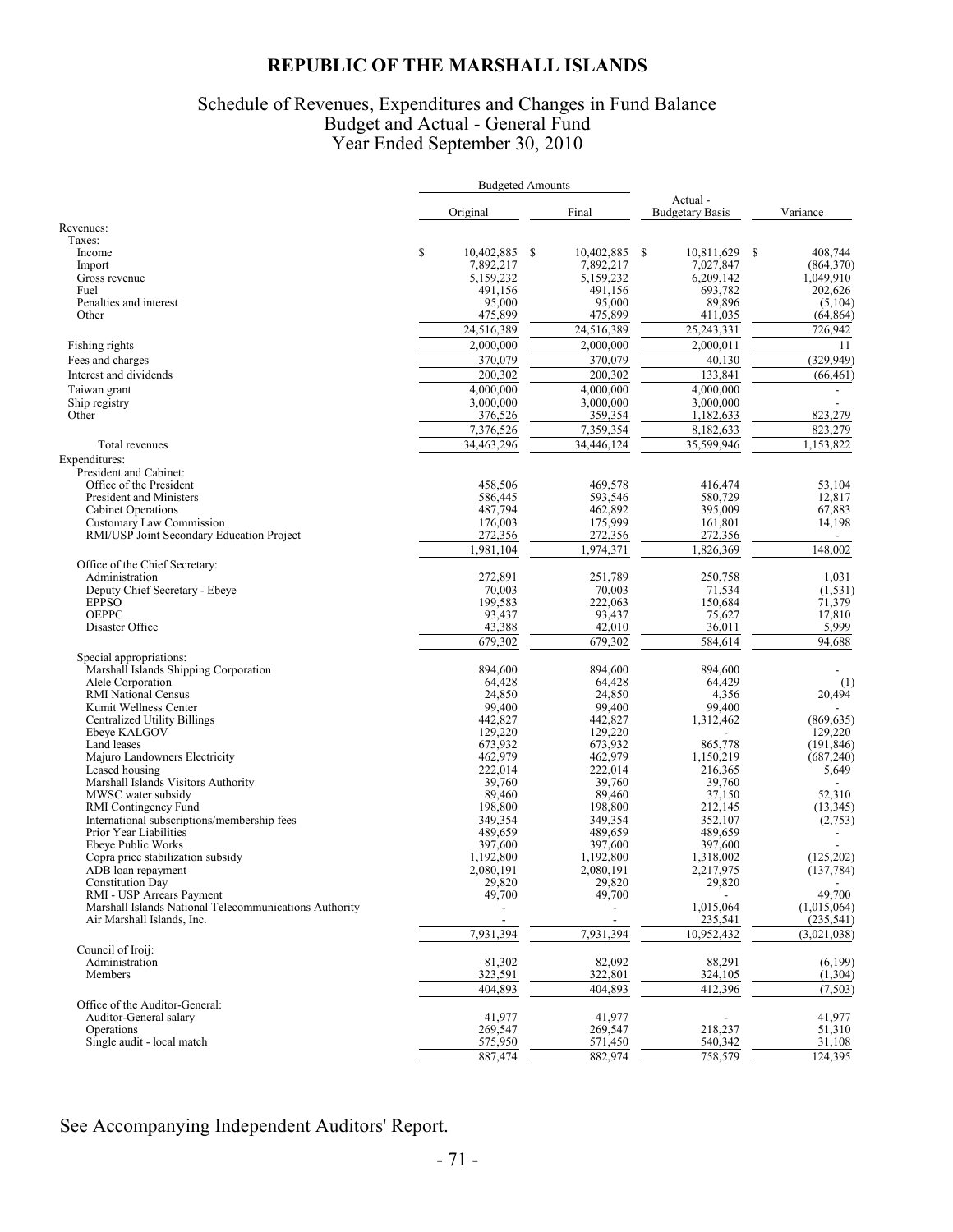### Schedule of Revenues, Expenditures and Changes in Fund Balance, Continued Budget and Actual - General Fund Year Ended September 30, 2010

|                                                                                                                      |                 | <b>Budgeted Amounts</b> |                                    |               |
|----------------------------------------------------------------------------------------------------------------------|-----------------|-------------------------|------------------------------------|---------------|
|                                                                                                                      | Original        | Final                   | Actual -<br><b>Budgetary Basis</b> | Variance      |
| Expenditures, continued:                                                                                             |                 |                         |                                    |               |
| Public Service Commission:                                                                                           |                 |                         |                                    |               |
| Members                                                                                                              | 92,825          | 92,825                  | 92,564                             | 261           |
| Administration                                                                                                       | 393,402         | 393,402                 | 373,009                            | 20,393        |
|                                                                                                                      | 486,227         | 486,227                 | 465,573                            | 20.654        |
| Office of the Attorney General                                                                                       | 709,012         | 715,396                 | 611,555                            | 103,841       |
| Ministries:                                                                                                          |                 |                         |                                    |               |
| Ministry of Education                                                                                                | 3,757,586       | 3,757,586               | 3,588,573                          | 169,013       |
| Ministry of Health and Environment                                                                                   | 3,046,116       | 3,045,941               | 2,610,806                          | 435,135       |
| Ministry of Transportation and Communication                                                                         | 658,429         | 658,506                 | 520,207                            | 138,299       |
| Ministry of Resources and Development                                                                                | 661,149         | 660,310                 | 608,336                            | 51,974        |
| Ministry of Internal Affairs                                                                                         | 2,019,372       | 1,968,890               | 1,950,905                          | 17,985        |
| Ministry of Justice                                                                                                  | 2,946,558       | 2,939,855               | 2,934,031                          | 5,824         |
| Ministry of Finance                                                                                                  | 2,097,628       | 2,095,497               | 2,367,074                          | (271, 577)    |
| Ministry of Foreign Affairs and Trade                                                                                | 2,581,472       | 2,579,324               | 2,855,697                          | (276, 373)    |
| Ministry of Public Works                                                                                             | 1,125,118       | 1,125,196               | 1,104,561                          | 20,635        |
|                                                                                                                      | 18,893,428      | 18,831,105              | 18,540,190                         | 290,915       |
| <b>Environmental Protection Authority</b>                                                                            | 201,265         | 201,265                 | 164,366                            | 36.899        |
| Nitijela:                                                                                                            |                 |                         |                                    |               |
| Operations                                                                                                           | 512,637         | 539,141                 | 478,402                            | 60,739        |
| General Membership                                                                                                   | 976,615         | 1,001,580               | 1,013,230                          | (11,650)      |
| Speaker's Contingency                                                                                                | 83,928          | 83,986                  | 77,193                             | 6,793         |
| Committee                                                                                                            | 47.004          | 3,771                   | 4.077                              | (306)         |
| Legislative Counsel                                                                                                  | 67,043          | 58,749                  | 61,416                             | (2,667)       |
|                                                                                                                      | 1,687,227       | 1,687,227               | 1,634,318                          | 52,909        |
| Total expenditures                                                                                                   | 33,861,326      | 33,794,154              | 35,950,392                         | (2, 156, 238) |
| Excess (deficiency) of revenues over (under) expenditures                                                            | 601,970         | 651,970                 | (350, 446)                         | (1,002,416)   |
| Other financing sources:<br>Operating transfers in:                                                                  |                 |                         |                                    |               |
| Republic of China Fund                                                                                               | 42,266          | 42,266                  | 947,841                            | 905,575       |
| Ministry of Justice Fund                                                                                             | 250,000         | 250,000                 | 427,167                            | 177,167       |
|                                                                                                                      | 292,266         | 292,266                 | 1,375,008                          | 1.082.742     |
| Other financing uses:<br>Operating transfers out:                                                                    |                 |                         |                                    |               |
| Judiciary Fund                                                                                                       | 920,051         | 920,051                 | 676,860                            | 243,191       |
| Marshall Islands Scholarship, Grant and Loan Board Fund                                                              | 172,184         | 172,184                 | 120,631                            | 51,553        |
| Local Government Fund                                                                                                | 394,255         | 444,255                 | 284,637                            | 159,618       |
| Encumbrances for supplies and equipment ordered but not<br>received are reported in the year the order is placed for | 1,486,490       | 1,536,490               | 1,082,128                          | 454,362       |
| budgetary purposes but in the year the supplies are received                                                         |                 |                         |                                    |               |
| for financial reporting purposes                                                                                     |                 |                         | 444,670                            | 444,670       |
| Net change in unreserved fund deficit                                                                                | (592, 254)      | (592, 254)              | 387,104                            | 979,358       |
| Fund balance at the beginning of the year                                                                            | 3,900,033       | 3,900,033               | 3,900,033                          |               |
| Fund balance at the end of the year                                                                                  | \$<br>3,307,779 | \$<br>3,307,779         | $\mathsf{\$}$<br>4,287,137         | \$<br>979,358 |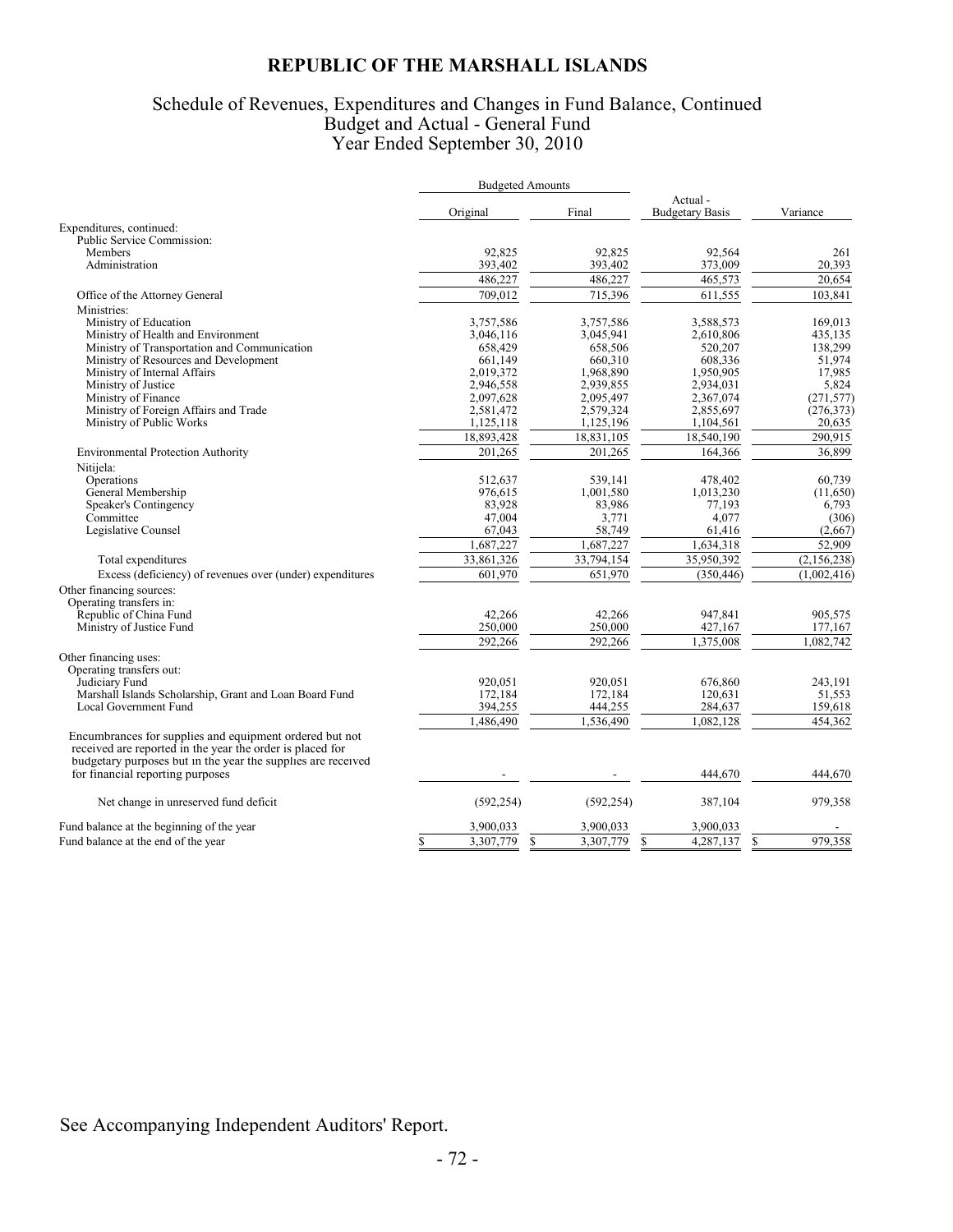### NONMAJOR GOVERNMENTAL FUNDS - SPECIAL REVENUE FUNDS

September 30, 2010

Special revenue funds are used to account for specific revenues that are legally restricted for particular purposes. A brief discussion of RepMar's Nonmajor Governmental Funds - Special Revenue Funds as of September 30, 2010, follows:

#### Reimbursable Fund

This fund accounts for the operations of the Majuro Weather Station that is funded by the United States Department of Commerce National Weather Service and overtime charges for Customs and Immigration personnel whose attendance is required at the various ports of entry into the Marshall Islands.

#### Public Works Fund

This fund was established under Public Law No. 2003-24 and accounts for all charges, fees and other monies collected or generated by the Ministry of Public Works.

#### Land Registration Authority Fund

This fund accounts for the operations of the Marshall Islands Land Registration Authority. This Authority was established under Public Law No. 2001-26 to provide a legal framework for registration of land in the Marshall Islands in order to encourage investment and to protect land interest holders.

#### Changed Circumstances Fund

This fund accounts for the expenditures related to the Changed Circumstances Study using excess annual proceeds from the Section 177 Nuclear Claims Trust Fund.

#### Labor (General) Fund

This fund accounts for the collection of all fees and charges levied under the Labor (Non-Resident Workers) Act of 2006 (Public Law No. 2006-60) as administered by the Ministry of Foreign Affairs and Trade.

#### Labor (Bond) Fund

This fund accounts for the collection of all bonds paid or forfeited by employers under the Labor (Non-Resident Workers) Act of 2006 (Public Law No. 2006-60) as administered by the Ministry of Foreign Affairs and Trade.

#### Judiciary Fund

This fund accounts for all financial transactions related to RepMar's judicial system as required under Public Law No. 1989-69.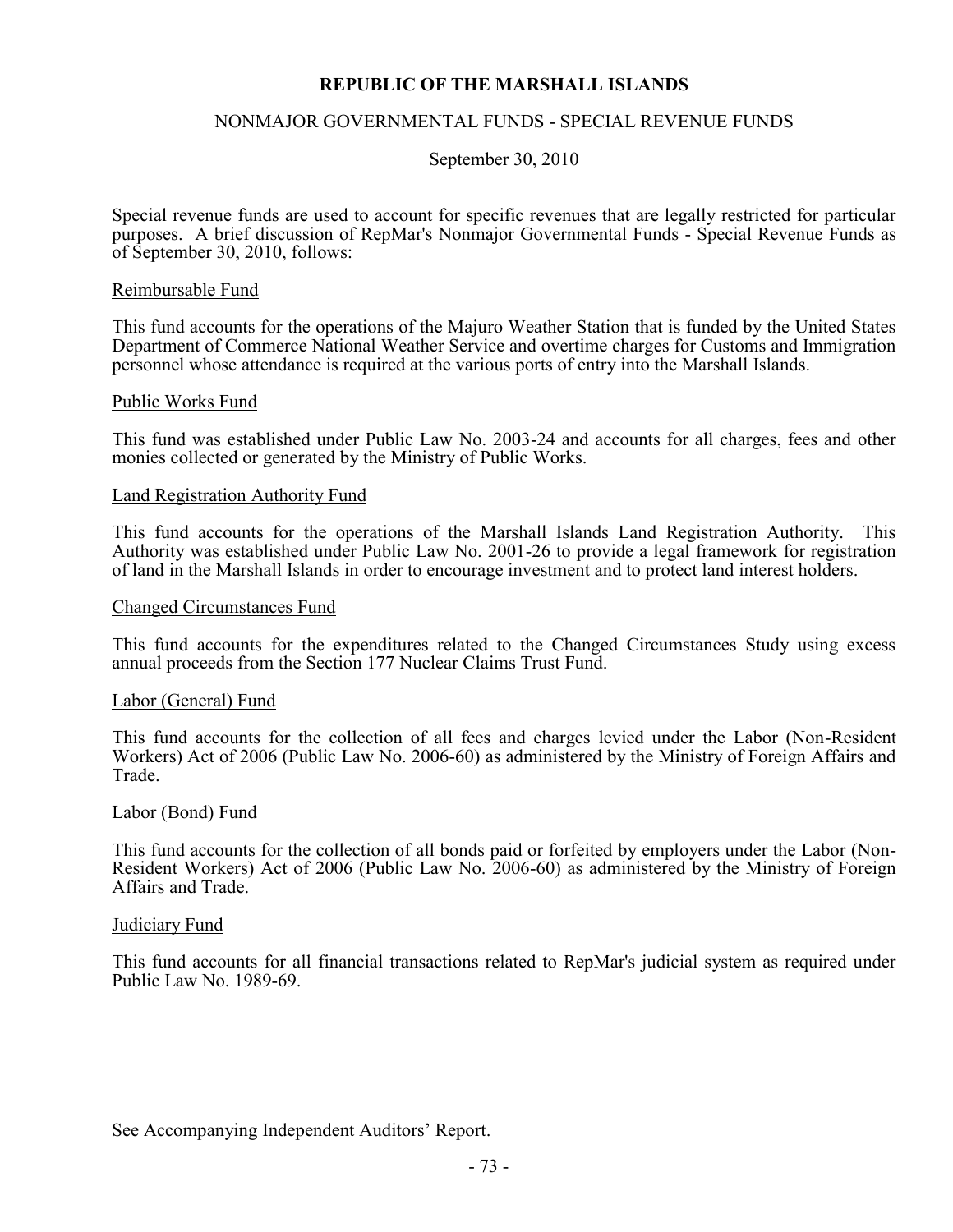### NONMAJOR GOVERNMENTAL FUNDS - SPECIAL REVENUE FUNDS

September 30, 2010

#### Ministry of Justice Fund

This fund accounts for specific operations of both the Department of Public Safety and Ministry of Justice. This fund was established under Public Law No. 1989-70 and administers fees and fines, as collected by the courts with respect to violation of National Government laws, and any appropriations made by the Nitijela for related purposes.

#### Marshall Islands Revised Code Fund

This fund accounts for the maintenance of the Marshall Islands Revised Code. This fund was established under Public Law No. 2006-61 to administer revenue received with respect to the sale and distribution of the Marshall Islands Revised code, and any appropriations made by the Nitijela for related purposes.

#### Alternative Energy Fund

This fund accounts for the development, marketing, and operation of alternative energy systems. This fund was established under Public Law No. 1989-63 to administer revenue received with respect to alternative energy systems, and any appropriations made by the Nitijela for related purposes.

#### National Environmental Protection Authority Fund

This fund accounts for the operations of the National Environmental Protection Authority. This fund was established under Public Law No. 1984-31, as amended by Public Law No. 1987-2, for the protection and management of the environment.

#### Resident Workers Training Account Fund

This fund was established under Public Law No. 1987-6 and accounts for all monies collected under the provisions of the Nonresident Workers Act 1983 from employers who employ non-resident workers, and accounts for all financial transactions of the National Training Council.

#### Postal Service Fund

This fund was established under Public Law No. 1985-4 to account for and administer monies collected and paid under the provisions of the Postal Service Act 1983 and any appropriations made by the Nitijela for related purposes.

#### Sea Patrol Fund

This fund was established under Public Law No. 1991-143 and accounts for all charges, fees and fines generated and received by the Sea Patrol Division through the use of the patrol boat M.V. Lomor.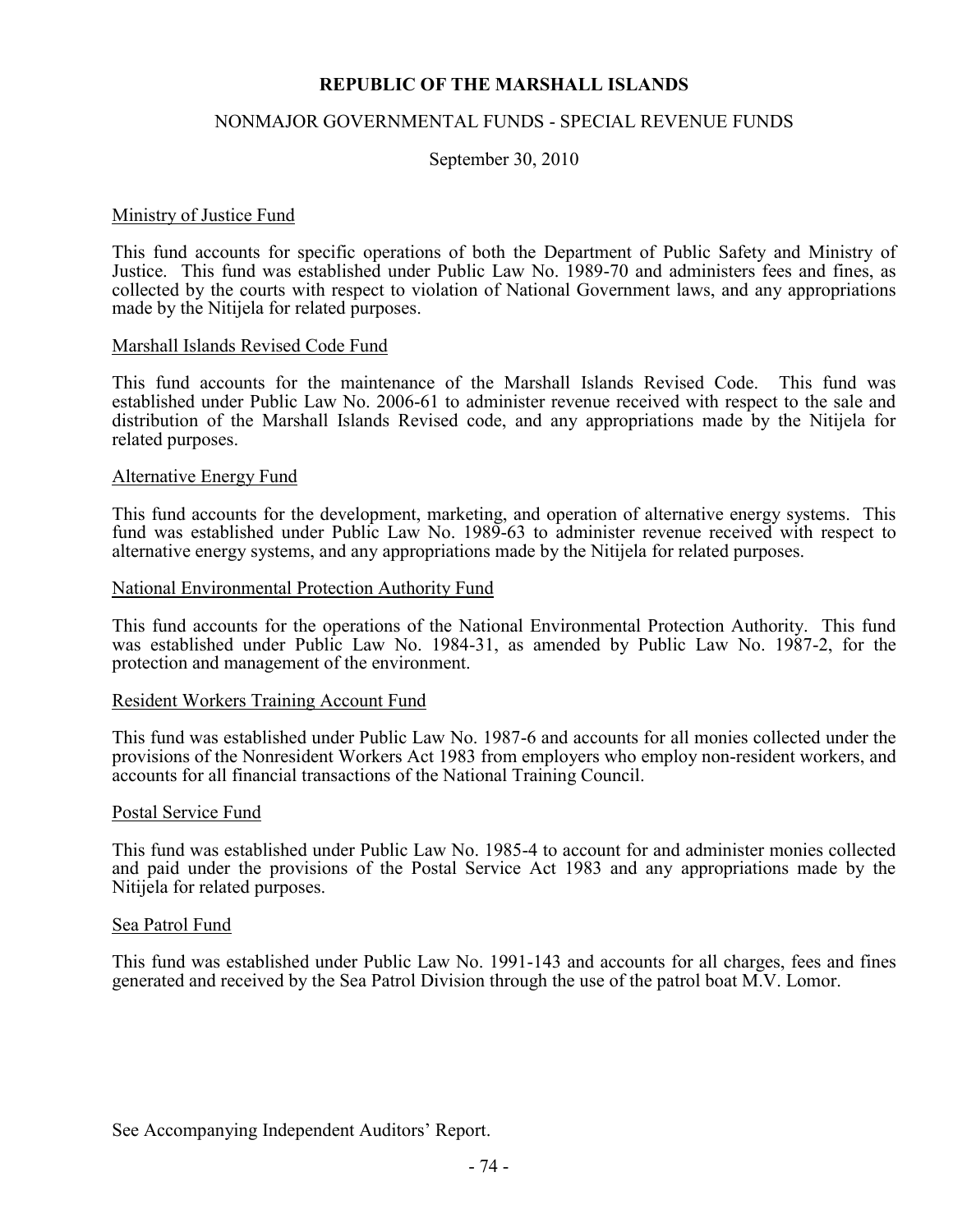### NONMAJOR GOVERNMENTAL FUNDS - SPECIAL REVENUE FUNDS

September 30, 2010

#### Transportation Services Fund

This fund was established under Public Law No. 2001-38 and accounts for all charges, fees and other monies collected or generated by the Ministry of Transportation and Communications through the use of their shipping vessels.

#### Registrar General Fund

This fund was established under Public Law No. 1992-4 and accounts for all charges, fees and monies collected or generated by the Ministry of Internal Affairs Registrar-General of Births, Deaths and Marriages.

#### Ministry of Internal Affairs Fund

This fund was established under Public Law No. 2003-84 and accounts for all charges, fees and monies collected or generated by Ministry of Internal Affairs through Radio V7AB, the Lands and Survey Division, the ID Card Section, the Sports and Recreation Division, and any other funds generated by the Ministry for a specific purpose.

#### Marshall Islands Development Authority (MIDA) Fund

This fund accounts for capital projects specified under Public Law No. 1988-14, Section 12 and Schedule 3, appropriated to MIDA from Capital Account funds provided under Section 211 of the Compact of Free Association. Those appropriations do not lapse at the end of the fiscal year, but continue until either the purpose of the appropriation is complete, or the funds are expended, whichever occurs first.

#### Local Government Fund

This fund accounts for the disbursement of funds to Local Governments. The fund was established under Public Law No. 1981-2 to channel monies appropriated by the Nitijela and granted by RepMar to local governments.

#### Asian Development Bank (ADB) Development Projects

This fund accounts for capital projects funded by Asian Development Bank loans. These projects include the fisheries development (ADB Loan Number 1102 MAR (SF)), typhoon emergency rehabilitation program (ADB Loan Number 1218 MAR (SF)), improvement of basic education (ADB Loan Number 1249 MAR (SF)), Majuro water supply project (ADB Loan Numbers 1250 MAR (SF) and 1389 RMI (SF)), improvement of health care (ADB Loan Number 1316 RMI (SF)), the Ebeye health and infrastructure project (ADB Loan Number 1694 RMI (SF)), and the skills training and vocational education project (ADB Loan Number 1791 RMI (SF)).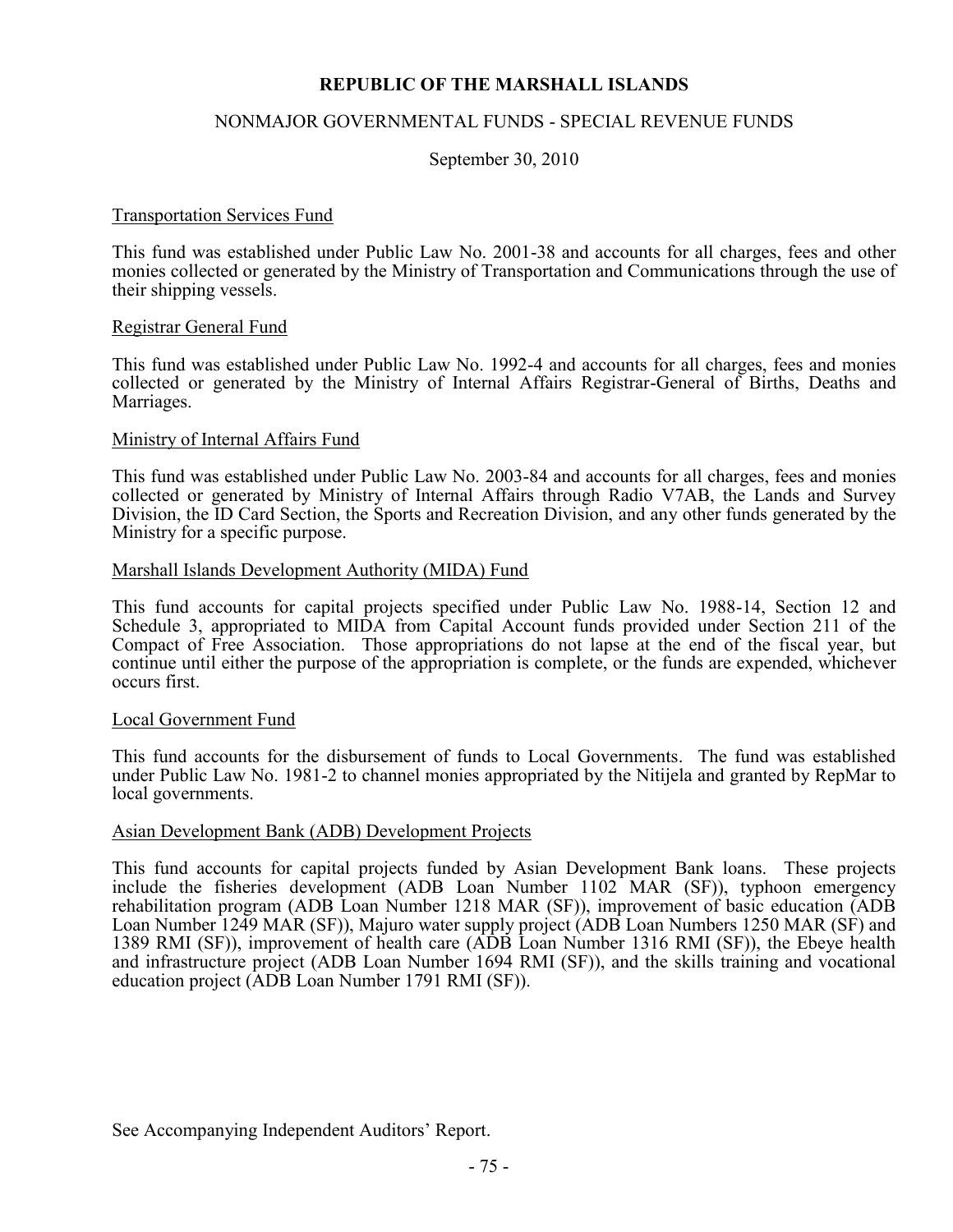### NONMAJOR GOVERNMENTAL FUNDS - SPECIAL REVENUE FUNDS

September 30, 2010

#### Four-Atoll Medical Fund

This fund accounts for transactions from the distribution of annual proceeds from the Nuclear Claims Trust Fund in accordance with Article II, Section 1(a) of the agreement between the Government of the United States and RepMar for the implementation of Section 177 of the Compact of Free Association.

#### Marshall Islands Scholarship Grant and Loan Board

This fund was established under Public Law No. 1979-19 and accounts for all disbursements of scholarship funds.

#### Health Care Revenue Fund

This fund was established under Public Law No. 1989-59 within the Ministry of Health and Environment to control the expenditure of funds for health care related services.

#### Marshall Islands Health Fund

This fund was established under Public Law No. 1990-75, as amended by Public Law Nos. 2001-31 and 2001-35, to account for the operations of the Basic and Supplemental Health Funds delivering comprehensive medical care to the residents of the Marshall Islands.

#### Nuclear Claims Tribunal

This fund accounts for all financial transactions arising from distributions made under the (Compact of Free Association) Section 177 Agreement as a result of the Nuclear Testing Program.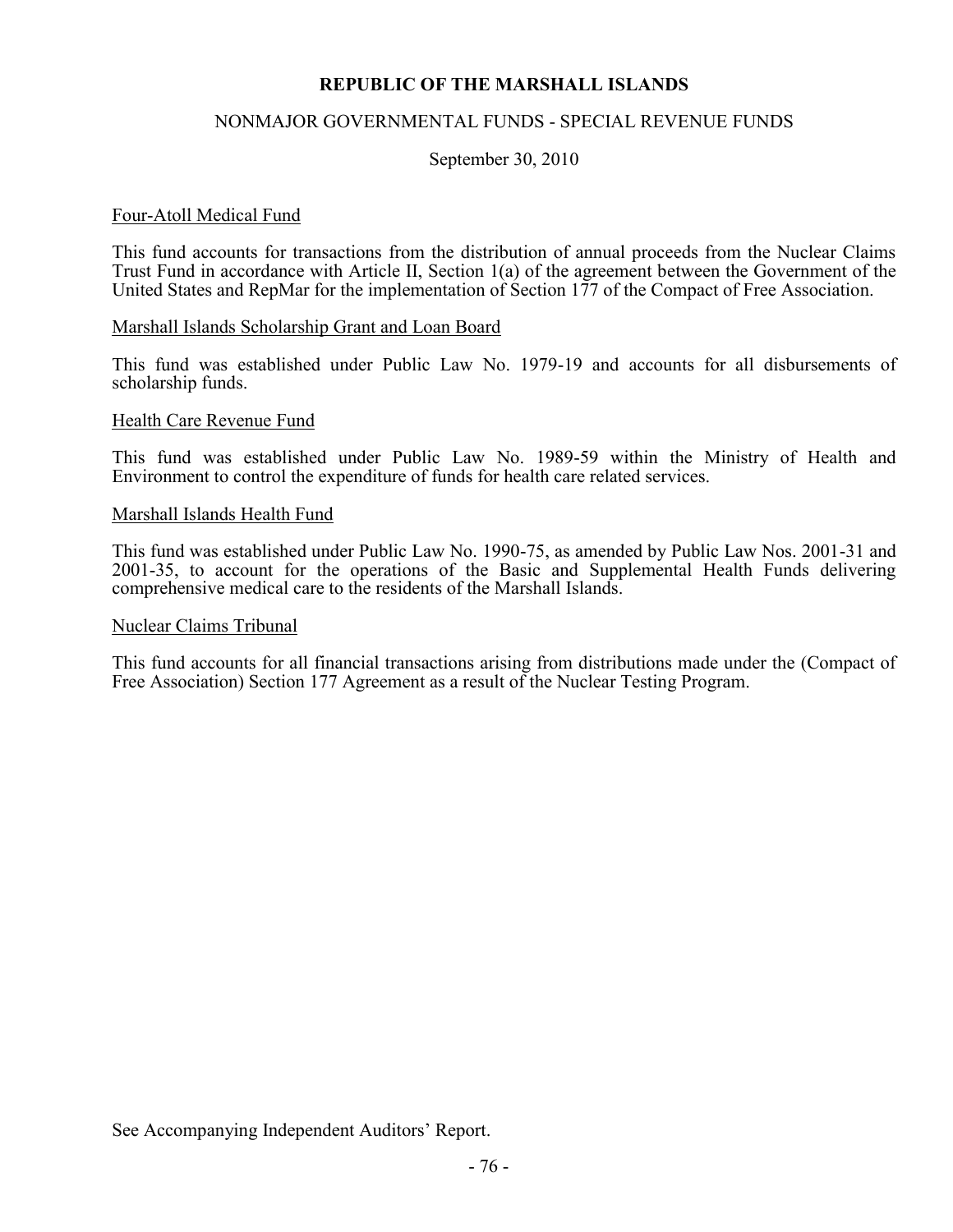### NONMAJOR GOVERNMENTAL FUNDS SPECIAL REVENUE FUNDS

### Combining Balance Sheet September 30, 2010

|                                                                                               |              | 200090       |               | 200105          |              | 200224                            |              | 200317                   |               | 200318                   |    | 200319                             |              | 200330      |      | 200332                                     |              | 200333                              |               | 200335                   |             | 200340                                     |    | 200515            |
|-----------------------------------------------------------------------------------------------|--------------|--------------|---------------|-----------------|--------------|-----------------------------------|--------------|--------------------------|---------------|--------------------------|----|------------------------------------|--------------|-------------|------|--------------------------------------------|--------------|-------------------------------------|---------------|--------------------------|-------------|--------------------------------------------|----|-------------------|
| <b>ASSETS</b>                                                                                 |              | Reimbursable |               | Public<br>Works |              | Land<br>Registration<br>Authority |              | Changed<br>Circumstances |               | Labor<br>(General)       |    | Labor<br>(Bond)                    |              | Judiciary   |      | Ministry<br>of Justice                     |              | Marshall<br>Islands<br>Revised Code |               | Alternative<br>Energy    |             | Resident<br>Workers<br>Training<br>Account |    | Postal<br>Service |
|                                                                                               |              |              |               |                 | <sup>S</sup> |                                   | <sup>S</sup> |                          | S             |                          | S  |                                    | S            |             | \$   |                                            |              |                                     | S             |                          |             |                                            |    |                   |
| Cash and cash equivalents<br>Time certificates of deposit<br>Investments<br>Receivables, net: | $\mathbb{S}$ |              | <sup>\$</sup> |                 |              | $\overline{\phantom{a}}$          |              |                          |               | $\overline{\phantom{a}}$ |    | ٠                                  |              | ٠           |      |                                            | s            | ×.<br>٠                             |               | ٠                        | \$          | ÷.<br>٠                                    | S  | ٠                 |
| Taxes                                                                                         |              |              |               |                 |              | $\overline{a}$                    |              |                          |               | ٠                        |    |                                    |              | ٠           |      |                                            |              | ٠                                   |               | $\overline{\phantom{a}}$ |             | 79,241                                     |    |                   |
| Federal                                                                                       |              | 318,499      |               |                 |              |                                   |              |                          |               |                          |    |                                    |              |             |      |                                            |              |                                     |               |                          |             | ٠                                          |    |                   |
| General                                                                                       |              |              |               |                 |              |                                   |              |                          |               |                          |    |                                    |              |             |      |                                            |              |                                     |               |                          |             | ٠                                          |    |                   |
| Other<br>Due from other funds                                                                 |              |              |               | 15,476          |              | $\overline{a}$<br>18,118          |              | ×<br>54,458              |               | ٠<br>94,756              |    | $\overline{\phantom{a}}$<br>83,760 |              | ٠<br>25,935 |      | $\overline{\phantom{a}}$<br>$\overline{a}$ |              | ×<br>4,600                          |               | $\sim$<br>416            |             | 810<br>640,521                             |    | $\sim$<br>95      |
| Advances                                                                                      |              | 5,281        |               |                 |              |                                   |              |                          |               |                          |    |                                    |              | (302)       |      | 2,659                                      |              | $\overline{\phantom{a}}$            |               |                          |             | (320)                                      |    | (710)             |
|                                                                                               |              |              |               |                 |              |                                   |              |                          |               |                          |    |                                    |              |             |      |                                            |              |                                     |               |                          |             |                                            |    |                   |
| Total assets                                                                                  | \$           | 323,780      |               | 15,476          | -S           | 18,118                            | -8           | 54,458                   | -8            | 94,756                   | -8 | 83,760                             | -S           | 25,633      | - \$ | 2,659                                      | -S           | 4,600                               | <sup>\$</sup> | 416                      | -S          | 720,252                                    | -S | (615)             |
| LIABILITIES AND FUND BALANCES                                                                 |              |              |               |                 |              |                                   |              |                          |               |                          |    |                                    |              |             |      |                                            |              |                                     |               |                          |             |                                            |    |                   |
| (DEFICITS)                                                                                    |              |              |               |                 |              |                                   |              |                          |               |                          |    |                                    |              |             |      |                                            |              |                                     |               |                          |             |                                            |    |                   |
| Liabilities:                                                                                  |              |              |               |                 |              |                                   |              |                          |               |                          |    |                                    |              |             |      |                                            |              |                                     |               |                          |             |                                            |    |                   |
| Accounts payable                                                                              | $\mathbf S$  | 2,977 \$     |               | 321             | <sup>S</sup> | $\sim$                            | <sup>S</sup> | ٠                        | <sup>\$</sup> | $\sim$                   | \$ | $\sim$                             | <sup>S</sup> | $(145)$ \$  |      | $6,492$ \$                                 |              | ٠                                   | \$            | $\overline{\phantom{a}}$ | $\mathbf S$ | $1,250$ \$                                 |    | 43                |
| Other liabilities and accruals                                                                |              | 5,965        |               | $\sim$          |              |                                   |              |                          |               | $\sim$                   |    | 83,760                             |              | 3,241       |      | (31, 518)                                  |              |                                     |               | $\sim$                   |             | 199,229                                    |    | $\sim$            |
| Due to other funds                                                                            |              | 259,505      |               |                 |              |                                   |              |                          |               |                          |    |                                    |              | ٠           |      | 27,325                                     |              |                                     |               |                          |             |                                            |    |                   |
| <b>Total liabilities</b>                                                                      |              | 268,447      |               | 321             |              |                                   |              |                          |               | $\sim$                   |    | 83,760                             |              | 3,096       |      | 2,299                                      |              |                                     |               | $\sim$                   |             | 200,479                                    |    | 43                |
| Fund balances:<br>Reserved for:                                                               |              |              |               |                 |              |                                   |              |                          |               |                          |    |                                    |              |             |      |                                            |              |                                     |               |                          |             |                                            |    |                   |
| Related assets                                                                                |              |              |               |                 |              |                                   |              |                          |               |                          |    |                                    |              |             |      |                                            |              |                                     |               |                          |             |                                            |    |                   |
| Encumbrances                                                                                  |              | 34,972       |               | 434             |              |                                   |              |                          |               |                          |    |                                    |              | 12,338      |      | 7,707                                      |              | ٠                                   |               | ٠                        |             | 15,499                                     |    | 229               |
| Unreserved (deficit)                                                                          |              | 20,361       |               | 14,721          |              | 18,118                            |              | 54,458                   |               | 94,756                   |    | $\overline{\phantom{a}}$           |              | 10,199      |      | (7, 347)                                   |              | 4,600                               |               | 416                      |             | 504,274                                    |    | (887)             |
| Total fund balances                                                                           |              | 55,333       |               | 15,155          |              | 18,118                            |              | 54,458                   |               | 94,756                   |    | ×                                  |              | 22,537      |      | 360                                        |              | 4,600                               |               | 416                      |             | 519,773                                    |    | (658)             |
| Total liabilities and fund<br>balances                                                        | S.           | 323,780      | -S            | 15,476 \$       |              | 18,118                            | - S          | 54,458                   | - S           | 94,756 \$                |    | 83,760 \$                          |              | 25,633      | - \$ | 2,659                                      | $\mathbf{s}$ | 4,600S                              |               | 416S                     |             | 720,252 \$                                 |    | (615)             |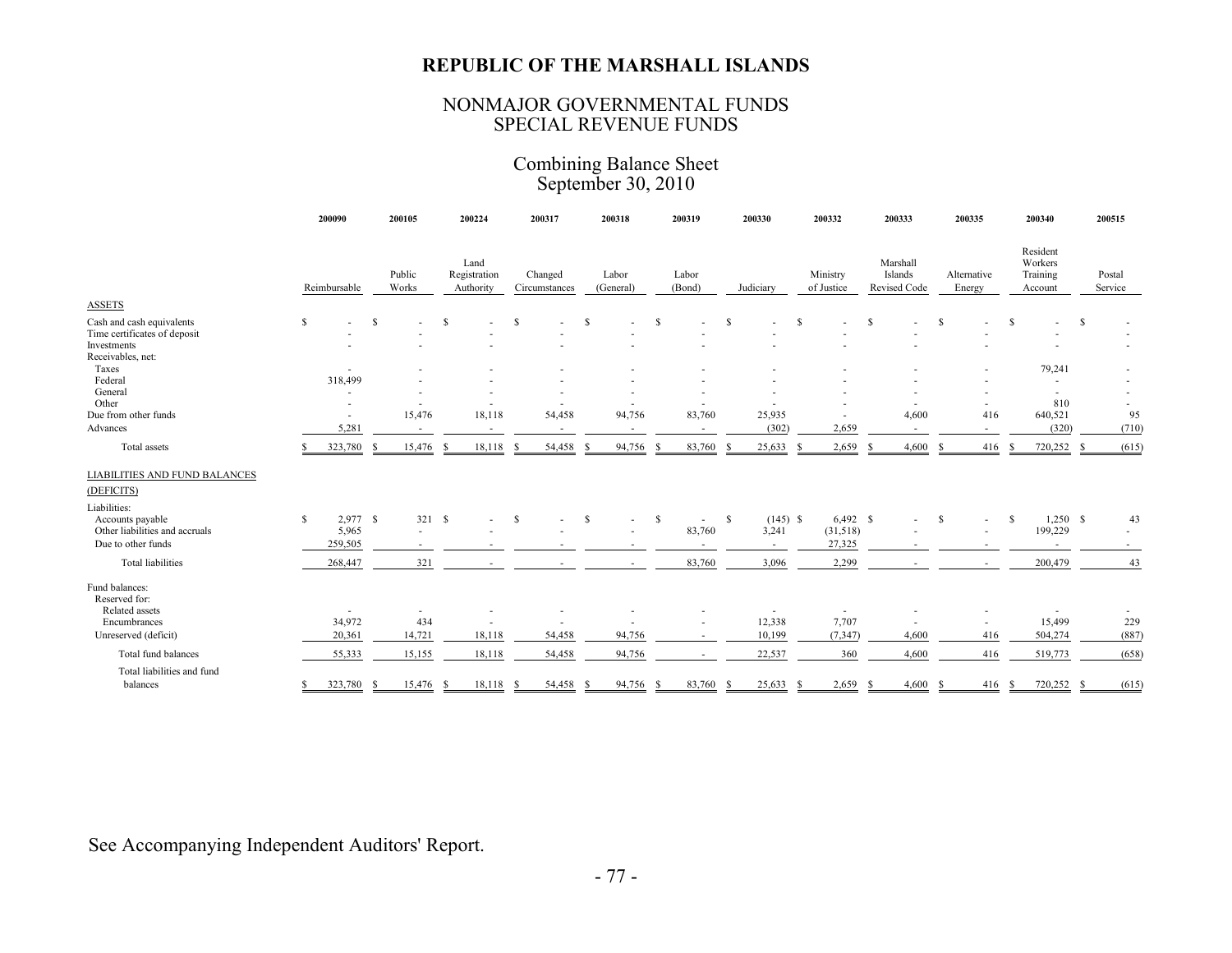### NONMAJOR GOVERNMENTAL FUNDS SPECIAL REVENUE FUNDS

### Combining Balance Sheet, Continued September 30, 2010

|                                                                                               |    | 200520     |    | 200525                     |    | 200527                   |               | 200528                             |      | 300400                   |    | 300600              |      | 300612                |               | 800405                         |    |                                                                |     |                           |     |                               |                               |    |                                 |
|-----------------------------------------------------------------------------------------------|----|------------|----|----------------------------|----|--------------------------|---------------|------------------------------------|------|--------------------------|----|---------------------|------|-----------------------|---------------|--------------------------------|----|----------------------------------------------------------------|-----|---------------------------|-----|-------------------------------|-------------------------------|----|---------------------------------|
|                                                                                               |    | Sea Patrol |    | Transportation<br>Services |    | Registrar<br>General     |               | Ministry of<br>Internal<br>Affairs |      | <b>MIDA</b>              |    | Local<br>Government |      | Four-Atoll<br>Medical |               | ADB<br>Development<br>Projects |    | Marshall<br>Islands<br>Scholarship,<br>Grant and<br>Loan Board |     | Health<br>Care<br>Revenue |     | Marshall<br>Islands<br>Health | Nuclear<br>Claims<br>Tribunal |    | Total                           |
| <b>ASSETS</b>                                                                                 |    |            |    |                            |    |                          |               |                                    |      |                          |    |                     |      |                       |               |                                |    |                                                                |     |                           |     |                               |                               |    |                                 |
| Cash and cash equivalents<br>Time certificates of deposit<br>Investments<br>Receivables, net: | S. |            | -S |                            | -S |                          | <sup>\$</sup> | ٠<br>٠                             | -S   | 318,630                  | S  |                     | - \$ |                       | -S            | 22,268<br>$\blacksquare$<br>×  | -S | 1,038,047<br>227,787<br>٠                                      | -S  | 1,861,427                 | - S | 523,996 \$                    | 28,194                        | -S | 3,473,932<br>227,787<br>318,630 |
| Taxes                                                                                         |    |            |    |                            |    | $\overline{a}$           |               | ٠                                  |      | $\sim$                   |    |                     |      |                       |               | ٠                              |    | ٠                                                              |     | $\overline{\phantom{a}}$  |     |                               |                               |    | 79,241                          |
| Federal                                                                                       |    |            |    |                            |    |                          |               |                                    |      |                          |    |                     |      |                       |               |                                |    |                                                                |     |                           |     |                               |                               |    | 318,499                         |
| General                                                                                       |    |            |    |                            |    |                          |               |                                    |      |                          |    |                     |      |                       |               |                                |    |                                                                |     | $\overline{\phantom{a}}$  |     | 1,226,992                     | $\sim$                        |    | 1,226,992                       |
| Other<br>Due from other funds                                                                 |    |            |    |                            |    | ٠<br>391                 |               |                                    |      |                          |    | $\sim$              |      | 190,719               |               |                                |    | ٠                                                              |     | 49,186                    |     | 6,048                         | 161                           |    | 246,924                         |
|                                                                                               |    | 5,868      |    | 18,337                     |    |                          |               | 82,459                             |      |                          |    | 14,251              |      | 97,635                |               |                                |    | ٠                                                              |     | 918,083                   |     | 1,619,241                     | $\sim$                        |    | 3,694,400                       |
| Advances                                                                                      |    |            |    |                            |    | $\overline{\phantom{a}}$ |               | 180                                |      |                          |    |                     |      |                       |               |                                |    |                                                                |     | 31,874                    |     | 44,750                        |                               |    | 83,412                          |
| Total assets                                                                                  | S. | 5,868      | -S | 18,337                     | -S | 391                      | -8            | 82,639                             |      | 318,630                  | -S | 14,251              | -8   | 288,354               | ×             | 22,268                         | -S | 1,265,834                                                      | - 8 | 2,860,570                 | S.  | 3,421,027                     | 28,355                        |    | 9,669,817                       |
| <b>LIABILITIES AND FUND BALANCES</b>                                                          |    |            |    |                            |    |                          |               |                                    |      |                          |    |                     |      |                       |               |                                |    |                                                                |     |                           |     |                               |                               |    |                                 |
| (DEFICITS)                                                                                    |    |            |    |                            |    |                          |               |                                    |      |                          |    |                     |      |                       |               |                                |    |                                                                |     |                           |     |                               |                               |    |                                 |
| Liabilities:                                                                                  |    |            |    |                            |    |                          |               |                                    |      |                          |    |                     |      |                       |               |                                |    |                                                                |     |                           |     |                               |                               |    |                                 |
| Accounts payable                                                                              | \$ |            | \$ |                            | S  | $\sim$                   | <sup>\$</sup> | $1,561$ \$                         |      | $\overline{\phantom{a}}$ | S  |                     | S.   |                       | <sup>\$</sup> | $\sim$                         | S  | $1,116$ \$                                                     |     | 263,626 \$                |     | 457,706 \$                    | $\sim$                        | S  | 734,947                         |
| Other liabilities and accruals                                                                |    |            |    |                            |    |                          |               | ٠                                  |      |                          |    |                     |      |                       |               |                                |    | $\sim$                                                         |     | 548,613                   |     |                               | 44,351                        |    | 853,641                         |
| Due to other funds                                                                            |    |            |    |                            |    |                          |               | $\overline{a}$                     |      |                          |    |                     |      |                       |               |                                |    | ×                                                              |     |                           |     | 918,083                       |                               |    | 1,204,913                       |
| <b>Total liabilities</b>                                                                      |    |            |    |                            |    |                          |               | 1,561                              |      |                          |    |                     |      |                       |               |                                |    | 1,116                                                          |     | 812,239                   |     | 1,375,789                     | 44,351                        |    | 2,793,501                       |
| Fund balances:<br>Reserved for:                                                               |    |            |    |                            |    |                          |               |                                    |      |                          |    |                     |      |                       |               |                                |    |                                                                |     |                           |     |                               |                               |    |                                 |
| Related assets                                                                                |    |            |    |                            |    |                          |               | $\overline{\phantom{a}}$           |      | 318,630                  |    |                     |      |                       |               | 22,268                         |    |                                                                |     |                           |     |                               |                               |    | 340,898                         |
| Encumbrances                                                                                  |    |            |    | 4,070                      |    |                          |               | 21,112                             |      |                          |    | 14,251              |      |                       |               | $\blacksquare$                 |    | 247,574                                                        |     |                           |     |                               |                               |    | 358,186                         |
| Unreserved (deficit)                                                                          |    | 5,868      |    | 14,267                     |    | 391                      |               | 59,966                             |      |                          |    | $\sim$              |      | 288,354               |               | $\overline{\phantom{a}}$       |    | 1,017,144                                                      |     | 2,048,331                 |     | 2,045,238                     | (15,996)                      |    | 6,177,232                       |
| Total fund balances                                                                           |    | 5,868      |    | 18,337                     |    | 391                      |               | 81,078                             |      | 318,630                  |    | 14,251              |      | 288,354               |               | 22,268                         |    | 1,264,718                                                      |     | 2,048,331                 |     | 2,045,238                     | (15,996)                      |    | 6,876,316                       |
| Total liabilities and fund<br>balances                                                        | \$ | 5,868 \$   |    | 18,337 \$                  |    | 391 \$                   |               | 82,639                             | - \$ | 318,630 \$               |    | $14,251$ \$         |      | 288,354 \$            |               | 22,268                         | -S | 1,265,834                                                      | -S  |                           |     | 2,860,570 \$ 3,421,027 \$     | 28,355                        | S. | 9,669,817                       |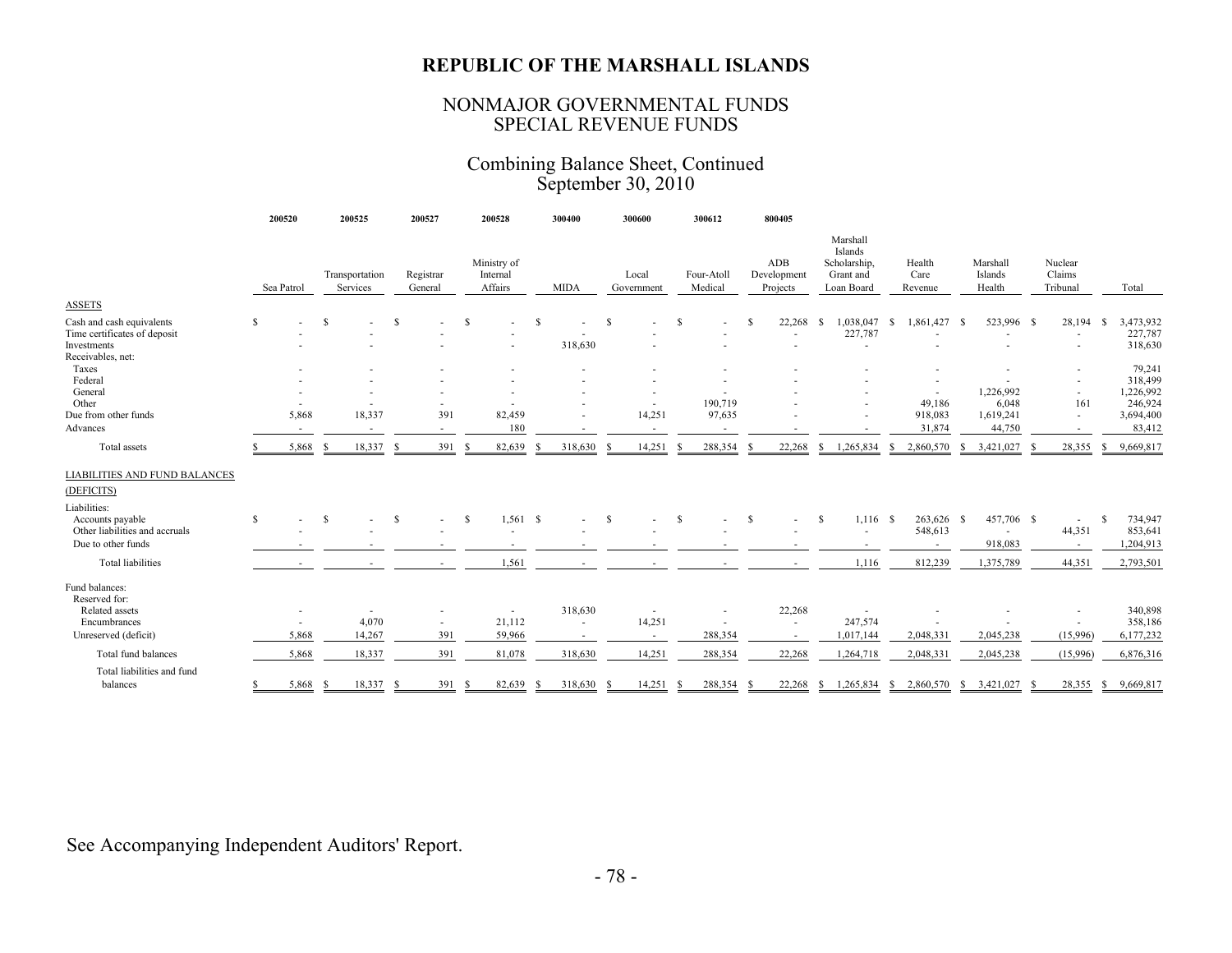### NONMAJOR GOVERNMENTAL FUNDS SPECIAL REVENUE FUNDS

#### Combining Schedule of Revenues, Expenditures By Function, and Changes in Fund Balances Year Ended September 30, 2010

|                                                                     |    | 200090                                               | 200105          | 200224                            | 200317                   | 200318                                         | 200319                   | 200330                                 | 200332                    | 200333                              | 200335                | 200340                                     | 200515            |
|---------------------------------------------------------------------|----|------------------------------------------------------|-----------------|-----------------------------------|--------------------------|------------------------------------------------|--------------------------|----------------------------------------|---------------------------|-------------------------------------|-----------------------|--------------------------------------------|-------------------|
|                                                                     |    | Reimbursable                                         | Public<br>Works | Land<br>Registration<br>Authority | Changed<br>Circumstances | Labor<br>(General)                             | Labor<br>(Bond)          | Judiciary                              | Ministry<br>of Justice    | Marshall<br>Islands<br>Revised Code | Alternative<br>Energy | Resident<br>Workers<br>Training<br>Account | Postal<br>Service |
| Revenues:                                                           |    |                                                      |                 |                                   |                          |                                                |                          |                                        |                           |                                     |                       |                                            |                   |
| Federal and other grants<br>Fees and charges                        | S  | 379,064 \$<br>146,449                                | ٠<br>59,778     | S                                 | S                        | <b>S</b><br>$\overline{\phantom{a}}$<br>49,877 | S                        | S<br>$\overline{\phantom{a}}$<br>1,331 | 53,555 \$<br>S<br>537,970 | $\sim$<br>900                       | <sup>\$</sup>         | S<br>$\sim$                                | S<br>95           |
| Sales                                                               |    |                                                      | 10,600          |                                   |                          |                                                |                          | ٠                                      | 30,670                    |                                     |                       | 306,672                                    |                   |
|                                                                     |    | $\overline{\phantom{a}}$                             |                 |                                   |                          |                                                |                          |                                        |                           | $\overline{\phantom{a}}$            |                       |                                            |                   |
| Total revenues                                                      |    | 525,513                                              | 70,378          |                                   | $\overline{\phantom{a}}$ | 49,877                                         | $\sim$                   | 1,331                                  | 622,195                   | 900                                 | $\sim$                | 306,672                                    | 95                |
| <b>Expenditures by Function:</b><br>Current:<br>General government: |    |                                                      |                 |                                   |                          |                                                |                          |                                        |                           |                                     |                       |                                            |                   |
| Nitijela                                                            |    | $\overline{\phantom{a}}$                             |                 |                                   |                          |                                                |                          | ٠                                      |                           |                                     |                       |                                            |                   |
| Judiciary                                                           |    |                                                      |                 |                                   |                          |                                                |                          | 672,026                                |                           |                                     |                       |                                            |                   |
| Attorney-General<br>Ministry of Education                           |    | 23,496                                               |                 |                                   |                          |                                                |                          |                                        |                           |                                     |                       | 248,733                                    |                   |
| Ministry of Health and Environment                                  |    | $\overline{\phantom{a}}$<br>$\overline{\phantom{a}}$ |                 |                                   |                          |                                                |                          |                                        |                           |                                     |                       |                                            |                   |
| Ministry of Resources and                                           |    |                                                      |                 |                                   |                          |                                                |                          |                                        |                           |                                     |                       |                                            |                   |
| Development                                                         |    | 15,239                                               |                 |                                   |                          |                                                |                          |                                        |                           |                                     |                       |                                            |                   |
| Ministry of Internal Affairs                                        |    | $\overline{\phantom{a}}$                             |                 |                                   |                          |                                                |                          |                                        |                           |                                     |                       |                                            |                   |
| Ministry of Justice                                                 |    | $\overline{\phantom{a}}$                             |                 |                                   |                          |                                                |                          |                                        | 194,668                   |                                     |                       |                                            |                   |
| Ministry of Finance                                                 |    | 465,888                                              |                 |                                   |                          |                                                |                          |                                        |                           |                                     |                       |                                            |                   |
| Ministry of Foreign Affairs and Trade<br>Ministry of Public Works   |    | ٠                                                    | 93,733          |                                   |                          | 59,956                                         |                          |                                        | ۰                         |                                     |                       |                                            |                   |
| Nuclear claims related                                              |    |                                                      |                 |                                   |                          |                                                |                          |                                        |                           |                                     |                       |                                            |                   |
|                                                                     |    | $\overline{\phantom{a}}$                             |                 |                                   |                          | $\overline{\phantom{a}}$                       |                          |                                        |                           |                                     |                       |                                            |                   |
| Total expenditures                                                  |    | 504,623                                              | 93,733          |                                   | $\overline{\phantom{a}}$ | 59,956                                         | $\sim$                   | 672,026                                | 194,668                   |                                     |                       | 248,733                                    | $\sim$            |
| Excess (deficiency) of revenues                                     |    |                                                      |                 |                                   |                          |                                                |                          |                                        |                           |                                     |                       |                                            |                   |
| over (under) expenditures                                           |    | 20,890                                               | (23, 355)       |                                   |                          | (10,079)                                       |                          | (670, 695)                             | 427,527                   | 900                                 |                       | 57,939                                     | 95                |
| Other financing sources (uses):<br>Operating transfers in           |    |                                                      |                 |                                   |                          |                                                |                          | 672,025                                |                           |                                     |                       |                                            |                   |
| Operating transfers out                                             |    |                                                      |                 |                                   |                          |                                                |                          |                                        | (427, 167)                |                                     |                       |                                            |                   |
| Total other financing sources                                       |    |                                                      |                 |                                   |                          |                                                |                          |                                        |                           |                                     |                       |                                            |                   |
| (uses), net                                                         |    |                                                      |                 |                                   |                          |                                                |                          | 672,025                                | (427, 167)                |                                     |                       |                                            |                   |
| Net change in fund balances                                         |    | 20,890                                               | (23, 355)       |                                   |                          | (10,079)                                       | $\overline{\phantom{a}}$ | 1,330                                  | 360                       | 900                                 |                       | 57,939                                     | 95                |
| Fund balances (deficit) at the beginning                            |    |                                                      |                 |                                   |                          |                                                |                          |                                        |                           |                                     |                       |                                            |                   |
|                                                                     |    |                                                      |                 |                                   |                          |                                                |                          |                                        |                           |                                     |                       |                                            |                   |
| of the year                                                         |    | 34,443                                               | 38,510          | 18,118                            | 54,458                   | 104,835                                        | ۰                        | 21,207                                 | $\overline{\phantom{a}}$  | 3,700                               | 416                   | 461,834                                    | (753)             |
| Fund balances (deficit) at the end                                  |    |                                                      |                 |                                   |                          |                                                |                          |                                        |                           |                                     |                       |                                            |                   |
| of the year                                                         | S. | 55,333                                               | 15,155<br>- S   | 18,118<br>-S                      | 54,458<br>-S             | 94,756 \$<br>-8                                |                          | 22,537<br>S.                           | 360<br>- S                | 4,600<br>- \$                       | -S<br>416             | 519,773<br>-S                              | (658)<br>-S       |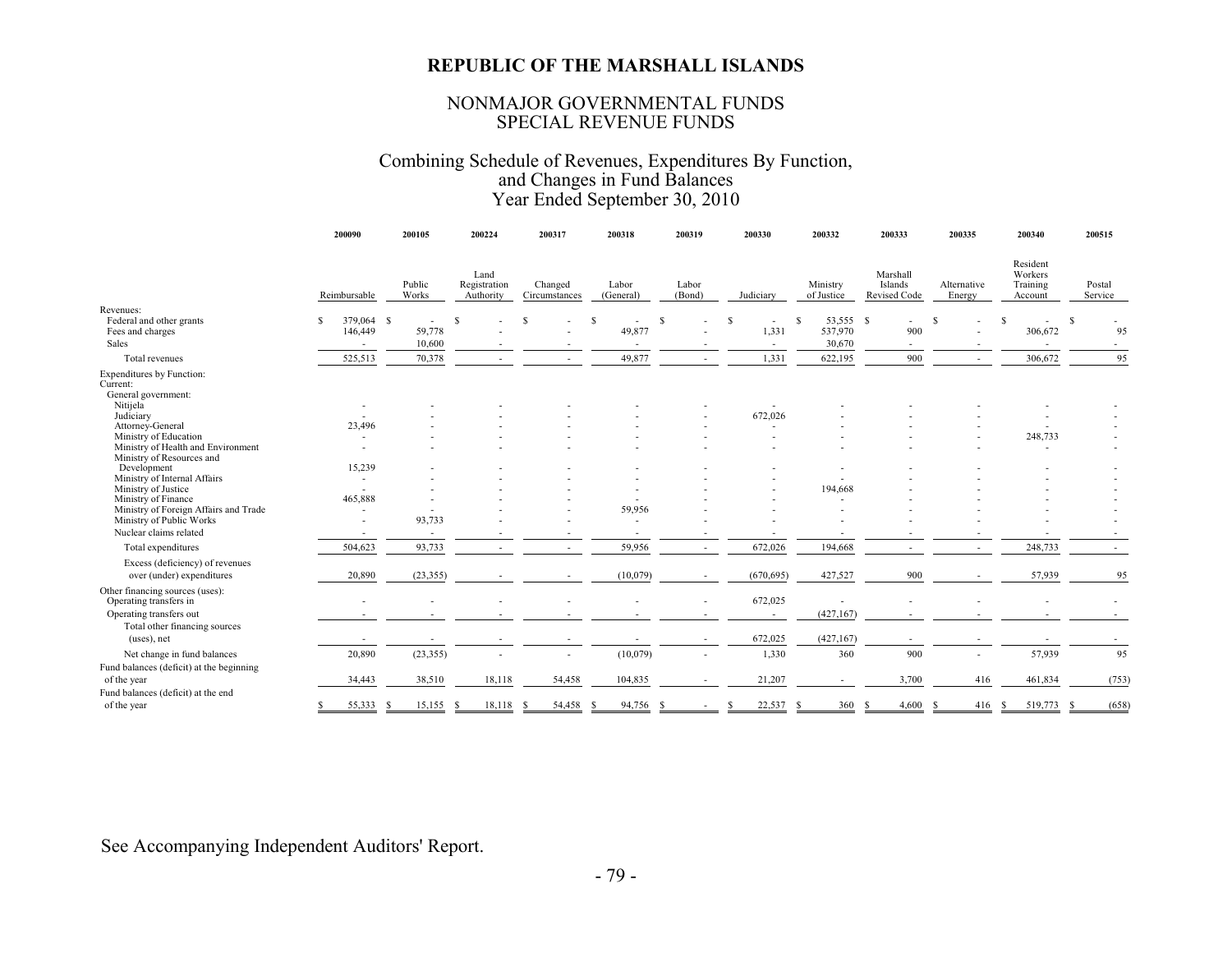### NONMAJOR GOVERNMENTAL FUNDS SPECIAL REVENUE FUNDS

#### Combining Schedule of Revenues, Expenditures By Function, and Changes in Fund Balances, Continued Year Ended September 30, 2010

|                                                                     |    | 200520     | 200525                     |        | 200527                   |    | 200528                             |    | 300400      | 300600                   | 300612                |     | 800405                         |                                                                |                           |                       |                               |    |                               |                             |
|---------------------------------------------------------------------|----|------------|----------------------------|--------|--------------------------|----|------------------------------------|----|-------------|--------------------------|-----------------------|-----|--------------------------------|----------------------------------------------------------------|---------------------------|-----------------------|-------------------------------|----|-------------------------------|-----------------------------|
|                                                                     |    | Sea Patrol | Transportation<br>Services |        | Registrar<br>General     |    | Ministry of<br>Internal<br>Affairs |    | <b>MIDA</b> | Local<br>Government      | Four-Atoll<br>Medical |     | ADB<br>Development<br>Projects | Marshall<br>Islands<br>Scholarship,<br>Grant and<br>Loan Board | Health<br>Care<br>Revenue |                       | Marshall<br>Islands<br>Health |    | Nuclear<br>Claims<br>Tribunal | Total                       |
| Revenues:<br>Federal and other grants<br>Fees and charges           | S  |            | <sup>\$</sup>              |        | -S                       | -S | ÷.<br>31,238                       | -S |             | S                        | -S                    | -S  |                                | -S<br>5,429                                                    | S                         | 712,106 \$<br>295,219 | 7,174,506                     | S  | 3,995                         | 1,144,725<br>S<br>8,613,459 |
| Sales                                                               |    |            |                            | 135    |                          |    | 70,344                             |    |             |                          |                       |     |                                |                                                                |                           |                       |                               |    | $\overline{\phantom{a}}$      | 111,749                     |
| Total revenues                                                      |    |            |                            | 135    | $\overline{\phantom{a}}$ |    | 101,582                            |    |             |                          |                       |     |                                | 5,429                                                          |                           | 1,007,325             | 7,174,506                     |    | 3,995                         | 9,869,933                   |
| <b>Expenditures by Function:</b><br>Current:<br>General government: |    |            |                            |        |                          |    |                                    |    |             |                          |                       |     |                                |                                                                |                           |                       |                               |    |                               |                             |
| Nitijela                                                            |    |            |                            |        |                          |    |                                    |    |             |                          |                       |     |                                |                                                                |                           |                       |                               |    |                               |                             |
| Judiciary                                                           |    |            |                            |        |                          |    |                                    |    |             |                          |                       |     |                                |                                                                |                           |                       |                               |    |                               | 672,026                     |
| Attorney-General<br>Ministry of Education                           |    |            |                            |        |                          |    |                                    |    |             |                          |                       |     |                                | 956,155                                                        |                           |                       |                               |    |                               | 23,496<br>1,204,888         |
| Ministry of Health and Environment                                  |    |            |                            |        |                          |    |                                    |    |             |                          |                       |     |                                |                                                                |                           | 3,316,890             | 3,003,498                     |    |                               | 6,320,388                   |
| Ministry of Resources and                                           |    |            |                            |        |                          |    |                                    |    |             |                          |                       |     |                                |                                                                |                           |                       |                               |    |                               |                             |
| Development                                                         |    |            |                            |        |                          |    |                                    |    |             |                          |                       |     |                                |                                                                |                           |                       |                               |    |                               | 15,239                      |
| Ministry of Internal Affairs                                        |    |            |                            |        |                          |    | 84.422                             |    |             | 284,637                  |                       |     |                                |                                                                |                           |                       |                               |    |                               | 369,059                     |
| Ministry of Justice                                                 |    |            |                            |        |                          |    | ۰                                  |    |             | ۰                        |                       |     |                                |                                                                |                           |                       |                               |    |                               | 194,668                     |
| Ministry of Finance                                                 |    |            |                            |        |                          |    |                                    |    |             |                          |                       |     |                                |                                                                |                           |                       |                               |    |                               | 465,888                     |
| Ministry of Foreign Affairs and Trade                               |    |            |                            |        |                          |    |                                    |    |             |                          |                       |     |                                |                                                                |                           |                       |                               |    |                               | 59,956                      |
| Ministry of Public Works                                            |    |            |                            |        |                          |    |                                    |    |             |                          |                       |     |                                |                                                                |                           |                       |                               |    |                               | 93,733                      |
| Nuclear claims related                                              |    |            |                            |        |                          |    |                                    |    |             |                          | 947,546               |     |                                |                                                                |                           |                       |                               |    | 101,894                       | 1,049,440                   |
| Total expenditures                                                  |    |            |                            |        | $\overline{\phantom{a}}$ |    | 84,422                             |    |             | 284,637                  | 947,546               |     | $\overline{\phantom{a}}$       | 956,155                                                        |                           | 3,316,890             | 3,003,498                     |    | 101,894                       | 10,468,781                  |
| Excess (deficiency) of revenues                                     |    |            |                            |        |                          |    |                                    |    |             |                          |                       |     |                                |                                                                |                           |                       |                               |    |                               |                             |
| over (under) expenditures                                           |    |            |                            | 135    |                          |    | 17,160                             |    |             | (284, 637)               | (947, 546)            |     |                                | (950, 726)                                                     |                           | (2,309,565)           | 4,171,008                     |    | (97, 899)                     | (598, 848)                  |
| Other financing sources (uses):<br>Operating transfers in           |    |            |                            |        |                          |    |                                    |    |             | 284,637                  | 985,233               |     |                                | 1,656,178                                                      |                           | 3,715,375             |                               |    | 79,477                        | 7,392,925                   |
| Operating transfers out                                             |    |            |                            |        |                          |    |                                    |    |             |                          |                       |     |                                |                                                                |                           |                       | (3,715,375)                   |    | $\sim$                        |                             |
|                                                                     |    |            |                            |        |                          |    |                                    |    |             | $\overline{\phantom{a}}$ |                       |     |                                |                                                                |                           |                       |                               |    |                               | (4, 142, 542)               |
| Total other financing sources                                       |    |            |                            |        |                          |    |                                    |    |             |                          |                       |     |                                |                                                                |                           |                       |                               |    |                               |                             |
| (uses), net                                                         |    |            |                            |        |                          |    |                                    |    |             | 284,637                  | 985,233               |     | $\overline{\phantom{a}}$       | 1,656,178                                                      |                           | 3,715,375             | (3,715,375)                   |    | 79,477                        | 3,250,383                   |
| Net change in fund balances                                         |    |            |                            | 135    | $\sim$                   |    | 17,160                             |    |             | $\overline{\phantom{a}}$ | 37,687                |     | $\overline{\phantom{a}}$       | 705,452                                                        |                           | 1,405,810             | 455,633                       |    | (18, 422)                     | 2,651,535                   |
| Fund balances (deficit) at the beginning                            |    |            |                            |        |                          |    |                                    |    |             |                          |                       |     |                                |                                                                |                           |                       |                               |    |                               |                             |
| of the year                                                         |    | 5,868      |                            | 18,202 | 391                      |    | 63,918                             |    | 318,630     | 14,251                   | 250,667               |     | 22,268                         | 559,266                                                        |                           | 642,521               | 1,589,605                     |    | 2,426                         | 4,224,781                   |
| Fund balances at the end                                            |    |            |                            |        |                          |    |                                    |    |             |                          |                       |     |                                |                                                                |                           |                       |                               |    |                               |                             |
| of the year                                                         | -S | 5,868      | -S                         | 18,337 | 391<br>-8                | -S | 81,078                             | -8 | 318,630     | 14,251<br>-8             | 288,354<br>-8         | - S | 22,268                         | 1,264,718<br>-S                                                | -S                        | 2,048,331             | 2,045,238<br>S.               | -S | (15,996)                      | 6,876,316<br>-S             |
|                                                                     |    |            |                            |        |                          |    |                                    |    |             |                          |                       |     |                                |                                                                |                           |                       |                               |    |                               |                             |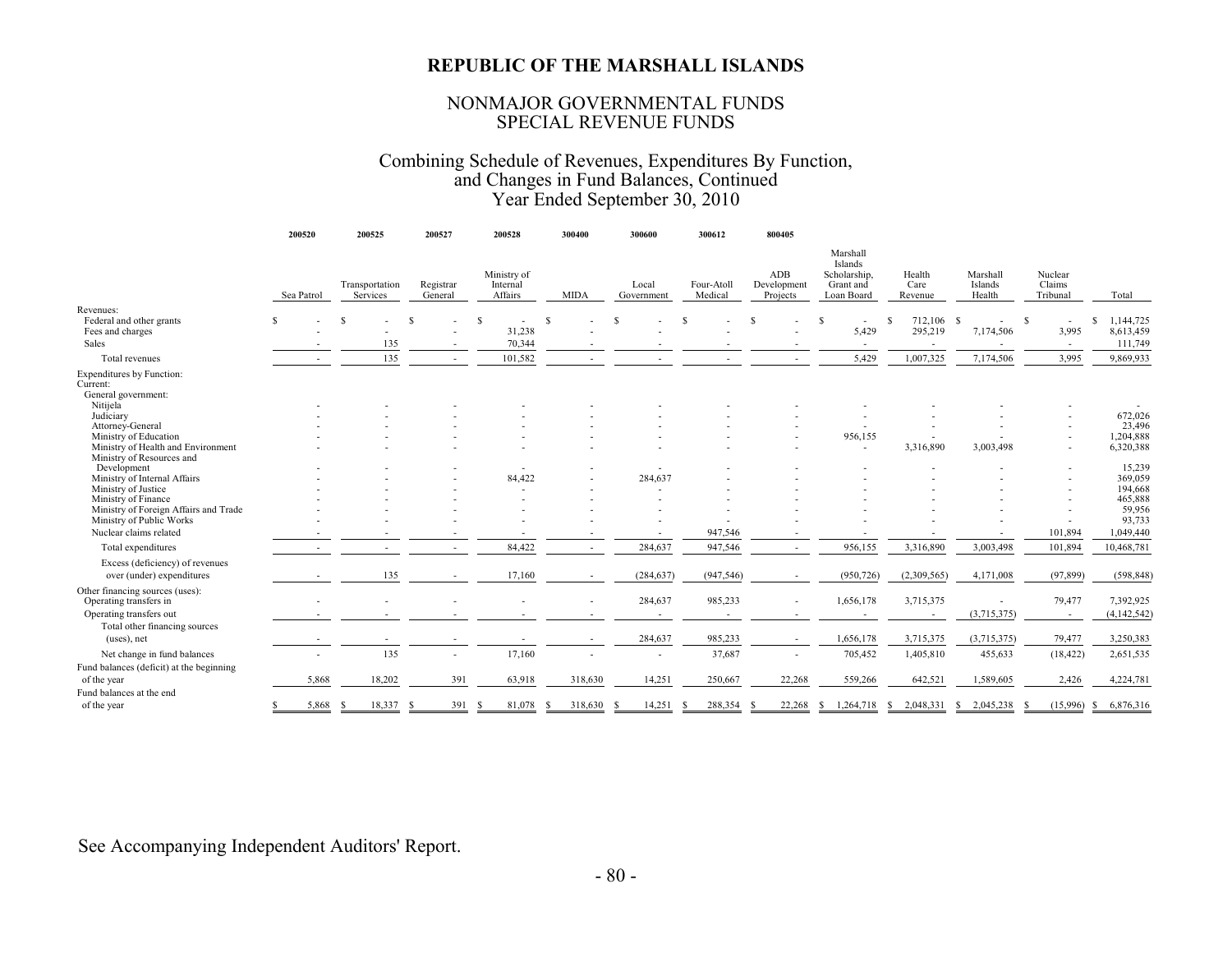### SPECIAL REVENUE FUNDS NONMAJOR GOVERNMENTAL FUNDS

#### Combining Schedule of Revenues, Expenditures By Account, Year Ended September 30, 2010 and Changes in Fund Balances

|                                              | 200090                      | 200105          | 200224                            | 200317                   | 200318                   | 200319                   | 200330           | 200332                                | 200333                              | 200335                   | 200340                                     | 200515             |
|----------------------------------------------|-----------------------------|-----------------|-----------------------------------|--------------------------|--------------------------|--------------------------|------------------|---------------------------------------|-------------------------------------|--------------------------|--------------------------------------------|--------------------|
|                                              | Reimbursable                | Public<br>Works | Land<br>Registration<br>Authority | Changed<br>Circumstances | Labor<br>(General)       | Labor<br>(Bond)          | Judiciary        | Ministry<br>of Justice                | Marshall<br>Islands<br>Revised Code | Alternative<br>Energy    | Resident<br>Workers<br>Training<br>Account | Postal<br>Service  |
| Revenues:                                    |                             |                 | $\mathcal{S}$                     | S                        |                          |                          |                  |                                       |                                     |                          |                                            |                    |
| Federal and other grants<br>Fees and charges | 379,064 \$<br>£.<br>146,449 | 59,778          |                                   |                          | s<br>49,877              | -S                       | 1,331            | 53,555 \$<br><sup>\$</sup><br>537,970 | 900                                 |                          | 306,672                                    | <sup>S</sup><br>95 |
| Sales                                        |                             |                 |                                   |                          |                          |                          |                  |                                       |                                     |                          |                                            |                    |
|                                              | $\sim$                      | 10,600          |                                   |                          | $\overline{\phantom{a}}$ |                          | $\sim$           | 30,670                                | $\sim$                              |                          |                                            |                    |
| Total revenues                               | 525,513                     | 70,378          | $\overline{\phantom{a}}$          | ٠                        | 49,877                   | $\overline{\phantom{a}}$ | 1,331            | 622,195                               | 900                                 | $\overline{\phantom{a}}$ | 306,672                                    | 95                 |
| Expenditures by Account:                     |                             |                 |                                   |                          |                          |                          |                  |                                       |                                     |                          |                                            |                    |
| Grants and subsidies                         |                             |                 |                                   |                          | $\sim$                   |                          |                  |                                       |                                     |                          |                                            |                    |
| Salaries and wages                           | 370,828                     |                 |                                   |                          | 33,667                   |                          | 495,689          |                                       |                                     |                          | 30,604                                     |                    |
| Medical supplies                             |                             |                 |                                   |                          | ٠                        |                          |                  |                                       |                                     |                          |                                            |                    |
| Contractual services                         |                             |                 |                                   |                          | ٠                        |                          | 2,097            |                                       |                                     |                          | 71,191                                     |                    |
| Capital outlay                               | 36,926                      | 54,655          |                                   |                          | $\overline{\phantom{a}}$ |                          | 14,985           | 79,120                                |                                     |                          | 2,471                                      |                    |
| Travel                                       | 34,068                      |                 |                                   |                          | 5,153                    |                          | 29,969           | 12,756                                |                                     |                          | 14,112                                     |                    |
| Food stuffs                                  | 521                         |                 |                                   |                          | $\overline{\phantom{a}}$ |                          | 816              | 10,948                                |                                     |                          | $\sim$                                     |                    |
| Supplies and materials                       | 11,482                      | 24,529          |                                   |                          | 611                      |                          | 4,476            | 8,835                                 |                                     |                          | 1,449                                      |                    |
| POL                                          | 4,134                       | 14,589          |                                   |                          |                          |                          | 17,958           | 21,509                                |                                     |                          | 2,383                                      |                    |
| Rentals                                      | 905                         | (40)            |                                   |                          | ۰                        |                          | 628              | 4,065                                 |                                     |                          | $\sim$                                     |                    |
| Allowances<br>Communications                 | 19,836                      |                 |                                   |                          | 20,525                   |                          | 14,864<br>17,037 | 1,005                                 |                                     |                          | 12,260                                     |                    |
|                                              | 1,071                       |                 |                                   |                          |                          |                          | 561              |                                       |                                     |                          |                                            |                    |
| Insurance<br>Utilities                       | 8,154                       |                 |                                   |                          |                          |                          | 5,992            | 1,766                                 |                                     |                          |                                            |                    |
| Leased housing                               | 7,500                       |                 |                                   |                          |                          |                          | 51,750           |                                       |                                     |                          |                                            |                    |
| Freight                                      | 105                         |                 |                                   |                          |                          |                          | $\sim$           |                                       |                                     |                          |                                            |                    |
| Professional services                        | 7,025                       |                 |                                   |                          |                          |                          | 2,035            |                                       |                                     |                          |                                            |                    |
| Printing and reproduction                    | 528                         |                 |                                   |                          |                          |                          | 1,162            | 22,092                                |                                     |                          | 1,500                                      |                    |
| Other                                        | 1,540                       |                 |                                   |                          |                          | $\overline{\phantom{m}}$ | 12,007           | 32,572                                |                                     |                          | 112,763                                    |                    |
|                                              |                             |                 |                                   |                          |                          |                          |                  |                                       |                                     |                          |                                            |                    |
| Total expenditures                           | 504,623                     | 93,733          |                                   | $\sim$                   | 59,956                   |                          | 672,026          | 194,668                               | $\overline{\phantom{a}}$            | $\overline{\phantom{a}}$ | 248,733                                    | $\sim$             |
| Excess (deficiency) of revenues              |                             |                 |                                   |                          |                          |                          |                  |                                       |                                     |                          |                                            |                    |
| over (under) expenditures                    | 20,890                      | (23, 355)       |                                   |                          | (10,079)                 |                          | (670, 695)       | 427,527                               | 900                                 |                          | 57,939                                     | 95                 |
| Other financing sources (uses):              |                             |                 |                                   |                          |                          |                          |                  |                                       |                                     |                          |                                            |                    |
| Operating transfers in                       |                             |                 |                                   |                          | ٠                        |                          | 672,025          | $\overline{a}$                        |                                     |                          |                                            |                    |
| Operating transfers out                      |                             |                 |                                   |                          | ٠                        |                          | $\sim$           | (427, 167)                            | $\overline{\phantom{a}}$            |                          |                                            |                    |
|                                              |                             |                 |                                   |                          |                          |                          |                  |                                       |                                     |                          |                                            |                    |
| Total other financing sources                |                             |                 |                                   |                          |                          |                          |                  |                                       |                                     |                          |                                            |                    |
| (uses), net                                  |                             |                 | $\overline{\phantom{a}}$          |                          |                          |                          | 672,025          | (427, 167)                            |                                     |                          |                                            |                    |
| Net change in fund balances                  | 20,890                      | (23, 355)       |                                   |                          | (10,079)                 |                          | 1,330            | 360                                   | 900                                 |                          | 57,939                                     | 95                 |
| Fund balances (deficit) at the beginning     |                             |                 |                                   |                          |                          |                          |                  |                                       |                                     |                          |                                            |                    |
| of the year                                  | 34,443                      | 38,510          | 18,118                            | 54,458                   | 104,835                  |                          | 21,207           |                                       | 3,700                               | 416                      | 461,834                                    | (753)              |
|                                              |                             |                 |                                   |                          |                          |                          |                  |                                       |                                     |                          |                                            |                    |
| Fund balances (deficit) at the end           |                             |                 |                                   |                          |                          |                          |                  |                                       |                                     |                          |                                            |                    |
| of the year                                  | 55,333<br>S.                | 15,155<br>-8    | 18,118<br>-S                      | 54,458<br>-8             | 94,756<br>S              | -S                       | 22,537<br>-S     | 360<br>-S                             | 4,600<br>-S                         | 416                      | 519,773<br>-S                              | (658)<br>-S        |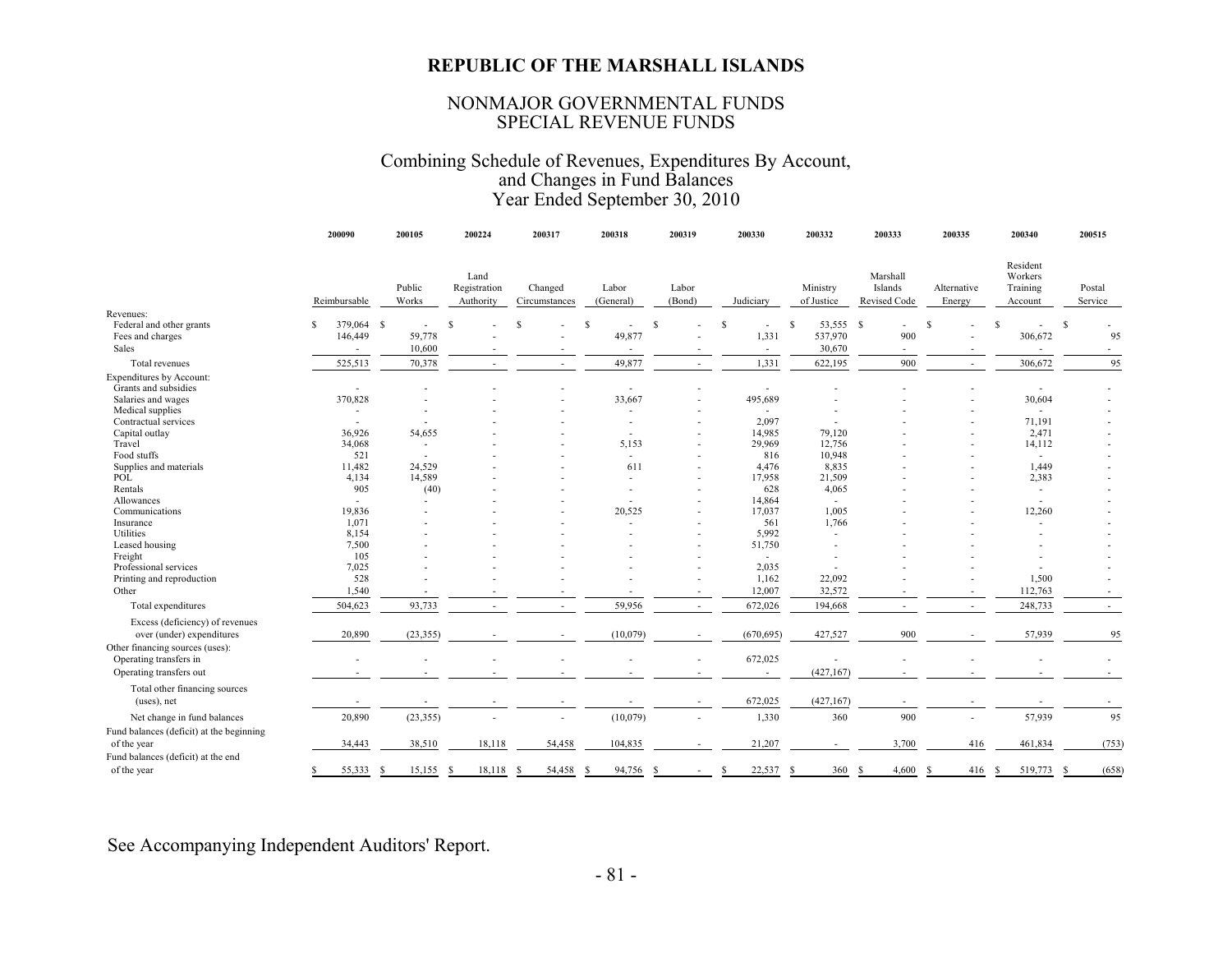### NONMAJOR GOVERNMENTAL FUNDS SPECIAL REVENUE FUNDS

#### Year Ended September 30, 2010 and Changes in Fund Balances, Continued Combining Schedule of Revenues, Expenditures By Account,

|                                              | 200520      | 200525                     | 200527                   | 200528                             | 300400                   | 300600                   | 300612                | 800405                         |                                                                |                                     |                               |                               |                           |
|----------------------------------------------|-------------|----------------------------|--------------------------|------------------------------------|--------------------------|--------------------------|-----------------------|--------------------------------|----------------------------------------------------------------|-------------------------------------|-------------------------------|-------------------------------|---------------------------|
|                                              | Sea Patrol  | Transportation<br>Services | Registrar<br>General     | Ministry of<br>Internal<br>Affairs | <b>MIDA</b>              | Local<br>Government      | Four-Atoll<br>Medical | ADB<br>Development<br>Projects | Marshall<br>Islands<br>Scholarship,<br>Grant and<br>Loan Board | Health<br>Care<br>Revenue           | Marshall<br>Islands<br>Health | Nuclear<br>Claims<br>Tribunal | Total                     |
| Revenues:                                    |             | S                          |                          |                                    |                          |                          |                       |                                |                                                                |                                     |                               |                               |                           |
| Federal and other grants<br>Fees and charges | -S          |                            |                          | S<br>31,238                        | <sup>\$</sup>            |                          | <b>S</b>              | \$.                            |                                                                | <sup>\$</sup><br>712,106<br>295,219 | -S                            | <sup>\$</sup><br>3,995        | 1,144,725<br>-S           |
|                                              |             |                            |                          |                                    |                          |                          |                       |                                | 5,429                                                          |                                     | 7,174,506                     |                               | 8,613,459                 |
| Sales                                        |             | 135                        |                          | 70,344                             |                          |                          |                       |                                | $\sim$                                                         |                                     |                               |                               | 111,749                   |
| Total revenues                               |             | 135                        |                          | 101,582                            |                          |                          |                       |                                | 5,429                                                          | 1,007,325                           | 7,174,506                     | 3,995                         | 9,869,933                 |
| Expenditures by Account:                     |             |                            |                          |                                    |                          |                          |                       |                                |                                                                |                                     |                               |                               |                           |
| Grants and subsidies                         |             |                            |                          | $\overline{\phantom{a}}$           |                          | 280,088                  |                       |                                | 768,941                                                        | $\overline{\phantom{a}}$            | $\overline{\phantom{a}}$      | $\sim$                        | 1,049,029                 |
| Salaries and wages                           |             |                            |                          | 7,019                              |                          |                          |                       |                                | 77,770                                                         | 204,808                             | 310,951                       | 68,723                        | 1,600,059                 |
| Medical supplies                             |             |                            |                          |                                    |                          |                          |                       |                                | $\overline{\phantom{a}}$                                       | 2,485,796                           | 1,720,080                     | $\sim$                        | 4,205,876                 |
| Contractual services                         |             |                            |                          | 4,800                              |                          |                          | 947,546               |                                | $\overline{\phantom{a}}$                                       | $\sim$                              | 200,000                       | 22                            | 1,225,656                 |
| Capital outlay                               |             |                            |                          | 10,626                             |                          |                          |                       |                                | 3,479                                                          | 98,928                              |                               |                               | 301,190                   |
| Travel                                       |             |                            |                          | 29,653                             |                          |                          |                       |                                | 15,193                                                         | 81,697                              | 498,713                       |                               | 721,314                   |
| Food stuffs                                  |             |                            |                          | 1,867                              |                          |                          |                       |                                | $\sim$                                                         | $\sim$                              |                               |                               | 14,152                    |
| Supplies and materials                       |             |                            |                          | 16,676                             |                          |                          |                       |                                | 10                                                             | 23,758                              | 12,861                        | 318                           | 105,005                   |
| POL                                          |             |                            |                          | 2,025                              |                          |                          |                       |                                | $\mathbf{r}$                                                   |                                     |                               | $\sim$                        | 62,598                    |
| Rentals                                      |             |                            |                          | 850                                |                          |                          |                       |                                | 12,000                                                         | $\overline{\phantom{a}}$            | $\sim$                        | 24,647                        | 43,055                    |
| Allowances                                   |             |                            |                          | $\sim$                             |                          |                          |                       |                                | $\sim$                                                         | $\overline{\phantom{a}}$            | $\sim$                        |                               | 14,864                    |
| Communications                               |             |                            |                          | 2,536                              |                          |                          |                       |                                | 13,475                                                         | 32,022                              | 15,532                        | 4.903                         | 139,131                   |
| Insurance                                    |             |                            |                          | 1,612                              |                          |                          |                       |                                | ٠                                                              | ٠                                   | 14,711                        |                               | 19,721                    |
| Utilities                                    |             |                            |                          | $\sim$                             |                          | 4.074                    |                       |                                |                                                                | $\overline{\phantom{a}}$            | 38,397                        |                               | 56,617                    |
| Leased housing                               |             |                            |                          | $\overline{\phantom{a}}$           |                          |                          |                       |                                |                                                                |                                     | $\overline{\phantom{a}}$      |                               | 59,250                    |
| Freight                                      |             |                            |                          | 1,057                              |                          |                          |                       |                                |                                                                | 76,878                              | $\sim$                        |                               | 78,040                    |
| Professional services                        |             |                            |                          | $\sim$                             |                          |                          |                       |                                |                                                                | 104,842                             | 154,250                       |                               | 268,152                   |
| Printing and reproduction                    |             |                            |                          | $\overline{\phantom{a}}$           |                          |                          |                       |                                | ٠                                                              | $\overline{\phantom{a}}$            |                               |                               | 25,282                    |
| Other                                        |             |                            |                          | 5,701                              |                          | 475                      |                       |                                | 65,287                                                         | 208,161                             | 38,003                        | 3,281                         | 479,790                   |
| Total expenditures                           |             | $\overline{\phantom{m}}$   | $\overline{\phantom{a}}$ | 84,422                             | $\overline{\phantom{a}}$ | 284,637                  | 947,546               |                                | 956,155                                                        | 3,316,890                           | 3,003,498                     | 101,894                       | 10,468,781                |
| Excess (deficiency) of revenues              |             |                            |                          |                                    |                          |                          |                       |                                |                                                                |                                     |                               |                               |                           |
| over (under) expenditures                    |             | 135                        |                          | 17,160                             |                          | (284, 637)               | (947, 546)            |                                | (950, 726)                                                     | (2,309,565)                         | 4,171,008                     | (97, 899)                     | (598, 848)                |
| Other financing sources (uses):              |             |                            |                          |                                    |                          |                          |                       |                                |                                                                |                                     |                               |                               |                           |
| Operating transfers in                       |             |                            |                          |                                    |                          | 284,637                  | 985,233               |                                | 1,656,178                                                      | 3,715,375                           |                               | 79,477                        | 7,392,925                 |
|                                              |             |                            |                          |                                    |                          |                          |                       |                                |                                                                |                                     | $\overline{\phantom{a}}$      |                               |                           |
| Operating transfers out                      |             |                            |                          |                                    |                          | $\overline{\phantom{a}}$ |                       |                                | $\sim$                                                         | $\overline{\phantom{a}}$            | (3,715,375)                   | $\sim$                        | (4,142,542)               |
| Total other financing sources                |             |                            |                          |                                    |                          |                          |                       |                                |                                                                |                                     |                               |                               |                           |
| (uses), net                                  |             |                            |                          |                                    |                          | 284,637                  | 985,233               |                                | 1,656,178                                                      | 3,715,375                           | (3,715,375)                   | 79,477                        | 3,250,383                 |
|                                              |             | 135                        |                          |                                    |                          |                          |                       |                                |                                                                |                                     |                               |                               |                           |
| Net change in fund balances                  |             |                            |                          | 17,160                             |                          | ٠                        | 37,687                |                                | 705,452                                                        | 1,405,810                           | 455,633                       | (18, 422)                     | 2,651,535                 |
| Fund balances (deficit) at the beginning     |             |                            |                          |                                    |                          |                          |                       |                                |                                                                |                                     |                               |                               |                           |
| of the year                                  | 5,868       | 18,202                     | 391                      | 63,918                             | 318,630                  | 14,251                   | 250,667               | 22,268                         | 559,266                                                        | 642,521                             | 1,589,605                     | 2,426                         | 4,224,781                 |
| Fund balances (deficit) at the end           |             |                            |                          |                                    |                          |                          |                       |                                |                                                                |                                     |                               |                               |                           |
| of the year                                  | 5,868<br>S. | 18,337<br>-S               | 391<br>-8                | 81,078<br>-S                       | 318,630<br>-S            | 14,251<br>-S             | 288,354<br>-8         | 22,268<br>S                    | 1,264,718<br>S                                                 | 2,048,331<br><sup>S</sup>           | 2,045,238<br>S.               | (15,996)<br>-8                | 6,876,316<br><sup>S</sup> |
|                                              |             |                            |                          |                                    |                          |                          |                       |                                |                                                                |                                     |                               |                               |                           |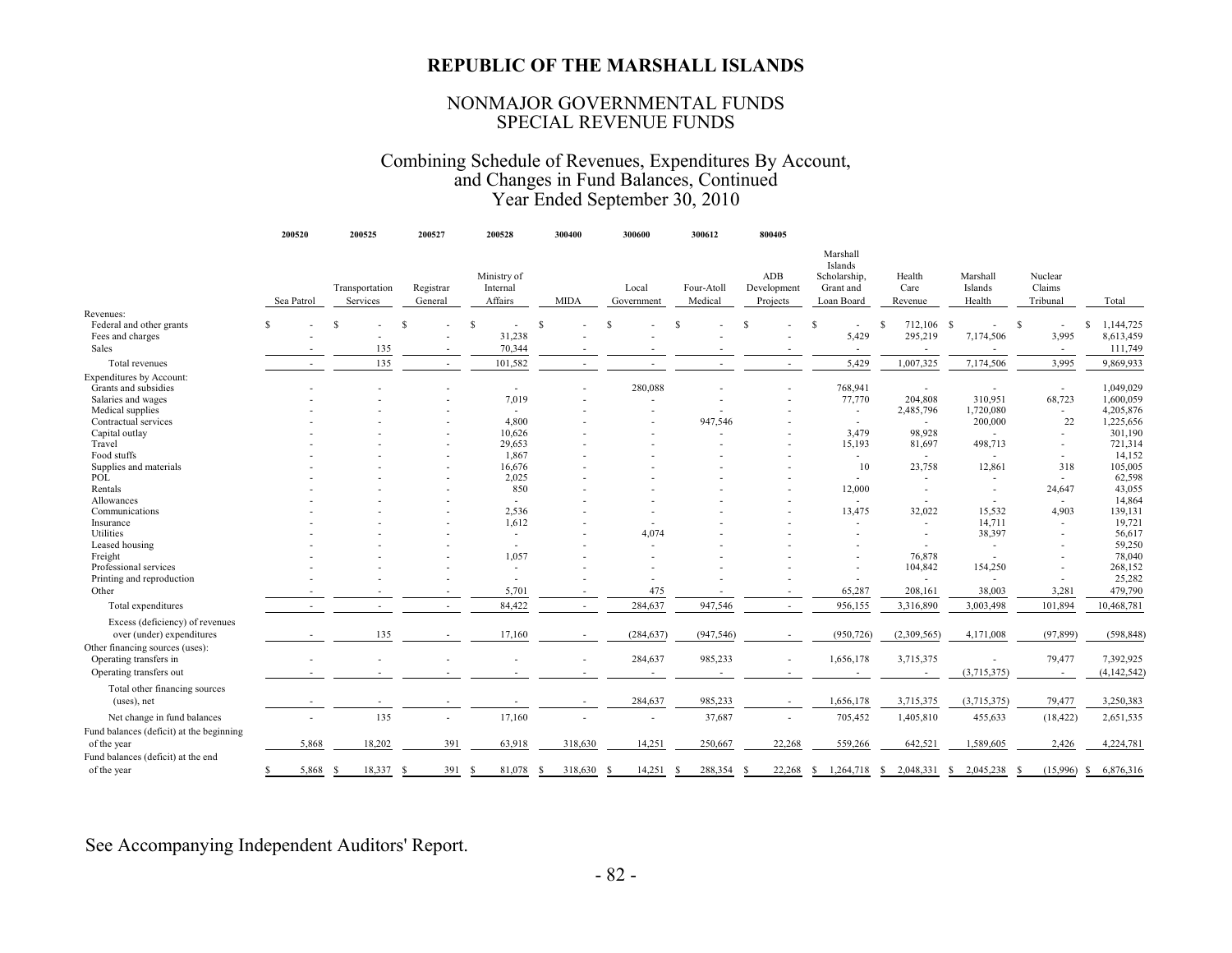### FIDUCIARY FUNDS - PRIVATE PURPOSE TRUSTS

September 30, 2010

Private purpose trusts are used to report any trust arrangement not properly reported in a pension trust fund or an investment trust fund "under which principal and income benefit individuals, private organizations, or other governments." A brief discussion of RepMar's Private Purpose Trusts as of September 30, 2010, follows:

#### Marshall Islands Social Security Administration (MISSA)

This fund established MISSA under Public Law No. 1990-75, which administers the Marshall Islands Social Security Retirement Fund, to provide a financially sound social security system with pension benefits and early retirement.

#### Kwajalein Atoll Trust Fund

This fund accounts for funds received under the Interim Use Agreement, to be disbursed to various Kwajalein landowners.

#### Section 212 Kwajalein Landowners Fund

This fund accounts for United States Congress appropriations under United States Public Law 99-239, as amended, Title II, Article I, Section 212 and approved by Nitijela resolution 123 in accordance with the Military Use and Operating Rights Agreement.

#### Nuclear Claims Trust Fund

This fund accounts for United States Congress appropriations under United States Public Law 99-239, Compact of Free Association, Section 177(c) which were paid and distributed in accordance with an agreement between the Government of the United States and RepMar for the implementation of Section 177 of the Compact of Free Association.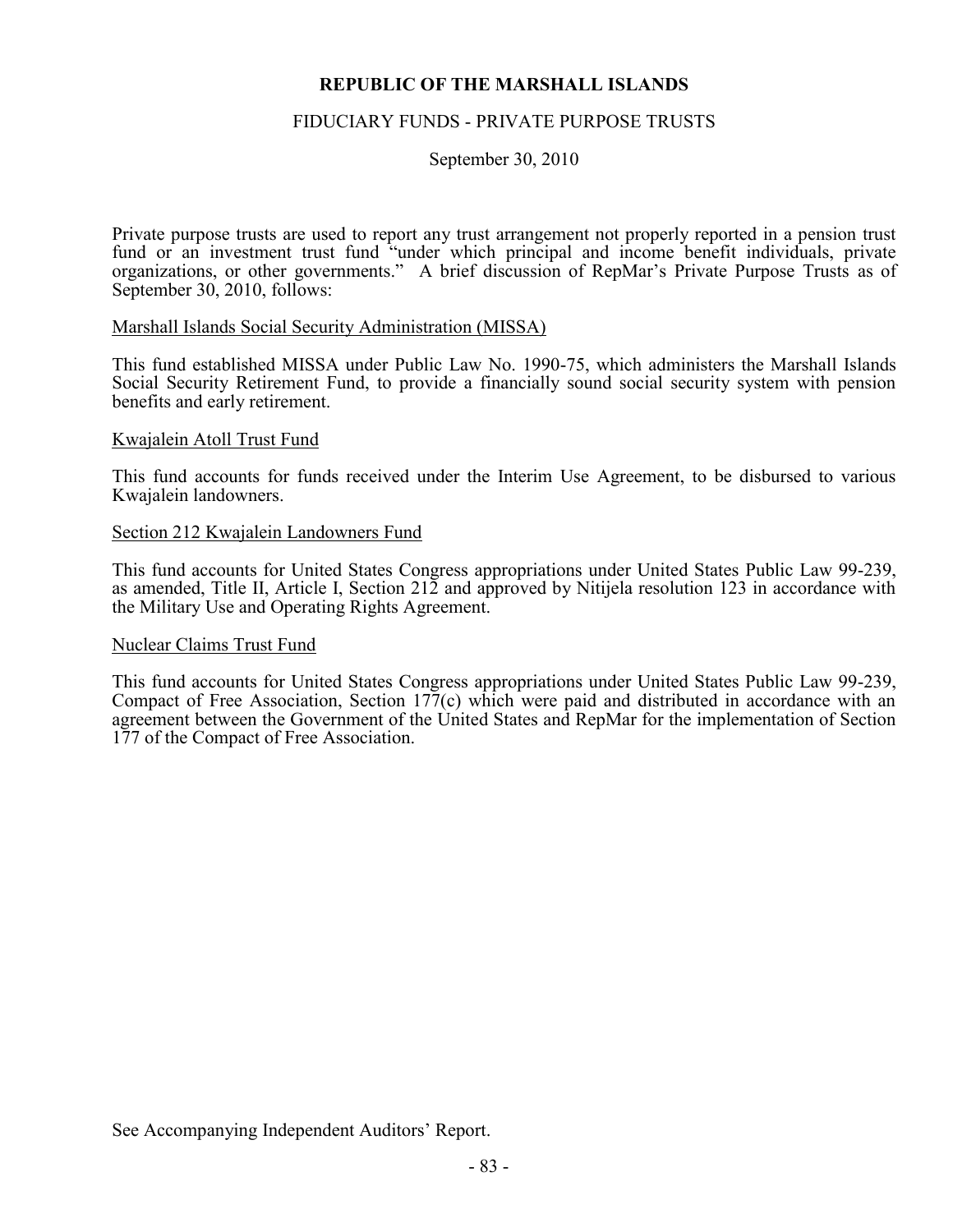### Combining Schedule of Fiduciary Net Assets September 30, 2010 Fiduciary Funds - Private Purpose Trusts

| <b>DILOG Fund Number</b>                                                                   |    |                                                     |    | 350610                          |    | 510610                                    | 300614                  |    |                                    |
|--------------------------------------------------------------------------------------------|----|-----------------------------------------------------|----|---------------------------------|----|-------------------------------------------|-------------------------|----|------------------------------------|
|                                                                                            |    | Marshall<br>Islands<br>Social<br>Security<br>Admin. |    | Kwajalein<br><b>Atoll Trust</b> |    | Section<br>212<br>Kwajalein<br>Landowners | Nuclear<br>Claims Trust |    | Total                              |
| <b>ASSETS</b>                                                                              |    |                                                     |    |                                 |    |                                           |                         |    |                                    |
| Cash and cash equivalents<br>Time certificates of deposit<br>Receivables, net:             | S  | 763,320<br>4,065,200                                | \$ |                                 | S  |                                           | \$                      | \$ | 763,320<br>4,065,200               |
| Contributions                                                                              |    | 2,695,054                                           |    |                                 |    |                                           |                         |    | 2,695,054                          |
| Other                                                                                      |    | 1,079,888                                           |    |                                 |    |                                           |                         |    | 1,079,888                          |
| <b>Investments</b><br>Due from other funds                                                 |    | 61,722,519                                          |    | 421,658                         |    | 29,059,215                                | 64,534<br>10,461        |    | 61,787,053<br>29,491,334           |
| Capital assets, net of accumulated                                                         |    |                                                     |    |                                 |    |                                           |                         |    |                                    |
| depreciation                                                                               |    | 54,858                                              |    |                                 |    |                                           |                         |    | 54,858                             |
| Total assets                                                                               |    | 70,380,839                                          |    | 421,658                         |    | 29,059,215                                | 74,995                  |    | 99,936,707                         |
| <b>LIABILITIES</b>                                                                         |    |                                                     |    |                                 |    |                                           |                         |    |                                    |
| Accounts payable                                                                           |    | 41,456                                              |    |                                 |    |                                           |                         |    | 41,456                             |
| Other liabilities and accruals                                                             |    | 176,154                                             |    |                                 |    |                                           |                         |    | 176,154                            |
| Due to other funds                                                                         |    | 1,619,241                                           |    |                                 |    |                                           |                         |    | 1,619,241                          |
| <b>Total liabilities</b>                                                                   |    | 1,836,851                                           |    |                                 |    |                                           |                         |    | 1,836,851                          |
| <b>NET ASSETS</b>                                                                          |    |                                                     |    |                                 |    |                                           |                         |    |                                    |
| Held in trust for:<br>Social security benefits<br>Nuclear claims<br>Land use distributions |    | 68,543,988                                          |    | 421,658                         |    | 29,059,215                                | 74,995                  |    | 68,543,988<br>74,995<br>29,480,873 |
| Total net assets                                                                           | \$ | 68,543,988                                          | S  | 421.658                         | \$ | 29.059.215                                | \$<br>74,995            | S  | 98.099.856                         |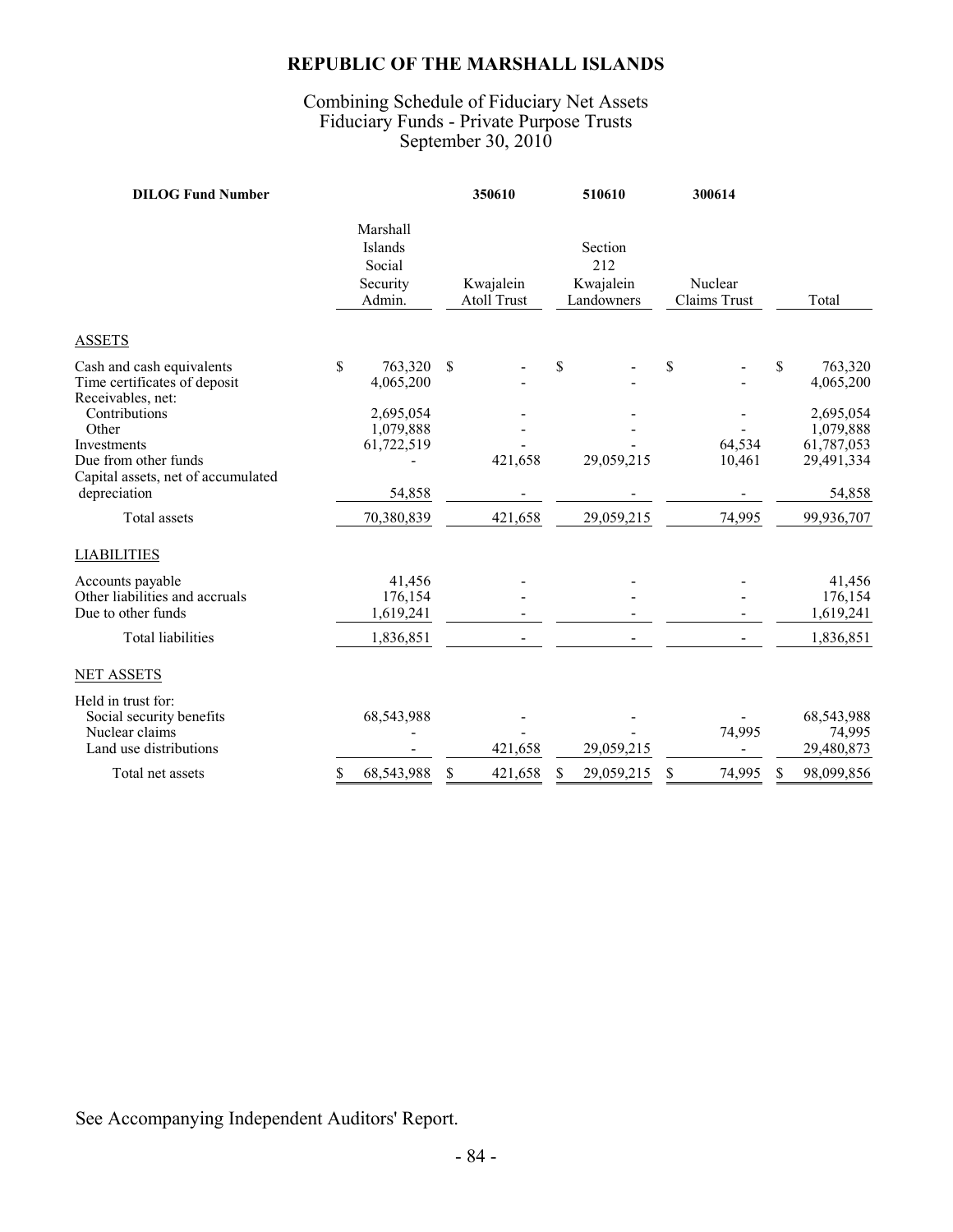### Combining Schedule of Changes in Fiduciary Net Assets Fiduciary Funds - Private Purpose Trusts Year Ended September 30, 2010

| <b>DILOG Fund Number</b>                                                                                                        |                                                     | 350610                          |               | 510610                                    | 300614                    |                                               |
|---------------------------------------------------------------------------------------------------------------------------------|-----------------------------------------------------|---------------------------------|---------------|-------------------------------------------|---------------------------|-----------------------------------------------|
|                                                                                                                                 | Marshall<br>Islands<br>Social<br>Security<br>Admin. | Kwajalein<br><b>Atoll Trust</b> |               | Section<br>212<br>Kwajalein<br>Landowners | Nuclear<br>Claims Trust   | Total                                         |
| Additions:<br>Contributions:<br>Private employees<br>Government employees<br>Penalties and interest                             | \$<br>8,816,591<br>3,874,061<br>428,184             | \$                              | \$            |                                           | \$                        | \$<br>8,816,591<br>3,874,061<br>428,184       |
| Total contributions                                                                                                             | 13,118,836                                          |                                 |               |                                           |                           | 13,118,836                                    |
| Investment earnings:<br>Net increase in the fair value of<br>investments<br>Interest and dividends<br>Total investment earnings | 4,213,121<br>1,404,298<br>5,617,419                 |                                 |               | 68,132<br>68,132                          | 17,460<br>2,667<br>20,127 | 4,230,581<br>1,475,097<br>5,705,678           |
| Less investment expense                                                                                                         | 126,783                                             |                                 |               |                                           | 2,645                     | 129,428                                       |
| Net investment earnings                                                                                                         | 5,490,636                                           |                                 |               | 68,132                                    | 17,482                    | 5,576,250                                     |
| Other:<br>Compact funding<br>Other                                                                                              | 488,192                                             |                                 |               | 16,697,652                                |                           | 16,697,652<br>488,192                         |
|                                                                                                                                 | 488,192                                             |                                 |               | 16,697,652                                |                           | 17,185,844                                    |
| Total additions                                                                                                                 | 19,097,664                                          |                                 |               | 16,765,784                                | 17,482                    | 35,880,930                                    |
| Deductions:<br>Land use distributions<br>Benefits<br>Administrative expenses<br>Transfers out                                   | 14,551,142<br>885,294                               |                                 |               | 12,373,133<br>9                           | 79,477                    | 12,373,133<br>14,551,142<br>885,303<br>79,477 |
| Total deductions                                                                                                                | 15,436,436                                          |                                 |               | 12,373,142                                | 79,477                    | 27,889,055                                    |
| Change in net assets                                                                                                            | 3,661,228                                           |                                 |               | 4,392,642                                 | (61,995)                  | 7,991,875                                     |
| Net assets at the beginning of<br>the year                                                                                      | 64,882,760                                          | 421,658                         |               | 24,666,573                                | 136,990                   | 90,107,981                                    |
| Net assets at the end of the year                                                                                               | \$<br>68,543,988                                    | \$<br>421,658                   | <sup>\$</sup> | 29,059,215                                | \$<br>74,995              | \$<br>98,099,856                              |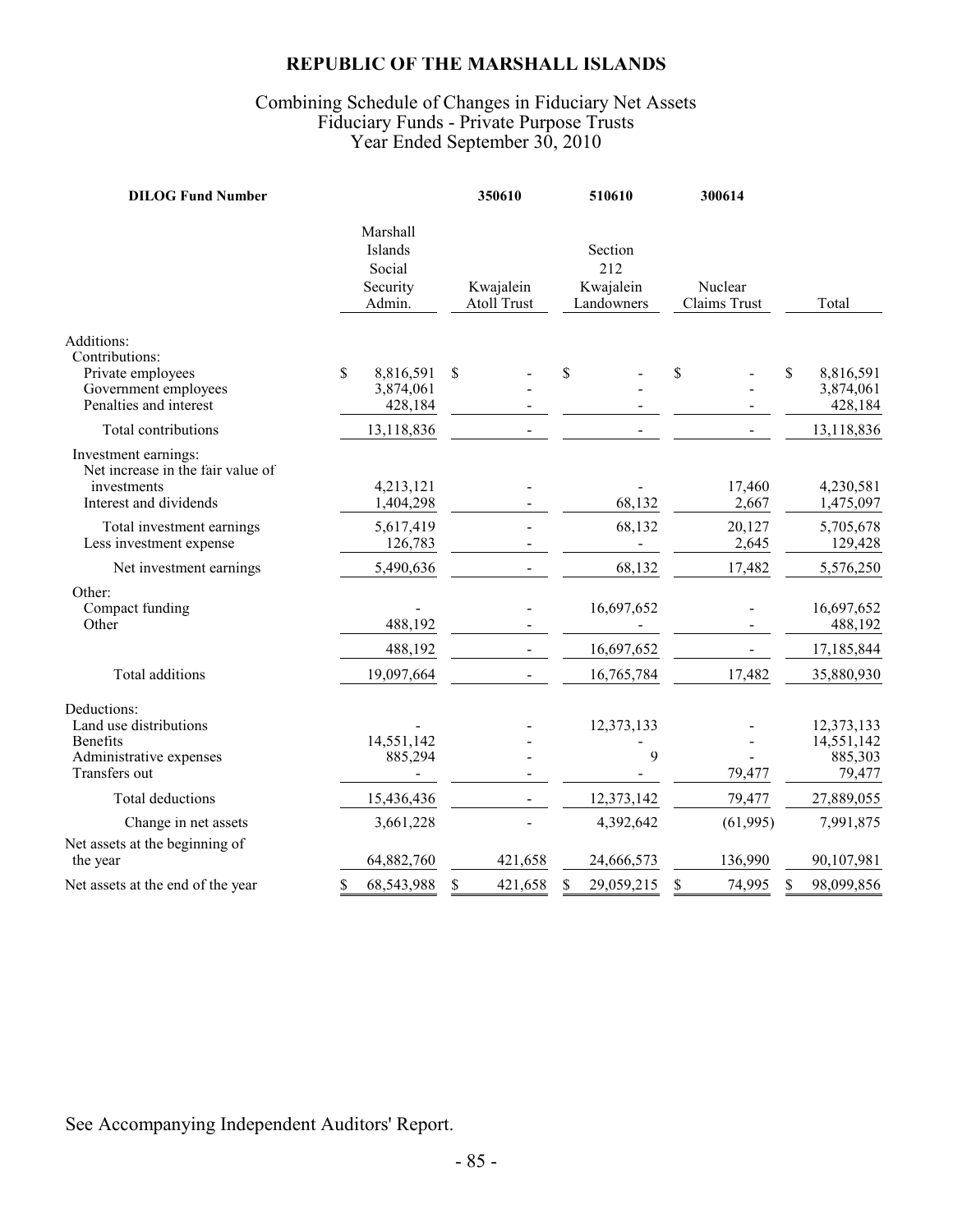### NONMAJOR COMPONENT UNITS

September 30, 2010

Component units are legally separate organizations for which the elected officials of RepMar are financially accountable. A brief discussion of RepMar's Nonmajor Component Units as of September 30, 2010, follows:

#### Air Marshall Islands, Inc. (AMI)

AMI was granted a corporate charter by the Cabinet of RepMar on October 12, 1989 to provide domestic and international carrier service within and from the Marshall Islands. AMI is governed by a seven-member Board of Directors appointed by the President upon approval of the Cabinet of RepMar.

#### Kwajalein Atoll Joint Utilities Resources, Inc. (KAJUR)

KAJUR was incorporated under the laws of the Republic of the Marshall Islands on September 1, 1990, to generate and distribute utilities on the island of Ebeye. KAJUR is governed by the Board of Directors of the Marshalls Energy Company, Inc.

#### Majuro Resort, Inc. (MRI)

MRI was granted a corporate charter by the Cabinet of RepMar on November 8, 1995 to engage in the operation of a 150-room hotel on the atoll of Majuro. MRI is governed by a seven-member Board of Directors appointed by the President upon approval of the Cabinet of RepMar.

#### Majuro Water and Sewer Company, Inc. (MWSC)

MWSC was granted a corporate charter by the Cabinet of RepMar on January 26, 1989 to engage in the business of collecting and distributing fresh water, waste water and maintaining the sewer system. MWSC is governed by a seven-member Board of Directors appointed by the President upon approval of the Cabinet of RepMar.

#### Marshall Islands Shipping Corporation (MISC)

MISC was established as a body corporate pursuant to the Marshall Islands Shipping Corporation Act of 2004 (Public Law No. 2005-41) to operate services for the transportation of goods, mails and passengers by sea and to carry on business as ship owners, charterers of ships and vessels, ship brokers, and shipping agents, and to make provision for purposes connected with the aforesaid matters. MISC is governed by a five-member Board of Directors appointed by the President upon approval of the Cabinet of RepMar.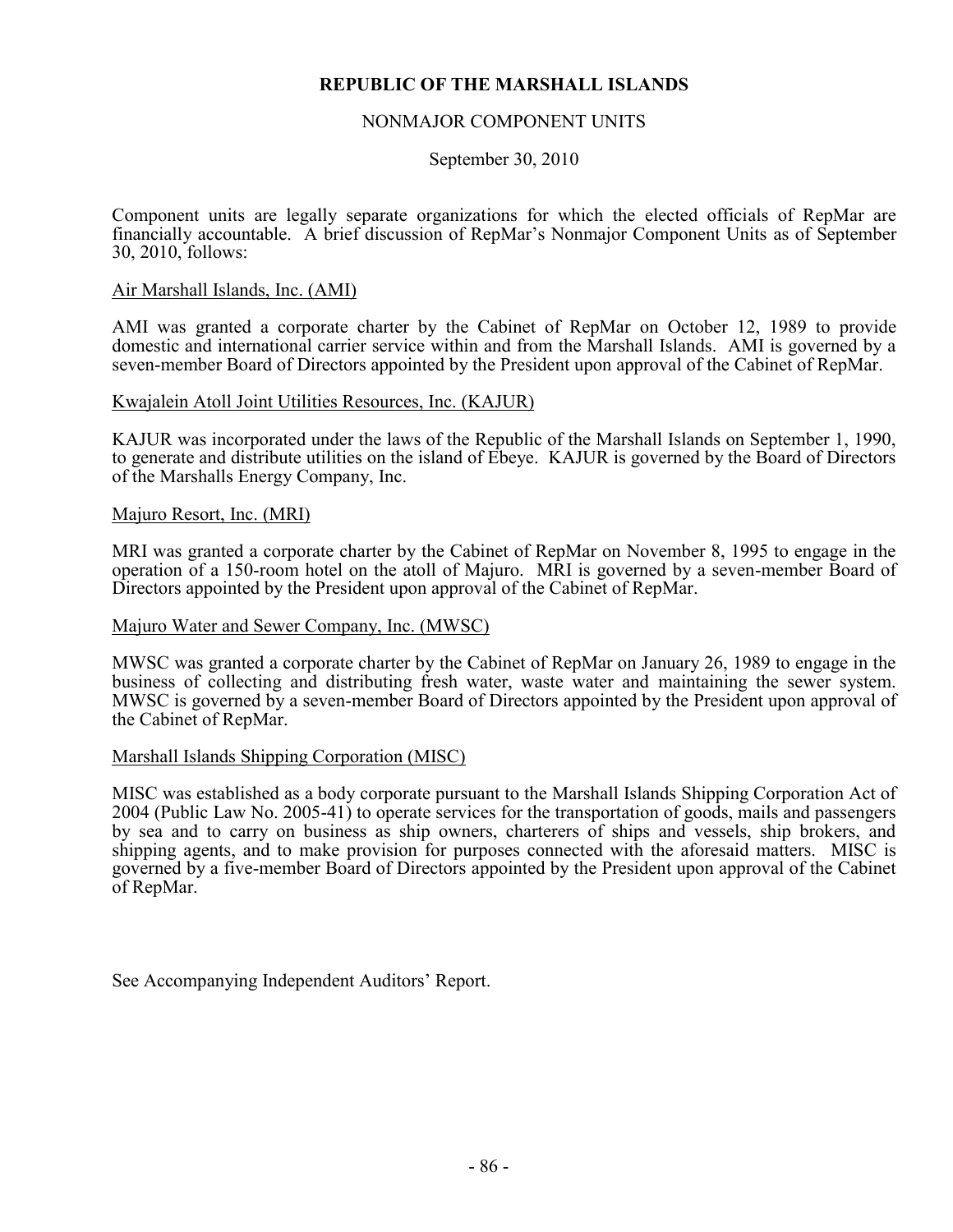### NONMAJOR COMPONENT UNITS

September 30, 2010

#### Marshall Islands Visitors Authority (MIVA)

MIVA was established as a body corporate pursuant to the Tourism Act of 1991 (Public Law No. 1991- 109) to develop and promote the natural, scenic, cultural, historical and recreation attractions of the Marshall Islands. MIVA is governed by a six-member Board of Directors (with the General Manager serving ex officio and without vote), including the Secretary of Resources and Development, the Secretary of Internal Affairs (or designee), three members from the private sector appointed by the Minister of Resources and Development upon approval of the Cabinet of RepMar.

#### RMI Environmental Protection Authority (EPA)

EPA was established for the protection and management of the environment. EPA is governed by a five-member Board of Directors appointed by the President in consultation with the Minister of Resources and Development.

#### Tobolar Copra Processing Plant, Inc. (TCPPI)

TCPPI was granted a corporate charter by the Cabinet of RepMar on August 13, 1977 for the primary purpose of engaging in the production, processing, and marketing of copra products. TCPPI is governed by a six-member Board of Directors (with the President serving ex officio and without vote) appointed by the President upon approval by the Cabinet of RepMar.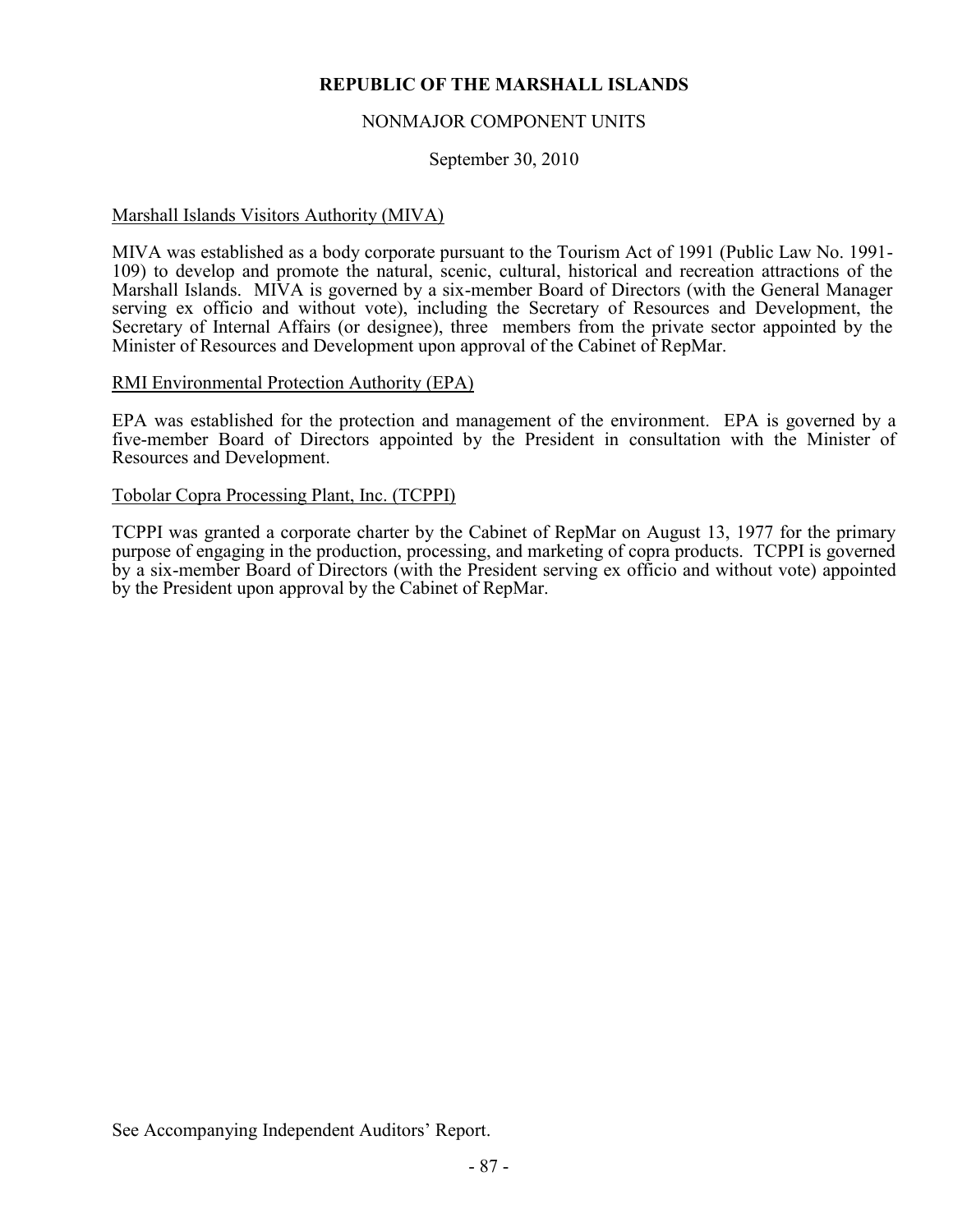# NONMAJOR COMPONENT UNITS

## Combining Schedule of Net Assets September 30, 2010

|                                                                      |    | Air<br>Marshall<br>Islands.<br>Inc. | Kwajalein<br>Atoll Joint<br>Utilities<br>Resources,<br>Inc. |               | Majuro<br>Atoll<br>Waste<br>Company,<br>Inc. |    | Majuro<br>Resort,<br>Inc. |               | Majuro<br>Water<br>and Sewer<br>Company,<br>Inc. |    | Marshall<br>Islands<br>Postal<br>Service<br>Authority |    | Marshall<br>Islands<br>Shipping<br>Corporation |    | Marshall<br>Islands<br><b>Visitors</b><br>Authority |               | <b>RMI</b><br>Environmental<br>Protection<br>Authority |               | Tobolar<br>Copra<br>Processing<br>Plant,<br>Inc. |               | Total       |
|----------------------------------------------------------------------|----|-------------------------------------|-------------------------------------------------------------|---------------|----------------------------------------------|----|---------------------------|---------------|--------------------------------------------------|----|-------------------------------------------------------|----|------------------------------------------------|----|-----------------------------------------------------|---------------|--------------------------------------------------------|---------------|--------------------------------------------------|---------------|-------------|
| <b>ASSETS</b>                                                        |    |                                     |                                                             |               |                                              |    |                           |               |                                                  |    |                                                       |    |                                                |    |                                                     |               |                                                        |               |                                                  |               |             |
| Current assets:<br>Cash and cash equivalents                         | S. | 25,694 \$                           | 498,753 \$                                                  |               | $1,644$ \$                                   |    | $17,263$ \$               |               | 44,145 \$                                        |    | 113,362 \$                                            |    | 153,409 \$                                     |    | 68,089 \$                                           |               | 53,668 \$                                              |               | 173,521 \$                                       |               | 1,149,548   |
| Receivables, net                                                     |    | 193,485                             | 299,704                                                     |               | 38,661                                       |    | 414,980                   |               | 201,854                                          |    | 10,157                                                |    | 173,248                                        |    | 9,267                                               |               | 11,007                                                 |               | 221,744                                          |               | 1,574,107   |
| Inventories                                                          |    | 438,691                             | 505,041                                                     |               |                                              |    | 25,353                    |               | 137,089                                          |    | 20,971                                                |    | 13,296                                         |    |                                                     |               |                                                        |               | 907,824                                          |               | 2,048,265   |
| Other current assets                                                 |    | 209,668                             | 274,034                                                     |               | 1,000                                        |    | 10,750                    |               | 4,493                                            |    | 8,316                                                 |    |                                                |    | 84,219                                              |               |                                                        |               | 263                                              |               | 592,743     |
| Total current assets                                                 |    | 867,538                             | 1,577,532                                                   |               | 41,305                                       |    | 468,346                   |               | 387,581                                          |    | 152,806                                               |    | 339,953                                        |    | 161,575                                             |               | 64,675                                                 |               | 1,303,352                                        |               | 5,364,663   |
| Noncurrent assets:<br>Capital assets, net of accumulated             |    |                                     |                                                             |               |                                              |    |                           |               |                                                  |    |                                                       |    |                                                |    |                                                     |               |                                                        |               |                                                  |               |             |
| depreciation                                                         |    | 4,548,751                           | 3,487,583                                                   |               | 621,909                                      |    | 1,508,756                 |               | 227,690                                          |    | 36,158                                                |    | 228,839                                        |    | 1,148                                               |               | 76,132                                                 |               | 612,803                                          |               | 11,349,769  |
| Total assets                                                         |    | 5,416,289                           | 5,065,115                                                   |               | 663,214                                      | -S | 1,977,102                 | <sup>\$</sup> | 615,271                                          | -S | 188,964                                               |    | 568,792                                        |    | 162,723                                             |               | 140,807                                                |               | 1,916,155                                        |               | 16,714,432  |
| <b>LIABILITIES</b><br>Current liabilities:                           |    |                                     |                                                             |               |                                              |    |                           |               |                                                  |    |                                                       |    |                                                |    |                                                     |               |                                                        |               |                                                  |               |             |
| Current portion of long-term debt                                    | S. | 205,982 \$                          | $\overline{\phantom{a}}$                                    | <sup>\$</sup> |                                              | -S | $\overline{\phantom{a}}$  | -S            | $\overline{\phantom{a}}$                         | S  | $\overline{\phantom{a}}$                              | -S |                                                | -S | $\sim$                                              | <sup>\$</sup> |                                                        | <sup>\$</sup> | $\overline{\phantom{a}}$                         | <sup>\$</sup> | 205,982     |
| Accounts payable                                                     |    | 1,978,761                           | 40,974                                                      |               | 47,097                                       |    | 1,721,202                 |               | 100,052                                          |    | 6,354                                                 |    | 260,473                                        |    | 4,299                                               |               | 9,328                                                  |               | 87,959                                           |               | 4,256,499   |
| Other liabilities and accruals                                       |    | 405,703                             | 1,029,801                                                   |               | 29,377                                       |    | 412,372                   |               | 146,144                                          |    | 113,748                                               |    | 255,370                                        |    | 4,731                                               |               | $\overline{\phantom{a}}$                               |               | 34,158                                           |               | 2,431,404   |
| Due to primary government                                            |    | 3,116,890                           |                                                             |               |                                              |    |                           |               |                                                  |    |                                                       |    |                                                |    | $\overline{\phantom{a}}$                            |               |                                                        |               | $\overline{\phantom{a}}$                         |               | 3,116,890   |
| Deferred revenues                                                    |    | 156,380                             | 40,068                                                      |               |                                              |    |                           |               | 34,105                                           |    | 19,073                                                |    |                                                |    |                                                     |               |                                                        |               |                                                  |               | 249,626     |
| Total current liabilities                                            |    | 5,863,716                           | 1,110,843                                                   |               | 76,474                                       |    | 2,133,574                 |               | 280,301                                          |    | 139,175                                               |    | 515,843                                        |    | 9,030                                               |               | 9,328                                                  |               | 122,117                                          |               | 10,260,401  |
| Noncurrent liabilities:                                              |    |                                     |                                                             |               |                                              |    |                           |               |                                                  |    |                                                       |    |                                                |    |                                                     |               |                                                        |               |                                                  |               |             |
| Noncurrent portion of long-term debt                                 |    | 965,473                             |                                                             |               |                                              |    |                           |               |                                                  |    |                                                       |    |                                                |    |                                                     |               |                                                        |               | $\overline{\phantom{a}}$                         |               | 965,473     |
| <b>Total liabilities</b>                                             |    | 6,829,189                           | 1,110,843                                                   |               | 76,474                                       |    | 2,133,574                 |               | 280,301                                          |    | 139,175                                               |    | 515,843                                        |    | 9,030                                               |               | 9,328                                                  |               | 122,117                                          |               | 11,225,874  |
| <b>NET ASSETS</b><br>Invested in capital assets, net of related debt |    | 4,548,751                           | 3,487,583                                                   |               | 621,909                                      |    | 1,508,756                 |               | 227,690                                          |    | 36,158                                                |    | 228,839                                        |    | 1,148                                               |               | 76,132                                                 |               | 612,803                                          |               | 11,349,769  |
| Restricted<br>Unrestricted                                           |    |                                     |                                                             |               |                                              |    |                           |               |                                                  |    |                                                       |    |                                                |    |                                                     |               | 44,421                                                 |               |                                                  |               | 44,421      |
|                                                                      |    | (5,961,651)                         | 466,689                                                     |               | (35,169)                                     |    | (1,665,228)               |               | 107,280                                          |    | 13,631                                                |    | (175, 890)                                     |    | 152,545                                             |               | 10,926                                                 |               | 1,181,235                                        |               | (5,905,632) |
| Total net assets                                                     |    | (1,412,900)                         | 3,954,272                                                   |               | 586,740                                      |    | (156, 472)                |               | 334,970                                          |    | 49,789                                                |    | 52,949                                         |    | 153,693                                             |               | 131,479                                                |               | 1,794,038                                        |               | 5,488,558   |
|                                                                      |    | 5,416,289                           | 5,065,115                                                   |               | 663,214                                      | -8 | 1,977,102                 | -S            | 615,271                                          | -8 | 188,964                                               |    | 568,792                                        |    | 162,723                                             |               | 140,807                                                |               | 1,916,155                                        |               | 16,714,432  |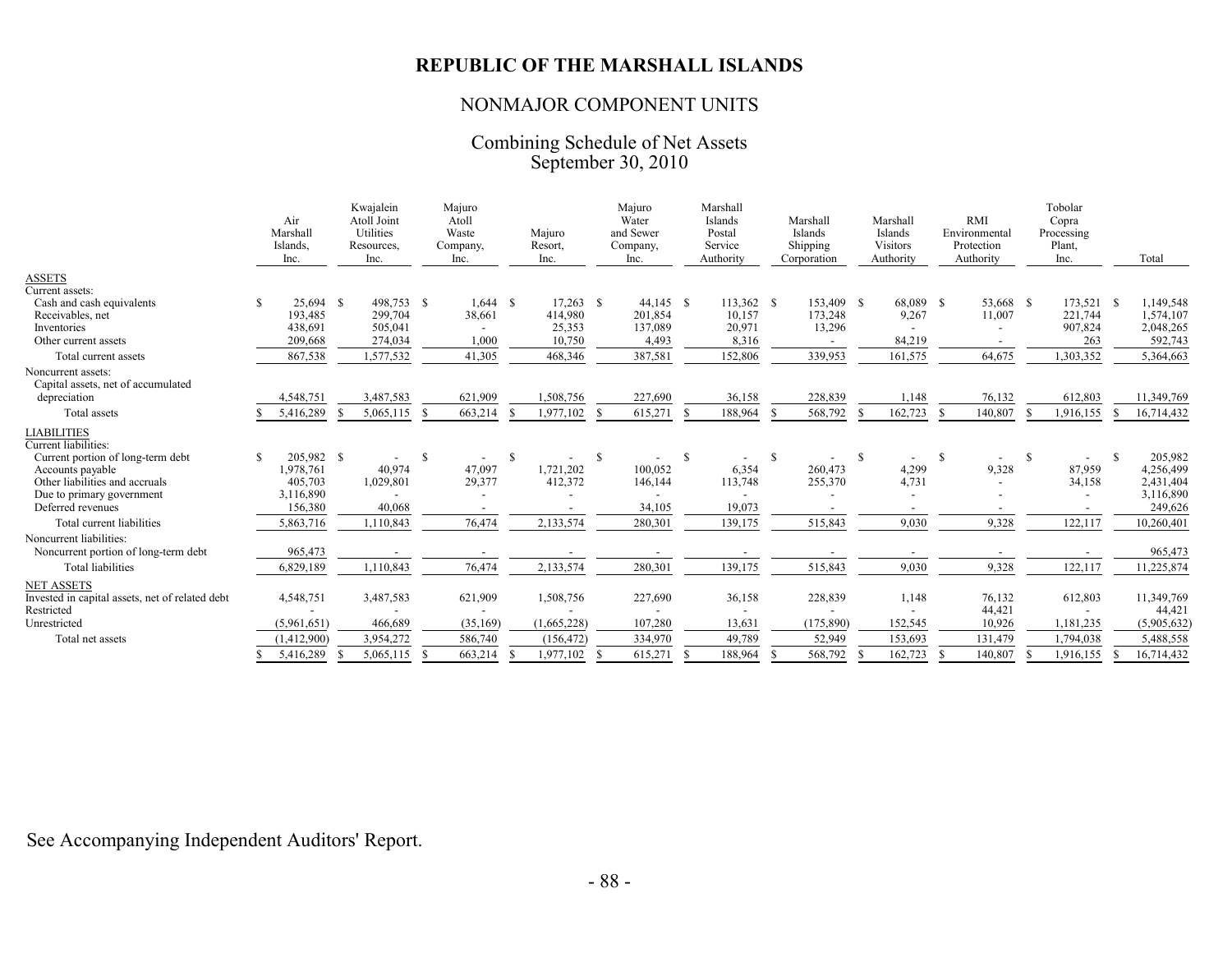# NONMAJOR COMPONENT UNITS

### Combining Schedule of Revenues, Expenses, and Changes in Net Assets Year Ended September 30, 2010

|                                                                                                                                               | Air<br>Marshall<br>Islands,<br>Inc. | Kwajalein<br>Atoll Joint<br>Utilities<br>Resources,<br>Inc. | Majuro<br>Atoll<br>Waste<br>Company,<br>Inc. | Maiuro<br>Resort,<br>Inc.              | Majuro<br>Water<br>and Sewer<br>Company,<br>Inc. | Marshall<br>Islands<br>Postal<br>Service<br>Authority | Marshall<br>Islands<br>Shipping<br>Corporation | Marshall<br>Islands<br><b>Visitors</b><br>Authority | <b>RMI</b><br>Environmental<br>Protection<br>Authority | Tobolar<br>Copra<br>Processing<br>Plant,<br>Inc. | Total                                         |
|-----------------------------------------------------------------------------------------------------------------------------------------------|-------------------------------------|-------------------------------------------------------------|----------------------------------------------|----------------------------------------|--------------------------------------------------|-------------------------------------------------------|------------------------------------------------|-----------------------------------------------------|--------------------------------------------------------|--------------------------------------------------|-----------------------------------------------|
| Operating revenues:<br>Charges for services<br>Sales<br>Other                                                                                 | $.869,775$ \$<br>S<br>437,137       | 3,568,970 \$                                                | 180,439<br>14,914                            | 1,981,928 \$<br>-S                     | 986,593 \$                                       | 316,295<br>90,133                                     | 805,432 \$<br>490,885                          | $\overline{a}$<br>654                               | 33,345 \$<br>-S<br>17,806                              | 2,651,689                                        | 9,426,482<br>2,967,984<br>1,051,529           |
| Total operating revenues                                                                                                                      | 2,306,912                           | 3,568,970                                                   | 195,353                                      | 1,981,928                              | 986,593                                          | 406,428                                               | 1,296,317                                      | 654                                                 | 51,151                                                 | 2,651,689                                        | 13,445,995                                    |
| Operating expenses:<br>Cost of services<br>Administration costs<br>Depreciation and amortization                                              | 2,500,777<br>557,210<br>801,866     | 3,879,019<br>1,458,841<br>756,090                           | 623,883<br>121,805                           | 1,290,447<br>985,345<br>181,977        | 1,277,925<br>58,564                              | $\overline{\phantom{a}}$<br>370,343<br>12,437         | 2,253,950<br>84,572                            | 371,860<br>874                                      | 467,997<br>20,227<br>16,908                            | 2,907,763<br>362,419<br>96,880                   | 15,573,621<br>3,754,385<br>2,131,973          |
| Total operating expenses                                                                                                                      | 3,859,853                           | 6,093,950                                                   | 745,688                                      | 2,457,769                              | 1,336,489                                        | 382,780                                               | 2,338,522                                      | 372,734                                             | 505,132                                                | 3,367,062                                        | 21,459,979                                    |
| Operating income (loss)                                                                                                                       | (1,552,941)                         | (2,524,980)                                                 | (550, 335)                                   | (475, 841)                             | (349, 896)                                       | 23,648                                                | (1,042,205)                                    | (372,080)                                           | (453,981)                                              | (715, 373)                                       | (8,013,984)                                   |
| Nonoperating revenues (expenses):<br>Contributions from the primary government<br>Interest expense<br>Grants and other contributions<br>Other | 898,791<br>(169, 912)<br>148,913    | 1,548,782<br>(67, 593)<br>740,656                           | 420,375                                      | (231, 541)<br>$\overline{\phantom{a}}$ | 318,099<br>1,696                                 | 3,323                                                 | 969,150<br>63,160                              | 144,130<br>172,226<br>$\overline{\phantom{a}}$      | 320,265<br>160,607<br>18,778                           | 1,340,002<br>(55, 587)                           | 5,959,594<br>(524, 633)<br>332,833<br>976,526 |
| Total nonoperating revenues<br>(expenses), net                                                                                                | 877,792                             | 2,221,845                                                   | 420,375                                      | (231, 541)                             | 319,795                                          | 3,323                                                 | 1,032,310                                      | 316,356                                             | 499,650                                                | 1,284,415                                        | 6,744,320                                     |
| Capital contributions                                                                                                                         |                                     |                                                             |                                              |                                        | 221,600                                          |                                                       |                                                |                                                     |                                                        |                                                  | 221,600                                       |
| Net income (loss)                                                                                                                             | (675, 149)                          | (303, 135)                                                  | (129,960)                                    | (707, 382)                             | 191,499                                          | 26,971                                                | (9,895)                                        | (55, 724)                                           | 45,669                                                 | 569,042                                          | (1,048,064)                                   |
| Net assets at the beginning of the year                                                                                                       | (737, 751)                          | 4,257,407                                                   | 716,700                                      | 550,910                                | 143,471                                          | 22,818                                                | 62,844                                         | 209,417                                             | 85,810                                                 | 1,224,996                                        | 6,536,622                                     |
| Net assets at the end of the year                                                                                                             | $\{1,412,900\}$ \,                  | 3,954,272                                                   | 586,740<br>- S                               | $(156, 472)$ \$                        | 334,970                                          | 49,789<br>- \$                                        | 52,949<br>-8                                   | 153,693<br>- S                                      | 131,479<br>- \$                                        | 1,794,038                                        | 5,488,558<br>S.                               |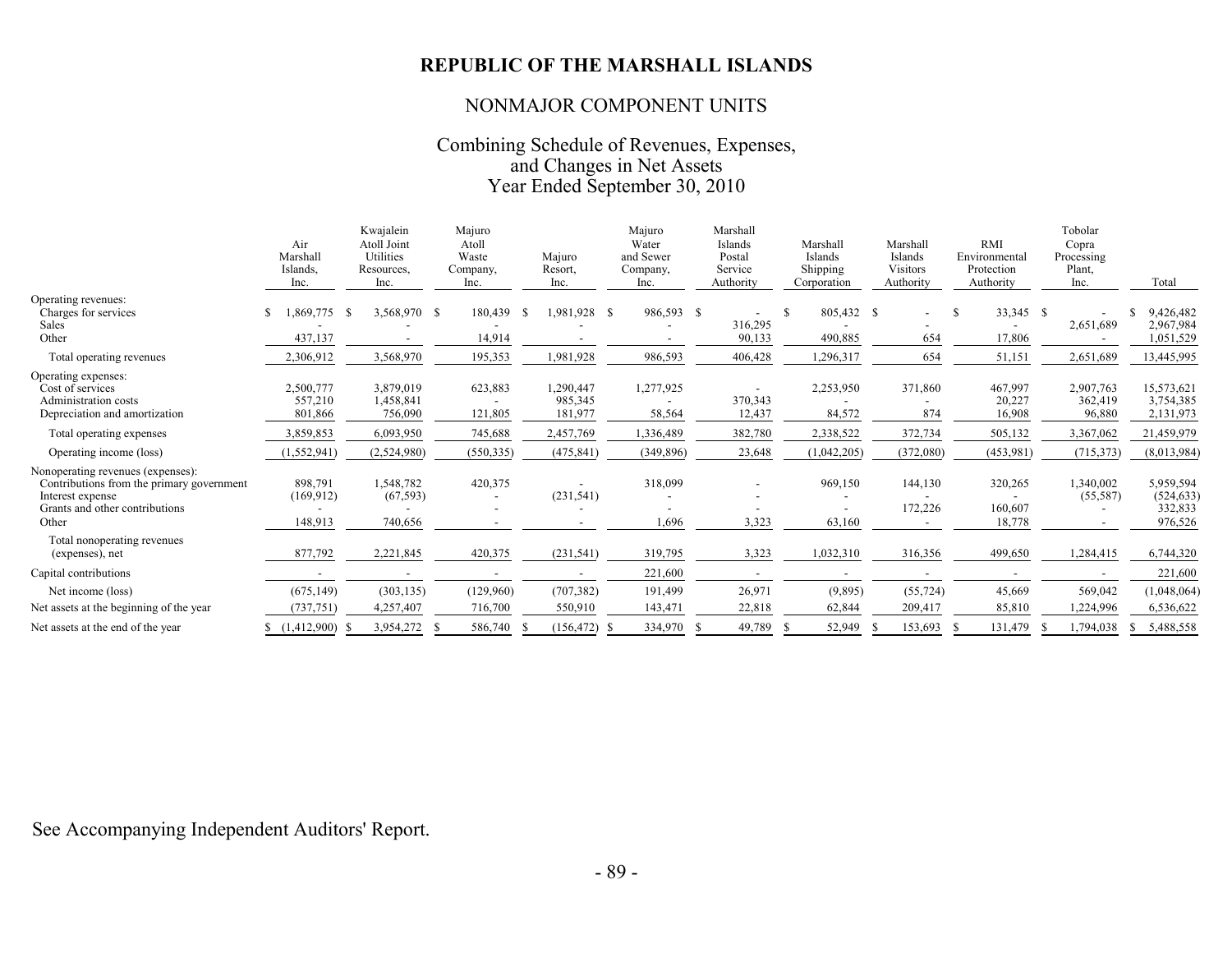### GRANTS ASSISTANCE FUND

### September 30, 2010

The Grants Assistance Fund accounts for all financial transactions that are subgranted to RepMar. A brief discussion of the funds that comprise the Grants Assistance Fund as of September 30, 2010, follows:

#### Section 215(a)(1) Communications Fund

This fund accounts for United States Congress appropriations under United States Public Law 99-239, Title II, Article I, Section 215(a)(1) and approved by Nitijela resolution 62.

#### Section 211 Compact Capital Account

This fund accounts for United States Congress appropriations under United States Public Law 99-239, Title II, Article I, Section 211(a)(1) and approved by Nitijela resolution 62. The aforementioned section requires no less than 40% of the total amounts appropriated by the United States Congress to be applied to the capital account.

#### Section 216(a)(1) Surveillance and Enforcement Fund

This fund accounts for United States Congress appropriations under United States Public Law 99-239, Title II, Article I, Section 216(a)(1) and approved by Nitijela resolution 62.

#### Section 216(a)(3) Scholarship Fund

This fund accounts for United States Congress appropriations under United States Public Law 99-239, Title II, Article I, Section 216(a)(3) and approved by Nitijela resolution 62.

#### Section 221(b) Education and Health Care Fund

This fund accounts for United States Congress appropriations under United States Public Law 99-239, Title II, Article I, Section 221(b) and approved by Nitijela resolution 62.

#### Section 213 Audit Fund

This fund accounts for United States Congress appropriations under United States Public Law 99-239, as amended, Title II, Article I, Section 213 and approved by Nitijela resolution 123.

#### U.S. Federal Grants Fund

This fund accounts for all financial transactions that are subgranted to RepMar, as well as other direct federal grants that RepMar received from the United States government.

#### European Union Grants Fund

This fund accounts for all financial transactions that are subgranted to RepMar, as well as other direct federal grants that RepMar received from the European Union.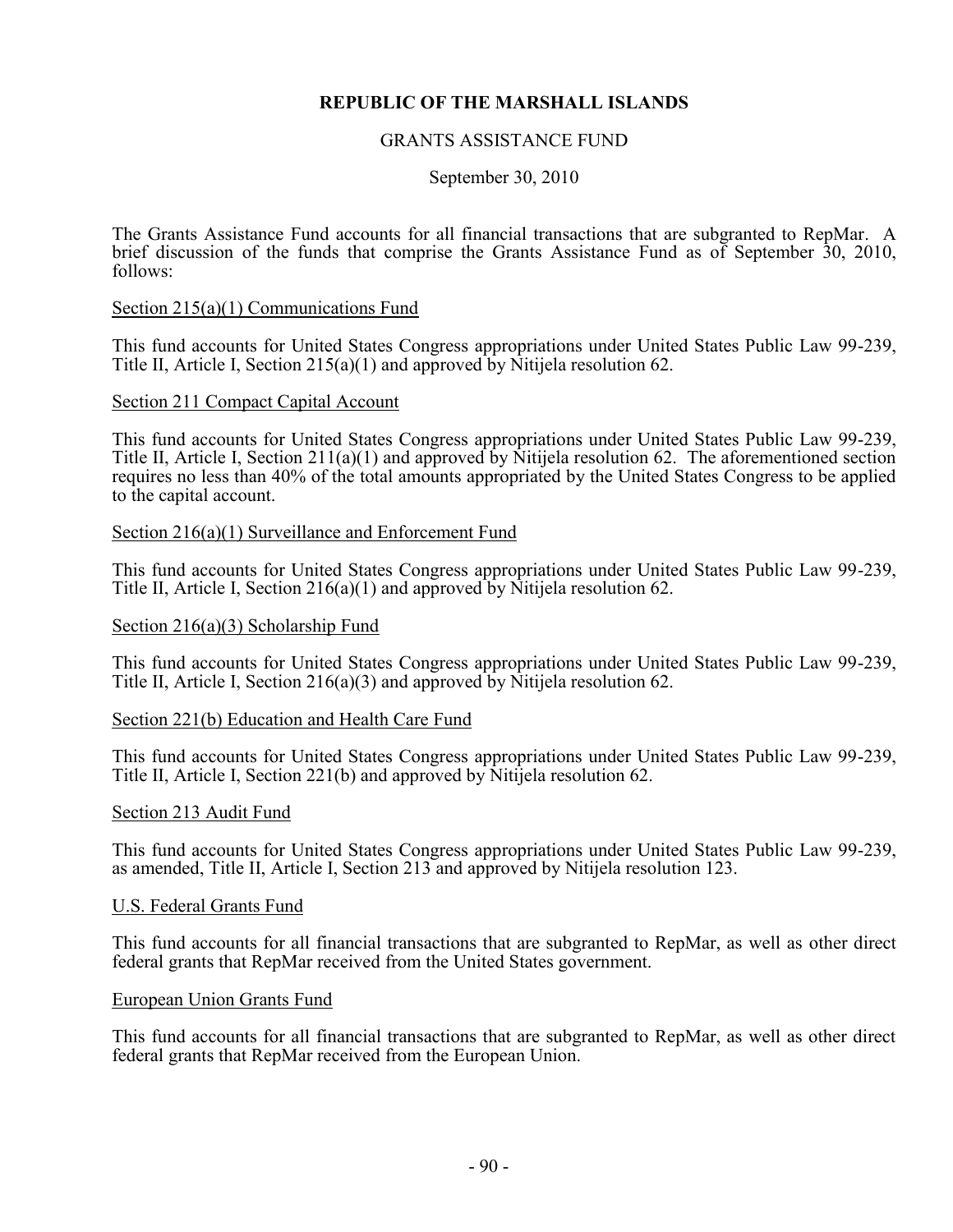## GRANTS ASSISTANCE FUND

#### September 30, 2010

#### Other Direct Assistance Fund

This fund accounts for all financial transactions related to direct grants received from non-U.S. agencies, which have historically been accounted for herein, and also includes grants from other world organizations.

#### Republic of China Projects Fund

This fund accounts for all financial transactions related to direct grants received from the Republic of China relating to designated projects.

#### Compact Sector Grants Fund

This fund accounts for United States Congress appropriations under United States Public Law 99-239, as amended, Title II, Article I, Section  $\tilde{2}11(a)$  and approved by Nitijela resolution 123 to promote economic advancement and budgetary self-reliance. These appropriations are to be used for assistance in education, health care, the environment, public sector capacity building, and private sector development, or for other areas as mutually agreed, with priorities in the education and health care sectors.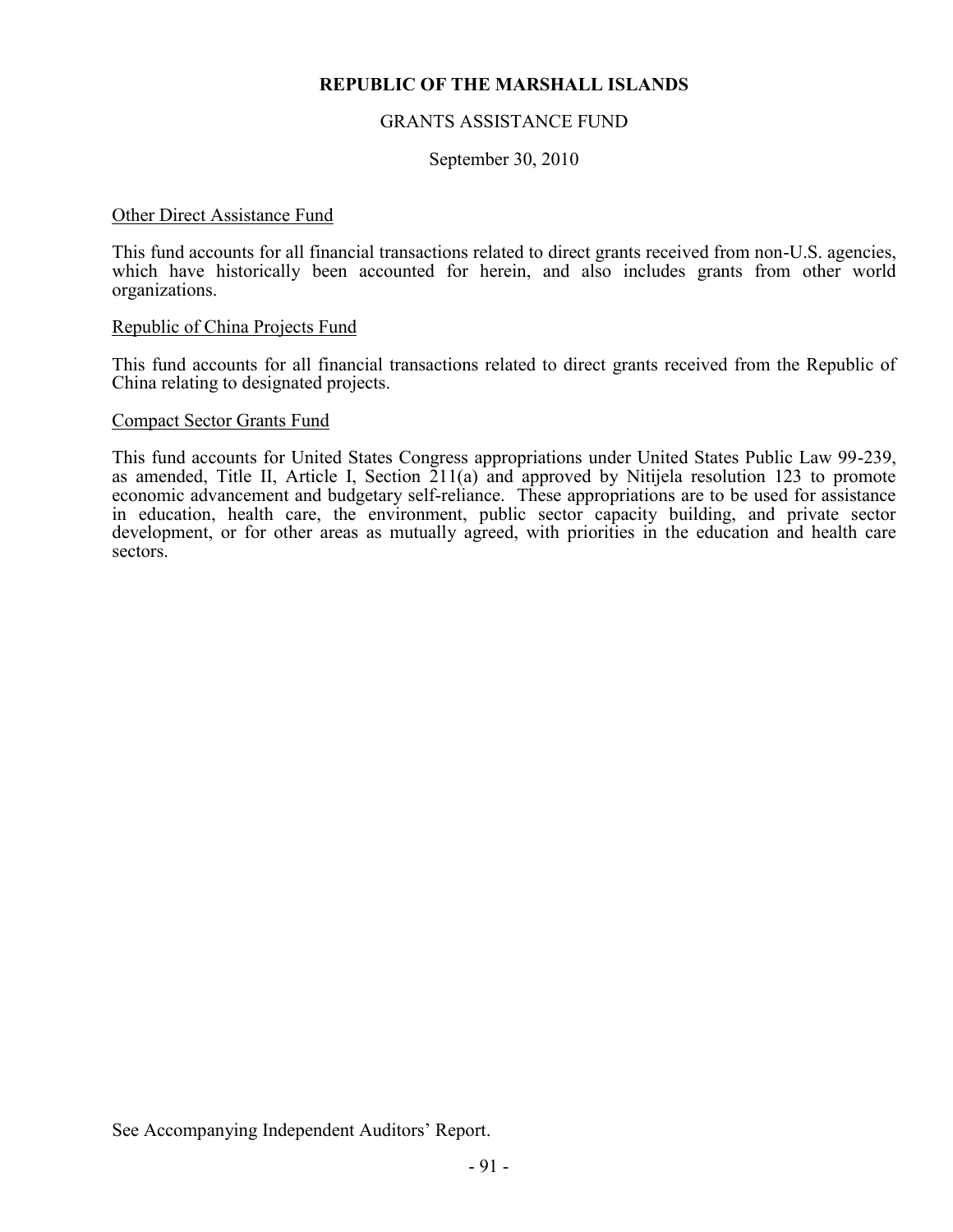# GRANTS ASSISTANCE FUND Combining Balance Sheet September 30, 2010

| <b>DILOG Fund Number</b>                                                                                                                                                                      | 350200                                      |               | 350210                               |               | 350305                                                      |               | 350315                              |              | 510130                          |               | 600350                                                      |      | 700100                                                                                       |               | 700360                                         |    | 700370                                    |    |                                                                                  |                                                                                 |
|-----------------------------------------------------------------------------------------------------------------------------------------------------------------------------------------------|---------------------------------------------|---------------|--------------------------------------|---------------|-------------------------------------------------------------|---------------|-------------------------------------|--------------|---------------------------------|---------------|-------------------------------------------------------------|------|----------------------------------------------------------------------------------------------|---------------|------------------------------------------------|----|-------------------------------------------|----|----------------------------------------------------------------------------------|---------------------------------------------------------------------------------|
|                                                                                                                                                                                               | Section<br>215(a)(1)<br>Commu-<br>nications |               | Section<br>211<br>Capital<br>Account |               | Section<br>216(a)(1)<br>Surveillance<br>and<br>Enforcement  |               | Section<br>216(a)(3)<br>Scholarship |              | Section<br>213<br>Audit         |               | U.S.<br>Federal<br>Grants                                   |      | European<br>Union<br>Grants                                                                  |               | Other Direct<br>Assistance                     |    | Republic of<br>China<br>Projects          |    | Compact<br>Sector                                                                | Total                                                                           |
| <b>ASSETS</b>                                                                                                                                                                                 |                                             |               |                                      |               |                                                             |               |                                     |              |                                 |               |                                                             |      |                                                                                              |               |                                                |    |                                           |    |                                                                                  |                                                                                 |
| Receivables:<br>Federal agencies<br>General<br>Due from other funds<br>Advances                                                                                                               | \$<br>40,380                                | <sup>\$</sup> |                                      | <sup>\$</sup> | $\overline{\phantom{a}}$<br>690<br>$\overline{\phantom{a}}$ | <sup>\$</sup> | $\overline{\phantom{a}}$<br>1,593   | \$           | 571,249 \$                      |               | $\overline{\phantom{0}}$<br>412,743<br>25,448               | - \$ | $\overline{\phantom{a}}$<br>(18)                                                             | <sup>\$</sup> | 169,717<br>(2, 422)                            | -S | 1,750,000                                 | -S | 3,269,981 \$<br>5,889,986<br>(1, 163)                                            | 3,841,230<br>1,750,000<br>6,515,109<br>21,845                                   |
| Total assets                                                                                                                                                                                  | 40,380                                      | -S            | $\sim$                               | -S            | 690                                                         | -S            | 1,593                               | \$           | 571,249                         | $\mathcal{S}$ | 438,191                                                     | -S   | $(18)$ \$                                                                                    |               | 167,295                                        |    | 1,750,000                                 |    | 9,158,804                                                                        | 12,128,184                                                                      |
| <b>LIABILITIES AND FUND BALANCES</b>                                                                                                                                                          |                                             |               |                                      |               |                                                             |               |                                     |              |                                 |               |                                                             |      |                                                                                              |               |                                                |    |                                           |    |                                                                                  |                                                                                 |
| Liabilities:<br>Accounts payable<br>Other liabilities and accruals<br>Payable to federal agencies<br>Retention payable<br>Contracts payable<br>Due to other funds<br><b>Total liabilities</b> | \$                                          | $\mathcal{S}$ |                                      | $\mathcal{S}$ | $\overline{\phantom{a}}$                                    | <sup>\$</sup> | $\overline{\phantom{0}}$            | \$           | 30,890 \$<br>540,359<br>571,249 |               | 394,361 \$<br>43,830<br>$\overline{\phantom{a}}$<br>438,191 |      | 304 S<br>2,233<br>$\overline{\phantom{a}}$<br>$\overline{\phantom{a}}$<br>117,263<br>119,800 |               | $3,763$ \$<br>1,561<br>$\overline{a}$<br>5,324 |    | 190,515 \$<br>5,837<br>626,318<br>822,670 |    | 900,543 \$<br>215,827<br>381,217<br>851,921<br>313,366<br>1,554,477<br>4,217,351 | 1,520,376<br>269,288<br>381,217<br>851,921<br>313,366<br>2,838,417<br>6,174,585 |
| Fund balances (deficits):<br>Reserved for:<br>Encumbrances<br>Continuing appropriations<br>Unreserved (deficit)<br>Total fund balances (deficits)                                             | 40,380<br>40,380                            |               | 2,693<br>(2,693)                     |               | 690<br>690                                                  |               | 1,593<br>1,593                      |              | 271,077<br>(271, 077)           |               | 1,422,123<br>(1, 422, 123)<br>$\overline{\phantom{a}}$      |      | 30,912<br>(150, 730)<br>(119, 818)                                                           |               | 44,564<br>117,407<br>161,971                   |    | 1,070,362<br>(143, 032)<br>927,330        |    | 9,862,794<br>7,060,994<br>(11, 982, 335)<br>4,941,453                            | 12,744,905<br>7,060,994<br>(13,852,300)<br>5,953,599                            |
| Total liabilities and fund balances                                                                                                                                                           | 40,380                                      | -S            | $\sim$                               | -S            | 690                                                         | -S            | 1,593                               | <sup>S</sup> | 571,249                         | -S            | 438,191 \$                                                  |      | $(18)$ \$                                                                                    |               | 167,295                                        | -8 | 1,750,000                                 |    | 9,158,804                                                                        | 12,128,184                                                                      |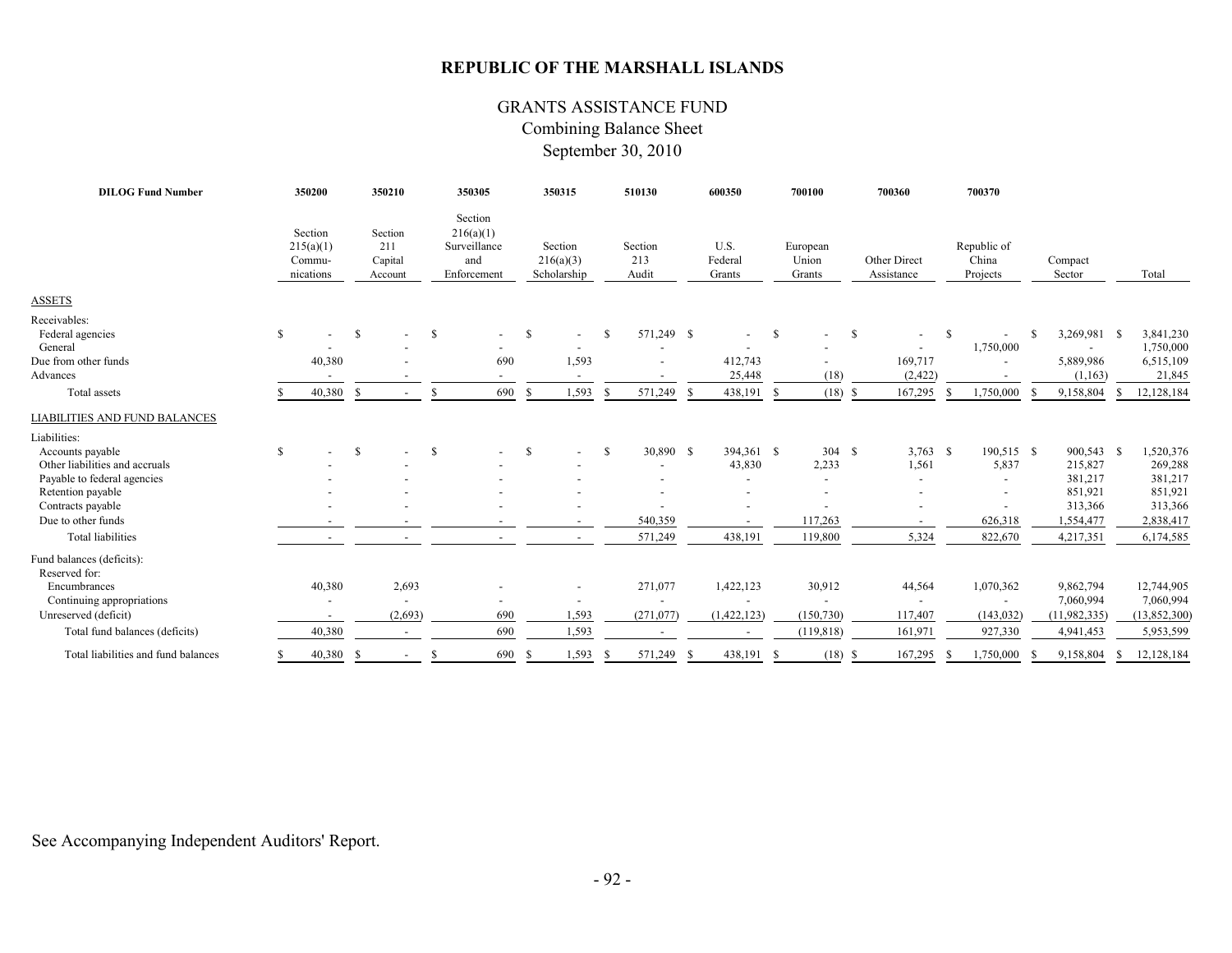# GRANTS ASSISTANCE FUND Combining Schedule of Revenues, Expenditures by Function, and Changes in Fund Balances (Deficits) Year Ended September 30, 2010

| <b>DILOG Fund Number</b>                        | 350200                                      |           | 350210                               | 350305                                                     | 350315                              | 510130                  | 600350                    | 700100                          | 700360                     | 700370                           |                           |                            |
|-------------------------------------------------|---------------------------------------------|-----------|--------------------------------------|------------------------------------------------------------|-------------------------------------|-------------------------|---------------------------|---------------------------------|----------------------------|----------------------------------|---------------------------|----------------------------|
|                                                 | Section<br>215(a)(1)<br>Commu-<br>nications |           | Section<br>211<br>Capital<br>Account | Section<br>216(a)(1)<br>Surveillance<br>and<br>Enforcement | Section<br>216(a)(3)<br>Scholarship | Section<br>213<br>Audit | U.S.<br>Federal<br>Grants | European<br>Union<br>Grants     | Other Direct<br>Assistance | Republic of<br>China<br>Projects | Compact<br>Sector         | Total                      |
| Revenues:<br>Federal and other grants           |                                             |           |                                      |                                                            |                                     | 316,657                 | 9,381,665<br>-S           | 520,538<br>-S                   | 352,594<br>-S              | 7,935,416<br>-S                  | 45,246,730<br>S.          | 63,753,600<br>S.           |
| Expenditures by Function:                       |                                             |           |                                      |                                                            |                                     |                         |                           |                                 |                            |                                  |                           |                            |
| Current:                                        |                                             |           |                                      |                                                            |                                     |                         |                           |                                 |                            |                                  |                           |                            |
| General government:                             |                                             |           |                                      |                                                            |                                     |                         |                           |                                 |                            |                                  |                           |                            |
| Office of the Chief Secretary                   |                                             |           |                                      |                                                            |                                     |                         | 186,600                   | 189,564                         | 193,776                    |                                  |                           | 569,940                    |
| Special appropriations                          |                                             |           |                                      |                                                            |                                     |                         |                           |                                 | $\sim$                     | 323,347                          |                           | 323,347                    |
| Council of Iroii                                |                                             |           |                                      |                                                            |                                     |                         |                           |                                 | $\sim$                     | 32,778                           |                           | 32,778                     |
| Nitijela                                        |                                             |           |                                      |                                                            |                                     |                         |                           |                                 | 48,764                     | $\overline{a}$                   |                           | 48,764                     |
| Office of the Auditor-General                   |                                             |           |                                      |                                                            |                                     | 316,657                 | 10,440                    |                                 | $\sim$                     |                                  | $\overline{\phantom{a}}$  | 327,097                    |
| Ministry of Education                           |                                             |           |                                      |                                                            |                                     |                         | 1,944,776                 |                                 |                            |                                  | 25,405,079                | 27,349,855                 |
| Ministry of Health and Environment              |                                             |           |                                      |                                                            |                                     |                         | 4,373,807                 |                                 | 17,259                     | 4,388                            | 7,949,079                 | 12,344,533                 |
| Ministry of Transportation and Communications   |                                             |           |                                      |                                                            |                                     |                         |                           |                                 | $\sim$                     | 74.550                           | $\blacksquare$            | 74,550                     |
| Ministry of Resources and Development           |                                             |           |                                      |                                                            |                                     |                         | 80,384                    |                                 | 9,010                      | 1,195,411                        |                           | 1,284,805                  |
| Ministry of Internal Affairs                    |                                             |           |                                      |                                                            |                                     |                         | 126,557                   | $\sim$                          | $\overline{\phantom{a}}$   | 998,036                          | $\overline{\phantom{a}}$  | 1,124,593                  |
| Ministry of Justice                             |                                             |           |                                      |                                                            |                                     |                         |                           |                                 | $\sim$                     | 309,436                          |                           | 309,436                    |
| Ministry of Finance                             |                                             |           |                                      |                                                            |                                     |                         | 1,665,861                 | 414,231                         | 582                        | 497,008                          | 1,666,373                 | 4,244,055                  |
| Ministry of Foreign Affairs                     |                                             |           |                                      |                                                            |                                     |                         | 39,728                    | $\blacksquare$                  | 27,200                     | 31,037                           | 260,972                   | 358,937                    |
| Ministry of Public Works                        |                                             |           |                                      |                                                            |                                     |                         |                           |                                 | $\overline{\phantom{a}}$   | 516,282                          | $\sim$                    | 516,282                    |
| <b>Environmental Protection Authority</b>       |                                             |           |                                      |                                                            |                                     |                         |                           |                                 | ٠                          | $\blacksquare$                   | 572,228                   | 572,228                    |
| Debt service:                                   |                                             |           |                                      |                                                            |                                     |                         |                           |                                 |                            |                                  |                           |                            |
| Principal repayment                             |                                             |           |                                      |                                                            |                                     |                         |                           |                                 |                            | 1,122,477                        | $\overline{\phantom{a}}$  | 1,122,477                  |
| Interest                                        |                                             |           |                                      |                                                            |                                     |                         |                           |                                 |                            | ÷.                               |                           |                            |
| Capital outlay                                  |                                             |           |                                      |                                                            |                                     |                         |                           |                                 |                            | 173,385                          | 7,493,373                 | 7,666,758                  |
| Total expenditures                              |                                             |           |                                      |                                                            |                                     | 316,657                 | 8,428,153                 | 603,795                         | 296,591                    | 5,278,135                        | 43,347,104                | 58,270,435                 |
| Excess (deficiency) of revenues over            |                                             |           |                                      |                                                            |                                     |                         |                           |                                 |                            |                                  |                           |                            |
| (under) expenditures                            |                                             |           |                                      |                                                            |                                     |                         | 953,512                   | (83, 257)                       | 56,003                     | 2,657,281                        | 1,899,626                 | 5,483,165                  |
|                                                 |                                             |           |                                      |                                                            |                                     |                         |                           |                                 |                            |                                  |                           |                            |
| Other financing sources (uses):                 |                                             |           |                                      |                                                            |                                     |                         |                           |                                 |                            |                                  |                           |                            |
| Operating transfers in                          |                                             |           |                                      |                                                            |                                     |                         |                           |                                 |                            |                                  | 782,110                   | 782,110                    |
| Operating transfers out                         |                                             |           |                                      |                                                            |                                     | $\blacksquare$          | (985, 233)                |                                 | $\sim$                     | (1,729,951)                      | (1, 535, 547)             | (4,250,731)                |
| Total other financing sources (uses), net       |                                             |           |                                      |                                                            |                                     | $\blacksquare$          | (985, 233)                |                                 | $\sim$                     | (1,729,951)                      | (753, 437)                | (3,468,621)                |
| Net change in fund balances (deficits)          |                                             |           |                                      |                                                            |                                     | $\blacksquare$          | (31, 721)                 | (83, 257)                       | 56,003                     | 927,330                          | 1,146,189                 | 2,014,544                  |
| Fund balances (deficits) at the beginning       |                                             |           |                                      |                                                            |                                     |                         |                           |                                 |                            |                                  |                           |                            |
| of the year                                     |                                             | 40,380    |                                      | 690                                                        | 1,593                               |                         | 31,721                    | (36, 561)                       | 105,968                    |                                  | 3,795,264                 | 3,939,055                  |
| Fund balances (deficits) at the end of the year | \$                                          | 40,380 \$ |                                      | 690<br><sup>\$</sup>                                       | $1,593$ \$<br>-S                    |                         | <sup>\$</sup>             | $(119,818)$ \$<br><sup>\$</sup> | 161,971                    | 927,330<br>-S                    | <sup>S</sup><br>4,941,453 | 5,953,599<br><sup>\$</sup> |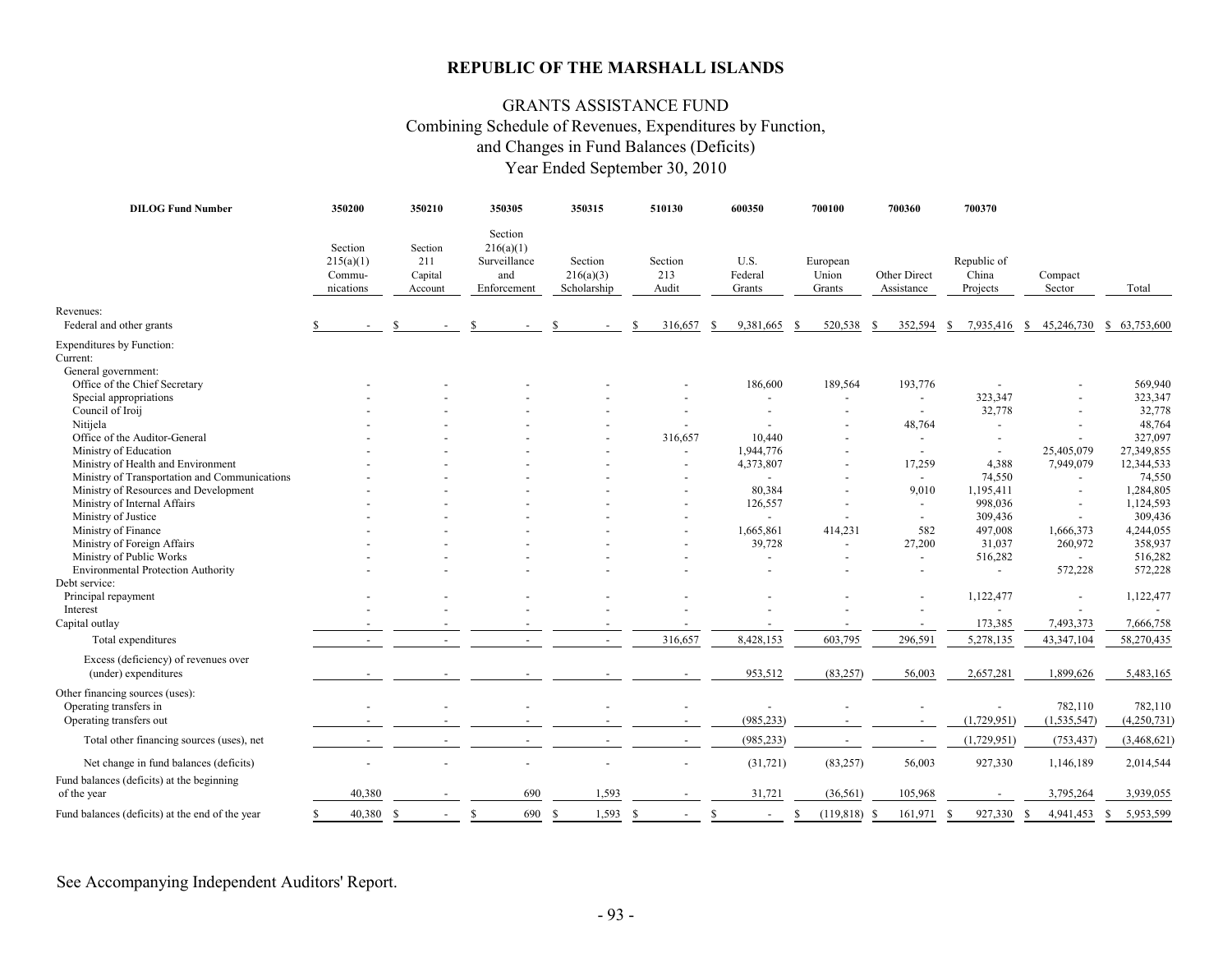# GRANTS ASSISTANCE FUND Combining Schedule of Revenues, Expenditures by Account, and Changes in Fund Balances (Deficits) Year Ended September 30, 2010

| Section<br>Section<br>216(a)(1)<br>Section<br>211<br>Surveillance<br>Section<br>U.S.<br>215(a)(1)<br>Section<br>Republic of<br>European<br>216(a)(3)<br>213<br>Federal<br>China<br>Commu-<br>Capital<br>and<br>Union<br>Other Direct<br>Compact<br>Audit<br>Grants<br>Assistance<br>Projects<br>Sector<br>Total<br>nications<br>Enforcement<br>Scholarship<br>Grants<br>Account<br>Revenues:<br>Federal and other grants<br>316,657<br>9,381,665 \$<br>520,538<br>352,594<br>-S<br>7,935,416<br>45,246,730<br>63,753,600<br><sup>\$</sup><br>- \$<br>-S<br><sup>\$</sup><br><sup>\$</sup><br><b>Expenditures by Account:</b><br>156,975<br>360,797<br>14,573,077<br>18,137,092<br>Salaries and wages<br>2,941,745<br>104,498<br>Capital outlay<br>1,568,430<br>17,875<br>13,061<br>10,051,397<br>11,770,226<br>119,463<br>Grants and subsidies<br>62,299<br>6,570<br>10,200<br>7,665,288<br>10,359,978<br>2,615,621<br>Utilities<br>124<br>2,645,246<br>2,645,370<br>$\sim$<br>Leased housing<br>9,000<br>9,000<br>1,175,606<br>1,193,606<br>$\sim$<br>$\sim$<br>177,820<br>53,231<br>12,102<br>65,146<br>1,509,124<br>1,817,423<br>Supplies and materials<br>Contractual services<br>1,347,722<br>300,180<br>13,886<br>1,644,868<br>246,559<br>3,553,215<br>Travel<br>980,538<br>48,768<br>9,617<br>387,428<br>1,426,351<br>$\sim$<br>Food stuffs<br>458,600<br>10,190<br>4,084<br>4,639<br>867,749<br>1,345,262<br>30,618<br>30,618<br>Allowances<br>$\sim$<br>$\sim$<br>Professional services<br>316,657<br>15,006<br>2,200<br>9,308<br>343,171<br>$\overline{\phantom{a}}$<br>1,122,477<br>1,122,477<br>Principal repayment<br>$\overline{\phantom{a}}$<br>$\sim$<br>Medical supplies<br>92,981<br>184,584<br>277,565<br>$\sim$<br>$\sim$<br>$\overline{\phantom{a}}$<br>330,110<br>Communications<br>93,397<br>10,545<br>4,201<br>221,967<br>$\sim$<br>1,577<br>33,234<br>339,543<br>POL<br>60,344<br>4,862<br>239,526<br>168,860<br>Rentals<br>13,135<br>665<br>83,199<br>71,861<br>$\sim$<br>63,345<br>4,825<br>64<br>41,516<br>Freight<br>16,940<br>$\overline{\phantom{a}}$<br>1,205<br>36,134<br>106,877<br>Printing and reproduction<br>65,106<br>4,432<br>102<br>1,847<br>25,365<br>Insurance<br>23,416<br>36,256<br>40,849<br>682,582<br>1,987,930<br>3,213,981<br>466,364<br>Other<br>316,657<br>8,428,153<br>603,795<br>296,591<br>5,278,135<br>43,347,104<br>58,270,435<br>Total expenditures<br>Excess (deficiency) of revenues over<br>953,512<br>(83, 257)<br>56,003<br>1,899,626<br>(under) expenditures<br>2,657,281<br>5,483,165<br>Operating transfers in<br>782,110<br>782,110<br>(985, 233)<br>(1,729,951)<br>(1, 535, 547)<br>Operating transfers out<br>(4,250,731)<br>(985, 233)<br>(1,729,951)<br>Total other financing sources (uses), net<br>(753, 437)<br>(3,468,621)<br>$\sim$<br>56,003<br>927,330<br>Net change in fund balances (deficits)<br>(31, 721)<br>(83, 257)<br>1,146,189<br>2,014,544<br>Fund balances (deficits) at the beginning<br>40,380<br>690<br>1,593<br>31,721<br>(36, 561)<br>105,968<br>3,795,264<br>3,939,055<br>1,593<br>40,380<br>S<br>690<br>$(119,818)$ \$<br>161,971<br>927,330<br>4,941,453<br>5,953,599<br>£.<br><sup>\$</sup><br>- S<br><sup>\$</sup><br>-S<br>-S<br>-S<br>-8<br>$\sim$<br>$\sim$ | <b>DILOG Fund Number</b>                        | 350200 | 350210 | 350305 | 350315 | 510130 | 600350 | 700100 | 700360 | 700370 |  |
|-------------------------------------------------------------------------------------------------------------------------------------------------------------------------------------------------------------------------------------------------------------------------------------------------------------------------------------------------------------------------------------------------------------------------------------------------------------------------------------------------------------------------------------------------------------------------------------------------------------------------------------------------------------------------------------------------------------------------------------------------------------------------------------------------------------------------------------------------------------------------------------------------------------------------------------------------------------------------------------------------------------------------------------------------------------------------------------------------------------------------------------------------------------------------------------------------------------------------------------------------------------------------------------------------------------------------------------------------------------------------------------------------------------------------------------------------------------------------------------------------------------------------------------------------------------------------------------------------------------------------------------------------------------------------------------------------------------------------------------------------------------------------------------------------------------------------------------------------------------------------------------------------------------------------------------------------------------------------------------------------------------------------------------------------------------------------------------------------------------------------------------------------------------------------------------------------------------------------------------------------------------------------------------------------------------------------------------------------------------------------------------------------------------------------------------------------------------------------------------------------------------------------------------------------------------------------------------------------------------------------------------------------------------------------------------------------------------------------------------------------------------------------------------------------------------------------------------------------------------------------------------------------------------------------------------------------------------------------------------------------------------------------------------------------------------------------------------------------------------------------------------------------------------------------------------------------------------------------------------------------------------------|-------------------------------------------------|--------|--------|--------|--------|--------|--------|--------|--------|--------|--|
|                                                                                                                                                                                                                                                                                                                                                                                                                                                                                                                                                                                                                                                                                                                                                                                                                                                                                                                                                                                                                                                                                                                                                                                                                                                                                                                                                                                                                                                                                                                                                                                                                                                                                                                                                                                                                                                                                                                                                                                                                                                                                                                                                                                                                                                                                                                                                                                                                                                                                                                                                                                                                                                                                                                                                                                                                                                                                                                                                                                                                                                                                                                                                                                                                                                                   |                                                 |        |        |        |        |        |        |        |        |        |  |
|                                                                                                                                                                                                                                                                                                                                                                                                                                                                                                                                                                                                                                                                                                                                                                                                                                                                                                                                                                                                                                                                                                                                                                                                                                                                                                                                                                                                                                                                                                                                                                                                                                                                                                                                                                                                                                                                                                                                                                                                                                                                                                                                                                                                                                                                                                                                                                                                                                                                                                                                                                                                                                                                                                                                                                                                                                                                                                                                                                                                                                                                                                                                                                                                                                                                   |                                                 |        |        |        |        |        |        |        |        |        |  |
|                                                                                                                                                                                                                                                                                                                                                                                                                                                                                                                                                                                                                                                                                                                                                                                                                                                                                                                                                                                                                                                                                                                                                                                                                                                                                                                                                                                                                                                                                                                                                                                                                                                                                                                                                                                                                                                                                                                                                                                                                                                                                                                                                                                                                                                                                                                                                                                                                                                                                                                                                                                                                                                                                                                                                                                                                                                                                                                                                                                                                                                                                                                                                                                                                                                                   |                                                 |        |        |        |        |        |        |        |        |        |  |
|                                                                                                                                                                                                                                                                                                                                                                                                                                                                                                                                                                                                                                                                                                                                                                                                                                                                                                                                                                                                                                                                                                                                                                                                                                                                                                                                                                                                                                                                                                                                                                                                                                                                                                                                                                                                                                                                                                                                                                                                                                                                                                                                                                                                                                                                                                                                                                                                                                                                                                                                                                                                                                                                                                                                                                                                                                                                                                                                                                                                                                                                                                                                                                                                                                                                   |                                                 |        |        |        |        |        |        |        |        |        |  |
|                                                                                                                                                                                                                                                                                                                                                                                                                                                                                                                                                                                                                                                                                                                                                                                                                                                                                                                                                                                                                                                                                                                                                                                                                                                                                                                                                                                                                                                                                                                                                                                                                                                                                                                                                                                                                                                                                                                                                                                                                                                                                                                                                                                                                                                                                                                                                                                                                                                                                                                                                                                                                                                                                                                                                                                                                                                                                                                                                                                                                                                                                                                                                                                                                                                                   |                                                 |        |        |        |        |        |        |        |        |        |  |
|                                                                                                                                                                                                                                                                                                                                                                                                                                                                                                                                                                                                                                                                                                                                                                                                                                                                                                                                                                                                                                                                                                                                                                                                                                                                                                                                                                                                                                                                                                                                                                                                                                                                                                                                                                                                                                                                                                                                                                                                                                                                                                                                                                                                                                                                                                                                                                                                                                                                                                                                                                                                                                                                                                                                                                                                                                                                                                                                                                                                                                                                                                                                                                                                                                                                   |                                                 |        |        |        |        |        |        |        |        |        |  |
|                                                                                                                                                                                                                                                                                                                                                                                                                                                                                                                                                                                                                                                                                                                                                                                                                                                                                                                                                                                                                                                                                                                                                                                                                                                                                                                                                                                                                                                                                                                                                                                                                                                                                                                                                                                                                                                                                                                                                                                                                                                                                                                                                                                                                                                                                                                                                                                                                                                                                                                                                                                                                                                                                                                                                                                                                                                                                                                                                                                                                                                                                                                                                                                                                                                                   |                                                 |        |        |        |        |        |        |        |        |        |  |
|                                                                                                                                                                                                                                                                                                                                                                                                                                                                                                                                                                                                                                                                                                                                                                                                                                                                                                                                                                                                                                                                                                                                                                                                                                                                                                                                                                                                                                                                                                                                                                                                                                                                                                                                                                                                                                                                                                                                                                                                                                                                                                                                                                                                                                                                                                                                                                                                                                                                                                                                                                                                                                                                                                                                                                                                                                                                                                                                                                                                                                                                                                                                                                                                                                                                   |                                                 |        |        |        |        |        |        |        |        |        |  |
|                                                                                                                                                                                                                                                                                                                                                                                                                                                                                                                                                                                                                                                                                                                                                                                                                                                                                                                                                                                                                                                                                                                                                                                                                                                                                                                                                                                                                                                                                                                                                                                                                                                                                                                                                                                                                                                                                                                                                                                                                                                                                                                                                                                                                                                                                                                                                                                                                                                                                                                                                                                                                                                                                                                                                                                                                                                                                                                                                                                                                                                                                                                                                                                                                                                                   |                                                 |        |        |        |        |        |        |        |        |        |  |
|                                                                                                                                                                                                                                                                                                                                                                                                                                                                                                                                                                                                                                                                                                                                                                                                                                                                                                                                                                                                                                                                                                                                                                                                                                                                                                                                                                                                                                                                                                                                                                                                                                                                                                                                                                                                                                                                                                                                                                                                                                                                                                                                                                                                                                                                                                                                                                                                                                                                                                                                                                                                                                                                                                                                                                                                                                                                                                                                                                                                                                                                                                                                                                                                                                                                   |                                                 |        |        |        |        |        |        |        |        |        |  |
|                                                                                                                                                                                                                                                                                                                                                                                                                                                                                                                                                                                                                                                                                                                                                                                                                                                                                                                                                                                                                                                                                                                                                                                                                                                                                                                                                                                                                                                                                                                                                                                                                                                                                                                                                                                                                                                                                                                                                                                                                                                                                                                                                                                                                                                                                                                                                                                                                                                                                                                                                                                                                                                                                                                                                                                                                                                                                                                                                                                                                                                                                                                                                                                                                                                                   |                                                 |        |        |        |        |        |        |        |        |        |  |
|                                                                                                                                                                                                                                                                                                                                                                                                                                                                                                                                                                                                                                                                                                                                                                                                                                                                                                                                                                                                                                                                                                                                                                                                                                                                                                                                                                                                                                                                                                                                                                                                                                                                                                                                                                                                                                                                                                                                                                                                                                                                                                                                                                                                                                                                                                                                                                                                                                                                                                                                                                                                                                                                                                                                                                                                                                                                                                                                                                                                                                                                                                                                                                                                                                                                   |                                                 |        |        |        |        |        |        |        |        |        |  |
|                                                                                                                                                                                                                                                                                                                                                                                                                                                                                                                                                                                                                                                                                                                                                                                                                                                                                                                                                                                                                                                                                                                                                                                                                                                                                                                                                                                                                                                                                                                                                                                                                                                                                                                                                                                                                                                                                                                                                                                                                                                                                                                                                                                                                                                                                                                                                                                                                                                                                                                                                                                                                                                                                                                                                                                                                                                                                                                                                                                                                                                                                                                                                                                                                                                                   |                                                 |        |        |        |        |        |        |        |        |        |  |
|                                                                                                                                                                                                                                                                                                                                                                                                                                                                                                                                                                                                                                                                                                                                                                                                                                                                                                                                                                                                                                                                                                                                                                                                                                                                                                                                                                                                                                                                                                                                                                                                                                                                                                                                                                                                                                                                                                                                                                                                                                                                                                                                                                                                                                                                                                                                                                                                                                                                                                                                                                                                                                                                                                                                                                                                                                                                                                                                                                                                                                                                                                                                                                                                                                                                   |                                                 |        |        |        |        |        |        |        |        |        |  |
|                                                                                                                                                                                                                                                                                                                                                                                                                                                                                                                                                                                                                                                                                                                                                                                                                                                                                                                                                                                                                                                                                                                                                                                                                                                                                                                                                                                                                                                                                                                                                                                                                                                                                                                                                                                                                                                                                                                                                                                                                                                                                                                                                                                                                                                                                                                                                                                                                                                                                                                                                                                                                                                                                                                                                                                                                                                                                                                                                                                                                                                                                                                                                                                                                                                                   |                                                 |        |        |        |        |        |        |        |        |        |  |
|                                                                                                                                                                                                                                                                                                                                                                                                                                                                                                                                                                                                                                                                                                                                                                                                                                                                                                                                                                                                                                                                                                                                                                                                                                                                                                                                                                                                                                                                                                                                                                                                                                                                                                                                                                                                                                                                                                                                                                                                                                                                                                                                                                                                                                                                                                                                                                                                                                                                                                                                                                                                                                                                                                                                                                                                                                                                                                                                                                                                                                                                                                                                                                                                                                                                   |                                                 |        |        |        |        |        |        |        |        |        |  |
|                                                                                                                                                                                                                                                                                                                                                                                                                                                                                                                                                                                                                                                                                                                                                                                                                                                                                                                                                                                                                                                                                                                                                                                                                                                                                                                                                                                                                                                                                                                                                                                                                                                                                                                                                                                                                                                                                                                                                                                                                                                                                                                                                                                                                                                                                                                                                                                                                                                                                                                                                                                                                                                                                                                                                                                                                                                                                                                                                                                                                                                                                                                                                                                                                                                                   |                                                 |        |        |        |        |        |        |        |        |        |  |
|                                                                                                                                                                                                                                                                                                                                                                                                                                                                                                                                                                                                                                                                                                                                                                                                                                                                                                                                                                                                                                                                                                                                                                                                                                                                                                                                                                                                                                                                                                                                                                                                                                                                                                                                                                                                                                                                                                                                                                                                                                                                                                                                                                                                                                                                                                                                                                                                                                                                                                                                                                                                                                                                                                                                                                                                                                                                                                                                                                                                                                                                                                                                                                                                                                                                   |                                                 |        |        |        |        |        |        |        |        |        |  |
|                                                                                                                                                                                                                                                                                                                                                                                                                                                                                                                                                                                                                                                                                                                                                                                                                                                                                                                                                                                                                                                                                                                                                                                                                                                                                                                                                                                                                                                                                                                                                                                                                                                                                                                                                                                                                                                                                                                                                                                                                                                                                                                                                                                                                                                                                                                                                                                                                                                                                                                                                                                                                                                                                                                                                                                                                                                                                                                                                                                                                                                                                                                                                                                                                                                                   |                                                 |        |        |        |        |        |        |        |        |        |  |
|                                                                                                                                                                                                                                                                                                                                                                                                                                                                                                                                                                                                                                                                                                                                                                                                                                                                                                                                                                                                                                                                                                                                                                                                                                                                                                                                                                                                                                                                                                                                                                                                                                                                                                                                                                                                                                                                                                                                                                                                                                                                                                                                                                                                                                                                                                                                                                                                                                                                                                                                                                                                                                                                                                                                                                                                                                                                                                                                                                                                                                                                                                                                                                                                                                                                   |                                                 |        |        |        |        |        |        |        |        |        |  |
|                                                                                                                                                                                                                                                                                                                                                                                                                                                                                                                                                                                                                                                                                                                                                                                                                                                                                                                                                                                                                                                                                                                                                                                                                                                                                                                                                                                                                                                                                                                                                                                                                                                                                                                                                                                                                                                                                                                                                                                                                                                                                                                                                                                                                                                                                                                                                                                                                                                                                                                                                                                                                                                                                                                                                                                                                                                                                                                                                                                                                                                                                                                                                                                                                                                                   |                                                 |        |        |        |        |        |        |        |        |        |  |
|                                                                                                                                                                                                                                                                                                                                                                                                                                                                                                                                                                                                                                                                                                                                                                                                                                                                                                                                                                                                                                                                                                                                                                                                                                                                                                                                                                                                                                                                                                                                                                                                                                                                                                                                                                                                                                                                                                                                                                                                                                                                                                                                                                                                                                                                                                                                                                                                                                                                                                                                                                                                                                                                                                                                                                                                                                                                                                                                                                                                                                                                                                                                                                                                                                                                   |                                                 |        |        |        |        |        |        |        |        |        |  |
|                                                                                                                                                                                                                                                                                                                                                                                                                                                                                                                                                                                                                                                                                                                                                                                                                                                                                                                                                                                                                                                                                                                                                                                                                                                                                                                                                                                                                                                                                                                                                                                                                                                                                                                                                                                                                                                                                                                                                                                                                                                                                                                                                                                                                                                                                                                                                                                                                                                                                                                                                                                                                                                                                                                                                                                                                                                                                                                                                                                                                                                                                                                                                                                                                                                                   |                                                 |        |        |        |        |        |        |        |        |        |  |
|                                                                                                                                                                                                                                                                                                                                                                                                                                                                                                                                                                                                                                                                                                                                                                                                                                                                                                                                                                                                                                                                                                                                                                                                                                                                                                                                                                                                                                                                                                                                                                                                                                                                                                                                                                                                                                                                                                                                                                                                                                                                                                                                                                                                                                                                                                                                                                                                                                                                                                                                                                                                                                                                                                                                                                                                                                                                                                                                                                                                                                                                                                                                                                                                                                                                   |                                                 |        |        |        |        |        |        |        |        |        |  |
|                                                                                                                                                                                                                                                                                                                                                                                                                                                                                                                                                                                                                                                                                                                                                                                                                                                                                                                                                                                                                                                                                                                                                                                                                                                                                                                                                                                                                                                                                                                                                                                                                                                                                                                                                                                                                                                                                                                                                                                                                                                                                                                                                                                                                                                                                                                                                                                                                                                                                                                                                                                                                                                                                                                                                                                                                                                                                                                                                                                                                                                                                                                                                                                                                                                                   |                                                 |        |        |        |        |        |        |        |        |        |  |
|                                                                                                                                                                                                                                                                                                                                                                                                                                                                                                                                                                                                                                                                                                                                                                                                                                                                                                                                                                                                                                                                                                                                                                                                                                                                                                                                                                                                                                                                                                                                                                                                                                                                                                                                                                                                                                                                                                                                                                                                                                                                                                                                                                                                                                                                                                                                                                                                                                                                                                                                                                                                                                                                                                                                                                                                                                                                                                                                                                                                                                                                                                                                                                                                                                                                   |                                                 |        |        |        |        |        |        |        |        |        |  |
|                                                                                                                                                                                                                                                                                                                                                                                                                                                                                                                                                                                                                                                                                                                                                                                                                                                                                                                                                                                                                                                                                                                                                                                                                                                                                                                                                                                                                                                                                                                                                                                                                                                                                                                                                                                                                                                                                                                                                                                                                                                                                                                                                                                                                                                                                                                                                                                                                                                                                                                                                                                                                                                                                                                                                                                                                                                                                                                                                                                                                                                                                                                                                                                                                                                                   | Other financing sources (uses):                 |        |        |        |        |        |        |        |        |        |  |
|                                                                                                                                                                                                                                                                                                                                                                                                                                                                                                                                                                                                                                                                                                                                                                                                                                                                                                                                                                                                                                                                                                                                                                                                                                                                                                                                                                                                                                                                                                                                                                                                                                                                                                                                                                                                                                                                                                                                                                                                                                                                                                                                                                                                                                                                                                                                                                                                                                                                                                                                                                                                                                                                                                                                                                                                                                                                                                                                                                                                                                                                                                                                                                                                                                                                   |                                                 |        |        |        |        |        |        |        |        |        |  |
|                                                                                                                                                                                                                                                                                                                                                                                                                                                                                                                                                                                                                                                                                                                                                                                                                                                                                                                                                                                                                                                                                                                                                                                                                                                                                                                                                                                                                                                                                                                                                                                                                                                                                                                                                                                                                                                                                                                                                                                                                                                                                                                                                                                                                                                                                                                                                                                                                                                                                                                                                                                                                                                                                                                                                                                                                                                                                                                                                                                                                                                                                                                                                                                                                                                                   |                                                 |        |        |        |        |        |        |        |        |        |  |
|                                                                                                                                                                                                                                                                                                                                                                                                                                                                                                                                                                                                                                                                                                                                                                                                                                                                                                                                                                                                                                                                                                                                                                                                                                                                                                                                                                                                                                                                                                                                                                                                                                                                                                                                                                                                                                                                                                                                                                                                                                                                                                                                                                                                                                                                                                                                                                                                                                                                                                                                                                                                                                                                                                                                                                                                                                                                                                                                                                                                                                                                                                                                                                                                                                                                   |                                                 |        |        |        |        |        |        |        |        |        |  |
|                                                                                                                                                                                                                                                                                                                                                                                                                                                                                                                                                                                                                                                                                                                                                                                                                                                                                                                                                                                                                                                                                                                                                                                                                                                                                                                                                                                                                                                                                                                                                                                                                                                                                                                                                                                                                                                                                                                                                                                                                                                                                                                                                                                                                                                                                                                                                                                                                                                                                                                                                                                                                                                                                                                                                                                                                                                                                                                                                                                                                                                                                                                                                                                                                                                                   |                                                 |        |        |        |        |        |        |        |        |        |  |
|                                                                                                                                                                                                                                                                                                                                                                                                                                                                                                                                                                                                                                                                                                                                                                                                                                                                                                                                                                                                                                                                                                                                                                                                                                                                                                                                                                                                                                                                                                                                                                                                                                                                                                                                                                                                                                                                                                                                                                                                                                                                                                                                                                                                                                                                                                                                                                                                                                                                                                                                                                                                                                                                                                                                                                                                                                                                                                                                                                                                                                                                                                                                                                                                                                                                   |                                                 |        |        |        |        |        |        |        |        |        |  |
|                                                                                                                                                                                                                                                                                                                                                                                                                                                                                                                                                                                                                                                                                                                                                                                                                                                                                                                                                                                                                                                                                                                                                                                                                                                                                                                                                                                                                                                                                                                                                                                                                                                                                                                                                                                                                                                                                                                                                                                                                                                                                                                                                                                                                                                                                                                                                                                                                                                                                                                                                                                                                                                                                                                                                                                                                                                                                                                                                                                                                                                                                                                                                                                                                                                                   | of the year                                     |        |        |        |        |        |        |        |        |        |  |
|                                                                                                                                                                                                                                                                                                                                                                                                                                                                                                                                                                                                                                                                                                                                                                                                                                                                                                                                                                                                                                                                                                                                                                                                                                                                                                                                                                                                                                                                                                                                                                                                                                                                                                                                                                                                                                                                                                                                                                                                                                                                                                                                                                                                                                                                                                                                                                                                                                                                                                                                                                                                                                                                                                                                                                                                                                                                                                                                                                                                                                                                                                                                                                                                                                                                   | Fund balances (deficits) at the end of the year |        |        |        |        |        |        |        |        |        |  |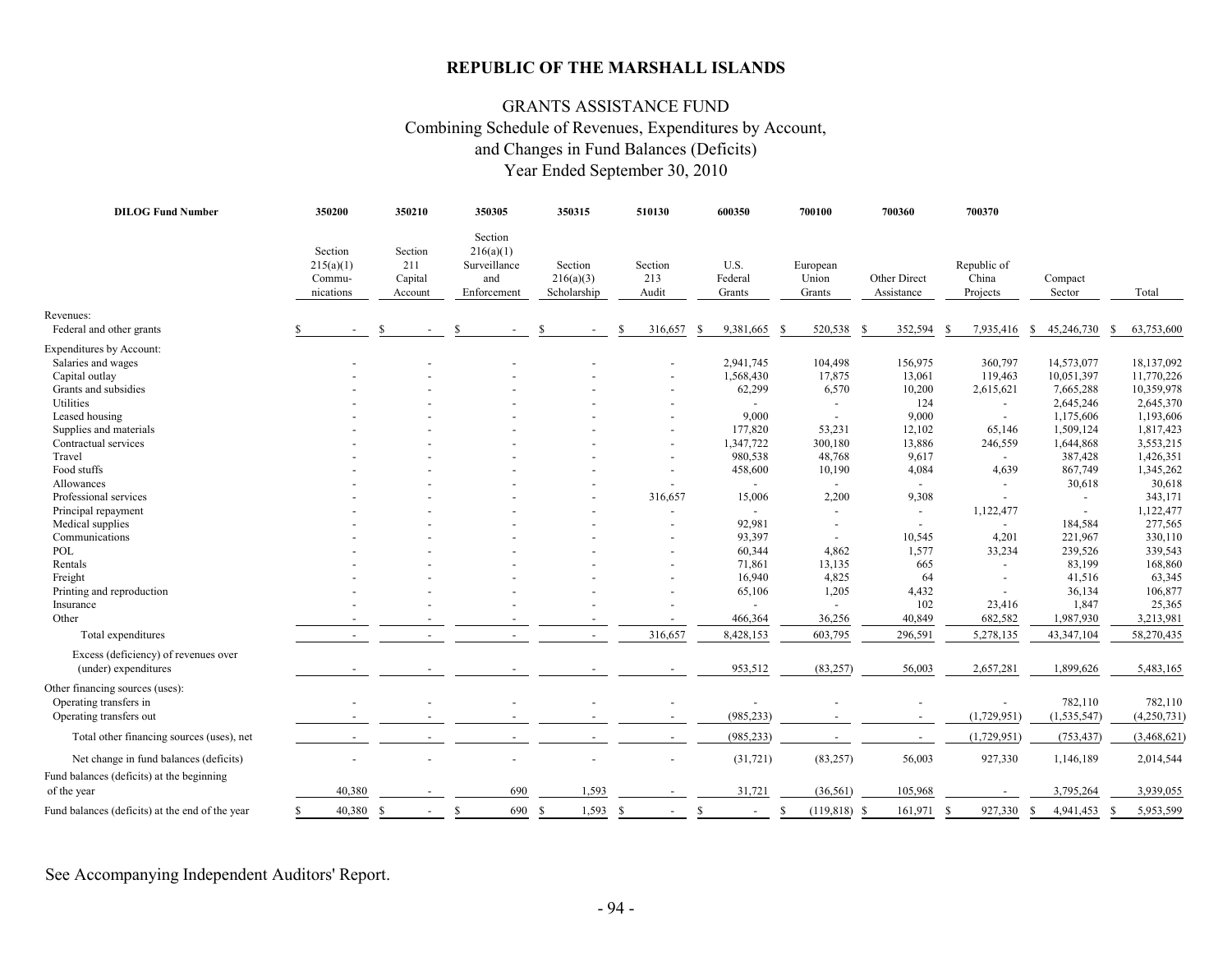## COMPACT SECTOR GRANTS FUND

September 30, 2010

### Section 211(a)(1) Education Sector Grant Fund

This fund accounts for United States Congress appropriations under United States Public Law 99-239, as amended, Title II, Article I, Section 211(a)(1) and approved by Nitijela resolution 123 to support and improve the educational system of the Republic of the Marshall Islands.

#### Supplemental Education Fund

This fund accounts for United States Congress appropriations under United States Public Law 99-239, as amended, which takes the place of certain domestic grants once offered through the U.S. Department of Education, the U.S. Department of Health and Human Services and the U.S. Department of Labor.

#### Section 211(a)(2) Health Sector Grant Fund

This fund accounts for United States Congress appropriations under United States Public Law 99-239, as amended, Title II, Article I, Section 211(a)(2) and approved by Nitijela resolution 123 to support and improve the delivery of preventive, curative, and environmental healthcare services in the Republic of the Marshall Islands.

#### Section 211(a)(4) Capacity Building Fund

This fund accounts for United States Congress appropriations under United States Public Law 99-239, as amended, Title II, Article I, Section  $21\bar{1}(a)(4)$  and approved by Nitijela resolution 123 to support the efforts in building an effective, accountable and transparent national and local government and other public sector institutions and systems in the Republic of the Marshall Islands.

### Section 211(a)(3) Private Sector Development Fund

This fund accounts for United States Congress appropriations under United States Public Law 99-239, as amended, Title II, Article I, Section  $21\bar{1}(a)(3)$  and approved by Nitijela resolution 123 to support the efforts to attract foreign investment and increase indigenous business activity in the Republic of the Marshall Islands.

#### Section 211(a)(5) Environment Sector Fund

This fund accounts for United States Congress appropriations under United States Public Law 99-239, as amended, Title II, Article I, Section 211(a)(5) and approved by Nitijela resolution 123 to increase environmental protection; establish and manage conservation areas; engage in environmental infrastructure planning, design construction and operation; and to involve the citizens of the Marshall Islands in the process of conserving their country's natural resources.

#### Section 211(b)(1) Ebeye Special Needs Fund

This fund accounts for United States Congress appropriations under United States Public Law 99-239, as amended, Title II, Article I, Section  $211(b)(1)$  and approved by Nitijela resolution 123 to support the special needs of the community at Ebeye, Kwajalein Atoll and other Marshallese communities within Kwajalein Atoll.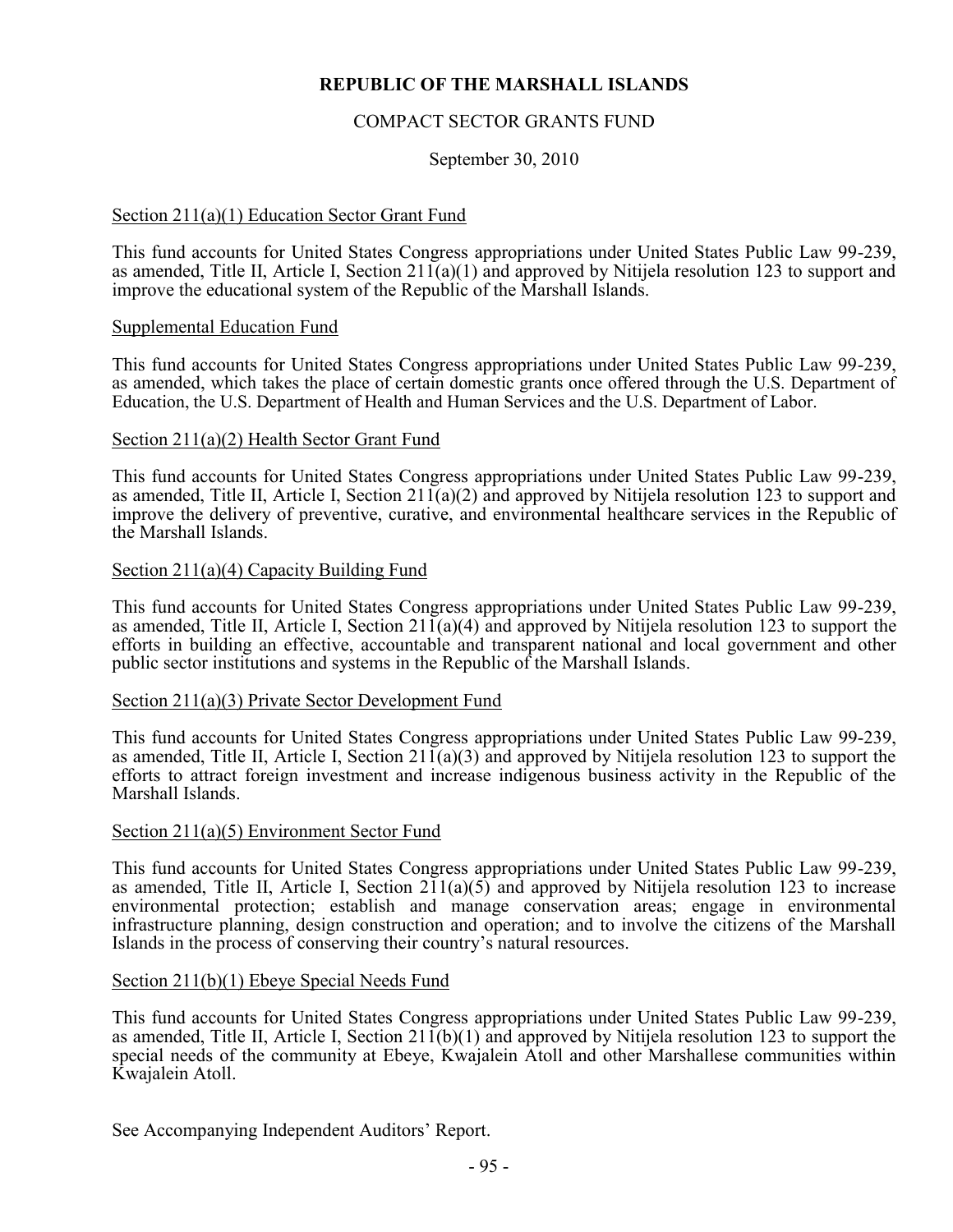## COMPACT SECTOR GRANTS FUND

September 30, 2010

### Section 211(b)(2) Landowners Special Needs Fund

This fund accounts for United States Congress appropriations under United States Public Law 99-239, as amended, Title II, Article I, Section 211(b)(1) and approved by Nitijela resolution 123 to support the special needs of the community at Ebeye, Kwajalein Atoll and other Marshallese communities within Kwajalein Atoll with emphasis on the Kwajalein Landowners.

#### Section 211(b)(1) Kwajalein Environment Fund

This fund accounts for United States Congress appropriations under United States Public Law 99-239, as amended, Title II, Article I, Section  $211(b)(1)$  and approved by Nitijela resolution 123 to address the special needs of the community at Ebeye, Kwajalein Atoll, with respect to environmental protection issues.

#### Section 211(d)(1) Public Infrastructure Sector Grant Fund

This fund accounts for United States Congress appropriations under United States Public Law 99-239, as amended, Title II, Article I, Section  $211(d)(1)$  and approved by Nitijela resolution 123. The aforementioned section requires no less than 30% and no more than 50% of the total amounts appropriated by the United States Congress under Section 211 to be made available in accordance with a list of specific projects included in the infrastructure improvement and maintenance plan prepared by RepMar.

#### Section 211(d)(2) Infrastructure Maintenance Fund

This fund accounts for United States Congress appropriations under United States Public Law 99-239, as amended, Title II, Article I, Section  $211(d)(2)$  and approved by Nitijela resolution 123. The aforementioned section requires 5% of the total amounts appropriated by the United States Congress under Section 211(d)(1) to be set aside and made available, with an equal contribution from RepMar, as a contribution to an Infrastructure Maintenance Fund.

#### Section 211(e)(1) Disaster Assistance Emergency Fund

This fund accounts for United States Congress appropriations under United States Public Law 99-239, as amended, Title II, Article I, Section  $21\bar{1}(e)(1)$  and approved by Nitijela resolution 123 to support the establishment of a disaster assistance emergency fund.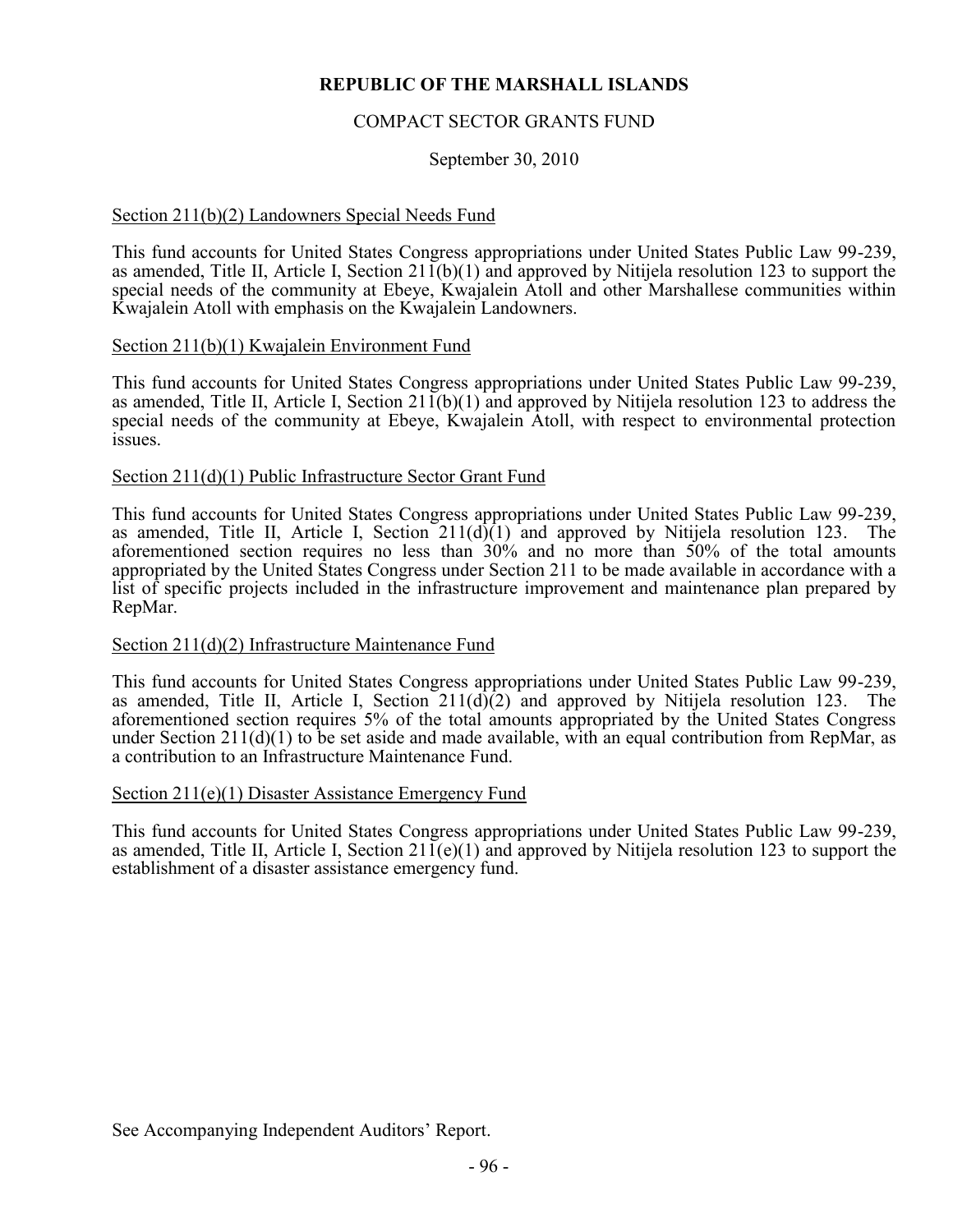# COMPACT OF FREE ASSOCIATION SECTOR GRANTS Combining Balance Sheet September 30, 2010

| <b>DILOG Fund Number</b>                                                                                                    | 410100                                 | 410102                                          | 410110                              | 410120                                          | 410140                                                                           | 410150                                              | 410160                                                                           | 410170                                                           | 510100                                           | 510110                                                | 510120                                               |                                                            |
|-----------------------------------------------------------------------------------------------------------------------------|----------------------------------------|-------------------------------------------------|-------------------------------------|-------------------------------------------------|----------------------------------------------------------------------------------|-----------------------------------------------------|----------------------------------------------------------------------------------|------------------------------------------------------------------|--------------------------------------------------|-------------------------------------------------------|------------------------------------------------------|------------------------------------------------------------|
|                                                                                                                             | Section<br>211(a)(1)<br>Education      | Supplemental<br>Education                       | Section<br>211(a)(2)<br>Health      | Section<br>211(a)(4)<br>Capacity<br>Building    | Section<br>211(a)(5)<br>Environment                                              | Section<br>211(b)(1)<br>Ebeye<br>Special Needs      | Section<br>211(b)(2)<br>Landowners<br>Special Needs                              | Section<br>211(b)(3)<br>Kwajalein<br>Environment                 | Section<br>211(d)(1)<br>Public<br>Infrastructure | Section<br>211(d)(2)<br>Infrastructure<br>Maintenance | Section<br>211(e)(1)<br>Disaster<br>Assistance       | Total                                                      |
| <b>ASSETS</b>                                                                                                               |                                        |                                                 |                                     |                                                 |                                                                                  |                                                     |                                                                                  |                                                                  |                                                  |                                                       |                                                      |                                                            |
| Receivables:<br>Federal agencies<br>Due from other funds<br>Advances                                                        | 1,180,554                              | 404,286<br><sup>\$</sup><br>403,887<br>(1, 557) | 642.093 \$<br>- S                   | 252,399                                         | -S<br>10,487<br>$\overline{\phantom{a}}$                                         | <sup>S</sup><br>$\overline{\phantom{a}}$<br>610,900 | <sup>\$</sup><br>$\overline{\phantom{a}}$<br>10,472<br>$\overline{\phantom{a}}$  | <sup>S</sup><br>$\blacksquare$<br>10,270                         | 2,223,602 \$<br>394                              | 2,537,671<br>$\overline{\phantom{a}}$                 | -S<br>873,346                                        | 3,269,981<br>-S<br>5,889,986<br>(1,163)                    |
| Total assets                                                                                                                | $$1,180,554$ \$                        | 806,616                                         | 642,093<br>-S.                      | 252,399<br>-S                                   | 10,487<br>-S                                                                     | 610,900 \$<br>-S                                    | 10,472                                                                           | 10,270<br>S                                                      | 2,223,996<br>-8                                  | 2,537,671<br>-S                                       | 873,346<br>-S                                        | 9,158,804<br><sup>S</sup>                                  |
| <b>LIABILITIES AND FUND BALANCES</b>                                                                                        |                                        |                                                 |                                     |                                                 |                                                                                  |                                                     |                                                                                  |                                                                  |                                                  |                                                       |                                                      |                                                            |
| Liabilities:                                                                                                                |                                        |                                                 |                                     |                                                 |                                                                                  |                                                     |                                                                                  |                                                                  |                                                  |                                                       |                                                      |                                                            |
| Accounts payable<br>Other liabilities and accruals<br>Payable to federal agencies<br>Retention payable<br>Contracts payable | 204,235 \$<br>-S<br>102,194<br>105,652 | 194,140<br>25,406                               | 332,244 \$<br>-S<br>68,649          | 28,116 \$<br>$\overline{\phantom{a}}$<br>19,000 | $\overline{\phantom{0}}$<br>$\overline{\phantom{a}}$<br>$\overline{\phantom{a}}$ | <sup>\$</sup><br>$120,161$ \$<br>14,059<br>240,472  | $\overline{\phantom{a}}$<br>$\overline{\phantom{a}}$<br>$\overline{\phantom{a}}$ | $13,423$ \$<br>-S<br>3,652<br>16,093<br>$\overline{\phantom{a}}$ | $3,742$ \$<br>1,867<br>851,921<br>313,366        | 4,482 \$<br>$\overline{\phantom{a}}$                  | $\overline{a}$<br>$\overline{\phantom{a}}$           | 900,543<br>- S<br>215,827<br>381,217<br>851,921<br>313,366 |
| Due to other funds                                                                                                          | $\overline{\phantom{a}}$               | $\overline{\phantom{a}}$                        | 501,377                             | $\overline{\phantom{a}}$                        | $\overline{\phantom{a}}$                                                         | $\overline{\phantom{a}}$                            | $\overline{\phantom{a}}$                                                         | $\overline{\phantom{a}}$                                         | 1,053,100                                        | $\overline{\phantom{a}}$                              | $\overline{\phantom{a}}$                             | 1,554,477                                                  |
| <b>Total liabilities</b>                                                                                                    | 412,081                                | 219,546                                         | 902,270                             | 47,116                                          | $\sim$                                                                           | 374,692                                             | $\overline{\phantom{a}}$                                                         | 33,168                                                           | 2,223,996                                        | 4,482                                                 | $\overline{\phantom{a}}$                             | 4,217,351                                                  |
| Fund balances (deficits):<br>Reserved for:                                                                                  |                                        |                                                 |                                     |                                                 |                                                                                  |                                                     |                                                                                  |                                                                  |                                                  |                                                       |                                                      |                                                            |
| Encumbrances<br>Continuing appropriations                                                                                   | 279,559                                | 683,908<br>$\overline{\phantom{a}}$             | 173,329<br>$\overline{\phantom{0}}$ | 139,939<br>$\overline{\phantom{a}}$             | $\overline{\phantom{a}}$<br>$\overline{\phantom{a}}$                             | 287,335                                             | $\overline{\phantom{a}}$                                                         | 500<br>$\sim$                                                    | 8,037,649<br>7,060,994                           | 260,575<br>$\overline{\phantom{a}}$                   | $\overline{\phantom{a}}$<br>$\overline{\phantom{a}}$ | 9,862,794<br>7,060,994                                     |
| Unreserved (deficit)                                                                                                        | 488,914                                | (96, 838)                                       | (433,506)                           | 65,344                                          | 10,487                                                                           | (51, 127)                                           | 10,472                                                                           | (23, 398)                                                        | (15,098,643)                                     | 2,272,614                                             | 873,346                                              | (11, 982, 335)                                             |
| Total fund balances (deficits)                                                                                              | 768,473                                | 587,070                                         | (260, 177)                          | 205,283                                         | 10,487                                                                           | 236,208                                             | 10,472                                                                           | (22, 898)                                                        |                                                  | 2,533,189                                             | 873,346                                              | 4,941,453                                                  |
| Total liabilities and fund balances                                                                                         | \$1,180,554                            | 806,616<br>-S                                   | 642,093<br><sup>S</sup>             | 252,399                                         | 10,487<br>- S                                                                    | 610,900<br>- S                                      | 10,472<br>- S                                                                    | 10,270<br>-S                                                     | 2,223,996                                        | 2,537,671<br>-S                                       | 873,346<br>-8                                        | 9,158,804<br>S.                                            |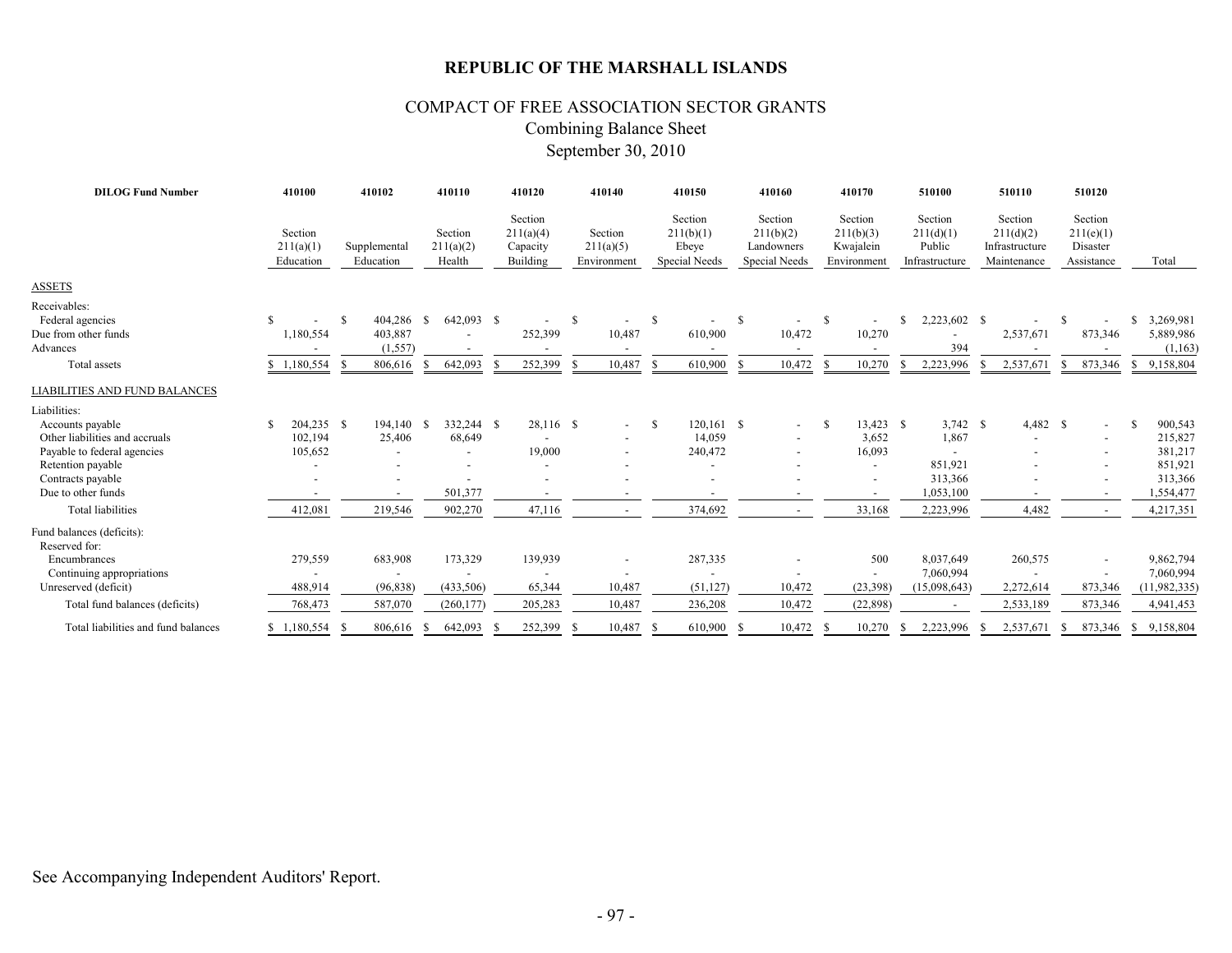# COMPACT OF FREE ASSOCIATION SECTOR GRANTS Combining Schedule of Revenues, Expenditures by Function, Year Ended September 30, 2010 and Changes in Fund Balances (Deficits)

| <b>DILOG Fund Number</b>                                                                     | 410100                            | 410102                    | 410110                         | 410120                                       | 410140                              | 410150                                         | 410160                                              | 410170                                           | 510100                                           | 510110                                                | 510120                                         |                                   |
|----------------------------------------------------------------------------------------------|-----------------------------------|---------------------------|--------------------------------|----------------------------------------------|-------------------------------------|------------------------------------------------|-----------------------------------------------------|--------------------------------------------------|--------------------------------------------------|-------------------------------------------------------|------------------------------------------------|-----------------------------------|
|                                                                                              | Section<br>211(a)(1)<br>Education | Supplemental<br>Education | Section<br>211(a)(2)<br>Health | Section<br>211(a)(4)<br>Capacity<br>Building | Section<br>211(a)(5)<br>Environment | Section<br>211(b)(1)<br>Ebeye<br>Special Needs | Section<br>211(b)(2)<br>Landowners<br>Special Needs | Section<br>211(b)(3)<br>Kwajalein<br>Environment | Section<br>211(d)(1)<br>Public<br>Infrastructure | Section<br>211(d)(2)<br>Infrastructure<br>Maintenance | Section<br>211(e)(1)<br>Disaster<br>Assistance | Total                             |
| Revenues:<br>Compact funding                                                                 | \$11,495,076                      | 6,586,232                 | 7,801,951<br>-S                | 300,000                                      | -S                                  | 3,210,583                                      | 1,548,782<br>- \$                                   | 214,109<br>-8                                    | 13,307,975<br><sup>\$</sup>                      | 559,462<br>-S                                         | 222,560<br>-8                                  | \$45,246,730                      |
| <b>Expenditures by Function:</b><br>Current:<br>General government:<br>Ministry of Education | 10,667,958                        | 5,687,622                 |                                |                                              |                                     | 2,990,413                                      |                                                     |                                                  | 6,059,086                                        |                                                       |                                                | 25,405,079                        |
| Ministry of Health and<br>Environment<br>Ministry of Finance<br>Ministry of Foreign Affairs  |                                   |                           | 7,614,079                      | 260,972                                      |                                     |                                                | 1,666,373                                           |                                                  | 335,000                                          |                                                       |                                                | 7,949,079<br>1,666,373<br>260,972 |
| <b>Environmental Protection</b><br>Authority<br>Capital outlay                               |                                   |                           | 325,000                        |                                              |                                     |                                                |                                                     | 247,228                                          | 6,913,889                                        | 579,484                                               |                                                | 572,228<br>7,493,373              |
| Total expenditures<br>Excess (deficiency) of revenues<br>over (under) expenditures           | 10,667,958<br>827,118             | 5,687,622<br>898,610      | 7,939,079<br>(137, 128)        | 260,972<br>39,028                            | $\sim$                              | 2,990,413<br>220,170                           | 1,666,373<br>(117, 591)                             | 247,228<br>(33, 119)                             | 13,307,975                                       | 579,484<br>(20, 022)                                  | 222,560                                        | 43,347,104<br>1,899,626           |
| Other financing sources (uses):<br>Operating transfers in<br>Operating transfers out         | (471, 924)                        | (963, 623)                | $\overline{a}$                 |                                              | $\overline{a}$                      | (100,000)                                      |                                                     |                                                  |                                                  | 559,462                                               | 222,648<br>$\overline{\phantom{a}}$            | 782,110<br>(1, 535, 547)          |
| Total other financing sources<br>(uses), net                                                 | (471, 924)                        | (963, 623)                |                                |                                              | $\blacksquare$                      | (100,000)                                      |                                                     |                                                  |                                                  | 559,462                                               | 222,648                                        | (753, 437)                        |
| Net change in fund balances<br>(deficits)                                                    | 355,194                           | (65, 013)                 | (137, 128)                     | 39,028                                       |                                     | 120,170                                        | (117,591)                                           | (33, 119)                                        |                                                  | 539,440                                               | 445,208                                        | 1,146,189                         |
| Fund balances (deficits) at the<br>beginning of the year                                     | 413,279                           | 652,083                   | (123, 049)                     | 166,255                                      | 10,487                              | 116,038                                        | 128,063                                             | 10,221                                           |                                                  | 1,993,749                                             | 428,138                                        | 3,795,264                         |
| Fund balances (deficits) at the<br>end of the year                                           | 768,473                           | 587,070<br>-8             | (260, 177)<br>-S               | 205,283<br>-S                                | 10,487<br>- S                       | 236,208<br>-S                                  | $10,472$ \$<br>- \$                                 | $(22,898)$ \$                                    |                                                  | 2,533,189<br>S                                        | 873,346<br>-S                                  | \$4,941,453                       |